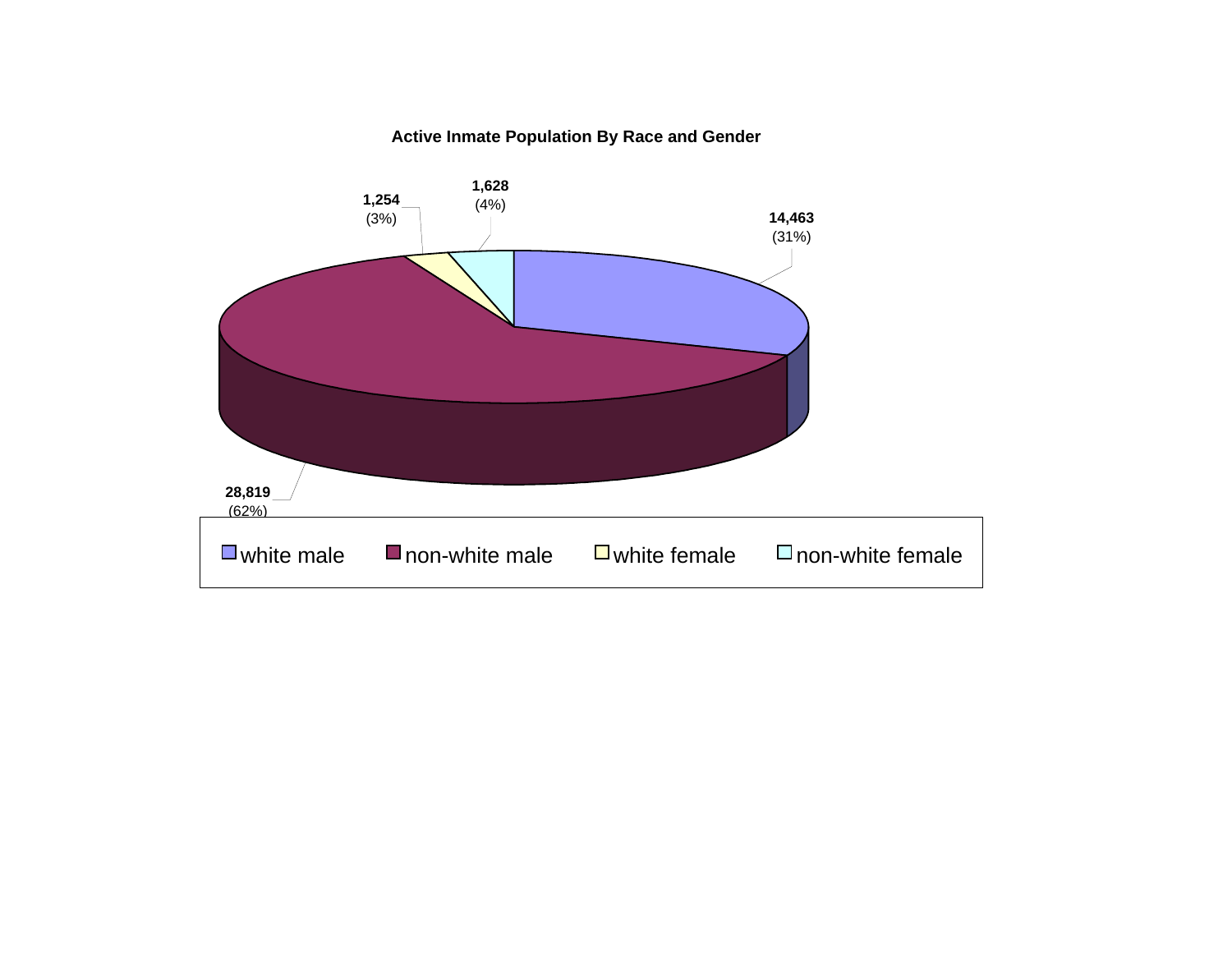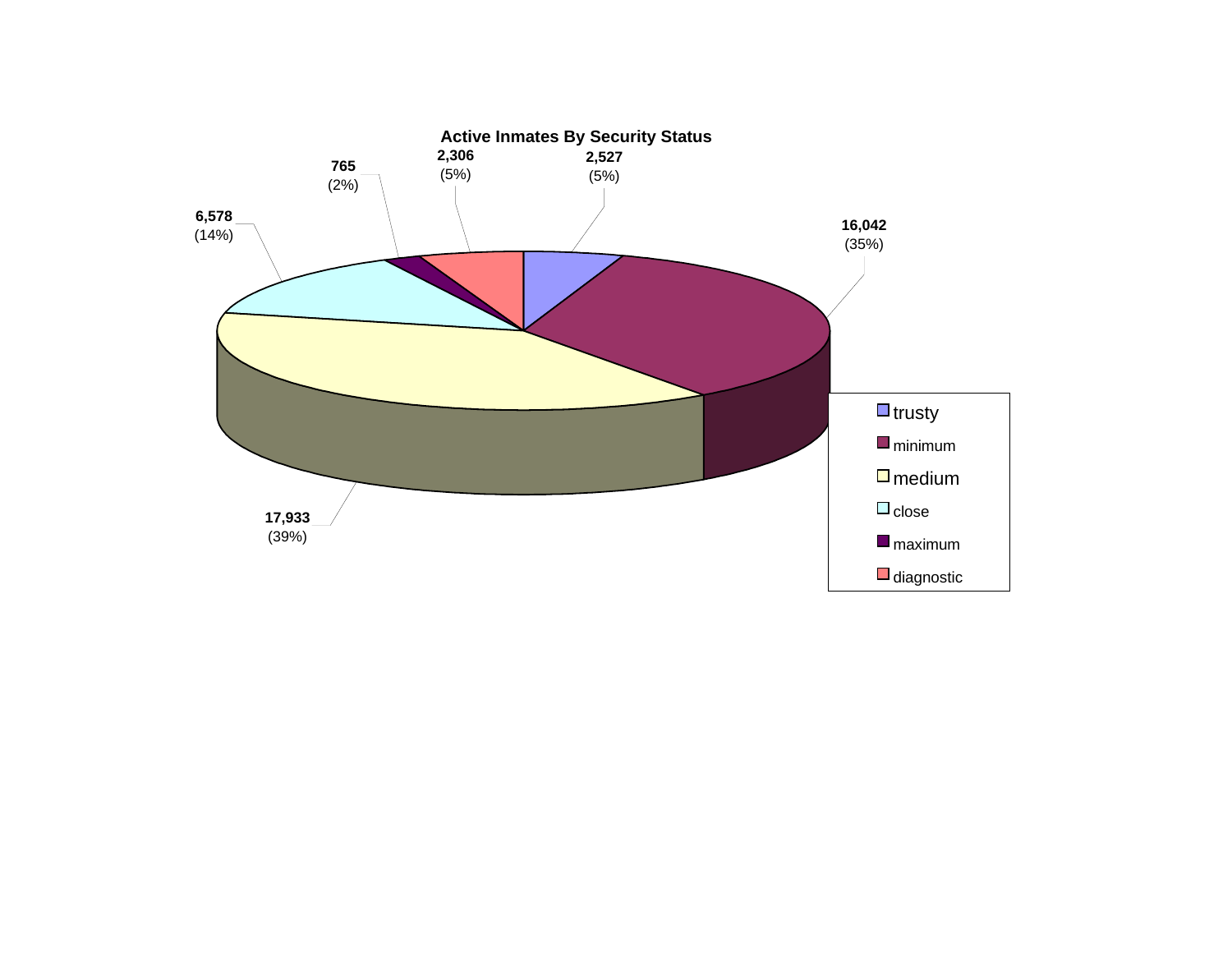

# **Active Inmates Prison Sentence In Years**

**Number of Inmates**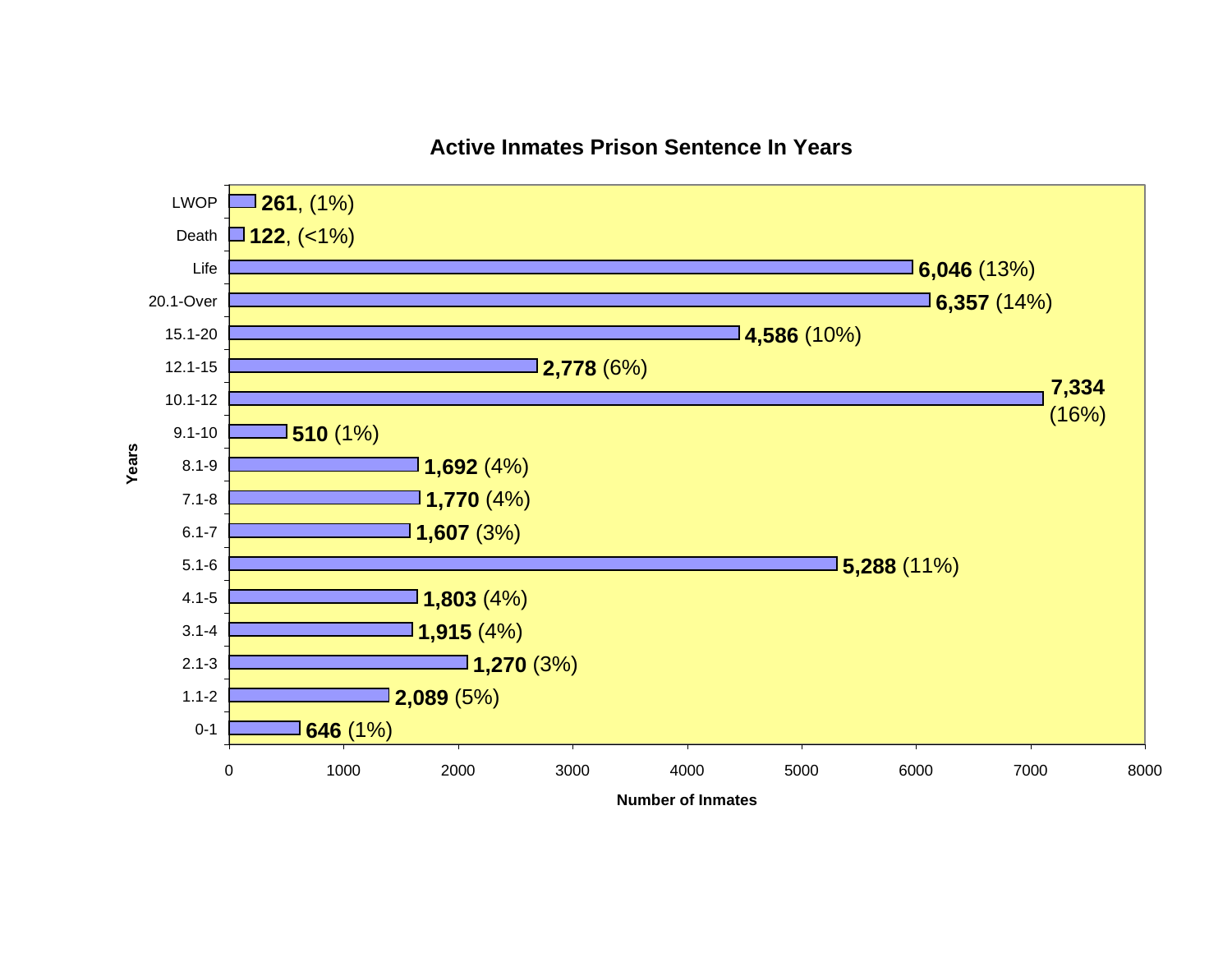# **Active Inmates Who Have Probation To Follow Prison**

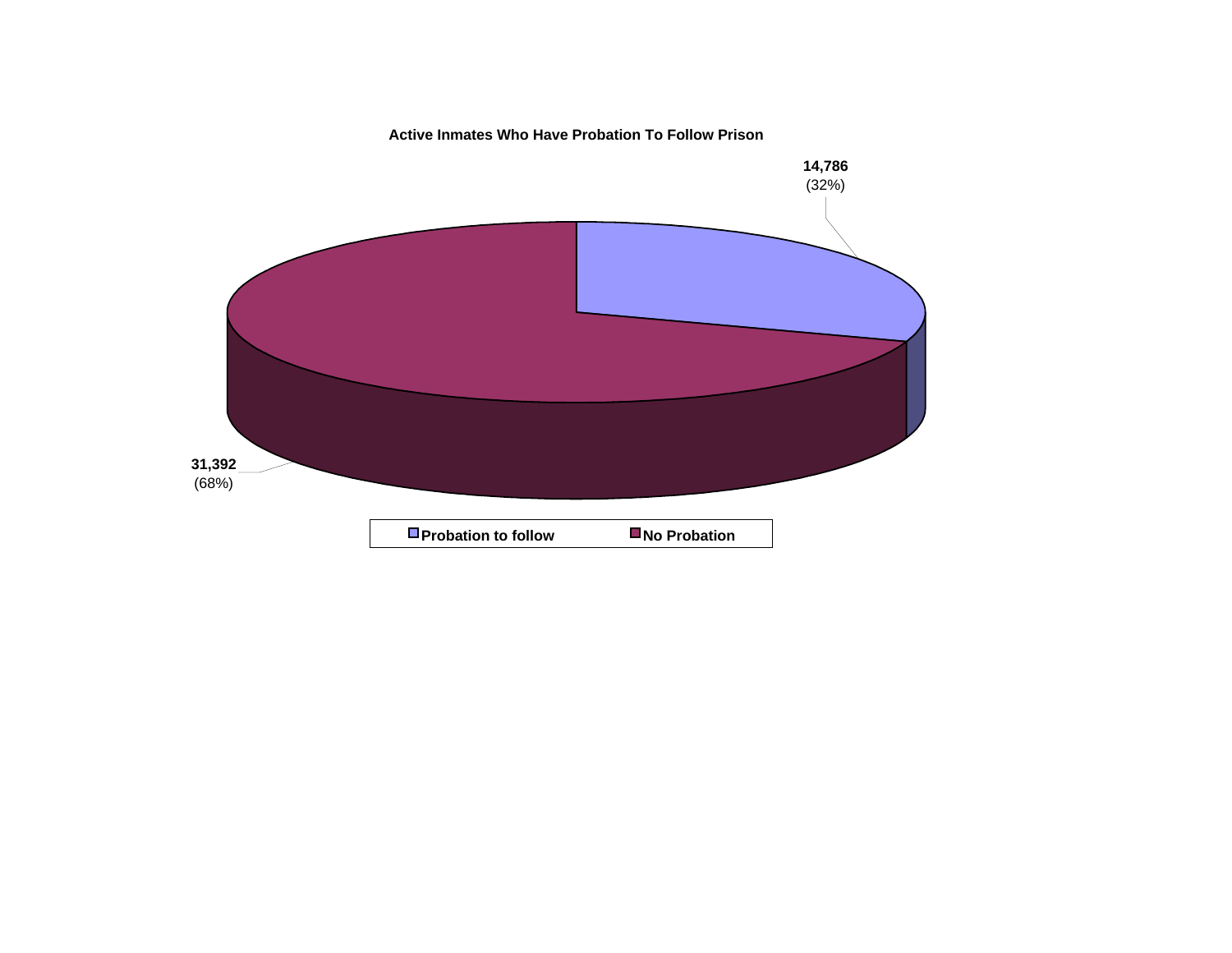**Active Inmates Grouped By Institution**

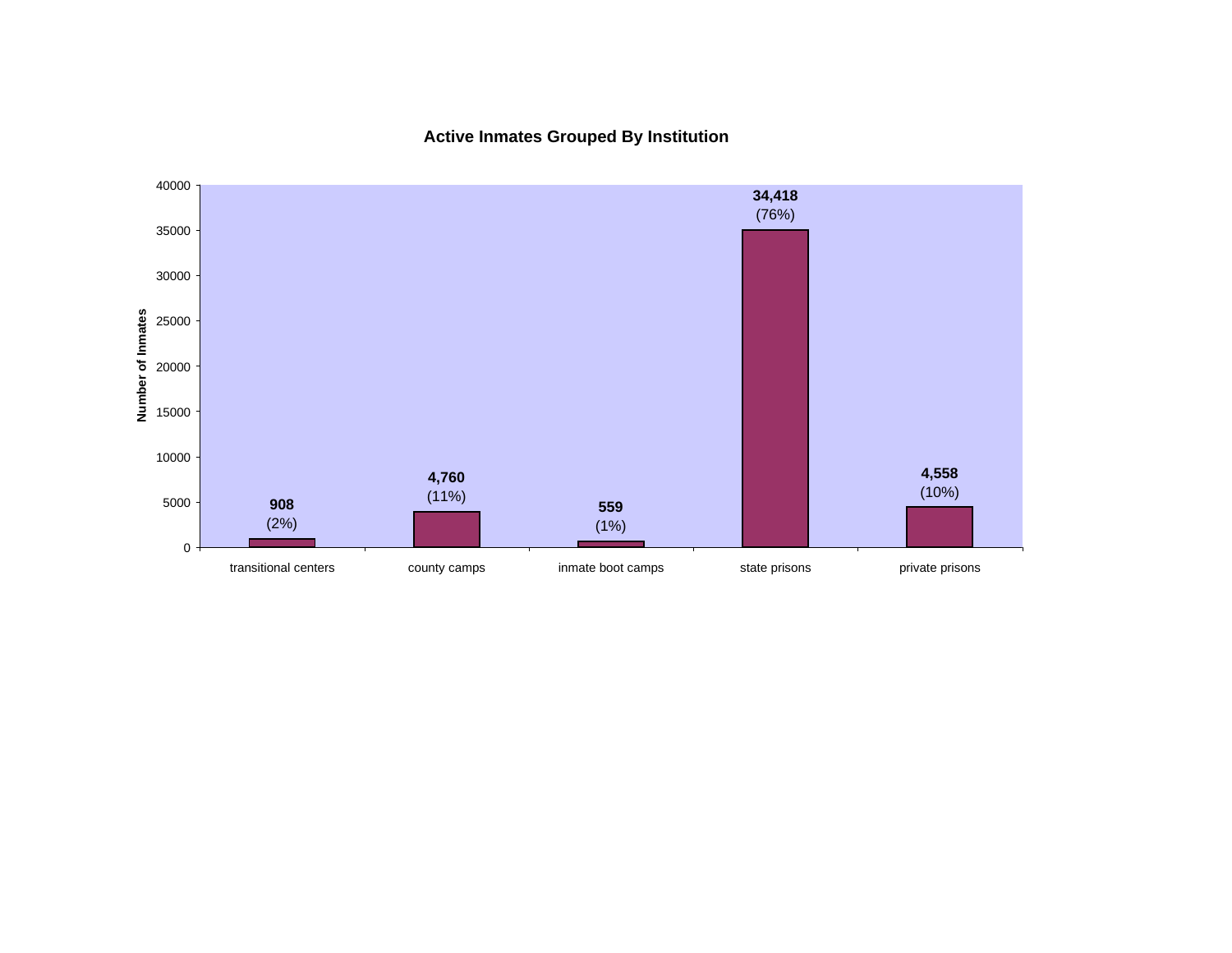# **Active Inmates By Most Serious Crime Type**

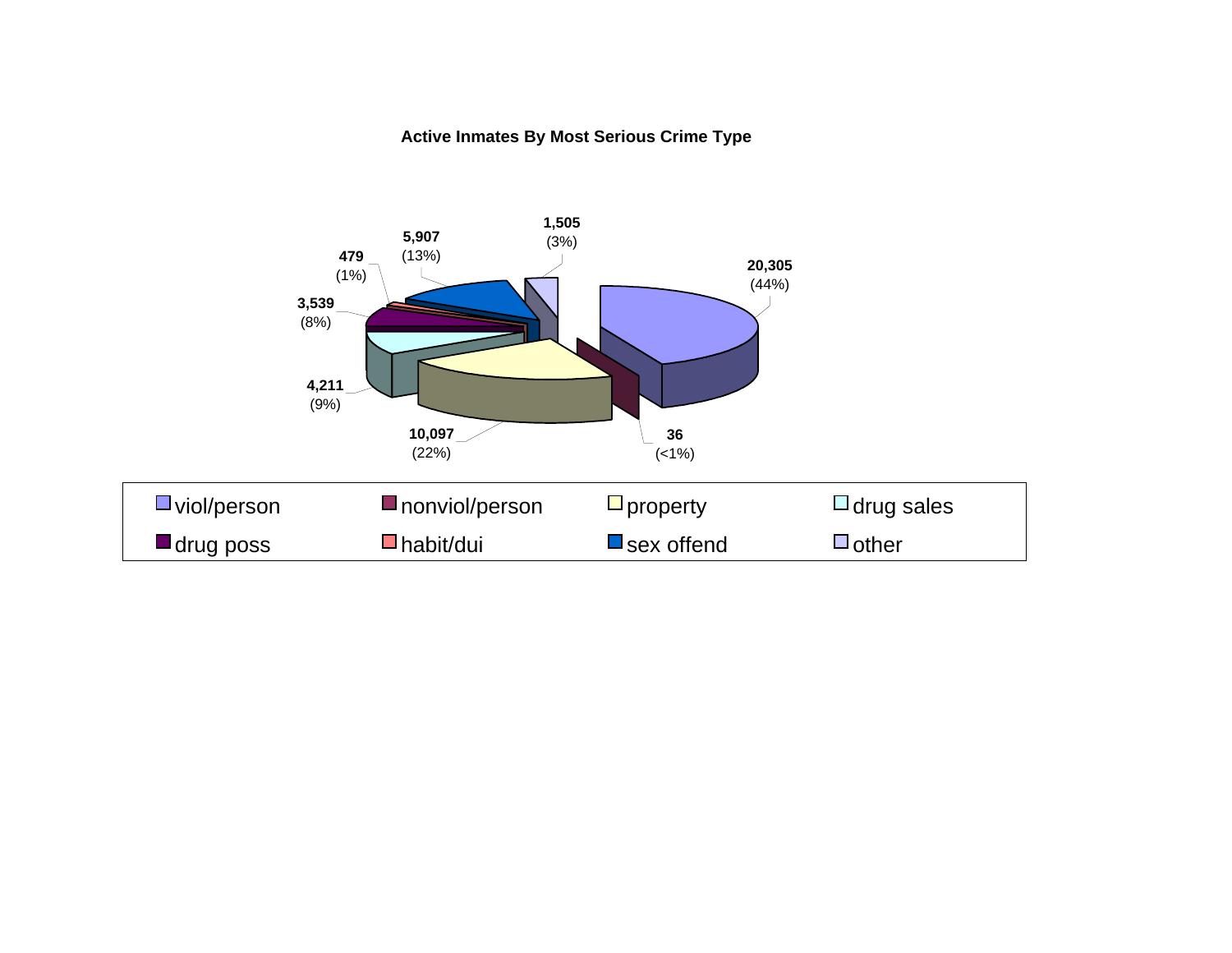Georgia Department of Corrections Page 1 Run 01/22/02 Office of Planning and Analysis

#### Inmate statistical profile

TABLE OF CONTENTS FOR ACTIVE PRISONERS EXCLUDING JAIL

Title PAGE ----- ---- RACE AND SEX............................ 2 Culture Fair IQ Scores.................. 3 Self-Rpt Socioeconomic Class............ 4 Self-Rpt Environment To Age 16.......... 5 Self-Rpt Education Level................ 6 Functional Reading Level (WRAT Scores).. 7 Functional Math Level (WRAT Scores)..... 8 Functional Spelling Level (WRAT Scores). 9 Self-Rpt Guardian Status To Age 16......10 Self-Rpt Employment Status Before Prison11 Self-Rpt Marital Status At Admission....12 Self-Rpt Number Of Children At Admission13 Self-Rpt Religious Affiliation..........14 Self-Rpt Family Behavior Patterns \*.....15 Inmate Diagnostic Behavior Problem \*....16 Physical Profile (General Condition)....17 Security Status...........................18 Number Of Sentences.....................19 Number Of Disciplinaries................20 Number Of Escapes........................21 Number Of Prior Georgia Incarcerations \*22 Number Of Transfers.....................23 County Of Conviction....................24 Circ Of Conviction......................29 Home County................................31 Prison Sentence In Years................36 Probation To Follow Prison..............37Admission Type.............................38 Release Type...............................39 Inst By Group..............................40 Institution.............................41 Misdemeanors And Felonies...............44 Crimes By Group...........................45 Most Serious Offense....................46 Most Serious Crime Type.................52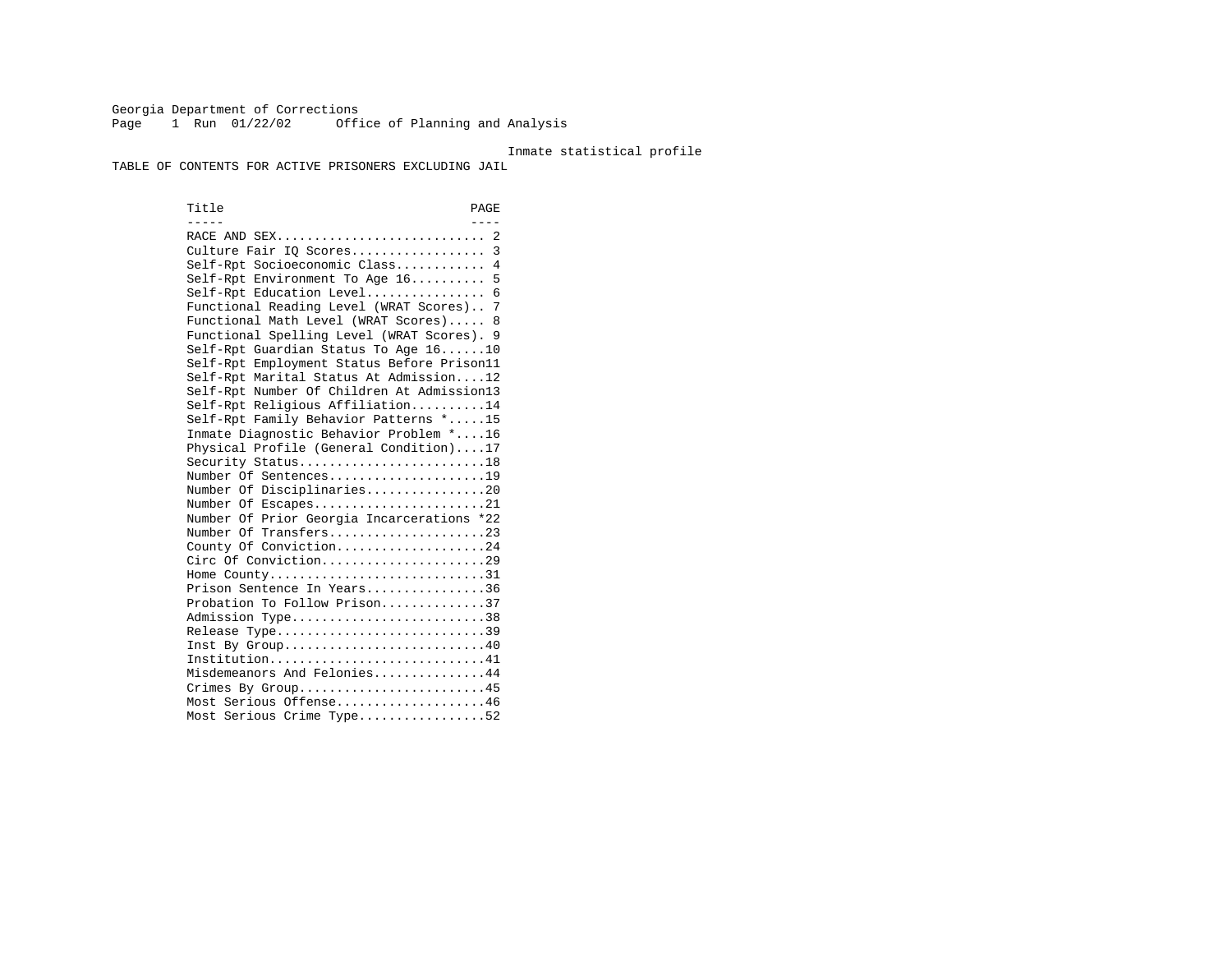# Georgia Department of Corrections<br>2 Run 01/22/02 Office of Planning and Analysis Page 2 Run 01/22/02 Office of Planning and Analysis

#### Inmate statistical profile

Active inmates 01/22/2002

Sample: ACTIVE PRISONERS EXCLUDING JAIL **Requestor:** OFFICE OF PLANNING AND ANALYSIS

RACE AND SEX by current age & sex

|                                                                  |                                    |                                                                                              | M E N                                                                  |                                                                    |                                                                                   |                                                           |                                                         | <b>WOMEN</b>                                              |                           |                                           |                                                       |
|------------------------------------------------------------------|------------------------------------|----------------------------------------------------------------------------------------------|------------------------------------------------------------------------|--------------------------------------------------------------------|-----------------------------------------------------------------------------------|-----------------------------------------------------------|---------------------------------------------------------|-----------------------------------------------------------|---------------------------|-------------------------------------------|-------------------------------------------------------|
| RACE AND SEX                                                     | Age<br>$00 - 21$                   | Age<br>$ 22-39 $                                                                             | Age<br>$ 40-54 $                                                       | Age<br>$ 55-99 $                                                   | Men<br>% Total                                                                    | Age<br>$8   00 - 21$                                      | Age<br>$ 22-39 $                                        | Age<br>$ 40-54 $                                          | Age<br>$ 55-99 $          | Women<br>% Total                          | Grand<br>%   Total %                                  |
| WHITE MALE<br>NON WHITE MALE<br>WHITE FEMALE<br>NON WHITE FEMALE | 981<br>27<br>2617<br>$\Omega$<br>0 | 8024<br>30 <sup>1</sup><br>73 18331<br>70<br>0<br>$\overline{0}$<br>0<br>0<br>0 <sup>1</sup> | 4463<br>39<br>7099<br>61<br>$\mathbf 0$<br>0<br>$\mathbf 0$<br>$\circ$ | 995<br>772<br>0 <sup>1</sup><br>$\mathbf 0$<br>0<br>0 <sup>1</sup> | 56 14463<br>33<br>44 28819<br>67<br>$\mathbf{0}$<br>$\Omega$<br>$\mathbf{0}$<br>0 | $\Omega$<br>0<br>$\mathbf 0$<br>0<br>44<br>71<br>56<br>89 | $\Omega$<br>$\mathbf 0$<br>0<br>800<br>43<br>1063<br>57 | 0<br>$\mathbf 0$<br>$\mathbf 0$<br>342<br>44<br>442<br>56 | 0<br>55<br>41<br>45<br>34 | 0<br>$\Omega$<br>1254<br>44<br>1628<br>56 | 14463<br>-31<br>28819<br>62<br>1254<br>3<br>1628<br>4 |
| Total reported                                                   |                                    |                                                                                              |                                                                        |                                                                    | 3598 100 26355 100 11562 100 1767 100 43282 100                                   | 160 100                                                   | 1863 100                                                | 784 100                                                   | 75 100                    | 2882 100                                  | 46164 100                                             |
| Percent reported                                                 | 100.0                              | 100.0                                                                                        | 100.0                                                                  | 100.0                                                              | 100.0                                                                             | 100.0                                                     | 100.0                                                   | 100.0                                                     | 100.0                     | 100.0                                     | 100.0                                                 |
| NOT REPORTED                                                     | $\Omega$                           | 0                                                                                            | $\mathbf 0$                                                            | $\mathbf 0$                                                        | $\Omega$                                                                          | $\mathbf{0}$                                              | $\Omega$                                                | $\mathbf{0}$                                              | $\Omega$                  | $\Omega$                                  | $\mathbf{0}$                                          |
| Total                                                            | 3598                               | 26355                                                                                        | 11562                                                                  | 1767                                                               | 43282                                                                             | 160                                                       | 1863                                                    | 784                                                       | 75                        | 2882                                      | 46164                                                 |
| AVERAGE AGE                                                      | 19.97                              | 30.17                                                                                        | 45.11                                                                  | 60.48                                                              | 34.55                                                                             | 20.16                                                     | 31.24                                                   | 44.66                                                     | 59.71                     | 35.02                                     | 34.58                                                 |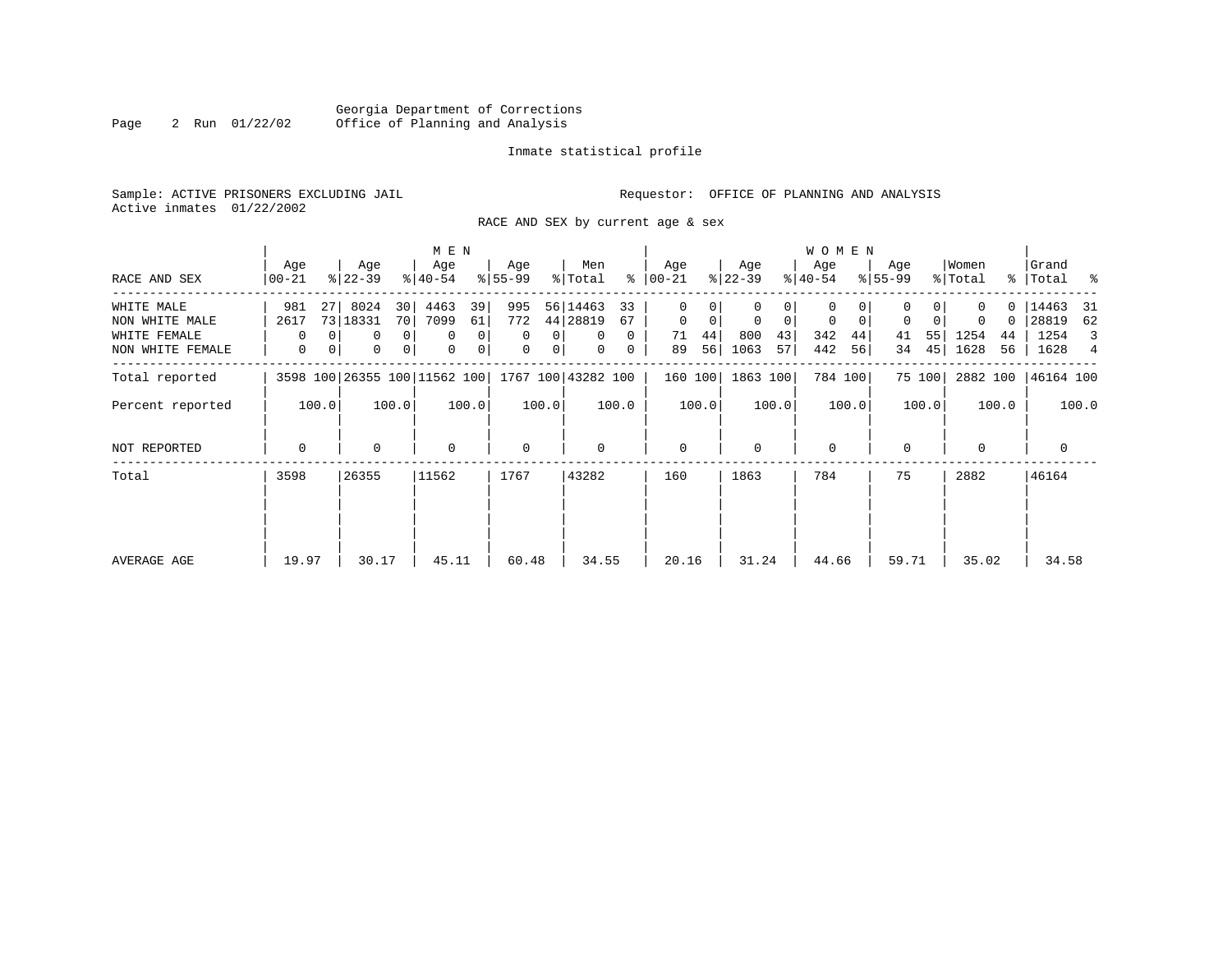|      |  |                |                                 | Georgia Department of Corrections |
|------|--|----------------|---------------------------------|-----------------------------------|
| Page |  | 3 Run 01/22/02 | Office of Planning and Analysis |                                   |

| Sample: ACTIVE PRISONERS EXCLUDING JAIL | Requestor: OFFICE OF PLANNING AND ANALYSIS |
|-----------------------------------------|--------------------------------------------|
| Active inmates 01/22/2002               |                                            |

Culture Fair IQ Scores by current age & sex

|                           |                  |      |                  |      | M E N                        |                      |                  |      |                    |         |                  |         |                  |          | W O M E N        |          |                    |          |                  |          |                      |      |
|---------------------------|------------------|------|------------------|------|------------------------------|----------------------|------------------|------|--------------------|---------|------------------|---------|------------------|----------|------------------|----------|--------------------|----------|------------------|----------|----------------------|------|
| IO Score                  | Age<br>$00 - 21$ |      | Age<br>$ 22-39 $ |      | Age<br>$ 40-54 $             |                      | Age<br>$ 55-99 $ |      | Men<br>% Total     | ႜၟ      | Age<br>$ 00-21 $ |         | Age<br>$ 22-39 $ |          | Age<br>$ 40-54 $ |          | Age<br>$8155 - 99$ |          | Women<br>% Total |          | Grand<br>%   Total % |      |
| LESS THAN 70<br>70 AND UP | 85<br>3379       |      | 940<br>98 24387  | 4    | 854<br>96 10104              | 8 <sup>1</sup><br>92 | 111<br>1493      |      | 7 1990<br>93 39363 | 5<br>95 | 5<br>133         | 4<br>96 | 177<br>1562      | 10<br>90 | 167<br>575       | 23<br>77 | 28<br>42           | 40<br>60 | 377<br>2312      | 14<br>86 | 2367<br> 41675 95    | -5   |
| Total reported            |                  |      |                  |      | 3464 100 25327 100 10958 100 |                      |                  |      | 1604 100 41353 100 |         | 138 100          |         | 1739 100         |          |                  | 742 100  |                    | 70 100   | 2689 100         |          | 44042 100            |      |
| Percent reported          |                  | 96.3 |                  | 96.1 |                              | 94.8                 |                  | 90.8 |                    | 95.5    |                  | 86.3    |                  | 93.3     |                  | 94.6     |                    | 93.3     |                  | 93.3     |                      | 95.4 |
| NOT REPORTED              | 134              |      | 1028             |      | 604                          |                      | 163              |      | 1929               |         | 22               |         | 124              |          | 42               |          | 5                  |          | 193              |          | 2122                 |      |
| Total                     | 3598             |      | 26355            |      | 11562                        |                      | 1767             |      | 43282              |         | 160              |         | 1863             |          | 784              |          | 75                 |          | 2882             |          | 46164                |      |
|                           |                  |      |                  |      |                              |                      |                  |      |                    |         |                  |         |                  |          |                  |          |                    |          |                  |          |                      |      |
|                           |                  |      |                  |      |                              |                      |                  |      |                    |         |                  |         |                  |          |                  |          |                    |          |                  |          |                      |      |
| AVERAGE IQ                | 100.18           |      | 99.98            |      | 96.19                        |                      | 94.14            |      | 98.76              |         | 97.87            |         | 94.71            |          | 85.79            |          | 76.64              |          | 91.94            |          | 98.35                |      |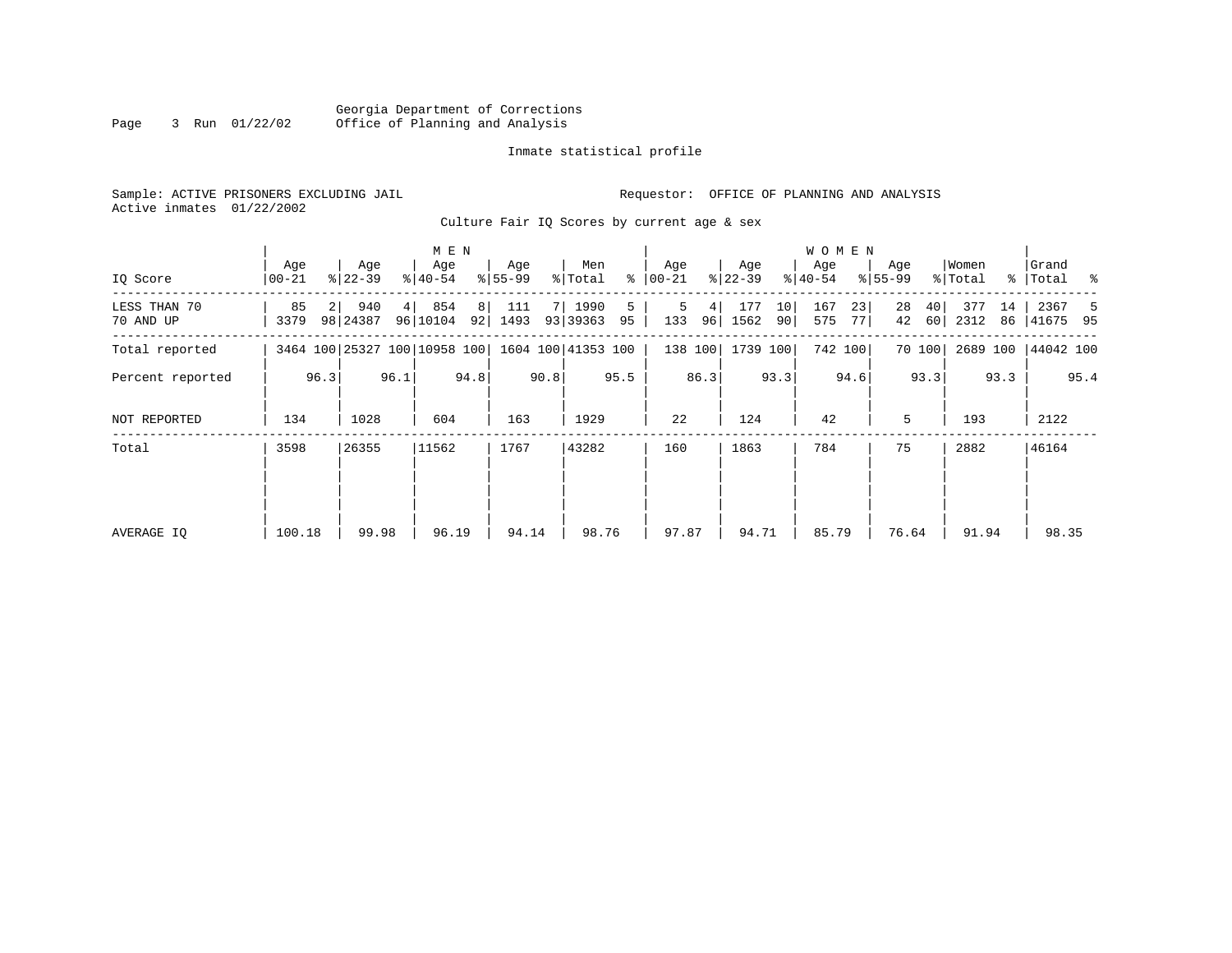# Georgia Department of Corrections<br>4 Run 01/22/02 Office of Planning and Analysis Page 4 Run 01/22/02 Office of Planning and Analysis

#### Inmate statistical profile

Sample: ACTIVE PRISONERS EXCLUDING JAIL **Requestor:** OFFICE OF PLANNING AND ANALYSIS Active inmates 01/22/2002

Self-Rpt Socioeconomic Class by current age & sex

|                     |       |      |           |                | M E N                        |      |             |          |                    |      |           |          |           |      | W O M E N |         |             |        |          |                |             |      |
|---------------------|-------|------|-----------|----------------|------------------------------|------|-------------|----------|--------------------|------|-----------|----------|-----------|------|-----------|---------|-------------|--------|----------|----------------|-------------|------|
|                     | Aqe   |      | Age       |                | Age                          |      | Age         |          | Men                |      | Age       |          | Age       |      | Aqe       |         | Age         |        | Women    |                | Grand       |      |
| Socioeconomic Class | 00-21 |      | $8 22-39$ |                | $8 40-54$                    |      | $8155 - 99$ |          | % Total            | ⊱    | $00 - 21$ |          | $ 22-39 $ |      | $8 40-54$ |         | $8155 - 99$ |        | % Total  |                | %   Total % |      |
| WELFARE             | 317   | 10   | 1990      | 8              | 776                          |      | 93          | $6 \mid$ | 3176               | 8    | 26        | 18       | 289       | 16   | 76        | 10      |             |        | 392      | 14             | 3568        | 8    |
| OCC EMPLOY          | 259   | 8    | 1971      | 8 <sup>1</sup> | 519                          | 5    | 46          |          | 2795               |      | $\Omega$  | $\Omega$ | 10        |      | 4         |         | 2           |        | 16       |                | 2811        | 6    |
| MINIMUM STD         | 1533  |      | 46 10704  | 42             | 4813                         | 43   | 806         |          | 48 17856           | 43   | 37        | 25       | 571       | 31   | 305       | 40      | 42          | 59     | 955      | 34             | 18811       | 42   |
| MIDDLE              | 1184  |      | 36 10560  | 42             | 4954                         | 44   | 728         |          | 43 17426           | 42   | 80        | 54       | 909       | 50   | 375       | 49      | 24          | 34     | 1388     | 50             | 18814       | 42   |
| <b>OTHER</b>        | 38    |      | 216       |                | 90                           |      | 17          |          | 361                |      | 5         | 3        | 34        | 2    | 12        | 2       | 2           | 3      | 53       | $\overline{2}$ | 414         |      |
| Total reported      |       |      |           |                | 3331 100 25441 100 11152 100 |      |             |          | 1690 100 41614 100 |      | 148 100   |          | 1813 100  |      |           | 772 100 |             | 71 100 | 2804 100 |                | 44418 100   |      |
| Percent reported    |       | 92.6 |           | 96.5           |                              | 96.5 |             | 95.6     |                    | 96.1 |           | 92.5     |           | 97.3 |           | 98.5    |             | 94.7   |          | 97.3           |             | 96.2 |
| NOT RPTD            | 267   |      | 914       |                | 410                          |      | 77          |          | 1668               |      | 12        |          | 50        |      | 12        |         | 4           |        | 78       |                | 1746        |      |
| Total               | 3598  |      | 26355     |                | 11562                        |      | 1767        |          | 43282              |      | 160       |          | 1863      |      | 784       |         | 75          |        | 2882     |                | 46164       |      |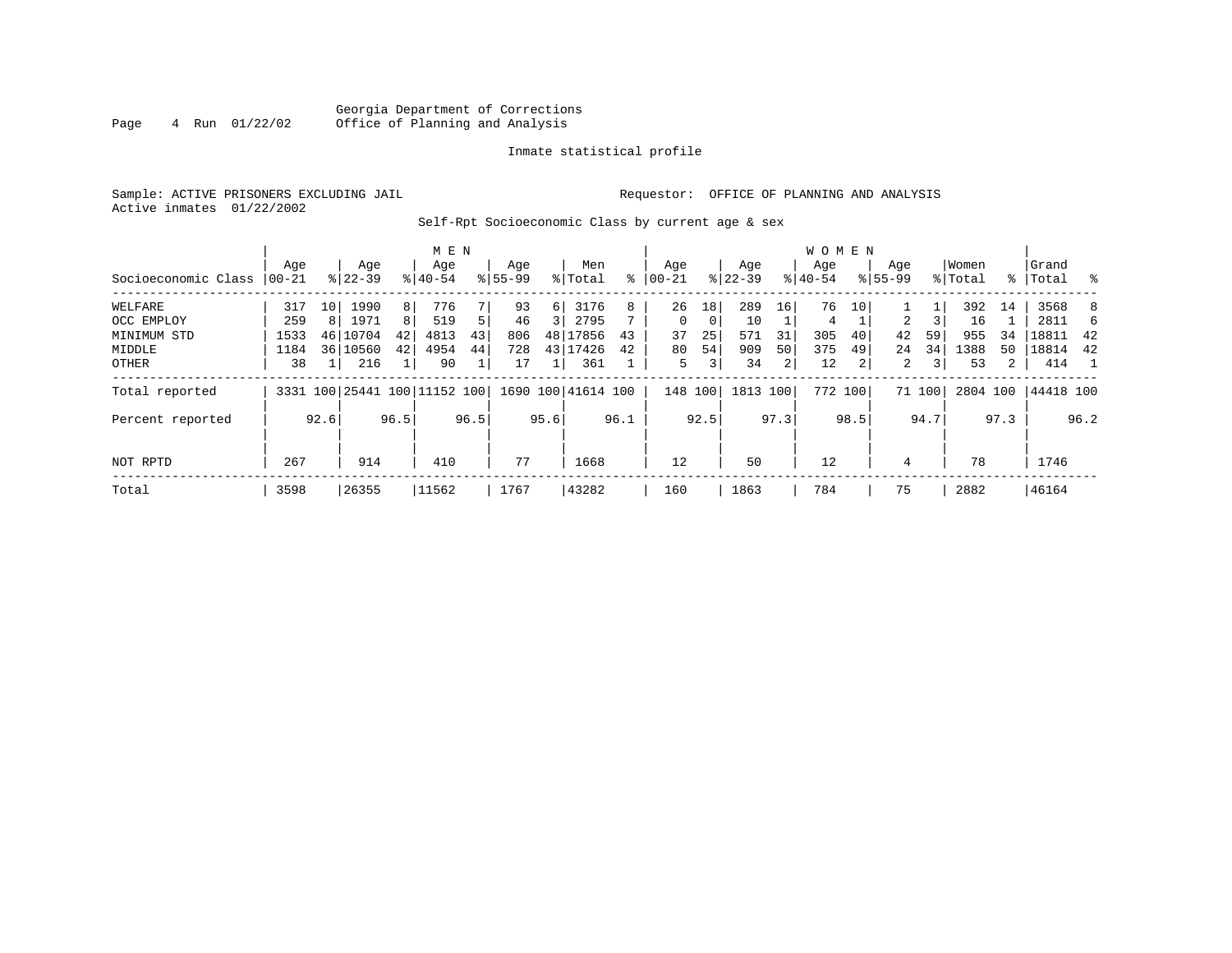# Georgia Department of Corrections<br>5 Run 01/22/02 Office of Planning and Analysis Page 5 Run 01/22/02 Office of Planning and Analysis

#### Inmate statistical profile

Active inmates 01/22/2002

Sample: ACTIVE PRISONERS EXCLUDING JAIL **Requestor:** OFFICE OF PLANNING AND ANALYSIS

Self-Rpt Environment To Age 16 by current age & sex

|                  |                  |      |                  |                | M E N                        |      |                    |                 |                    |      |                  |      |                  |      | <b>WOMEN</b>     |      |                    |        |                  |      |                 |      |
|------------------|------------------|------|------------------|----------------|------------------------------|------|--------------------|-----------------|--------------------|------|------------------|------|------------------|------|------------------|------|--------------------|--------|------------------|------|-----------------|------|
| Environment      | Age<br>$00 - 21$ |      | Age<br>$8 22-39$ |                | Age<br>$8140 - 54$           |      | Age<br>$8155 - 99$ |                 | Men<br>% Total     | ႜ    | Age<br>$00 - 21$ |      | Age<br>$ 22-39 $ |      | Age<br>$8 40-54$ |      | Age<br>$8155 - 99$ |        | Women<br>% Total | ႜၟ   | Grand<br> Total | ွေ   |
| RURAL/FARM       | 31               |      | 591              | $\overline{2}$ | 690                          | 6    | 307                | 18 <sup>1</sup> | 1619               | 4    | 0                | 0    | 58               | 3    | 50               | 6.   | 12                 | 17     | 120              | 4    | 1739            |      |
| RURAL/NFARM      | 100              |      | 1415             | 5              | 763                          |      | 130                | 8               | 2408               | 6    | 27               | 18   | 232              | 13   | 73               |      |                    | 10     | 339              | 12   | 2747            | 6    |
| S.M.S.A          | 1205             | 35   | 9176             | 36             | 3826                         | 34   | 470                |                 | 27 14677           | 35   | 20               | 14   | 271              | 15   | 140              | 18   | 12                 | 17     | 443              | 16   | 15120           | 34   |
| URBAN            | 815              | 24   | 4894             | 19             | 1954                         |      | 208                | 12              | 7871               | 19   | 57               | 39   | 654              | 36   | 283              | 37   | 16                 | 23     | 1010             | 36   | 8881            | -20  |
| SMALL TOWN       | 1295             | 37   | 9548             | 37             | 3985                         | 35   | 592                |                 | 35 15420           | 37   | 42               | 29   | 588              | 32   | 223              | 29   | 22                 | 31     | 875              | 31   | 16295           | 36   |
| OTHER            | 20               |      | 144              |                | 61                           |      | 8                  | 0 <sup>1</sup>  | 233                |      |                  |      | 14               |      | 5                |      |                    |        | 21               |      | 254             |      |
| Total reported   |                  |      |                  |                | 3466 100 25768 100 11279 100 |      |                    |                 | 1715 100 42228 100 |      | 147              | 100  | 1817 100         |      | 774 100          |      |                    | 70 100 | 2808 100         |      | 45036 100       |      |
| Percent reported |                  | 96.3 |                  | 97.8           |                              | 97.6 |                    | 97.1            |                    | 97.6 |                  | 91.9 |                  | 97.5 |                  | 98.7 |                    | 93.3   |                  | 97.4 |                 | 97.6 |
| NOT RPTD         | 132              |      | 587              |                | 283                          |      | 52                 |                 | 1054               |      | 13               |      | 46               |      | 10               |      | 5                  |        | 74               |      | 1128            |      |
| Total            | 3598             |      | 26355            |                | 11562                        |      | 1767               |                 | 43282              |      | 160              |      | 1863             |      | 784              |      | 75                 |        | 2882             |      | 46164           |      |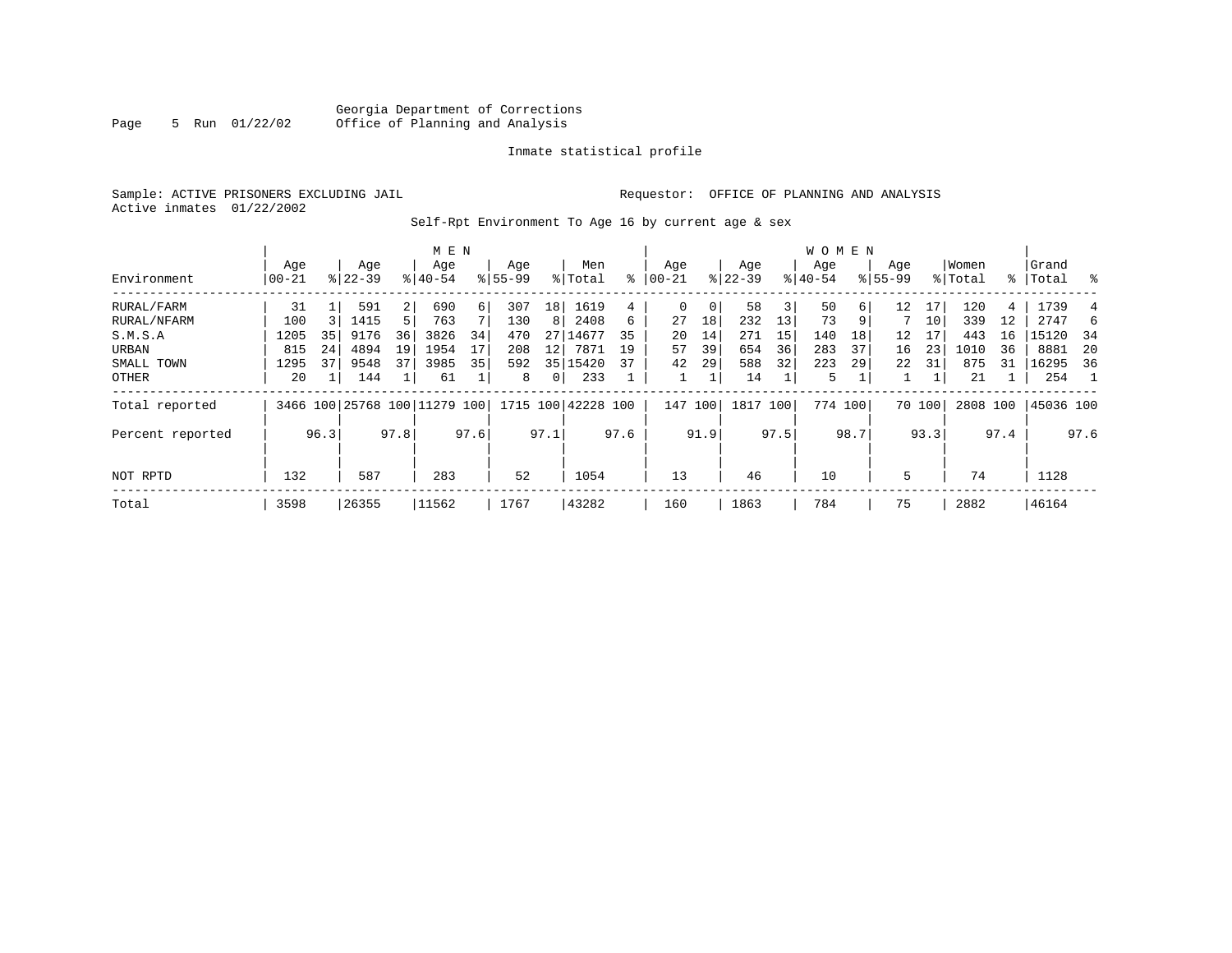#### Georgia Department of Corrections<br>6 Run 01/22/02 Office of Planning and Analysis Page 6 Run 01/22/02 Office of Planning and Analysis

#### Inmate statistical profile

|  | Sample: ACTIVE PRISONERS EXCLUDING JAII |  |
|--|-----------------------------------------|--|
|  | Active inmates 01/22/2002               |  |

L Sample: ACTIVE PRISONERS EXCLUDING AND ANALYSIS

Self-Rpt Education Level by current age & sex

|                     |                 |      |                              |                 | M E N              |      |                  |      |                    |      |                      |      |                  |      | W O M E N        |         |                    |        |                  |      |                    |      |
|---------------------|-----------------|------|------------------------------|-----------------|--------------------|------|------------------|------|--------------------|------|----------------------|------|------------------|------|------------------|---------|--------------------|--------|------------------|------|--------------------|------|
| Education Level     | Age<br>$ 00-21$ |      | Age<br>$ 22-39 $             |                 | Age<br>$8140 - 54$ |      | Age<br>$8 55-99$ |      | Men<br>% Total     |      | Age<br>$8   00 - 21$ |      | Age<br>$ 22-39 $ |      | Age<br>$ 40-54 $ |         | Age<br>$8155 - 99$ |        | Women<br>% Total |      | Grand<br>%   Total | ႜ    |
| LESS THAN GRADE 7   | 53              |      | 479                          | $\overline{2}$  | 451                | 4    | 326              | 19   | 1309               | 3    |                      | 0    | 27               | 2    | 18               |         | 11                 | 15     | 56               |      | 1365               |      |
| GRADE 7             | 100             | 3    | 573                          | 2               | 359                | 3    | 140              | 8    | 1172               | 3    |                      | 5    | 45               | 3    | 19               | 3       | 2                  | 3      | 73               |      | 1245               | 3    |
| GRADE 8             | 472             | 14   | 2201                         | 9               | 981                |      | 185              | 11   | 3839               | 9    | 18                   | 12   | 152              | 8    | 57               |         | 6                  | 8      | 233              |      | 4072               | 9    |
| GRADE 9             | 903             | 26   | 4065                         | 16              | 1413               | 13   | 162              | 9    | 6543               | 15   | 34                   | 23   | 244              | 14   | 68               |         | 5                  |        | 351              | 13   | 6894               | 15   |
| GRADE 10            | 977             | 28   | 5710                         | 22              | 1873               | 17   | 173              | 10   | 8733               | 21   | 31                   | 21   | 303              | 17   | 100              | 13      | 11                 | 15     | 445              | 16   | 9178               | -20  |
| GRADE 11            | 729             | 21   | 5276                         | 20              | 1533               | 14   | 132              | 8    | 7670               | 18   | 32                   | 22   | 285              | 16   | 106              | 14      | 7                  | 10     | 430              | 16   | 8100               | 18   |
| GRADE 12            | 199             | 6    | 5057                         | 20 <sub>1</sub> | 2801               | 25   | 340              | 20   | 8397               | 20   | 16                   | 11   | 302              | 17   | 160              | 21      | 17                 | 23     | 495              | 18   | 8892               | -20  |
| MORE THAN GRADE 12  | 36              |      | 2450                         |                 | 9   1890           | 17   | 264              | 15   | 4640               | 11   | 9                    | 6    | 435              | 24   | 229              | 30      | 14                 | 19     | 687              | 25   | 5327 12            |      |
| Total reported      |                 |      | 3469 100 25811 100 11301 100 |                 |                    |      |                  |      | 1722 100 42303 100 |      | 147 100              |      | 1793 100         |      |                  | 757 100 |                    | 73 100 | 2770 100         |      | 45073 100          |      |
| Percent reported    |                 | 96.4 |                              | 97.9            |                    | 97.7 |                  | 97.5 |                    | 97.7 |                      | 91.9 |                  | 96.2 |                  | 96.6    |                    | 97.3   |                  | 96.1 |                    | 97.6 |
| NOT REPORTED        | 129             |      | 544                          |                 | 261                |      | 45               |      | 979                |      | 13                   |      | 70               |      | 27               |         | 2                  |        | 112              |      | 1091               |      |
| Total               | 3598            |      | 26355                        |                 | 11562              |      | 1767             |      | 43282              |      | 160                  |      | 1863             |      | 784              |         | 75                 |        | 2882             |      | 46164              |      |
|                     |                 |      |                              |                 |                    |      |                  |      |                    |      |                      |      |                  |      |                  |         |                    |        |                  |      |                    |      |
| AVG EDUCATION LEVEL | 9.73            |      | 10.98                        |                 | 11.53              |      | 10.02            |      | 10.98              |      | 10.72                |      | 13.32            |      | 13.87            |         | 11.25              |        | 13.27            |      | 11.12              |      |

\* NOTE: THE FIELD LABLED "LESS THAN GRADE 7" WAS CORRECTED IN MARCH 1989: MISSING DATA FOR INMATES STILL IN DIAGNOSTICS NOW HAS BEEN REMOVED FROM THIS FIELD AND IDENTIFIED AS "NOT REPORTED" INFORMATION.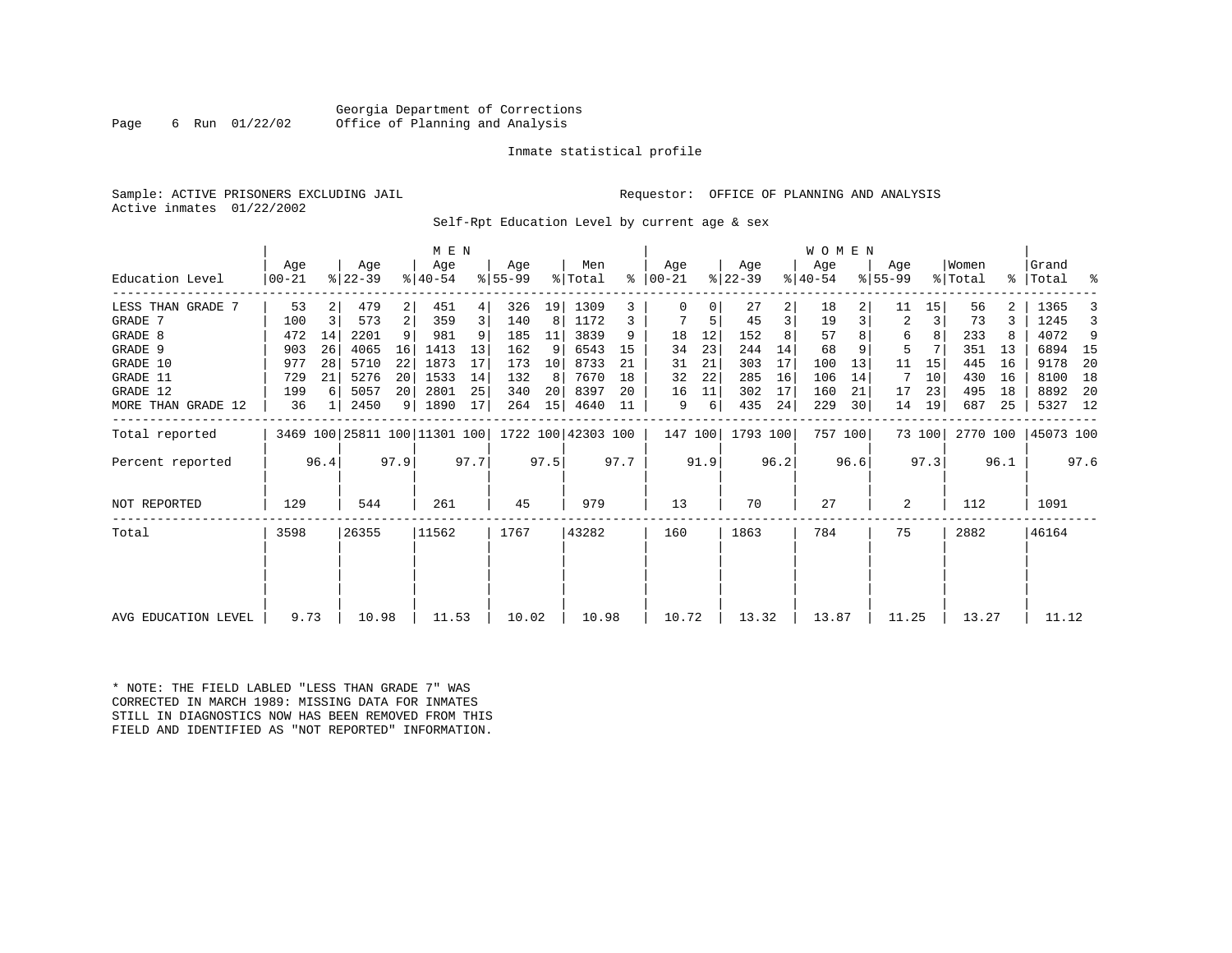|  | Sample: ACTIVE PRISONERS EXCLUDING JAIL |  |  |
|--|-----------------------------------------|--|--|
|  | Active inmates 01/22/2002               |  |  |

Requestor: OFFICE OF PLANNING AND ANALYSIS

Functional Reading Level (WRAT Scores) by current age & sex

|                     |                  |      |                                                 |                 | M E N            |      |                  |      |                |      |                      |      |                  |      | <b>WOMEN</b>     |         |                    |        |                  |      |                    |      |
|---------------------|------------------|------|-------------------------------------------------|-----------------|------------------|------|------------------|------|----------------|------|----------------------|------|------------------|------|------------------|---------|--------------------|--------|------------------|------|--------------------|------|
| WRAT Reading Score  | Age<br>$ 00-21 $ |      | Age<br>$ 22-39 $                                |                 | Age<br>$ 40-54 $ |      | Age<br>$8 55-99$ |      | Men<br>% Total |      | Age<br>$8   00 - 21$ |      | Age<br>$ 22-39 $ |      | Age<br>$ 40-54 $ |         | Age<br>$8155 - 99$ |        | Women<br>% Total |      | Grand<br>%   Total | ႜ    |
| LESS THAN GRADE 6   | 1347             | 39   | 9603                                            | 38              | 4841             | 44   | 771              |      | 48 16562       | 40   | 31                   | 22   | 447              | 26   | 234              | 32      | 29                 | 41     | 741              | 28   | 17303              | 39   |
| 6TH THRU 8TH GRADE  | 816              | 24   | 5724                                            | 23              | 2370             | 22   | 288              | 18   | 9198           | 22   | 28                   | 20   | 320              | 18   | 133              | 18      | 17                 | 24     | 498              | 19   | 9696               | 22   |
| GRADE 9             | 301              |      | 2187                                            | 9               | 765              |      | 116              |      | 3369           | 8    | 20                   | 14   | 155              | 9    | 48               |         | 4                  | 6      | 227              | 8    | 3596               | 8    |
| GRADE 10            | 151              |      | 1097                                            | 4               | 407              | 4    | 56               | 3    | 1711           |      |                      | 5    | 68               | 4    | 21               |         | 3                  |        | 99               |      | 1810               | 4    |
| GRADE 11            | 152              |      | 1052                                            | 4               | 390              | 4    | 47               | 3    | 1641           |      |                      |      | 72               |      | 28               |         | $\overline{2}$     |        | 105              |      | 1746               | 4    |
| GRADE 12            | 458              | 13   | 3769                                            | 15 <sup>1</sup> | 1644             | 15   | 270              | 17   | 6141           | 15   | 14                   | 10   | 149              | 9    | 45               |         | 4                  |        | 212              | 8    | 6353               | 14   |
| MORE THAN GRADE 12  | 245              |      | 1964                                            | 8               | 519              | 5    | 60               | 4    | 2788           |      | 35                   | 25   | 526              | 30   | 232              | 31      | 12                 | 17     | 805              | 30   | 3593               | -8   |
| Total reported      |                  |      | 3470 100 25396 100 10936 100 1608 100 41410 100 |                 |                  |      |                  |      |                |      | 138 100              |      | 1737 100         |      |                  | 741 100 |                    | 71 100 | 2687 100         |      | 44097 100          |      |
| Percent reported    |                  | 96.4 |                                                 | 96.4            |                  | 94.6 |                  | 91.0 |                | 95.7 |                      | 86.3 |                  | 93.2 |                  | 94.5    |                    | 94.7   |                  | 93.2 |                    | 95.5 |
| <b>NOT REPORTED</b> | 128              |      | 959                                             |                 | 626              |      | 159              |      | 1872           |      | 22                   |      | 126              |      | 43               |         | 4                  |        | 195              |      | 2067               |      |
| Total               | 3598             |      | 26355                                           |                 | 11562            |      | 1767             |      | 43282          |      | 160                  |      | 1863             |      | 784              |         | 75                 |        | 2882             |      | 46164              |      |
|                     |                  |      |                                                 |                 |                  |      |                  |      |                |      |                      |      |                  |      |                  |         |                    |        |                  |      |                    |      |
| AVG READING SCORE   | 7.64             |      | 7.74                                            |                 | 7.12             |      | 6.84             |      | 7.54           |      | 9.17                 |      | 9.15             |      | 8.70             |         | 7.35               |        | 8.98             |      | 7.62               |      |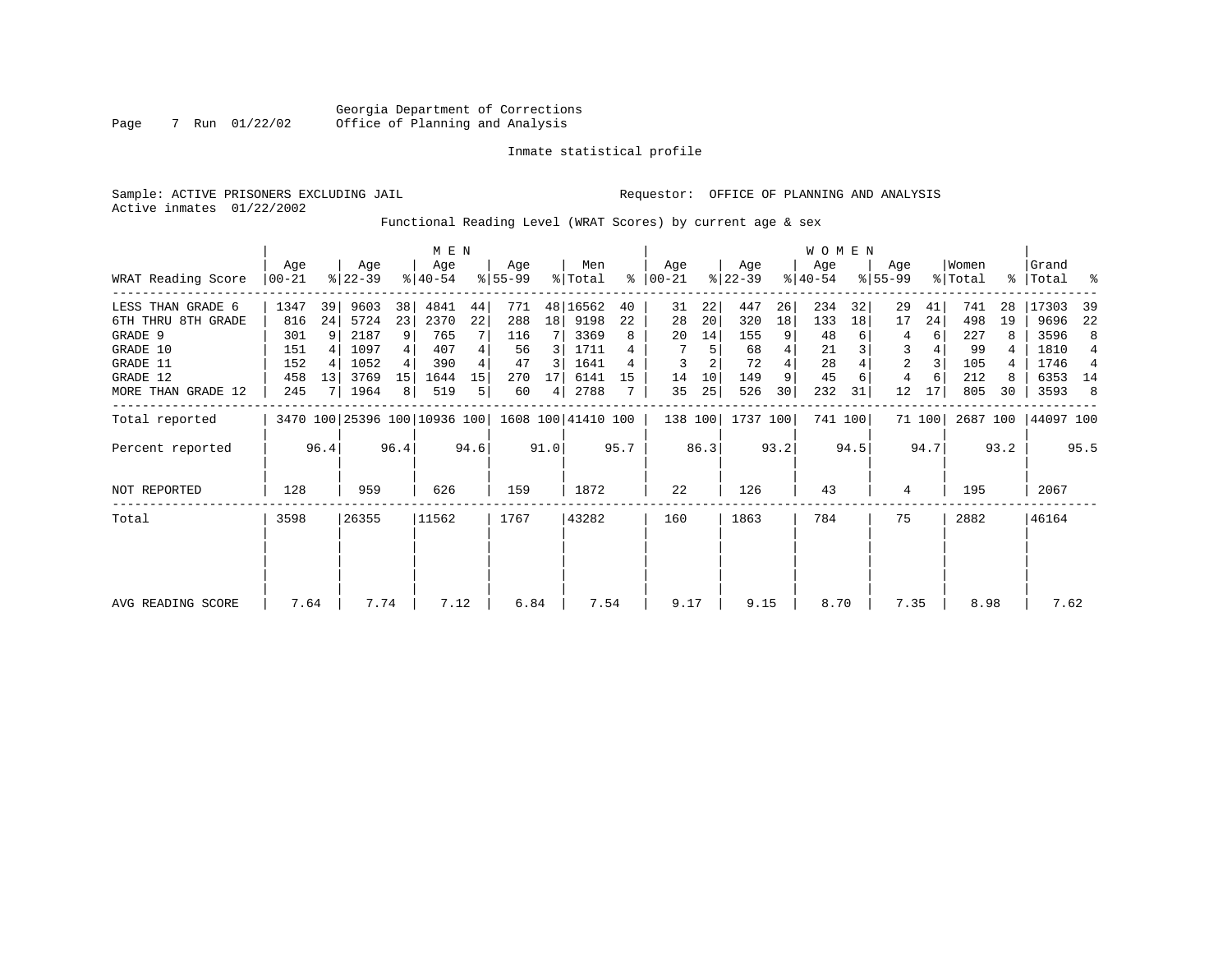|  |                           | Sample: ACTIVE PRISONERS EXCLUDING JAIL |  |
|--|---------------------------|-----------------------------------------|--|
|  | Active inmates 01/22/2002 |                                         |  |

Requestor: OFFICE OF PLANNING AND ANALYSIS

Functional Math Level (WRAT Scores) by current age & sex

|                    |                  |      |                  |      | M E N                        |      |                    |      |                |      |                  |      |                  |                | WOMEN            |         |                    |        |                  |                |                |      |
|--------------------|------------------|------|------------------|------|------------------------------|------|--------------------|------|----------------|------|------------------|------|------------------|----------------|------------------|---------|--------------------|--------|------------------|----------------|----------------|------|
| WRAT Math Score    | Age<br>$ 00-21 $ |      | Age<br>$8 22-39$ |      | Age<br>$ 40-54 $             |      | Age<br>$8 55-99$   |      | Men<br>% Total | ွေ   | Aqe<br>$ 00-21 $ |      | Age<br>$ 22-39 $ |                | Age<br>$ 40-54 $ |         | Age<br>$8155 - 99$ |        | Women<br>% Total | $\frac{1}{6}$  | Grand<br>Total |      |
| LESS THAN GRADE 6  | 1175             | 34   | 7687             | 30   | 4425                         | 40   | 799                |      | 50 14086       | 34   | 33               | 24   | 408              | 23             | 280              | 38      | 40                 | 56     | 761              | 28             | 14847          | 34   |
| 6TH THRU 8TH GRADE | 1719             |      | 50 12514         | 49   | 4394                         | 40   | 452                |      | 28 19079       | 46   | 74               | 54   | 867              | 50             | 292              | 39      | 16                 | 23     | 1249             | 46             | 20328          | 46   |
| GRADE 9            | 279              | 8 I  | 2328             | 9    | 804                          |      | 112                |      | 3523           | 9    | 16               | 12   | 189              | 11             | 47               |         | 4                  | 6      | 256              | 10             | 3779           | 9    |
| GRADE 10           | 160              |      | 1338             |      | 592                          | 5    | 89                 | 6    | 2179           | 5    | 8                | 6    | 131              | 8              | 50               |         | 6                  | 8      | 195              |                | 2374           | -5   |
| GRADE 11           | 70               |      | 855              |      | 361                          | 3    | 66                 | 4    | 1352           |      |                  |      | 85               |                | 29               |         | 3                  |        | 122              | 5.             | 1474           | 3    |
| GRADE 12           | 49               |      | 483              |      | 300                          | 3    | 71                 | 4    | 903            |      |                  | 0    | 25               |                | 20               |         | 0                  |        | 45               | 2              | 948            | 2    |
| MORE THAN GRADE 12 | 18               |      | 196              |      | 69                           |      | 19                 |      | 302            |      | 2                |      | 32               | $\overline{c}$ | 24               |         | 2                  |        | 60               | $\overline{2}$ | 362            | -1   |
| Total reported     |                  |      |                  |      | 3470 100 25401 100 10945 100 |      | 1608 100 41424 100 |      |                |      | 138 100          |      | 1737 100         |                |                  | 742 100 |                    | 71 100 | 2688 100         |                | 44112 100      |      |
| Percent reported   |                  | 96.4 |                  | 96.4 |                              | 94.7 |                    | 91.0 |                | 95.7 |                  | 86.3 |                  | 93.2           |                  | 94.6    |                    | 94.7   |                  | 93.3           |                | 95.6 |
| NOT REPORTED       | 128              |      | 954              |      | 617                          |      | 159                |      | 1858           |      | 22               |      | 126              |                | 42               |         | 4                  |        | 194              |                | 2052           |      |
| Total              | 3598             |      | 26355            |      | 11562                        |      | 1767               |      | 43282          |      | 160              |      | 1863             |                | 784              |         | 75                 |        | 2882             |                | 46164          |      |
|                    |                  |      |                  |      |                              |      |                    |      |                |      |                  |      |                  |                |                  |         |                    |        |                  |                |                |      |
| AVG MATH SCORE     | 6.83             |      | 7.08             |      | 6.68                         |      | 6.32               |      | 6.92           |      | 7.31             |      | 7.50             |                | 7.00             |         | 5.85               |        | 7.31             |                | 6.95           |      |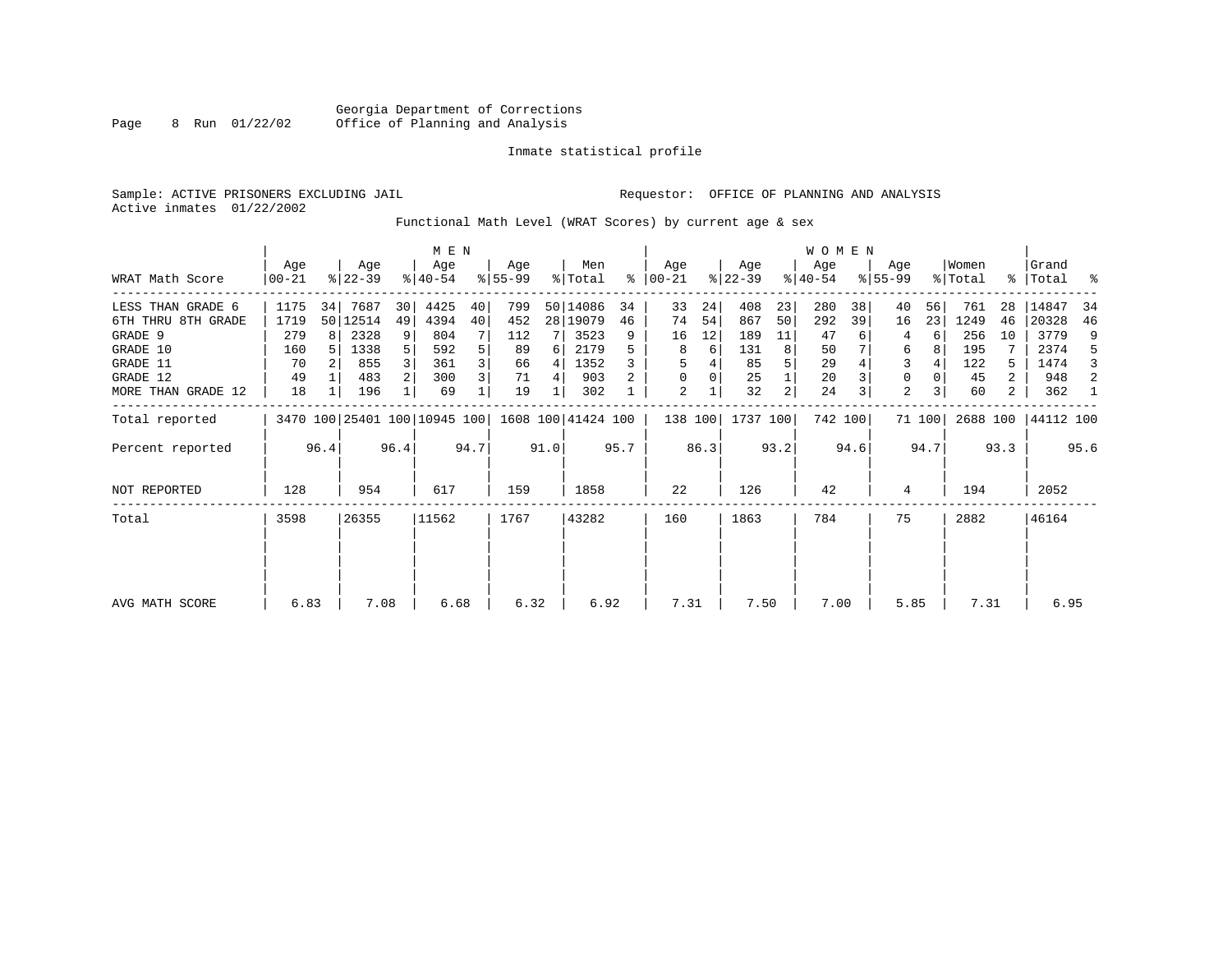| Sample: ACTIVE PRISONERS EXCLUDING JAIL | Requestor: OFFICE OF PLANNING AND ANALYSIS |
|-----------------------------------------|--------------------------------------------|
| Active inmates 01/22/2002               |                                            |

Functional Spelling Level (WRAT Scores) by current age & sex

|                     |                 |                |                  |      | M E N                        |      |                    |      |                |      |                  |      |                  |      | <b>WOMEN</b>     |         |                  |        |                  |      |                    |      |
|---------------------|-----------------|----------------|------------------|------|------------------------------|------|--------------------|------|----------------|------|------------------|------|------------------|------|------------------|---------|------------------|--------|------------------|------|--------------------|------|
| WRAT Spelling Score | Age<br>$ 00-21$ |                | Age<br>$ 22-39 $ |      | Age<br>$8140 - 54$           |      | Age<br>$ 55-99$    |      | Men<br>% Total | ⊱    | Age<br>$00 - 21$ |      | Age<br>$ 22-39 $ |      | Age<br>$ 40-54 $ |         | Age<br>$8 55-99$ |        | Women<br>% Total |      | Grand<br>%   Total | ್ಠಿ  |
| LESS THAN GRADE 6   | 1439            |                | 41 10834         | 43   | 6002                         | 55   | 969                |      | 60 19244       | 46   | 26               | 19   | 412              | 24   | 246              | 33      | 33               | 46     | 717              | 27   | 19961              | 45   |
| 6TH THRU 8TH GRADE  | 1140            | 33             | 7476             | 29   | 2596                         | 24   | 330                |      | 21   11542     | 28   | 56               | 41   | 555              | 32   | 211              | 28      | 20               | 28     | 842              | 31   | 12384              | 28   |
| GRADE 9             | 272             | R I            | 1926             | 8    | 580                          | 5    | 67                 | 4    | 2845           |      | 15               | 11   | 181              | 10   | 54               |         | 3                |        | 253              |      | 3098               | 7    |
| GRADE 10            | 261             |                | 1793             |      | 492                          |      | 58                 | 4    | 2604           | 6    | 19               | 14   | 176              | 10   | 55               |         |                  |        | 251              |      | 2855               | 6    |
| GRADE 11            | 110             |                | 950              |      | 294                          |      | 35                 | 2    | 1389           |      | 5                | 4    | 106              | 6    | 28               |         | 4                | 6      | 143              |      | 1532               | 3    |
| GRADE 12            | 169             |                | 1691             |      | 761                          |      | 126                | 8    | 2747           |      | 4                | 3    | 80               |      | 31               |         | $\Omega$         |        | 115              |      | 2862               | 6    |
| MORE THAN GRADE 12  | 79              | 2 <sub>1</sub> | 725              |      | 213                          | 2    | 22                 |      | 1039           | 3    | 13               | 9    | 227              | 13   | 117              | 16      | 10               | 14     | 367              | 14   | 1406               | 3    |
| Total reported      |                 |                |                  |      | 3470 100 25395 100 10938 100 |      | 1607 100 41410 100 |      |                |      | 138 100          |      | 1737 100         |      |                  | 742 100 |                  | 71 100 | 2688 100         |      | 44098 100          |      |
| Percent reported    |                 | 96.4           |                  | 96.4 |                              | 94.6 |                    | 90.9 |                | 95.7 |                  | 86.3 |                  | 93.2 |                  | 94.6    |                  | 94.7   |                  | 93.3 |                    | 95.5 |
| <b>NOT REPORTED</b> | 128             |                | 960              |      | 624                          |      | 160                |      | 1872           |      | 22               |      | 126              |      | 42               |         | 4                |        | 194              |      | 2066               |      |
| Total               | 3598            |                | 26355            |      | 11562                        |      | 1767               |      | 43282          |      | 160              |      | 1863             |      | 784              |         | 75               |        | 2882             |      | 46164              |      |
|                     |                 |                |                  |      |                              |      |                    |      |                |      |                  |      |                  |      |                  |         |                  |        |                  |      |                    |      |
| AVG SPELLING SCORE  | 6.87            |                | 6.88             |      | 6.03                         |      | 5.59               |      | 6.61           |      | 8.30             |      | 8.37             |      | 7.95             |         | 6.46             |        | 8.20             |      | 6.70               |      |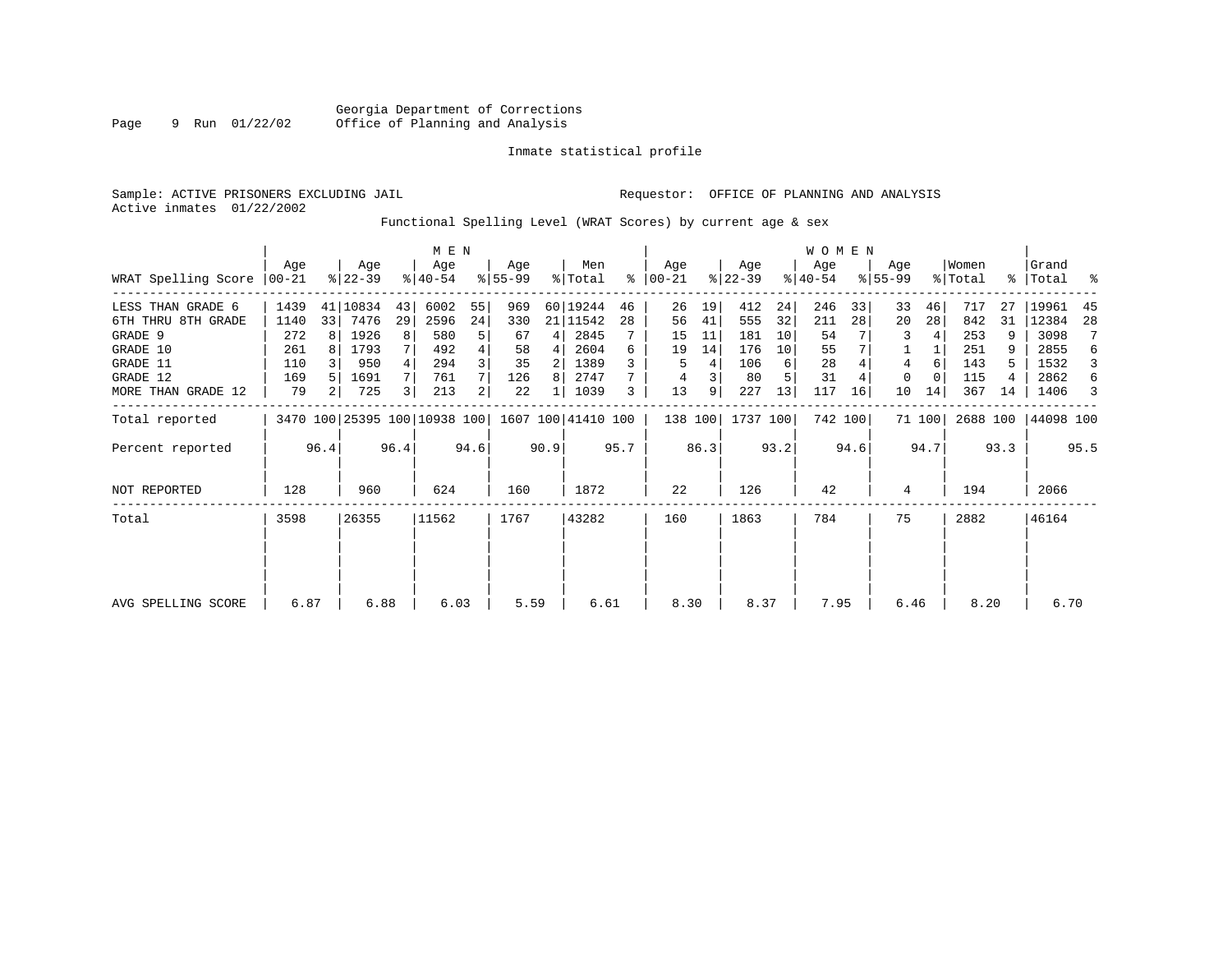### Georgia Department of Corrections<br>Page 10 Run 01/22/02 Office of Planning and Analysis Office of Planning and Analysis

#### Inmate statistical profile

Sample: ACTIVE PRISONERS EXCLUDING JAIL **Requestor:** OFFICE OF PLANNING AND ANALYSIS Active inmates 01/22/2002

Self-Rpt Guardian Status To Age 16 by current age & sex

|                  |                  |      |                  |      | M E N                        |      |                  |      |                    |      |                 |      |                 |                | W O M E N       |      |                  |          |                  |      |                |      |
|------------------|------------------|------|------------------|------|------------------------------|------|------------------|------|--------------------|------|-----------------|------|-----------------|----------------|-----------------|------|------------------|----------|------------------|------|----------------|------|
| Guardian Status  | Age<br>$00 - 21$ |      | Age<br>$ 22-39 $ |      | Age<br>$ 40-54 $             |      | Age<br>$8 55-99$ |      | Men<br>% Total     | ႜ    | Age<br>$ 00-21$ |      | Age<br>$ 22-39$ |                | Age<br>$ 40-54$ |      | Age<br>$8 55-99$ |          | Women<br>% Total | ႜ    | Grand<br>Total | န္   |
| ORPHANAGE        | 5                | 0    | 31               | 0    | 23                           | 0    | 10               |      | 69                 | U    | $\Omega$        | 0    |                 | $\Omega$       |                 |      | 0                | 0        |                  | 0    | 71             |      |
| FATHER ONLY      | 142              |      | 668              |      | 287                          | 3    | 29               | 2    | 1126               |      |                 |      | 45              | 2              | 20              |      | 4                |          | 71               | 3    | 1197           |      |
| FTR MTR HD       | 235              |      | 1576             | 6    | 720                          | 6    | 91               | 5    | 2622               | б    | 6               |      | 91              |                | 43              |      | 0                | $\Omega$ | 140              | 5    | 2762           |      |
| MOTHER ONLY      | 1802             | 52   | 11607            | 45   | 3686                         | 33   | 382              | 22   | 17477              | 41   | 68              | 46   | 706             | 39             | 237             | 31   | 24               | 33       | 1035             | 37   | 18512          | 41   |
| MTR FTR HD       | 716              | 21   | 7865             | 30   | 5001                         | 44   | 973              |      | 56 14555           | 34   | 39              | 26   | 672             | 37             | 365             | 47   | 35               | 48       | 1111             | 39   | 15666          | 35   |
| OTH FEMALE       | 77               |      | 562              |      | 264                          | 2    | 47               | 3    | 950                |      | 5               | 3    | 45              | 2              | 25              |      | 3                |          | 78               | 3    | 1028           |      |
| OTH MALE         | 25               |      | 87               |      | 49                           | 0    |                  | 0    | 168                |      | $\Omega$        |      | 2               |                | 3               |      | 0                |          | 5                | 0    | 173            |      |
| STEP-PARNTS      | 36               |      | 445              |      | 156                          |      | 25               |      | 662                |      | $\Omega$        |      |                 |                | 3               |      | 0                |          | 8                | 0    | 670            |      |
| FOSTER HOME      | 39               |      | 257              |      | 126                          |      | 20               |      | 442                |      | 5               | 3    | 35              | $\overline{2}$ | 11              |      |                  |          | 52               | 2    | 494            |      |
| GRAND PRNTS      | 326              |      | 2199             | 9    | 743                          |      | 114              |      | 3382               | 8    | 20              | 14   | 205             | 11             | 59              |      | 5                |          | 289              | 10   | 3671           |      |
| OTHER            | 78               | 2    | 544              | 2    | 260                          | 2    | 25               |      | 907                | 2    | 3               | 2    | 15              |                | 5               |      |                  | 1        | 24               |      | 931            |      |
| Total reported   |                  |      |                  |      | 3481 100 25841 100 11315 100 |      |                  |      | 1723 100 42360 100 |      | 148 100         |      | 1822 100        |                | 772 100         |      |                  | 73 100   | 2815 100         |      | 45175 100      |      |
| Percent reported |                  | 96.7 |                  | 98.0 |                              | 97.9 |                  | 97.5 |                    | 97.9 |                 | 92.5 |                 | 97.8           |                 | 98.5 |                  | 97.3     |                  | 97.7 |                | 97.9 |
| NOT RPTD         | 117              |      | 514              |      | 247                          |      | 44               |      | 922                |      | 12              |      | 41              |                | 12              |      | 2                |          | 67               |      | 989            |      |
| Total            | 3598             |      | 26355            |      | 11562                        |      | 1767             |      | 43282              |      | 160             |      | 1863            |                | 784             |      | 75               |          | 2882             |      | 46164          |      |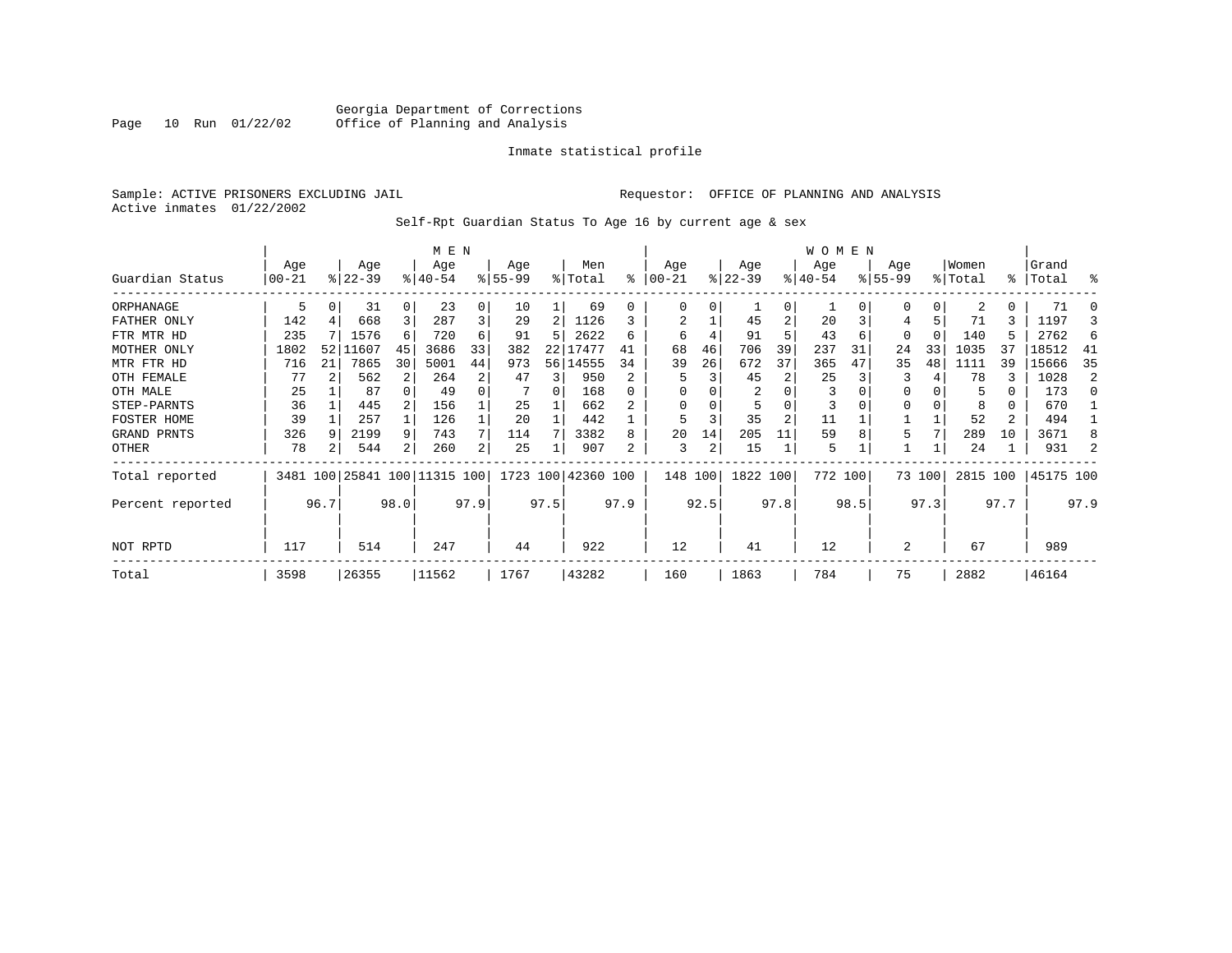#### Georgia Department of Corrections<br>Page 11 Run 01/22/02 Office of Planning and Analysis Page 11 Run 01/22/02 Office of Planning and Analysis

#### Inmate statistical profile

|  | Sample: ACTIVE PRISONERS EXCLUDING JAIL | Requestor: OFFICE OF PLANNING AND ANALYSIS |  |  |  |
|--|-----------------------------------------|--------------------------------------------|--|--|--|
|  | Active inmates 01/22/2002               |                                            |  |  |  |

# Self-Rpt Employment Status Before Prison by current age & sex

|                  |           |      |           |      | M E N                   |      |          |      |                    |      |           |      |           |      | W O M E N |         |             |        |          |      |              |      |
|------------------|-----------|------|-----------|------|-------------------------|------|----------|------|--------------------|------|-----------|------|-----------|------|-----------|---------|-------------|--------|----------|------|--------------|------|
|                  | Age       |      | Age       |      | Age                     |      | Age      |      | Men                |      | Age       |      | Age       |      | Age       |         | Age         |        | Women    |      | Grand        |      |
| Employment       | $00 - 21$ |      | $ 22-39 $ |      | $8 40-54$               |      | $ 55-99$ |      | % Total            | ៖    | $00 - 21$ |      | $ 22-39 $ |      | $ 40-54 $ |         | $8155 - 99$ |        | % Total  |      | %   Total    | ႜ    |
| FULL TIME        | 974       | 30   | 13097     | 54   | 5992                    | 56   | 708      | 45   | 20771              | 52   | 49        | 36   | 669       | 42   | 258       | 381     | 16          | 25     | 992      | 40   | 21763        | -51  |
| PART TIME        | 439       | 14   | 2377      | 10   | 701                     |      | 90       | 6    | 3607               | 9    | 15        | 11   | 100       | 6    | 41        | 6       |             | 2      | 157      | 6    | 3764         | 9    |
| UNEMPL < 6M      | 376       | 12   | 3013      | 12   | 1172                    | 11   | 160      | 10   | 4721               | 12   | 15        | 11   | 224       | 14   | 94        | 14      | 12          | 18     | 345      | 14   | 5066         | 12   |
| UNEMPL > 6M      | 351       | 11   | 3665      | 15   | 1950                    | 18   | 332      | 21   | 6298               | 16   | 14        | 10   | 298       | 19   | 160       | 24      | 17          | 26     | 489      | 20   | 6787         | 16   |
| NEVER WORKD      | 926       | 29   | 1606      |      | 146                     |      | 6        | 0    | 2684               |      | 33        | 24   | 202       | 13   | 34        |         | 5           | 8      | 274      | 11   | 2958         |      |
| STUDENT          | 155       |      | 173       |      | 14                      |      | 2        | 0    | 344                |      | 9         |      | 9         |      | 4         |         | 0           | 0      | 22       |      | 366          |      |
| INCAPABLE        | 16        |      | 459       |      | 738                     |      | 281      | 18   | 1494               |      | 2         |      | 93        | 6    | 89        | 13      | 14          | 22     | 198      |      | 1692         | 4    |
| OTHER            | 0         | 0    | 0         | 0    | $\Omega$                |      | 0        | 0    | 0                  |      | 0         | 0    | 0         | 0    | 0         | 0       | 0           | 0      | 0        |      | $\mathbf{0}$ |      |
| Total reported   | 3237      |      |           |      | 100 24390 100 10713 100 |      |          |      | 1579 100 39919 100 |      | 137       | 100  | 1595 100  |      |           | 680 100 |             | 65 100 | 2477 100 |      | 42396 100    |      |
| Percent reported |           | 90.0 |           | 92.5 |                         | 92.7 |          | 89.4 |                    | 92.2 |           | 85.6 |           | 85.6 |           | 86.7    |             | 86.7   |          | 85.9 |              | 91.8 |
| NOT RPTD         | 361       |      | 1965      |      | 849                     |      | 188      |      | 3363               |      | 23        |      | 268       |      | 104       |         | 10          |        | 405      |      | 3768         |      |
| Total            | 3598      |      | 26355     |      | 11562                   |      | 1767     |      | 43282              |      | 160       |      | 1863      |      | 784       |         | 75          |        | 2882     |      | 46164        |      |

\* NOTE: THE FIELD LABELD "OTHER" WAS CORRECTED IN APRIL 1989; INMATES CODED "PRE-OTIS NOT REPORTED" NOW HAVE BEEN REMOVED FROM THIS FIELD AND IDENTIFIED AS "NOT REPORTED".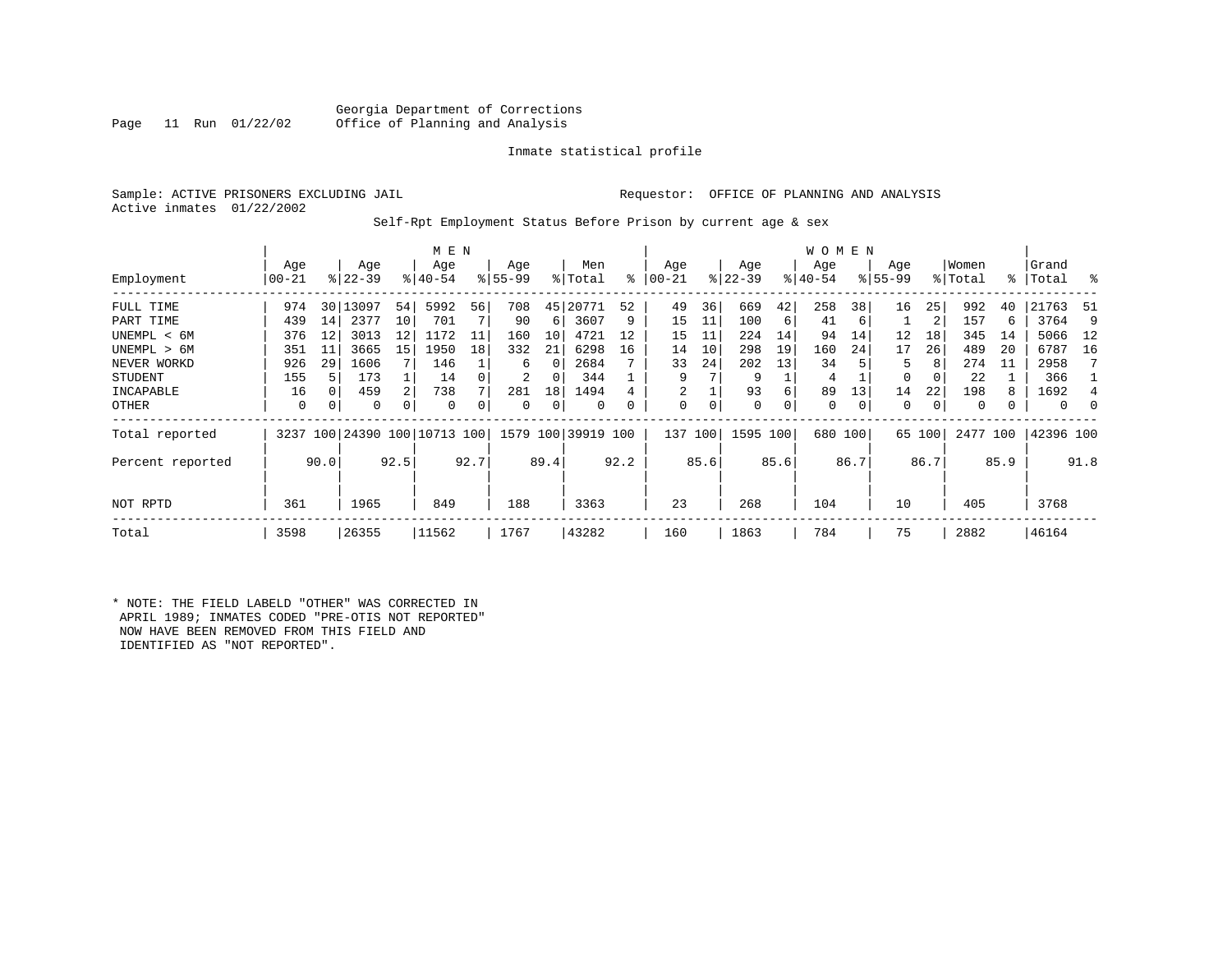|  | Sample: ACTIVE PRISONERS EXCLUDING JAIL |  |
|--|-----------------------------------------|--|
|  | Active inmates 01/22/2002               |  |

Requestor: OFFICE OF PLANNING AND ANALYSIS

Self-Rpt Marital Status At Admission by current age & sex

|                  |           |      |           |      | M E N                    |      |             |      |                    |      |           |      |           |      | <b>WOMEN</b> |      |             |      |          |      |           |      |
|------------------|-----------|------|-----------|------|--------------------------|------|-------------|------|--------------------|------|-----------|------|-----------|------|--------------|------|-------------|------|----------|------|-----------|------|
|                  | Age       |      | Age       |      | Age                      |      | Age         |      | Men                |      | Age       |      | Age       |      | Age          |      | Age         |      | Women    |      | Grand     |      |
| Marital Status   | $00 - 21$ |      | $ 22-39 $ |      | $8140 - 54$              |      | $8155 - 99$ |      | % Total            | ៖    | $00 - 21$ |      | $8 22-39$ |      | $ 40-54$     |      | $8155 - 99$ |      | % Total  |      | %   Total | ႜ    |
| SINGLE           | 3285      | 94   | 17347     | 67   | 4214                     | 37   | 280         | 16   | 25126              | 59   | 138       | 93   | 1065      | 58   | 269          | 35   | 10          | 14   | 1482     | 53   | 26608     | 59   |
| MARRIED          | 45        |      | 2846      | 11   | 2070                     | 18   | 494         | 29   | 5455               | 13   | 2         |      | 247       | 14   | 141          | 18   |             | 10   | 397      | 14   | 5852      | 13   |
| SEPARATED        | 10        |      | 1020      | 4    | 1047                     | 9    | 184         | 11   | 2261               | 5    | 3         | 2    | 208       | 11   | 105          | 14   | 6           | 8    | 322      | 11   | 2583      | -6   |
| DIVORCED         |           | O    | 1721      |      | 2462                     | 22   | 487         | 28   | 4677               | 11   | 2         |      | 186       | 10   | 143          | 18   | 17          | 23   | 348      | 12   | 5025      | - 11 |
| WIDOWED          | 5         |      | 98        |      | 224                      | 2    | 135         | 8    | 462                |      | 0         | 0    | 35        | 2    | 56           |      | 31          | 42   | 122      | 4    | 584       |      |
| COMMON LAW       | 132       |      | 2850      | 11   | 1312                     | 12   | 149         | 9    | 4443               | 10   |           | 2    | 82        | 4    | 58           | 8    | 2           |      | 145      | 5    | 4588      | 10   |
| OTHER            | 0         | 0    | 13        | 0    | 3                        |      | 3           | 0    | 19                 | 0    | 0         | 0    |           | 0    | 1            | 0    | 0           | 0    | 2        | 0    | 21        | 0    |
| Total reported   |           |      |           |      | 3484 100 25895 100 11332 | 100  |             |      | 1732 100 42443 100 |      | 148       | 100  | 1824      | 100  | 773          | 100  | 73          | 100  | 2818 100 |      | 45261 100 |      |
| Percent reported |           | 96.8 |           | 98.3 |                          | 98.0 |             | 98.0 |                    | 98.1 |           | 92.5 |           | 97.9 |              | 98.6 |             | 97.3 |          | 97.8 |           | 98.0 |
| NOT RPTD         | 114       |      | 460       |      | 230                      |      | 35          |      | 839                |      | 12        |      | 39        |      | 11           |      | 2           |      | 64       |      | 903       |      |
|                  |           |      |           |      |                          |      |             |      |                    |      |           |      |           |      |              |      |             |      |          |      |           |      |
| Total            | 3598      |      | 26355     |      | 11562                    |      | 1767        |      | 43282              |      | 160       |      | 1863      |      | 784          |      | 75          |      | 2882     |      | 46164     |      |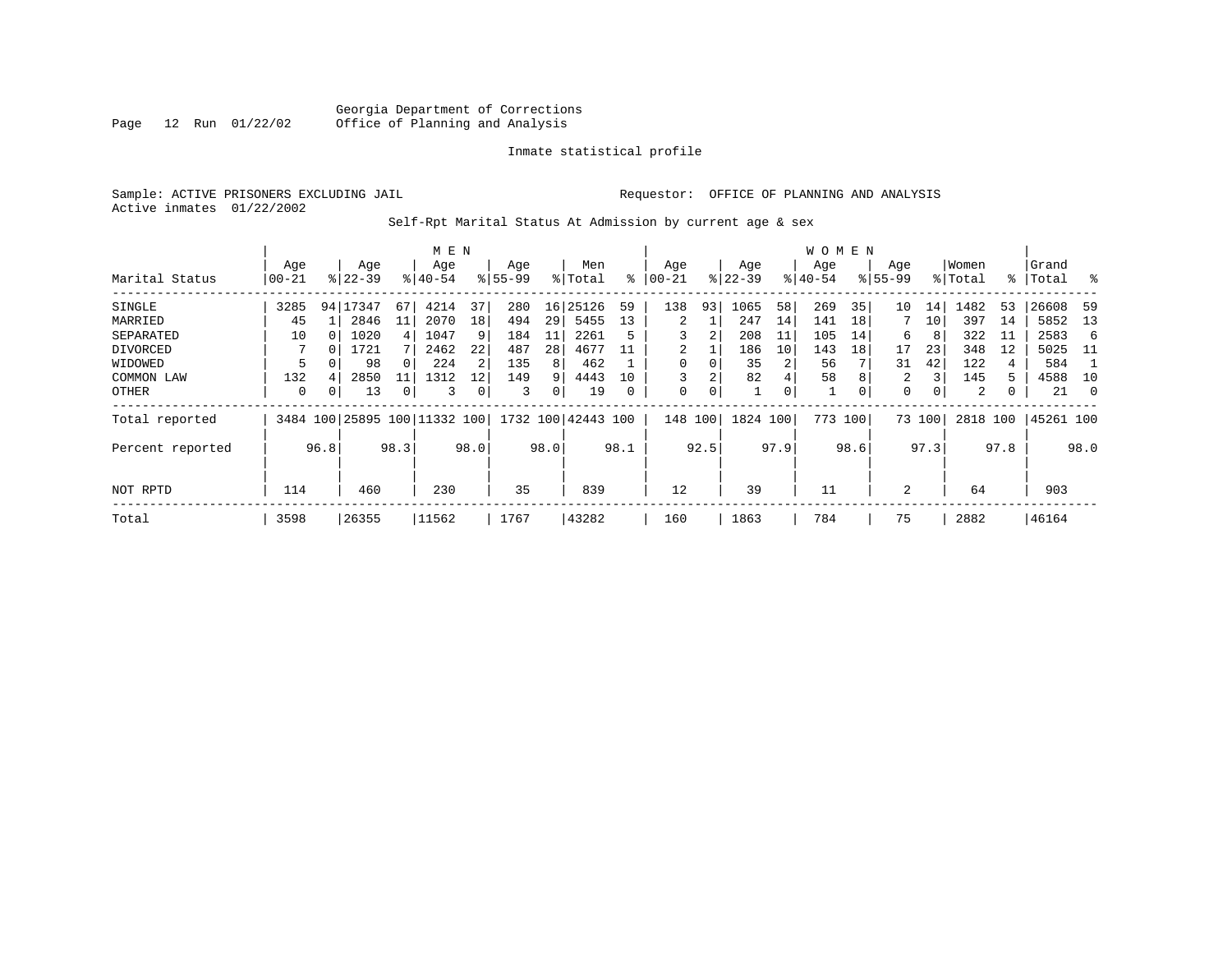Georgia Department of Corrections<br>Page 13 Run 01/22/02 Office of Planning and Analysis Page 13 Run 01/22/02 Office of Planning and Analysis

#### Inmate statistical profile

|  | Sample: ACTIVE PRISONERS EXCLUDING JAIL | Requestor: OFFICE OF PLANNING AND ANALYSIS |  |  |
|--|-----------------------------------------|--------------------------------------------|--|--|
|  | Active inmates 01/22/2002               |                                            |  |  |

#### Self-Rpt Number Of Children At Admission by current age & sex

|                      | Age   |          | Age               |      | M E N<br>Age |      | Age       |      | Men                |      | Age           |        | Age       |      | W O M E N<br>Age |         | Age         |        | Women    |      | Grand     |                |
|----------------------|-------|----------|-------------------|------|--------------|------|-----------|------|--------------------|------|---------------|--------|-----------|------|------------------|---------|-------------|--------|----------|------|-----------|----------------|
| Number Of Children   | 00-21 |          | $ 22-39 $         |      | $ 40-54 $    |      | $8 55-99$ |      | % Total            |      | $8   00 - 21$ |        | $ 22-39 $ |      | $ 40-54 $        |         | $8155 - 99$ |        | % Total  |      | %   Total | ್ಠಿ            |
| NO CHILDREN          | 0     | $\Omega$ | 691               | 4    | 461          | 5    | 74        | 5    | 1226               | 5    | 0             | 0      |           | 0    | 6                |         |             |        | 14       |      | 1240      |                |
| ONE CHILD            | 645   | 76       | 6435              | 41   | 2517         | 30   | 281       | 19   | 9878               | 38   | 42            | 65     | 345       | 24   | 151              | 22      | 9           | 13     | 547      | 24   | 10425     | -37            |
| TWO CHILDREN         | 152   | 18       | 4282              | 27   | 2316         | 28   | 345       | 24   | 7095               | 27   | 17            | 26     | 436       | 30   | 198              | 29      | 19          | 28     | 670      | 29   | 7765      | 27             |
| THREE CHILDREN       | 39    | .5       | 2315              | 15   | 1516         | 18   | 301       | 21   | 4171               | 16   | 5             | 8      | 373       | 25   | 161              | 24      | 19          | 28     | 558      | 25   | 4729      | 17             |
| <b>FOUR CHILDREN</b> | 6     |          | 1066              | 7    | 786          | 9    | 179       | 12   | 2037               | 8    |               | 2      | 172       | 12   | 90               | 13      | 11          | 16     | 274      | 12   | 2311      | 8              |
| FIVE CHILDREN        | 2     | $\Omega$ | 450               |      | 424          | 5    | 109       |      | 985                |      | $\Omega$      | 0      | 76        | 5    | 36               |         |             |        | 113      | 5.   | 1098      | $\overline{4}$ |
| MORE THAN 5 CHILDREN | 0     | 0        | 333               | 2    | 363          | 4    | 179       | 12   | 875                | 3    | $\mathbf 0$   | 0      | 56        | 4    | 34               |         | 8           | 12     | 98       | 4    | 973       | 3              |
| Total reported       |       |          | 844 100 15572 100 |      | 8383 100     |      |           |      | 1468 100 26267 100 |      |               | 65 100 | 1465 100  |      |                  | 676 100 |             | 68 100 | 2274 100 |      | 28541 100 |                |
| Percent reported     |       | 23.5     |                   | 59.1 |              | 72.5 |           | 83.1 |                    | 60.7 |               | 40.6   |           | 78.6 |                  | 86.2    |             | 90.7   |          | 78.9 |           | 61.8           |
| <b>NOT REPORTED</b>  | 2754  |          | 10783             |      | 3179         |      | 299       |      | 17015              |      | 95            |        | 398       |      | 108              |         | 7           |        | 608      |      | 17623     |                |
| Total                | 3598  |          | 26355             |      | 11562        |      | 1767      |      | 43282              |      | 160           |        | 1863      |      | 784              |         | 75          |        | 2882     |      | 46164     |                |
|                      |       |          |                   |      |              |      |           |      |                    |      |               |        |           |      |                  |         |             |        |          |      |           |                |
| AVG NUM CHILDREN     | 1.30  |          | 1.99              |      | 2.34         |      | 3.05      |      | 2.14               |      | 1.46          |        | 2.58      |      | 2.67             |         | 3.15        |        | 2.59     |      | 2.18      |                |

\* NOTE: THE FIELD LABLED "NO CHILDREN" WAS CORRECTED IN MARCH 1989: MISSING DATA FOR INMATES STILL IN DIAGNOSTICS NOW HAS BEEN REMOVED FROM THIS FIELD AND IDENTIFIED AS "NOT REPORTED" INFORMATION.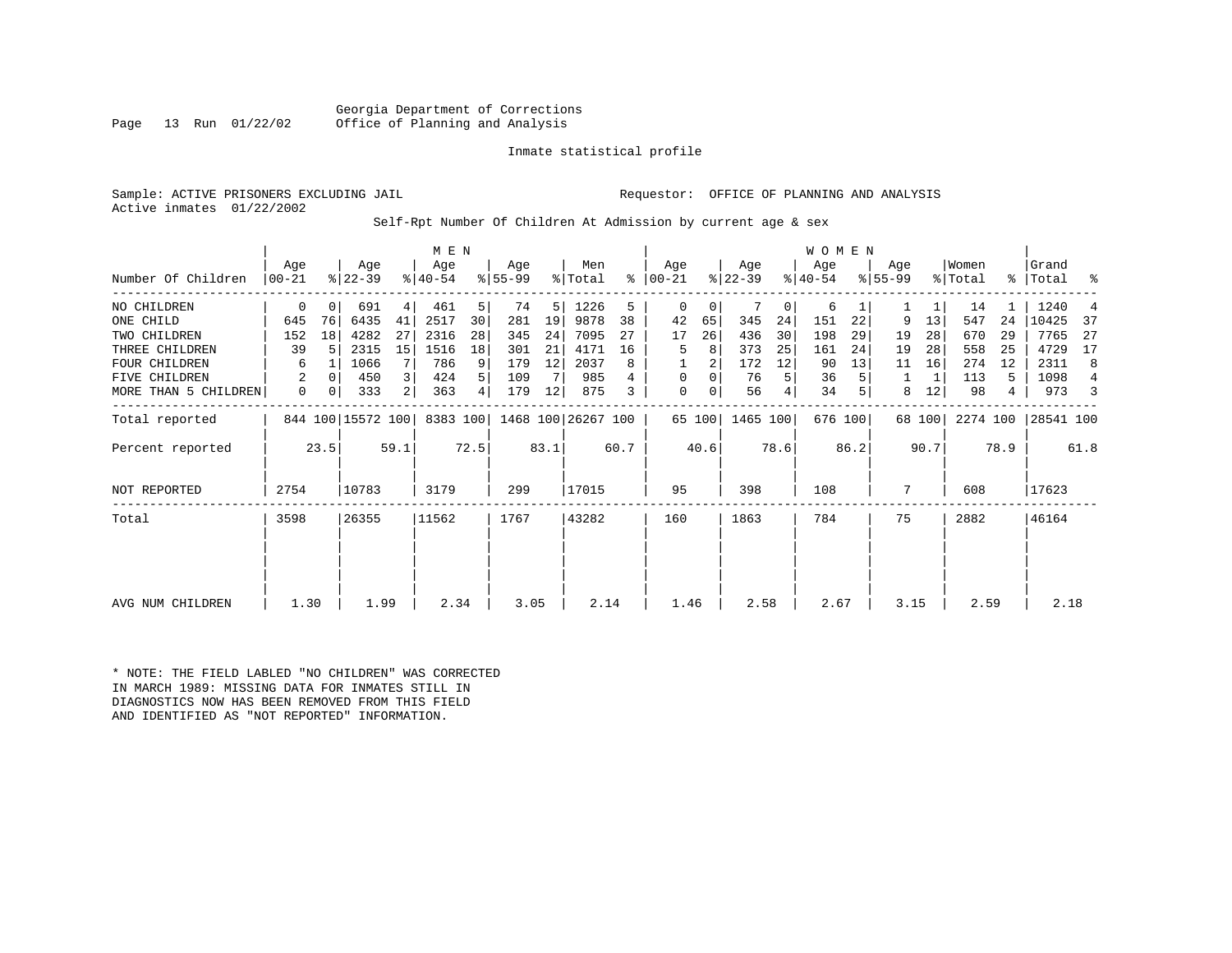# Georgia Department of Corrections<br>Page 14 Run 01/22/02 Office of Planning and Analysis Office of Planning and Analysis

#### Inmate statistical profile

Sample: ACTIVE PRISONERS EXCLUDING JAIL **Requestor:** OFFICE OF PLANNING AND ANALYSIS Active inmates 01/22/2002

Self-Rpt Religious Affiliation by current age & sex

|                  |           |                |                              |          | M E N     |                |           |                |                    |      |          |                |             |                | <b>WOMEN</b> |          |             |          |          |                |           |                |
|------------------|-----------|----------------|------------------------------|----------|-----------|----------------|-----------|----------------|--------------------|------|----------|----------------|-------------|----------------|--------------|----------|-------------|----------|----------|----------------|-----------|----------------|
|                  | Age       |                | Age                          |          | Age       |                | Age       |                | Men                |      | Age      |                | Age         |                | Age          |          | Age         |          | Women    |                | Grand     |                |
| Religion         | $00 - 21$ |                | $8 22-39$                    |          | $8 40-54$ |                | $8 55-99$ |                | % Total            | ွေ   | $ 00-21$ |                | $ 22-39$    |                | $8 40-54$    |          | $8155 - 99$ |          | % Total  |                | %   Total | ៖              |
| <b>ISLAM</b>     | 68        | 2              | 963                          | 4        | 353       | 3              | 28        | 2              | 1412               | 3    | 5        | 3              | 15          |                | 5            |          | 0           | 0        | 25       |                | 1437      | 3              |
| CATHOLIC         | 122       | $\overline{4}$ | 999                          | 4        | 389       | $\overline{4}$ | 70        | 4              | 1580               | 4    | 4        | 3              | 78          | 4              | 34           | 4        | 2           | 3        | 118      | 4              | 1698      | $\overline{4}$ |
| <b>BAPTIST</b>   | 1404      | 41             | 12322                        | 48       | 6428      | 58             | 958       | 57             | 21112              | 51   | 80       | 54             | 1126        | 62             | 502          | 66       | 48          | 68       | 1756     | 63             | 22868     | 52             |
| METHODIST        | 49        | 1              | 474                          | 2        | 398       | 4              | 111       | 7              | 1032               | 2    | 5        | 3              | 55          | 3              | 45           | 6        | 5           | 7        | 110      | $\overline{4}$ | 1142      | 3              |
| EPISCOPLN        | b         | 0              | 36                           | 0        | 23        | $\Omega$       | 9         | 1              | 74                 | 0    | $\Omega$ | $\Omega$       | 4           | 0              |              |          |             |          | 9        | U              | 83        | $\mathbf 0$    |
| PRESBYTRN        | 3         | $\Omega$       | 48                           | 0        | 33        | $\Omega$       | 14        | 1              | 98                 | O    |          | $\Omega$       | 0           | $\Omega$       | 3            | $\Omega$ | 2           | 3        | 5        | 0              | 103       | $\Omega$       |
| CHC OF GOD       | 38        | 1              | 280                          | 1        | 152       |                | 34        | $\overline{a}$ | 504                | 1    | 3        | $\overline{2}$ | 29          | $\overline{a}$ | 13           | 2        | 3           | 4        | 48       | 2              | 552       | 1              |
| HOLINESS         | 60        | 2              | 914                          | 4        | 552       | 5              | 98        | 6              | 1624               | 4    |          | 5              | 195         | 11             | 77           | 10       | 5           | 7        | 284      | 10             | 1908      | 4              |
| JEWISH           |           | 0              | 19                           | 0        | 13        | U              | 4         | U              | 37                 | O    |          |                | 0           | $\Omega$       |              | 0        | 0           | $\Omega$ | 2        | O              | 39        | $\Omega$       |
| ANGLICAN         | O         | $\Omega$       | 4                            | $\Omega$ | 3         | 0              | U         | U              |                    | n    | $\Omega$ | $\Omega$       |             | N              | <sup>0</sup> | $\Omega$ | 0           | 0        |          | O              |           | $\Omega$       |
| GRK ORTHDX       |           | $\Omega$       |                              | 0        |           | O              |           | U              | 4                  | ∩    | ∩        |                | $\mathbf 0$ | 0              | $\Omega$     | $\Omega$ | 0           | 0        | ∩        | O              |           | $\Omega$       |
| HINDU            |           | $\Omega$       | 2                            | 0        | O         | U              |           | 0              | 2                  | U    |          | $\Omega$       | $\Omega$    | 0              | 0            | $\Omega$ | 0           | U        | O        | 0              |           | ∩              |
| <b>BUDDHIST</b>  | 8         | $\Omega$       | 26                           | 0        | 3         |                |           | O              | 37                 | U    |          |                | $\Omega$    | N              |              | $\Omega$ | 0           | U        |          |                | 37        | ∩              |
| TAOIST           |           | $\Omega$       | $\overline{2}$               | 0        |           |                |           | U              | 3                  | U    |          | ∩              | $\Omega$    | N              |              | ∩        | 0           | 0        | $\Omega$ | O              |           | ∩              |
| SHINTOIST        |           | $\Omega$       | 10                           | 0        | 5         | $\Omega$       | O         | O              | 16                 | O    | O        |                | $\Omega$    | O              | <sup>0</sup> | $\Omega$ | U           | $\Omega$ | $\Omega$ | 0              | 16        | $\Omega$       |
| SEVEN D AD       | 13        | $\Omega$       | 54                           | $\Omega$ | 32        | $\Omega$       | 10        | 1              | 109                | U    |          |                | 6           | N              |              |          | 0           | $\Omega$ | 11       | 0              | 120       | $\Omega$       |
| JEHOVAH WT       | 28        |                | 210                          | 1        | 87        |                |           | 0              | 332                |      |          |                | 14          |                | 6            |          | 0           | 0        | 22       |                | 354       | 1              |
| LATR DAY S       | 4         | 0              | 19                           | 0        | 15        | 0              | 5         | U              | 43                 | O    | $\Omega$ | $\Omega$       | 4           | $\Omega$       | <sup>0</sup> | $\Omega$ | 0           | $\Omega$ | 4        | 0              | 47        | $\Omega$       |
| <b>OUAKER</b>    | $\Omega$  | 0              | O                            | $\Omega$ | $\Omega$  | $\Omega$       | $\Omega$  | $\Omega$       | $\Omega$           | U    | $\Omega$ | $\Omega$       | $\Omega$    | $\Omega$       | $\Omega$     | $\Omega$ | 0           | 0        | $\Omega$ | $\Omega$       | $\Omega$  | $\Omega$       |
| OTHER PROD       | 433       | 13             | 2312                         | 9        | 611       | 6              | 101       | 6              | 3457               | 8    | 24       | 16             | 163         | 9              | 47           | 6        | 2           | 3        | 236      | 8              | 3693      | 8              |
| <b>NONE</b>      | 800       | 23             | 4535                         | 18       | 1278      | 12             | 128       | 8              | 6741               | 16   | 5        | 3              | 56          | 3              | 2            | $\Omega$ | 0           | $\Omega$ | 63       | 2              | 6804      | 15             |
| <b>OTHER</b>     | 385       | 11             | 2180                         | 9        | 693       | 6              | 111       | 7 <sup>1</sup> | 3369               | 8    | 11       |                | 67          | 4              | 23           | 3        | 3           |          | 104      | 4              | 3473      | 8              |
| Total reported   |           |                | 3424 100 25410 100 11070 100 |          |           |                |           |                | 1689 100 41593 100 |      | 148 100  |                | 1813 100    |                | 766 100      |          |             | 71 100   | 2798 100 |                | 44391 100 |                |
| Percent reported |           | 95.2           |                              | 96.4     |           | 95.7           |           | 95.6           |                    | 96.1 |          | 92.5           |             | 97.3           |              | 97.7     |             | 94.7     |          | 97.1           |           | 96.2           |
| NOT RPTD         | 174       |                | 945                          |          | 492       |                | 78        |                | 1689               |      | 12       |                | 50          |                | 18           |          | 4           |          | 84       |                | 1773      |                |
| Total            | 3598      |                | 26355                        |          | 11562     |                | 1767      |                | 43282              |      | 160      |                | 1863        |                | 784          |          | 75          |          | 2882     |                | 46164     |                |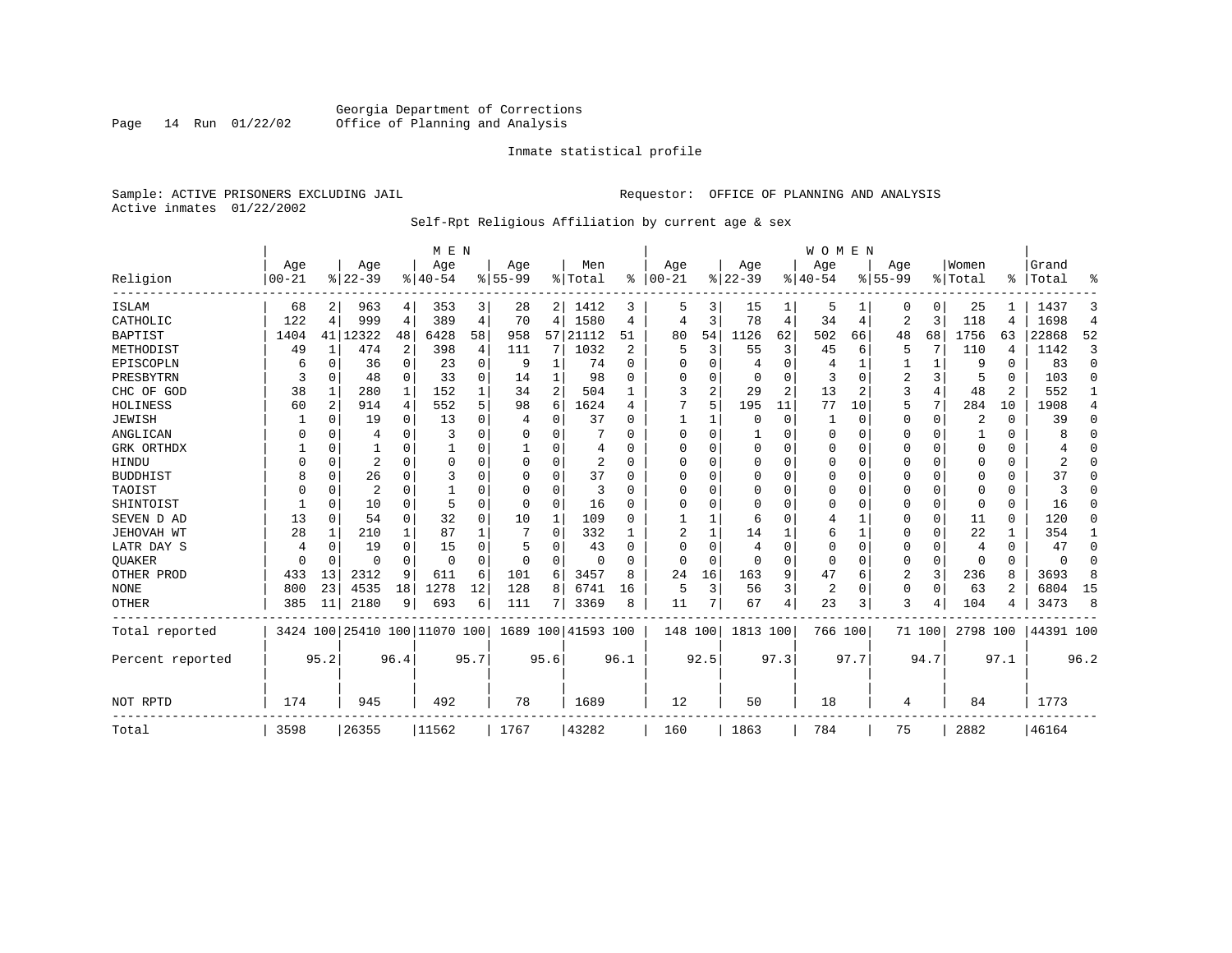|  | Sample: ACTIVE PRISONERS EXCLUDING JAII |  |
|--|-----------------------------------------|--|
|  | Active inmates 01/22/2002               |  |

Sample: ACTIVE PRISONERS EXCLUDING ACTIVE PRISONERS EXCLUDING AND ANALYSIS

Self-Rpt Family Behavior Patterns \* by current age & sex

|                  |           |          |                              |      | M E N       |      |           |      |                    |              |           |               |           |          | W O M E N |          |          |      |          |      |           |      |
|------------------|-----------|----------|------------------------------|------|-------------|------|-----------|------|--------------------|--------------|-----------|---------------|-----------|----------|-----------|----------|----------|------|----------|------|-----------|------|
|                  | Age       |          | Age                          |      | Age         |      | Age       |      | Men                |              | Age       |               | Age       |          | Age       |          | Age      |      | Women    |      | Grand     |      |
| Family Behavior  | $00 - 21$ |          | $ 22-39 $                    |      | $8140 - 54$ |      | $8 55-99$ |      | % Total            | ႜ            | $00 - 21$ | $\frac{1}{6}$ | $22 - 39$ |          | $ 40-54 $ |          | $ 55-99$ |      | % Total  |      | %   Total | ႜ    |
| CRIMINLTY        | 1124      | 23       | 7709                         | 23   | 3245        | 25   | 374       |      | 24 12452           | 24           | 56        | 17            | 672       | 18       | 282       | 20       | 15       | 13   | 1025     | 18   | 13477     | 23   |
| ALCOHOLISM       | 471       | 9        | 3966                         | 12   | 2180        | 17   | 286       | 18   | 6903               | 13           | 35        | 10            | 457       | 12       | 197       | 14       | 18       | 16   | 707      | 13   | 7610      | 13   |
| DRUG ABUSE       | 410       |          | 2399                         |      | 848         |      | 67        | 4    | 3724               |              | 38        | 11            | 346       | 9        | 126       | -9       | 5        | 4    | 515      | 9    | 4239      |      |
| DOMINERING       | 11        | $\Omega$ | 83                           |      | 53          |      |           | 0    | 154                | 0            | 26        | 8             | 400       | 11       | 178       | 13       | 18       | 16   | 622      | 11   | 776       |      |
| MIGRANT          | 23        | $\Omega$ | 224                          |      | 136         |      | 11        |      | 394                |              |           | 0             | 11        | $\Omega$ | 3         | $\Omega$ | $\Omega$ |      | 15       | 0    | 409       |      |
| INFL BTGS        | 80        |          | 905                          | 3    | 532         |      | 103       |      | 1620               |              | 18        | 5             | 281       | 7        | 115       |          | 9        |      | 423      | 8    | 2043      |      |
| PERMISSIVE       | 5         |          | 51                           |      | 39          |      | 9         |      | 104                | <sup>0</sup> | 24        |               | 228       | 6        | 61        |          | 4        |      | 317      | 6    | 421       |      |
| FATH ABSNT       | 2202      | 44       | 13898                        | 42   | 4448        | 34   | 501       | 32   | 21049              | 40           | 86        | 26            | 827       | 22       | 262       | 19       | 24       | 21   | 1199     | 21   | 22248     | 38   |
| MOTH ABSNT       | 602       | 12       | 3415                         | 10   | 1270        | 10   | 178       | 11   | 5465               | 10           | 28        | 8             | 235       | 6        | 80        | 6        | 13       | 12   | 356      | 6    | 5821      | 10   |
| <b>NONE</b>      | 38        |          | 391                          |      | 186         |      | 27        | 2    | 642                |              | 22        |               | 305       | 8        | 99        |          | 6        | 5    | 432      | 8    | 1074      | -2   |
| Total reported   |           |          | 4966 100 33041 100 12937 100 |      |             |      |           |      | 1563 100 52507 100 |              | 334 100   |               | 3762 100  |          | 1403 100  |          | 112      | 100  | 5611 100 |      | 58118 100 |      |
| Percent reported |           | 77.8     |                              | 72.5 |             | 65.7 |           | 55.5 |                    | 70.4         |           | 81.3          |           | 80.8     |           | 77.0     |          | 65.3 |          | 79.4 |           | 71.0 |
| OTHER            | 797       |          | 7254                         |      | 3967        |      | 787       |      | 12805              |              | 30        |               | 357       |          | 180       |          | 26       |      | 593      |      | 13398     |      |
| Total            | 3598      |          | 26355                        |      | 11562       |      | 1767      |      | 43282              |              | 160       |               | 1863      |          | 784       |          | 75       |      | 2882     |      | 46164     |      |

\* NOTE: SINCE THERE CAN BE UP TO FIVE BEHAVIOR CODES PER INMATE, THE NUMBER OF CASES REPORTED IN THE DETAIL LINES AND THE TOTAL REPORTED LINE MAY EXCEED THE TOTAL NUMBER OF CASES. IN SHORT, THIS TABLE COUNTS THE NUMBER OF BEHAVIOR PROBLEMS, NOT INMATES.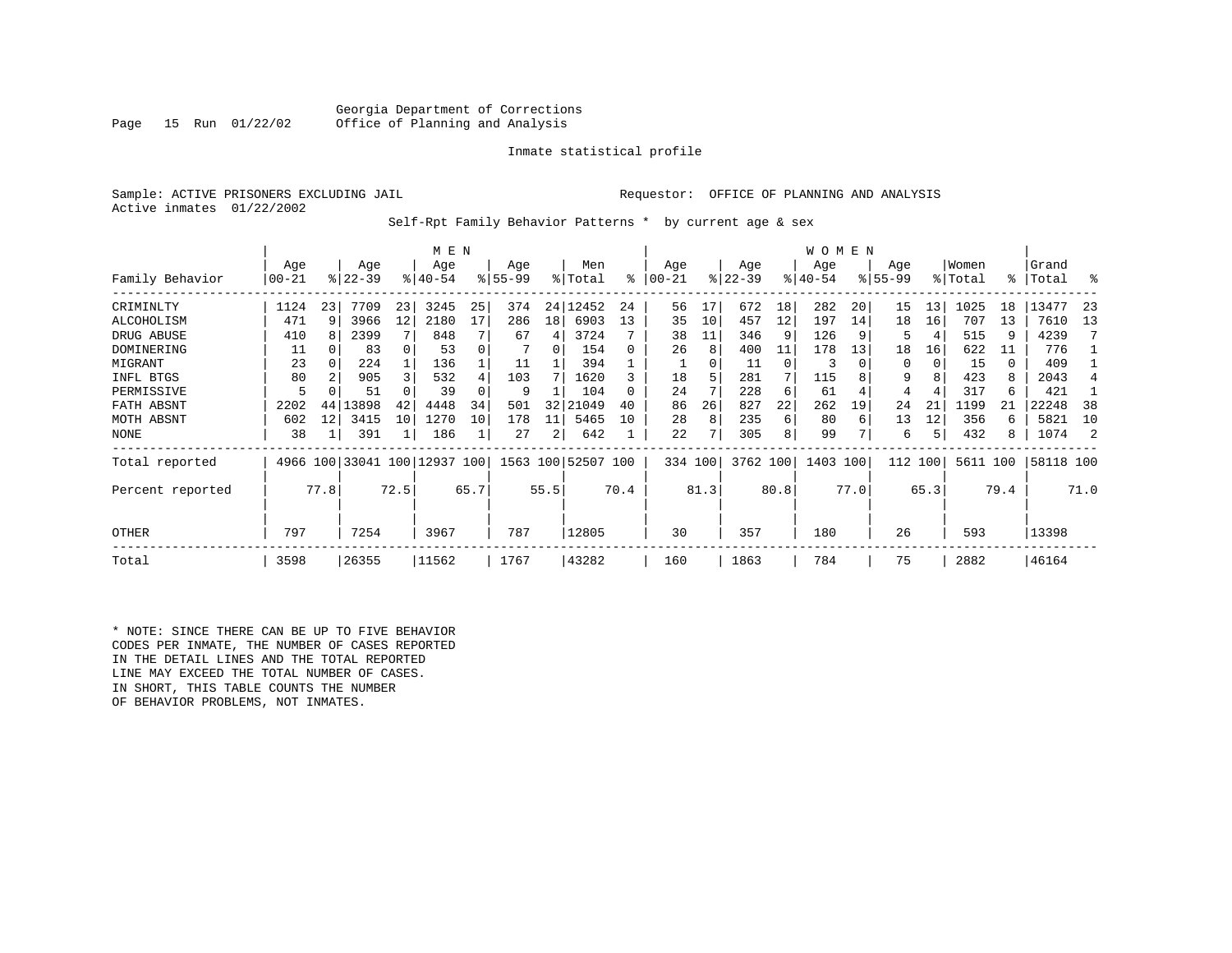#### Georgia Department of Corrections<br>Page 16 Run 01/22/02 Office of Planning and Analysis Office of Planning and Analysis

#### Inmate statistical profile

|                | Sample: ACTIVE PRISONERS EXCLUDING JAII |  |
|----------------|-----------------------------------------|--|
| Active inmates | 01/22/2002                              |  |

L Sample: ACTIVE PRISONERS EXCLUDING AND ANALYSIS

Inmate Diagnostic Behavior Problem \* by current age & sex

|                    |            |          |           |              | M E N                        |          |             |                 |                    |           |           |              |             |       | WOMEN       |      |                |                 |         |                |           |                |
|--------------------|------------|----------|-----------|--------------|------------------------------|----------|-------------|-----------------|--------------------|-----------|-----------|--------------|-------------|-------|-------------|------|----------------|-----------------|---------|----------------|-----------|----------------|
|                    | Age        |          | Age       |              | Age                          |          | Age         |                 | Men                |           | Age       |              | Age         |       | Age         |      | Age            |                 | Women   |                | Grand     |                |
| Diagnostic Problem | $ 00 - 21$ |          | $ 22-39 $ |              | $8140 - 54$                  |          | $8155 - 99$ |                 | % Total            | $\approx$ | $00 - 21$ |              | $8$   22-39 |       | $8140 - 54$ |      | $8155 - 99$    |                 | % Total | ៖              | Total     | ፠              |
| ALCOHOLIC          | 81         |          | 1105      | 2            | 959                          | 4        | 170         | 6               | 2315               | 3         | 6         |              | 153         | 5     | 101         | 7    | 10             | 9               | 270     | 6              | 2585      | 3              |
| ALCOH ABSE         | 673        | 10       | 6393      | 13           | 3369                         | 15       | 444         | 16 <sup>1</sup> | 10879              | 14        | 10        | 4            | 237         | 8     | 122         | 9    | 11             | 10              | 380     |                | 11259     | 13             |
| DRUG EXP           | 1238       | 19       | 8806      | 18           | 3297                         | 15       | 264         |                 | 9 13605            | 17        | 27        | 11           | 237         | 8     | 103         | 7    | 5              | 5               | 372     | 8              | 13977     | 16             |
| DRUG ABSE          | 1192       | 18       | 9016      | 18           | 4182                         | 19       | 240         |                 | 9 14630            | 18        | 44        | 18           | 859         | 27    | 367         | 26   | 11             | 10 <sup>1</sup> | 1281    | 26             | 15911     | 19             |
| NARC ADDCT         | 30         | $\Omega$ | 616       | 1            | 442                          | 2        | 25          |                 | 1113               |           |           | $\Omega$     | 46          |       | 45          | 3    | 2              | $\overline{2}$  | 94      |                | 1207      |                |
| EPILEPTIC          | 22         | $\Omega$ | 282       |              | 208                          |          | 33          |                 | 545                |           |           |              | 79          | 3     | 38          | 3    |                | 3               | 122     | 2              | 667       | 1              |
| MANIPULTVE         | 993        | 15       | 5569      | 11           | 1812                         |          | 199         | 7               | 8573               | 11        |           | $\Omega$     | 48          | 2     | 26          | 2    | $\overline{2}$ | $\overline{2}$  | 77      | $\mathfrak{D}$ | 8650      | 10             |
| ASSAULTIVE         | 1458       | 23       | 10466     | 21           | 4397                         | 20       | 693         | 25              | 17014              | 21        | 65        | 27           | 595         | 19    | 245         | 17   | 19             | 18              | 924     | 19             | 17938     | 21             |
| ESCPE TEND         | 71         |          | 1097      | 2            | 741                          |          | 121         | 4               | 2030               | 3         | 2         | $\mathbf{1}$ | 85          | 3     | 46          | 3    |                | 1               | 134     |                | 2164      | 3              |
| SUICIDAL           | 128        |          | 1039      | 2            | 491                          |          | 65          | 2               | 1723               | 2         | 15        | 6            | 167         |       | 67          | 5    |                | 4               | 253     |                | 1976      | $\overline{2}$ |
| WITHDRAWN          | 19         | $\cap$   | 174       | $\Omega$     | 101                          | $\cap$   | 19          |                 | 313                | $\cap$    | 12        |              | 95          |       | 32          |      | 4              | 4               | 143     |                | 456       | $\mathbf{1}$   |
| PR RLTY CT         | 35         |          | 367       |              | 258                          |          | 34          |                 | 694                |           | 14        | 6            | 97          | 3     | 39          | 3    |                | 4               | 154     | 3              | 848       | $\mathbf{1}$   |
| HOMOSEXUAL         | 12         | $\Omega$ | 152       | $\Omega$     | 76                           | $\Omega$ | 20          |                 | 260                | $\Omega$  | 13        |              | 112         |       | 29          | 2    | $\Omega$       | $\Omega$        | 154     |                | 414       | $\Omega$       |
| <b>NONE</b>        | 78         |          | 1098      | 2            | 640                          |          | 194         |                 | 2010               | 3         | 0         |              | 23          |       | 27          | 2    | 11             | 10              | 61      |                | 2071      | $\overline{a}$ |
| OTHER              | 37         |          | 483       | $\mathbf{1}$ | 340                          | 2        | 89          | 3               | 949                |           | O         | $\Omega$     | 19          |       | 10          | 1    | 6              | 6               | 35      |                | 984       |                |
| NOT RPTD           | 351        |          | 2080      | 4            | 691                          |          | 182         | 6               | 3304               | 4         | 28        | 12           | 298         | 9     | 108         | 8    | 15             | 14              | 449     | 9              | 3753      | 4              |
| Total reported     |            |          |           |              | 6452 100 48913 100 22030 100 |          |             |                 | 2802 100 80197 100 |           | 241 100   |              | 3150 100    |       | 1406 100    |      | 108 100        |                 | 4905    | 100            | 85102 100 |                |
| Percent reported   |            | 99.1     |           | 99.4         |                              | 99.8     |             | 99.4            |                    | 99.4      |           | 99.4         |             | 100.0 |             | 99.9 |                | 100.0           |         | 99.9           |           | 99.5           |
|                    |            |          |           |              |                              |          |             |                 |                    |           |           |              |             |       |             |      |                |                 |         |                |           |                |
| UNKNOWN            | 34         |          | 170       |              | 26                           |          | 10          |                 | 240                |           |           |              | $\Omega$    |       | 1           |      | $\Omega$       |                 | 2       |                | 242       |                |
| Total              | 3598       |          | 26355     |              | 11562                        |          | 1767        |                 | 43282              |           | 160       |              | 1863        |       | 784         |      | 75             |                 | 2882    |                | 46164     |                |

\* NOTE: SINCE THERE CAN BE UP TO FIVE BEHAVIOR CODES PER INMATE, THE NUMBER OF CASES REPORTED IN THE DETAIL LINES AND THE TOTAL REPORTED LINE MAY EXCEED THE TOTAL NUMBER OF CASES.IN SHORT, THIS TABLE COUNTS THE NUMBER OF BEHAVIOR PROBLEMS, NOT INMATES.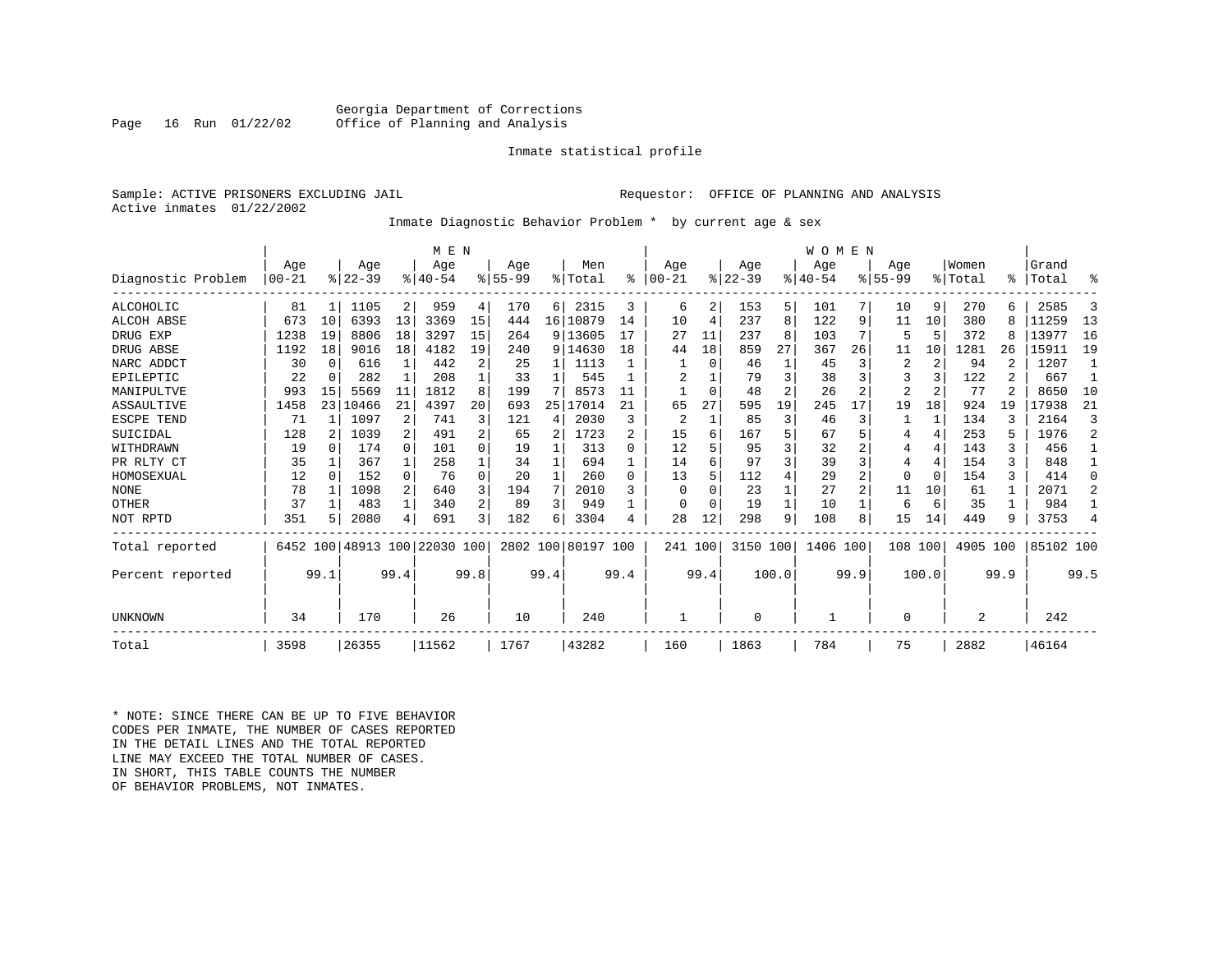|  | Sample: ACTIVE PRISONERS EXCLUDING JAIL | Requestor: OFFICE OF PLANNING AND ANALYSIS |  |  |
|--|-----------------------------------------|--------------------------------------------|--|--|
|  | Active inmates 01/22/2002               |                                            |  |  |

# Physical Profile (General Condition) by current age & sex

|                      |          |          |                              |                | M E N     |      |             |      |                    |      |          |      |             |      | <b>WOMEN</b> |         |             |        |         |      |           |               |
|----------------------|----------|----------|------------------------------|----------------|-----------|------|-------------|------|--------------------|------|----------|------|-------------|------|--------------|---------|-------------|--------|---------|------|-----------|---------------|
|                      | Age      |          | Age                          |                | Age       |      | Age         |      | Men                |      | Age      |      | Aqe         |      | Aqe          |         | Age         |        | Women   |      | Grand     |               |
| Physical Profile     | $ 00-21$ |          | $8122 - 39$                  |                | $8 40-54$ |      | $8155 - 99$ |      | % Total            | ႜ    | $ 00-21$ |      | $8$   22-39 |      | $8 40-54$    |         | $8155 - 99$ |        | % Total |      | %   Total | $\frac{8}{6}$ |
| NO LIMITATION        | 3201     | 91       | 19584                        | 76             | 5569      | 49   | 305         |      | 18 28659           | 67   | 122      | 92   | 1386        | 81   | 468          | 63      | 13          | 19     | 1989    | 75   | 30648     | 68            |
| DEFECT NO MAJOR LIMT | 137      | 4        | 2624                         | 10             | 2015      | 18   | 322         | 19   | 5098               | 12   | 2        | 2    | 92          | 5    | 89           | 12      | 15          | 21     | 198     |      | 5296      | 12            |
| DEFECT MAJOR LIMIT   | 159      |          | 3686                         | 14             | 3681      | 32   | 999         | 58   | 8525               | 20   | 9        |      | 223         | 13   | 183          | 25      | 39          | 56     | 454     | 17   | 8979      | -20           |
| VERY MAJOR DEFECT    | 2        | $\Omega$ | 45                           | 0 <sup>1</sup> | 105       |      | 108         | 6    | 260                |      | 0        | 0    | 3           | 0    | 4            |         | 3           | 4      | 10      | 0    | 270       |               |
| Total reported       |          |          | 3499 100 25939 100 11370 100 |                |           |      |             |      | 1734 100 42542 100 |      | 133      | 100  | 1704        | 100  |              | 744 100 |             | 70 100 | 2651    | 100  | 45193 100 |               |
| Percent reported     |          | 97.2     |                              | 98.4           |           | 98.3 |             | 98.1 |                    | 98.3 |          | 83.1 |             | 91.5 |              | 94.9    |             | 93.3   |         | 92.0 |           | 97.9          |
| NOT REPORTED         | 99       |          | 416                          |                | 192       |      | 33          |      | 740                |      | 27       |      | 159         |      | 40           |         | 5           |        | 231     |      | 971       |               |
| Total                | 3598     |          | 26355                        |                | 11562     |      | 1767        |      | 43282              |      | 160      |      | 1863        |      | 784          |         | 75          |        | 2882    |      | 46164     |               |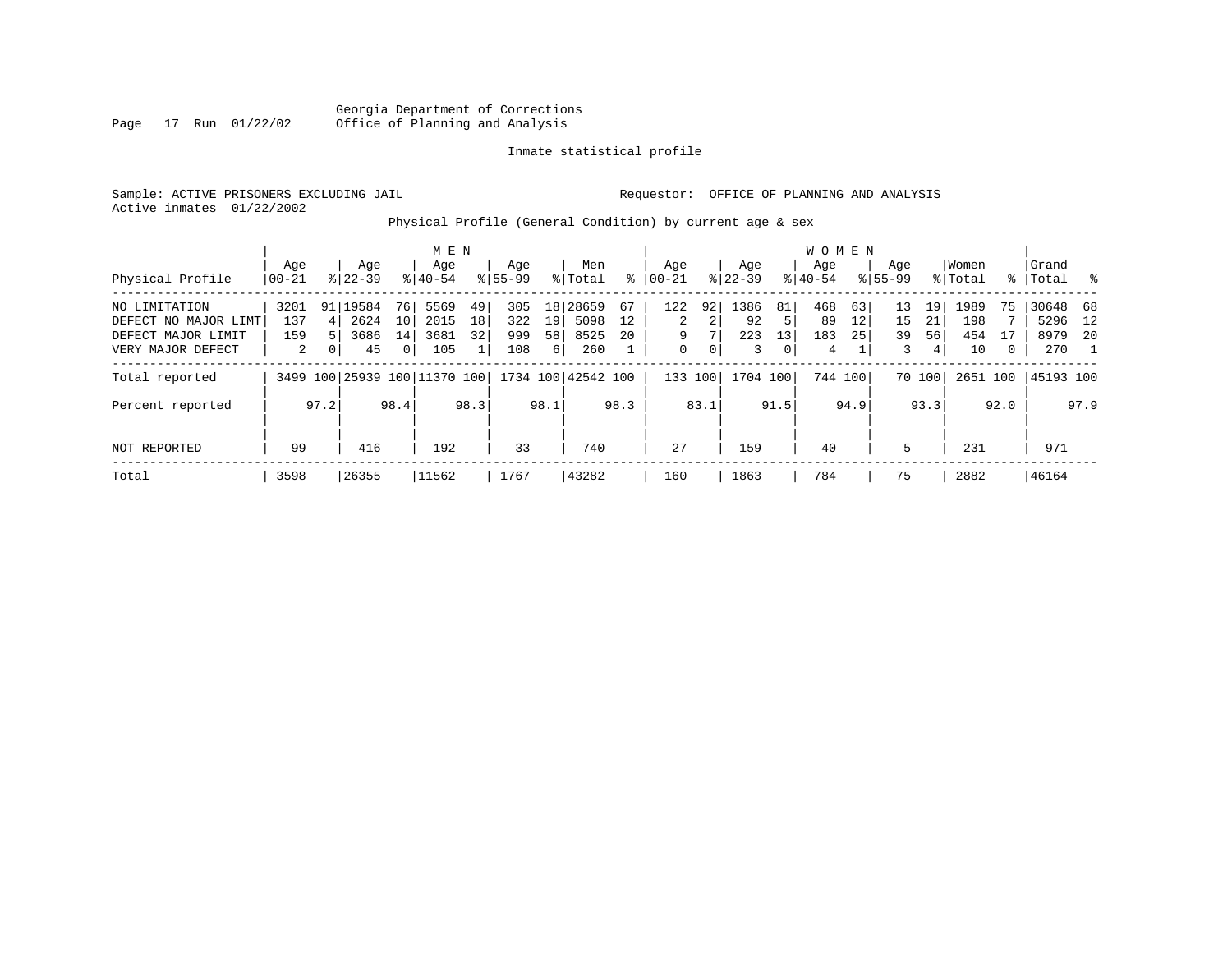# Georgia Department of Corrections<br>Page 18 Run 01/22/02 Office of Planning and Analysis Office of Planning and Analysis

#### Inmate statistical profile

|  | Sample: ACTIVE PRISONERS EXCLUDING JAII |  |
|--|-----------------------------------------|--|
|  | Active inmates 01/22/2002               |  |

L Sample: ACTIVE PRISONERS EXCLUDING AND ANALYSIS

Security Status by current age & sex

|                  |                  |       |                  |       | M E N                        |       |                  |       |                    |       |                  |       |                  |       | W O M E N        |       |                    |        |                  |               |                |        |
|------------------|------------------|-------|------------------|-------|------------------------------|-------|------------------|-------|--------------------|-------|------------------|-------|------------------|-------|------------------|-------|--------------------|--------|------------------|---------------|----------------|--------|
| Security         | Age<br>$00 - 21$ |       | Age<br>$ 22-39 $ |       | Age<br>$8 40-54$             |       | Age<br>$8 55-99$ |       | Men<br>% Total     | ៖     | Age<br>$00 - 21$ |       | Age<br>$ 22-39 $ |       | Age<br>$ 40-54 $ |       | Age<br>$8155 - 99$ |        | Women<br>% Total | $\frac{1}{6}$ | Grand<br>Total | း      |
|                  |                  |       |                  |       |                              |       |                  |       |                    |       |                  |       |                  |       |                  |       |                    |        |                  |               |                |        |
| DIAG INCOM       | 0                |       | 8                | 0     |                              |       | $\Omega$         | 0     | 11                 |       | 0                |       | 0                | 0     |                  |       | 0                  |        |                  |               | 11             | $\cap$ |
| WRK RELEAS       | 0                |       | $\Omega$         | 0     | $\Omega$                     |       | $\mathbf 0$      | 0     |                    |       | 0                |       | $\mathbf 0$      | 0     |                  | 0     | 0                  |        |                  | 0             |                |        |
| TRUSTY           | 54               |       | 1387             | 5     | 852                          |       | 65               | 4     | 2358               |       |                  |       | 104              | 6     | 59               | 8     | 4                  |        | 169              | 6             | 2527           |        |
| MINIMUM          | 982              | 27    | 8687             | 33    | 4187                         | 36    | 615              | 35    | 14471              | 33    | 54               | 34    | 998              | 54    | 474              | 60    | 45                 | 60     | 1571             | 55            | 16042          | 35     |
| MEDIUM           | 1520             | 42    | 10237            | 39    | 4581                         | 40    | 860              | 49 l  | 17198              | 40    | 56               | 35    | 482              | 26    | 176              | 22    | 21                 | 28     | 735              | 26            | 17933          | 39     |
| CLOSE            | 696              | 19    | 4234             | 16    | 1296                         | 11    | 156              | 9     | 6382               | 15    | 26               | 16    | 133              |       | 35               |       | 2                  |        | 196              |               | 6578           | 14     |
| MAXIMUM          | 27               |       | 529              | 2     | 183                          | 2     | 21               |       | 760                |       | 0                |       | 4                | 0     |                  |       | 0                  |        | 5                |               | 765            | 2      |
| DIAGNOSTIC       | 319              | 9     | 1272             | 5     | 460                          | 4     | 50               | 3     | 2101               | 5     | 22               | 14    | 142              | 8     | 38               | 5     | 3                  | 4      | 205              |               | 2306           | .5     |
| Total reported   |                  |       |                  |       | 3598 100 26354 100 11562 100 |       |                  |       | 1767 100 43281 100 |       | 160              | 100   | 1863 100         |       | 784 100          |       |                    | 75 100 | 2882 100         |               | 46163 100      |        |
| Percent reported |                  | 100.0 |                  | 100.0 |                              | 100.0 |                  | 100.0 |                    | 100.0 |                  | 100.0 |                  | 100.0 |                  | 100.0 |                    | 100.0  |                  | 100.0         |                | 100.0  |
| NOT RPTD         | 0                |       |                  |       | $\mathbf 0$                  |       | 0                |       |                    |       | $\Omega$         |       | $\mathbf 0$      |       | $\Omega$         |       | $\Omega$           |        | $\mathbf 0$      |               |                |        |
| Total            | 3598             |       | 26355            |       | 11562                        |       | 1767             |       | 43282              |       | 160              |       | 1863             |       | 784              |       | 75                 |        | 2882             |               | 46164          |        |

\* NOTE: BEGINNING IN JULY 1987, THE FACILITIES DIVISION NO LONGER CODED INMATES AS BEING WORK RELEASE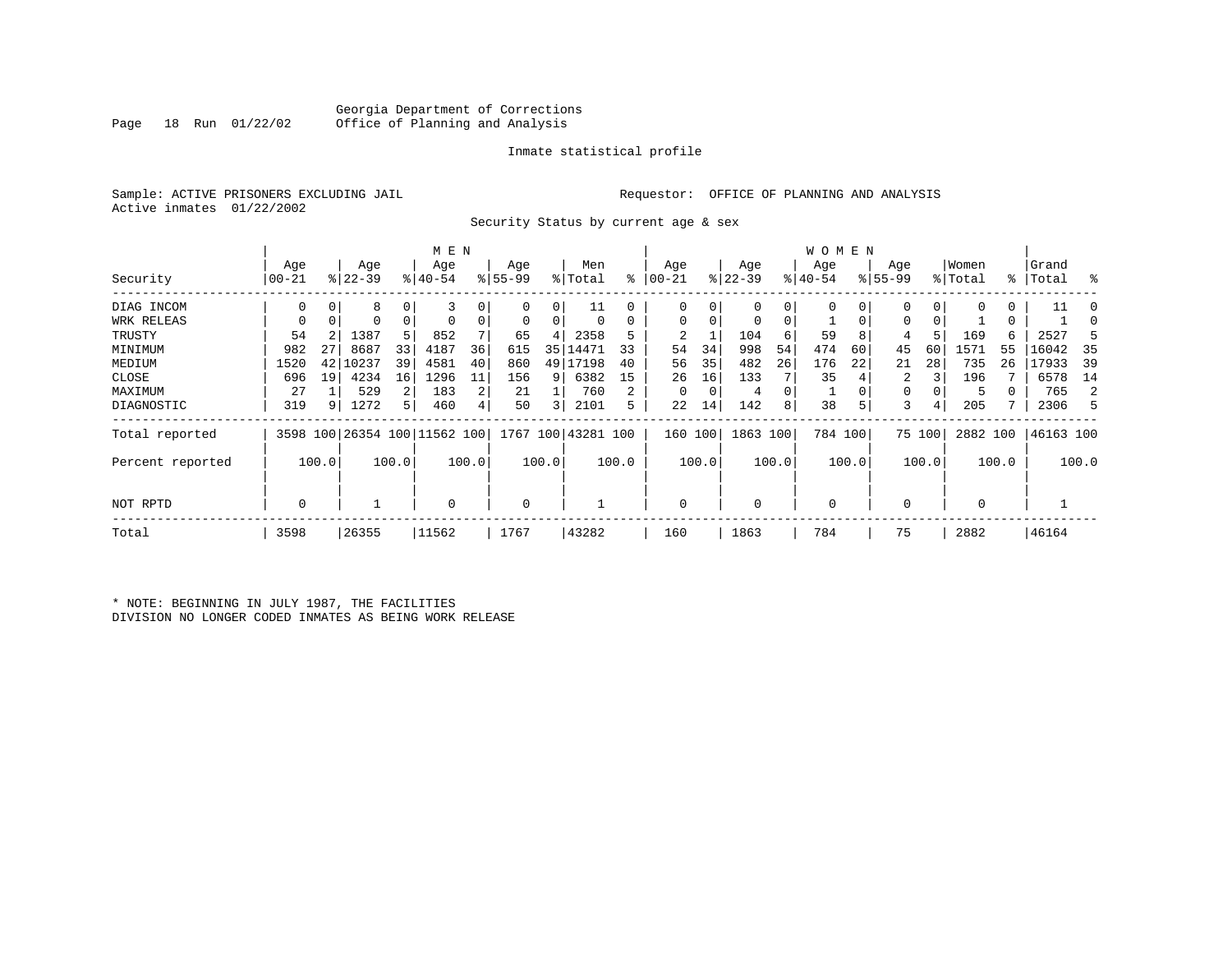### Georgia Department of Corrections<br>Page 19 Run 01/22/02 Office of Planning and Analysis Page 19 Run 01/22/02 Office of Planning and Analysis

#### Inmate statistical profile

Active inmates 01/22/2002

Sample: ACTIVE PRISONERS EXCLUDING JAIL **Requestor:** OFFICE OF PLANNING AND ANALYSIS

Number Of Sentences by current age & sex

|                     |                |                |                              |      | M E N              |      |                  |       |                    |      |                      |      |                  |      | W O M E N        |         |                    |        |                  |      |                    |      |
|---------------------|----------------|----------------|------------------------------|------|--------------------|------|------------------|-------|--------------------|------|----------------------|------|------------------|------|------------------|---------|--------------------|--------|------------------|------|--------------------|------|
| Number Of Sentences | Age<br>  00-21 |                | Age<br>$ 22-39 $             |      | Age<br>$8140 - 54$ |      | Age<br>$8 55-99$ |       | Men<br>% Total     |      | Age<br>$8   00 - 21$ |      | Age<br>$ 22-39 $ |      | Age<br>$8 40-54$ |         | Age<br>$8155 - 99$ |        | Women<br>% Total |      | Grand<br>%   Total | ႜ    |
|                     |                |                |                              |      |                    |      |                  |       |                    |      |                      |      |                  |      |                  |         |                    |        |                  |      |                    |      |
| $_{\rm ONE}$        | 1556           | 43             | 8098                         | 31   | 3755               | 33   | 708              |       | 40 14117           | 33   | 76                   | 48   | 726              | 39   | 301              | 39      | 42                 | 56     | 1145             | 40   | 15262              | 33   |
| TWO                 | 892            | 25             | 6248                         | 24   | 2730               | 24   | 440              |       | 25 10310           | 24   | 39                   | 25   | 464              | 25   | 213              | 27      | 16                 | 21     | 732              | 26   | 11042              | - 24 |
| THREE               | 515            | 14             | 4251                         | 16   | 1798               | 16   | 239              | 14    | 6803               | 16   | 25                   | 16   | 279              | 15   | 104              | 13      | 9                  | 12     | 417              | 15   | 7220               | 16   |
| <b>FOUR</b>         | 268            |                | 2685                         | 10   | 1065               | 9    | 136              | 8     | 4154               | 10   | 9                    | 6    | 162              | 9    | 56               |         | 4                  | 5      | 231              | 8    | 4385               | 10   |
| FIVE                | 165            | .5             | 1722                         |      | 729                | 6    | 79               | 4     | 2695               | 6    | 6                    |      | 87               | 5    | 30               |         | $\overline{a}$     | 3      | 125              |      | 2820               | 6    |
| MORE THAN FIVE      | 185            | 5 <sup>1</sup> | 3318                         | 13   | 1462               | 13   | 165              | 9     | 5130               | 12   | 4                    | 3    | 139              |      | 75               | 10      | 2                  | 3      | 220              | 8    | 5350               | 12   |
| Total reported      |                |                | 3581 100 26322 100 11539 100 |      |                    |      |                  |       | 1767 100 43209 100 |      | 159                  | 100  | 1857 100         |      |                  | 779 100 |                    | 75 100 | 2870 100         |      | 46079 100          |      |
| Percent reported    |                | 99.5           |                              | 99.9 |                    | 99.8 |                  | 100.0 |                    | 99.8 |                      | 99.4 |                  | 99.7 |                  | 99.4    |                    | 100.0  |                  | 99.6 |                    | 99.8 |
| <b>NOT REPORTED</b> | 17             |                | 33                           |      | 23                 |      | $\mathbf 0$      |       | 73                 |      |                      |      | 6                |      | 5                |         | 0                  |        | 12               |      | 85                 |      |
| Total               | 3598           |                | 26355                        |      | 11562              |      | 1767             |       | 43282              |      | 160                  |      | 1863             |      | 784              |         | 75                 |        | 2882             |      | 46164              |      |
|                     |                |                |                              |      |                    |      |                  |       |                    |      |                      |      |                  |      |                  |         |                    |        |                  |      |                    |      |
|                     |                |                |                              |      |                    |      |                  |       |                    |      |                      |      |                  |      |                  |         |                    |        |                  |      |                    |      |
| AVG NUM SENTENCES   | 2.30           |                | 3.03                         |      | 3.01               |      | 2.63             |       | 2.94               |      | 2.06                 |      | 2.51             |      | 2.62             |         | 2.04               |        | 2.50             |      | 2.92               |      |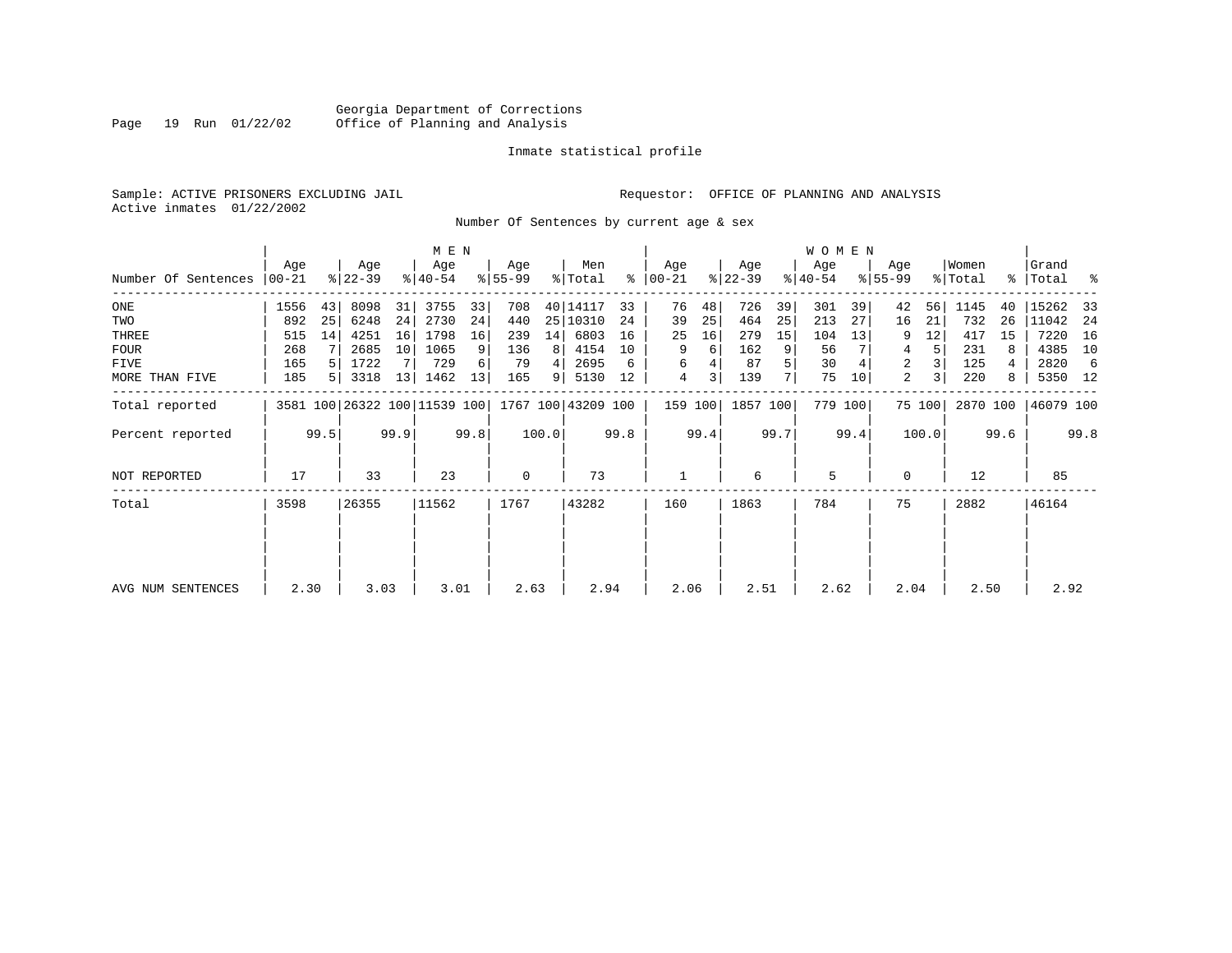### Georgia Department of Corrections<br>Page 20 Run 01/22/02 Office of Planning and Analysis Page 20 Run 01/22/02 Office of Planning and Analysis

#### Inmate statistical profile

Active inmates 01/22/2002

Sample: ACTIVE PRISONERS EXCLUDING JAIL **Requestor:** OFFICE OF PLANNING AND ANALYSIS

Number Of Disciplinaries by current age & sex

|                     |                   |       |                  |       | M E N                        |       |                  |       |                    |       |                  |       |                  |       | WOMEN            |         |                  |        |                  |       |                 |       |
|---------------------|-------------------|-------|------------------|-------|------------------------------|-------|------------------|-------|--------------------|-------|------------------|-------|------------------|-------|------------------|---------|------------------|--------|------------------|-------|-----------------|-------|
| Disciplinaries      | Age<br>$ 00 - 21$ |       | Age<br>$ 22-39 $ |       | Age<br>$ 40-54 $             |       | Age<br>$ 55-99 $ |       | Men<br>% Total     | ៖     | Aqe<br>$ 00-21 $ |       | Age<br>$ 22-39 $ |       | Age<br>$ 40-54 $ |         | Age<br>$ 55-99 $ |        | Women<br>% Total | ႜႂ    | Grand<br> Total | ႜ     |
| ZERO                | 1224              | 34    | 8480             | 32    | 4926                         | 43    | 881              |       | 50 15511           | 36    | 72               | 45    | 921              | 49    | 446              | 57      | 51               | 68     | 1490             | 52    | 17001           | 37    |
| ONE                 | 460               | 13    | 3739             | 14    | 1705                         | 15    | 309              | 17    | 6213               | 14    | 21               | 13    | 267              | 14    | 114              | 15      | 13               | 17     | 415              | 14    | 6628            | 14    |
| TWO                 | 330               | 9     | 2290             | 9     | 1040                         | 9     | 159              | 9     | 3819               | 9     | 12               | 8     | 142              | 8     | 55               |         | 2                | 3      | 211              |       | 4030            | 9     |
| THREE               | 221               |       | 1641             |       | 685                          | 6     | 90               | 5     | 2637               | 6     | 9                | 6     | 119              | 6     | 32               |         | 4                |        | 164              | 6     | 2801            | 6     |
| <b>FOUR</b>         | 208               |       | 1270             |       | 458                          | 4     | 50               | 3     | 1986               |       | 5                |       | 74               |       | 32               |         |                  |        | 112              | 4     | 2098            | 5     |
| FIVE                | 141               |       | 985              |       | 358                          |       | 47               | 3     | 1531               |       | 6                |       | 39               |       | 6                |         | 0                |        | 51               |       | 1582            |       |
| MORE THAN FIVE      | 1014              | 28    | 7949             | 30    | 2389                         | 21    | 231              |       | 13 11583           | 27    | 35               | 22    | 301              | 16    | 99               | 13      | 4                | 5      | 439              | 15    | 12022           | - 26  |
| Total reported      |                   |       |                  |       | 3598 100 26354 100 11561 100 |       |                  |       | 1767 100 43280 100 |       | 160 100          |       | 1863 100         |       |                  | 784 100 |                  | 75 100 | 2882 100         |       | 46162 100       |       |
| Percent reported    |                   | 100.0 |                  | 100.0 |                              | 100.0 |                  | 100.0 |                    | 100.0 |                  | 100.0 |                  | 100.0 |                  | 100.0   |                  | 100.0  |                  | 100.0 |                 | 100.0 |
| <b>NOT REPORTED</b> | 0                 |       |                  |       |                              |       | $\mathbf 0$      |       | 2                  |       | $\mathbf 0$      |       | $\Omega$         |       | 0                |         | 0                |        | 0                |       | 2               |       |
| Total               | 3598              |       | 26355            |       | 11562                        |       | 1767             |       | 43282              |       | 160              |       | 1863             |       | 784              |         | 75               |        | 2882             |       | 46164           |       |
|                     |                   |       |                  |       |                              |       |                  |       |                    |       |                  |       |                  |       |                  |         |                  |        |                  |       |                 |       |
|                     |                   |       |                  |       |                              |       |                  |       |                    |       |                  |       |                  |       |                  |         |                  |        |                  |       |                 |       |
| AVG NUM DISCIP      | 5.37              |       | 6.48             |       | 4.57                         |       | 2.92             |       | 5.73               |       | 3.96             |       | 3.28             |       | 2.49             |         | 1.07             |        | 3.05             |       | 5.56            |       |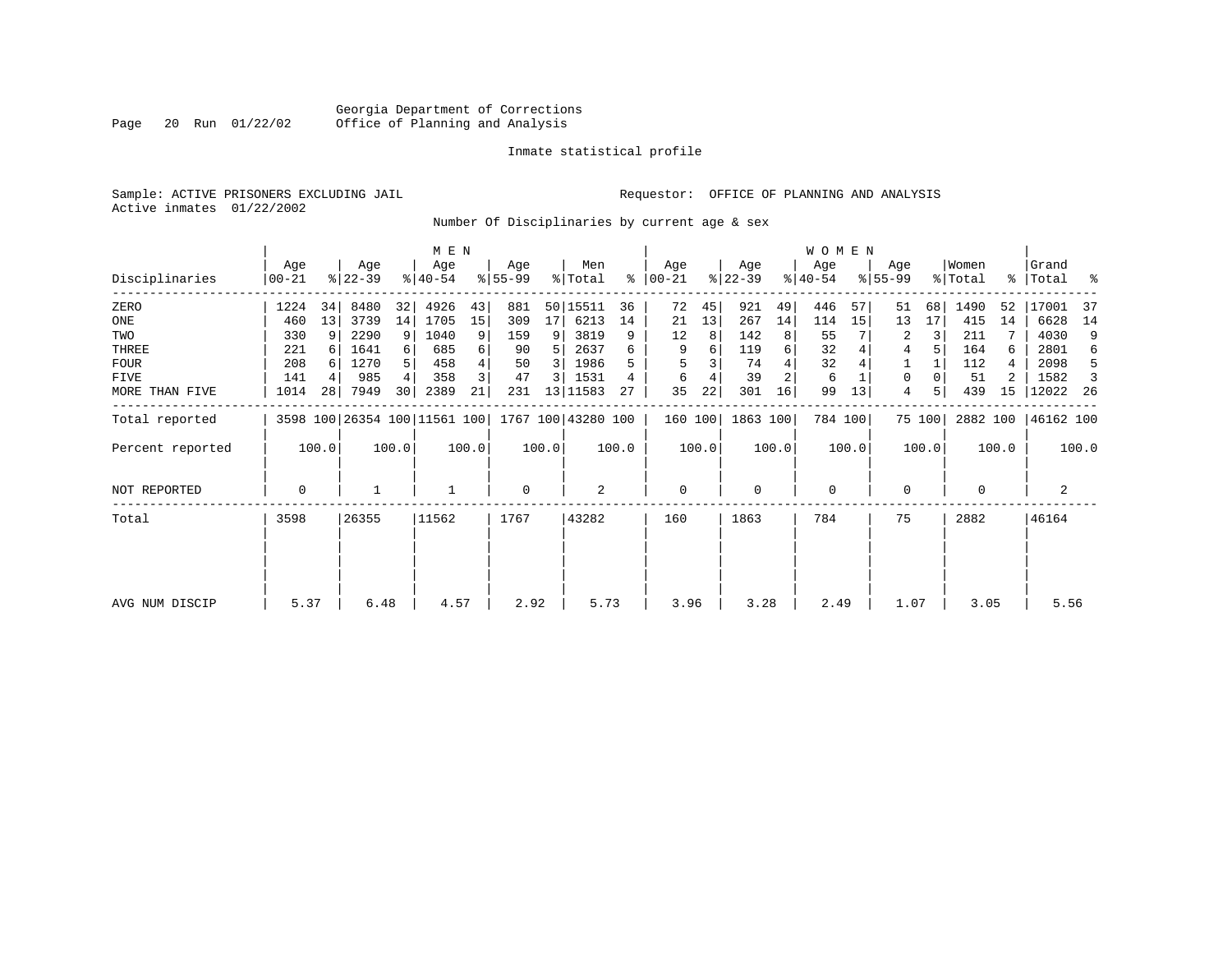### Georgia Department of Corrections<br>Page 21 Run 01/22/02 Office of Planning and Analysis Page 21 Run 01/22/02 Office of Planning and Analysis

#### Inmate statistical profile

Active inmates 01/22/2002

Sample: ACTIVE PRISONERS EXCLUDING JAIL **Requestor:** OFFICE OF PLANNING AND ANALYSIS

Number Of Escapes by current age & sex

|                  |                |   |                  |          | M E N                        |       |                  |       |                    |          |                   |       |                  |       | <b>WOMEN</b>     |          |                  |                |                  |       |                |          |
|------------------|----------------|---|------------------|----------|------------------------------|-------|------------------|-------|--------------------|----------|-------------------|-------|------------------|-------|------------------|----------|------------------|----------------|------------------|-------|----------------|----------|
| Escapes          | Age<br>  00-21 |   | Age<br>$ 22-39 $ |          | Age<br>$8 40-54$             |       | Age<br>$ 55-99 $ |       | Men<br>% Total     | နွ       | Age<br>$ 00 - 21$ |       | Age<br>$ 22-39 $ |       | Age<br>$ 40-54 $ |          | Age<br>$8 55-99$ |                | Women<br>% Total | ႜႜၟ   | Grand<br>Total | ႜ        |
| ZERO             | 3590 100 26178 |   |                  |          | 99 11418                     | 99    | 1739             |       | 98 42925           | 99       | 160               | 100   | 1854 100         |       | 782 100          |          |                  | 75 100         | 2871             | 100   | 45796          | 99       |
| ONE              | 8              | 0 | 175              |          | 124                          |       | 22               |       | 329                |          | 0                 | 0     | 9                | 0     | 2                | $\Omega$ | $\Omega$         | $\Omega$       | 11               | 0     | 340            |          |
| TWO              | 0              |   | 2                | $\Omega$ | 15                           | 0     | 4                | 0     | 21                 | $\Omega$ | $\Omega$          |       |                  | 0     | 0                |          | 0                |                | 0                | 0     | 21             | $\Omega$ |
| THREE            | 0              |   | 0                |          |                              |       | 2                | 0     | 6                  | 0        | 0                 |       | 0                | 0     | 0                |          | 0                |                | 0                | 0     | 6              |          |
| <b>FOUR</b>      | 0              |   | 0                | $\Omega$ |                              |       | $\Omega$         | 0     |                    | 0        | $\Omega$          |       | $\Omega$         | 0     | $\Omega$         |          | $\Omega$         |                | $\Omega$         | 0     |                |          |
| FIVE             | 0              |   | 0                | $\Omega$ | $\Omega$                     |       | $\Omega$         | 0     | $\Omega$           | $\Omega$ | $\Omega$          | 0     | $\Omega$         | 0     | $\mathbf 0$      |          | $\Omega$         |                |                  | 0     |                |          |
| MORE THAN FIVE   | 0              | 0 | $\Omega$         | $\Omega$ | $\Omega$                     | 0     | $\Omega$         | 0     |                    | 0        | $\Omega$          | 0     | $\Omega$         | 0     | $\mathbf 0$      |          | $\Omega$         | 0 <sup>1</sup> |                  | 0     |                |          |
| Total reported   |                |   |                  |          | 3598 100 26355 100 11562 100 |       |                  |       | 1767 100 43282 100 |          | 160 100           |       | 1863 100         |       | 784 100          |          |                  | 75 100         | 2882 100         |       | 46164 100      |          |
| Percent reported | 100.0          |   |                  | 100.0    |                              | 100.0 |                  | 100.0 |                    | 100.0    |                   | 100.0 |                  | 100.0 |                  | 100.0    |                  | 100.0          |                  | 100.0 | 100.0          |          |
| NOT REPORTED     | 0              |   | 0                |          | $\Omega$                     |       | $\mathbf 0$      |       | 0                  |          | $\mathbf 0$       |       | $\Omega$         |       | $\mathbf 0$      |          | $\Omega$         |                | $\mathbf 0$      |       | 0              |          |
| Total            | 3598           |   | 26355            |          | 11562                        |       | 1767             |       | 43282              |          | 160               |       | 1863             |       | 784              |          | 75               |                | 2882             |       | 46164          |          |
|                  |                |   |                  |          |                              |       |                  |       |                    |          |                   |       |                  |       |                  |          |                  |                |                  |       |                |          |
| AVG NUM ESCAPES  | .00            |   | .01              |          | .01                          |       | .02              |       | .01                |          | .00               |       | .00              |       | .00              |          | .00              |                | .00              |       | .01            |          |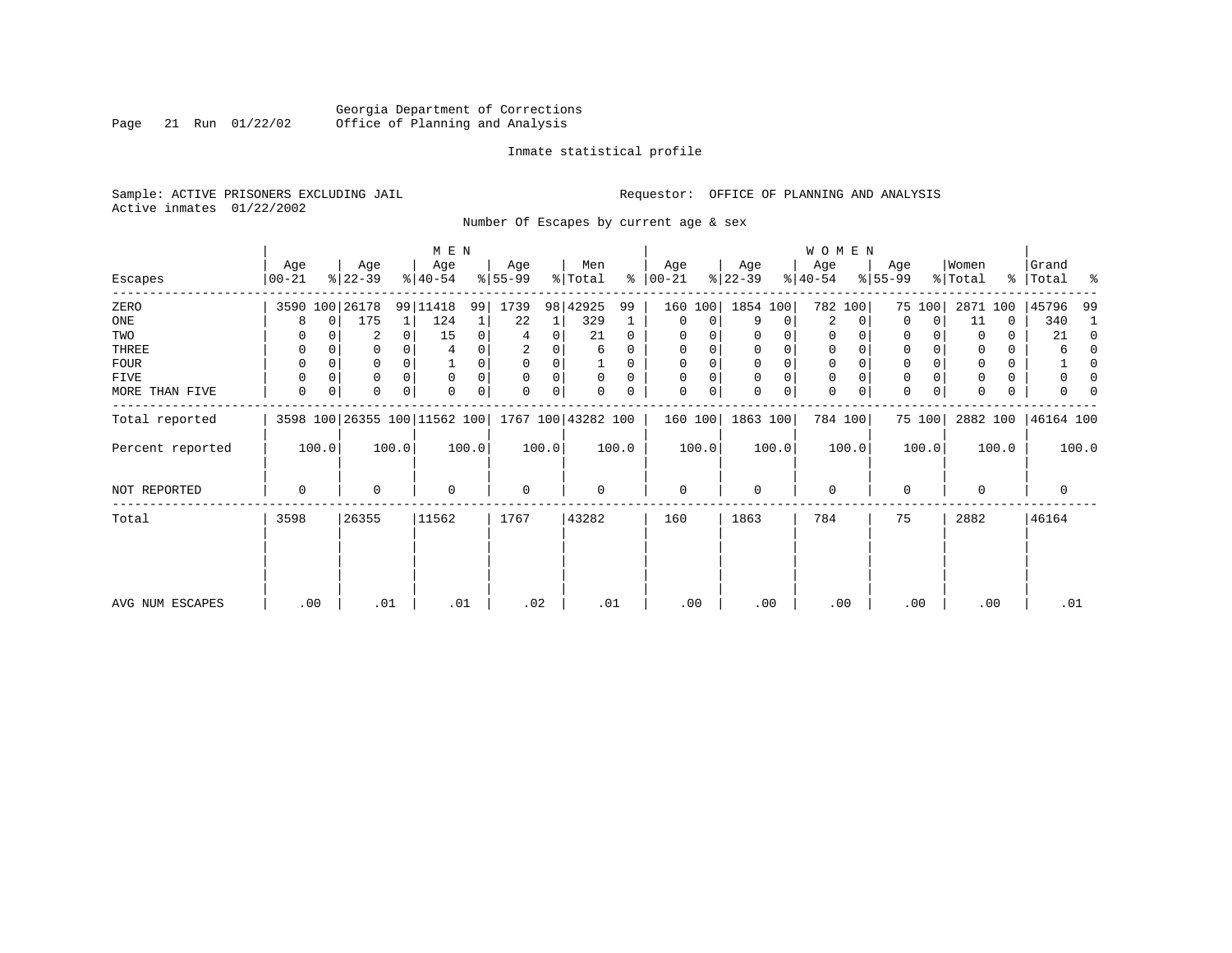PLANNING AND ANALYSIS

|  | Sample: ACTIVE PRISONERS EXCLUDING JAIL | Requestor: OFFICE OF |  |
|--|-----------------------------------------|----------------------|--|
|  | Active inmates 01/22/2002               |                      |  |

#### Number Of Prior Georgia Incarcerations \* by current age & sex

|                            |             |          |           |       | M E N                        |                |           |       |                    |       |               |                |             |                | WOMEN       |       |                |        |          |                |             |                |
|----------------------------|-------------|----------|-----------|-------|------------------------------|----------------|-----------|-------|--------------------|-------|---------------|----------------|-------------|----------------|-------------|-------|----------------|--------|----------|----------------|-------------|----------------|
|                            | Aqe         |          | Age       |       | Age                          |                | Age       |       | Men                |       | Aqe           |                | Age         |                | Age         |       | Age            |        | Women    |                | Grand       |                |
| Prior Incarcerations 00-21 |             |          | $ 22-39 $ |       | $ 40-54 $                    |                | $8 55-99$ |       | % Total            |       | $8   00 - 21$ |                | $ 22-39 $   |                | $ 40-54 $   |       | $8 55-99$      |        | % Total  |                | %   Total   | ႜ              |
| ZERO                       | 3243        |          | 90 14267  | 54    | 4413                         | 38             | 987       |       | 56 22910           | 53    | 147           | 92             | 1179        | 63             | 423         | 54    | 52             | 69     | 1801     | 62             | 24711       | -54            |
| ONE                        | 326         | 9        | 5395      | 20    | 2117                         | 18             | 328       | 19    | 8166               | 19    | 13            | 8 <sup>1</sup> | 348         | 19             | 124         | 16    | 12             | 16     | 497      | 17             | 8663        | 19             |
| TWO                        | 27          |          | 3113      | 12    | 1575                         | 14             | 171       | 10    | 4886               | 11    | 0             | 0              | 166         | 9              | 80          | 10    | 3              |        | 249      | 9              | 5135        | 11             |
| THREE                      | 2           | $\Omega$ | 1820      |       | 1152                         | 10             | 124       |       | 3098               |       | 0             | 0              | 99          | 5              | 64          |       | 3              |        | 166      | 6              | 3264        | 7              |
| <b>FOUR</b>                | 0           | $\Omega$ | 935       |       | 880                          | 8              | 74        | 4     | 1889               |       | $\mathbf 0$   |                | 36          | $\overline{2}$ | 29          |       | $\overline{2}$ |        | 67       | 2              | 1956        | $\overline{4}$ |
| <b>FIVE</b>                | $\mathbf 0$ | 0        | 491       |       | 593                          | 5              | 28        |       | 1112               |       | $\mathbf 0$   | 0              | 21          |                | 24          |       | $\overline{c}$ |        | 47       |                | 1159        | 3              |
| MORE THAN FIVE             | $\mathbf 0$ | 0        | 334       |       | 832                          | 7 <sup>1</sup> | 55        | 3     | 1221               | 3     | $\mathbf 0$   | 0              | 14          |                | 40          |       |                |        | 55       | $\overline{2}$ | 1276        | 3              |
| Total reported             |             |          |           |       | 3598 100 26355 100 11562 100 |                |           |       | 1767 100 43282 100 |       | 160 100       |                | 1863 100    |                | 784 100     |       |                | 75 100 | 2882 100 |                | 46164 100   |                |
| Percent reported           |             | 100.0    |           | 100.0 |                              | 100.0          |           | 100.0 |                    | 100.0 |               | 100.0          |             | 100.0          |             | 100.0 |                | 100.0  |          | 100.0          |             | 100.0          |
| <b>NOT REPORTED</b>        | $\mathbf 0$ |          | 0         |       | $\mathbf 0$                  |                | 0         |       | 0                  |       | $\mathbf 0$   |                | $\mathbf 0$ |                | $\mathbf 0$ |       | 0              |        | $\Omega$ |                | $\mathbf 0$ |                |
| Total                      | 3598        |          | 26355     |       | 11562                        |                | 1767      |       | 43282              |       | 160           |                | 1863        |                | 784         |       | 75             |        | 2882     |                | 46164       |                |
|                            |             |          |           |       |                              |                |           |       |                    |       |               |                |             |                |             |       |                |        |          |                |             |                |
|                            |             |          |           |       |                              |                |           |       |                    |       |               |                |             |                |             |       |                |        |          |                |             |                |
| AVG # INCARCERATIONS       | .11         |          | .97       |       | 1.82                         |                | 1.06      |       | 1.13               |       | .08           |                | .71         |                | 1.29        |       | .69            |        | .83      |                | 1.11        |                |

\* This data counts a parole revocation on an existing sentenCE AS A prior incarceration. Also, this data counts, for any cohort of inmates, the total number of Georgia incarcerations the inmate has had during his entire criminal career. For example, if an inmate was admitted to prison first in FY72, and then re-admitted in FY79 and FY85, he had two prior incarcerations before the FY85 admission. This inmate's records show two prior incarcerations in all three of his records since he has had two prior incarcerations in his criminal career. If the cohort of FY72 admissions is selected for analysis, two prior incarcerations will be listed for this inmate even though in FY72, he had no prior incarcerations.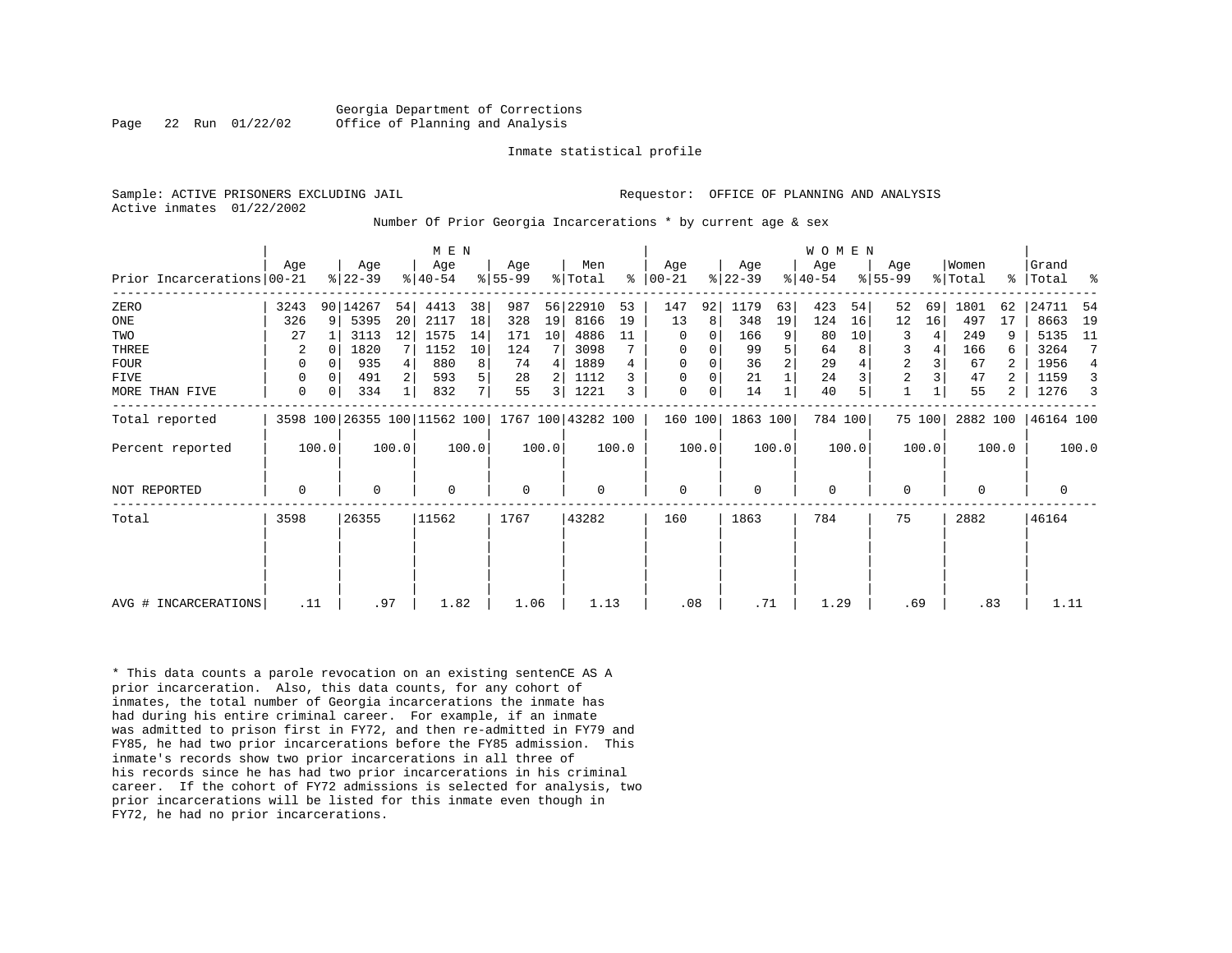### Georgia Department of Corrections<br>Page 23 Run 01/22/02 Office of Planning and Analysis Office of Planning and Analysis

#### Inmate statistical profile

Sample: ACTIVE PRISONERS EXCLUDING JAIL **Requestor:** OFFICE OF PLANNING AND ANALYSIS Active inmates 01/22/2002

Number Of Transfers by current age & sex

|                   |                  |       |                              |       | M E N            |       |                 |       |                    |       |                 |       |                  |       | W O M E N        |         |                  |        |                  |       |                      |       |
|-------------------|------------------|-------|------------------------------|-------|------------------|-------|-----------------|-------|--------------------|-------|-----------------|-------|------------------|-------|------------------|---------|------------------|--------|------------------|-------|----------------------|-------|
| Transfers         | Age<br>$00 - 21$ |       | Age<br>$ 22-39 $             |       | Age<br>$ 40-54 $ |       | Age<br>$ 55-99$ |       | Men<br>% Total     | ွေ    | Age<br>$ 00-21$ |       | Age<br>$ 22-39 $ |       | Aqe<br>$ 40-54 $ |         | Age<br>$8 55-99$ |        | Women<br>% Total |       | Grand<br>%   Total % |       |
| ZERO              | 887              | 25    | 2381                         | 9     | 957              | 8     | 125             |       | 4350               | 10    | 46              | 29    | 393              | 21    | 140              | 18      | 12               | 16     | 591              | 21    | 4941                 | -11   |
| ONE               | 1683             | 47    | 10102                        | 38    | 4287             | 37    | 688             |       | 39 16760           | 39    | 88              | 55    | 950              | 51    | 397              | 51      | 28               | 37     | 1463             | 51    | 18223                | -39   |
| TWO               | 647              | 18    | 6092                         | 23    | 2244             | 19    | 319             | 18    | 9302               | 21    | 14              | 9     | 274              | 15    | 127              | 16      | 14               | 19     | 429              | 15    | 9731                 | 21    |
| THREE             | 247              |       | 3224                         | 12    | 1314             | 11    | 198             | 11    | 4983               | 12    | 10              | 6     | 149              | 8     | 53               |         | 9                | 12     | 221              |       | 5204                 | - 11  |
| <b>FOUR</b>       | 86               |       | 1754                         |       | 871              | 8     | 137             | 8     | 2848               |       | 2               |       | 57               |       | 27               |         | 4                |        | 90               |       | 2938                 | 6     |
| FIVE              | 26               |       | 1076                         |       | 555              |       | 84              | 5     | 1741               |       | 0               | 0     | 18               |       | 16               |         | 4                |        | 38               |       | 1779                 | 4     |
| MORE THAN FIVE    | 22               |       | 1726                         | 7     | 1334             | 12    | 216             | 12    | 3298               | 8     | 0               | 0     | 22               |       | 24               | 3       | 4                | 5      | 50               | 2     | 3348                 | 7     |
| Total reported    |                  |       | 3598 100 26355 100 11562 100 |       |                  |       |                 |       | 1767 100 43282 100 |       | 160 100         |       | 1863 100         |       |                  | 784 100 |                  | 75 100 | 2882 100         |       | 46164 100            |       |
| Percent reported  |                  | 100.0 |                              | 100.0 |                  | 100.0 |                 | 100.0 |                    | 100.0 |                 | 100.0 |                  | 100.0 |                  | 100.0   |                  | 100.0  |                  | 100.0 |                      | 100.0 |
| NOT REPORTED      | 0                |       | 0                            |       | $\mathbf 0$      |       | $\mathbf 0$     |       | 0                  |       | $\mathbf 0$     |       | 0                |       | $\mathbf 0$      |         | 0                |        | $\mathbf 0$      |       | $\mathbf 0$          |       |
| Total             | 3598             |       | 26355                        |       | 11562            |       | 1767            |       | 43282              |       | 160             |       | 1863             |       | 784              |         | 75               |        | 2882             |       | 46164                |       |
|                   |                  |       |                              |       |                  |       |                 |       |                    |       |                 |       |                  |       |                  |         |                  |        |                  |       |                      |       |
|                   | 1.21             |       |                              |       |                  |       | 2.69            |       | 2.26               |       | .96             |       | 1.29             |       | 1.51             |         |                  |        | 1.35             |       | 2.20                 |       |
| AVG NUM TRANSFERS |                  |       | 2.20                         |       | 2.64             |       |                 |       |                    |       |                 |       |                  |       |                  |         | 2.01             |        |                  |       |                      |       |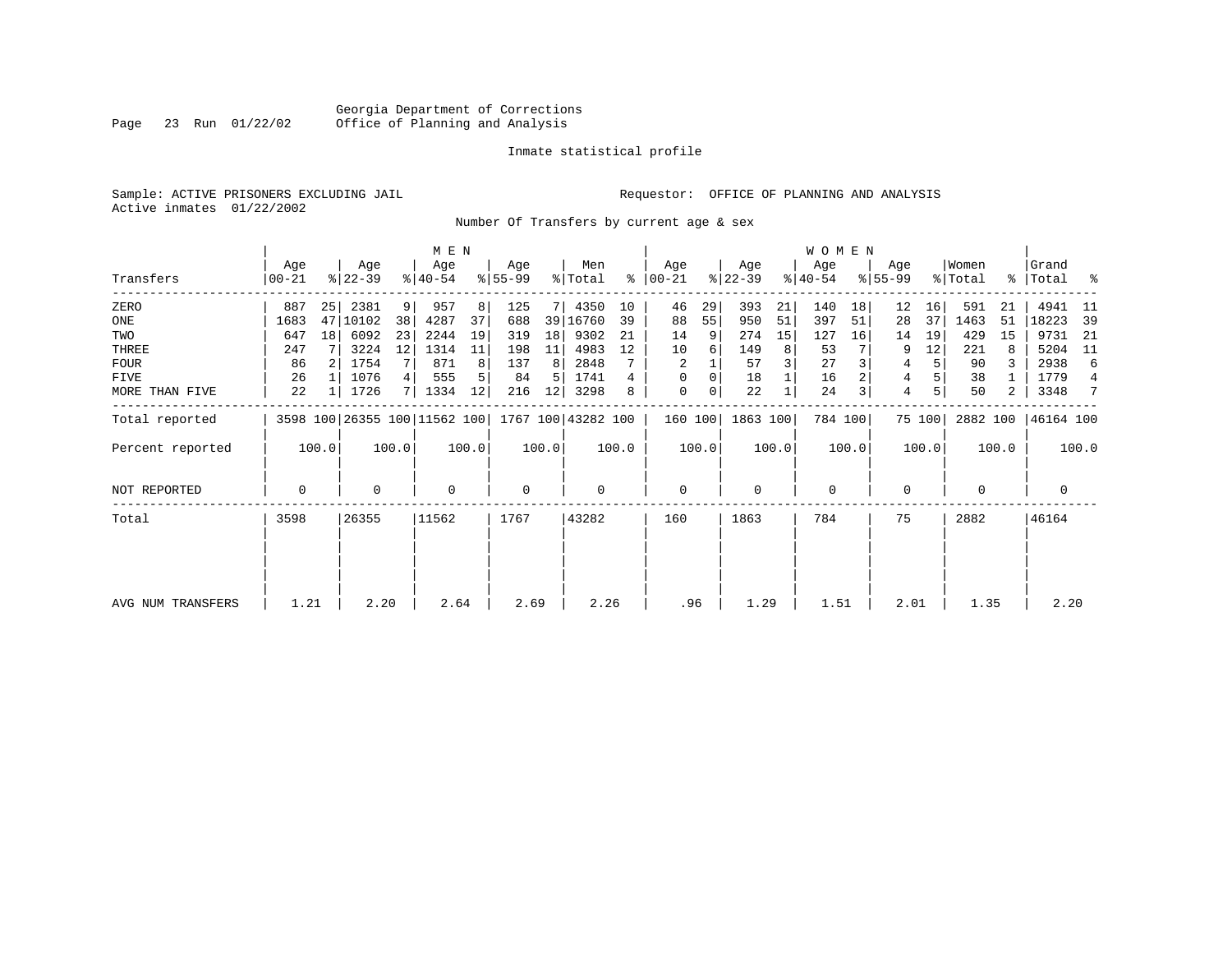# Georgia Department of Corrections<br>Page 24 Run 01/22/02 Office of Planning and Analysis Page 24 Run 01/22/02 Office of Planning and Analysis

#### Inmate statistical profile

|  |                           | Sample: ACTIVE PRISONERS EXCLUDING JAIL |  |
|--|---------------------------|-----------------------------------------|--|
|  | Active inmates 01/22/2002 |                                         |  |

Requestor: OFFICE OF PLANNING AND ANALYSIS

County Of Conviction by current age & sex

|                            |                |              |           |                | M E N     |                |                |              |           |              |                |              |                |                | <b>WOMEN</b>   |                |                |              |                |               |       |                |
|----------------------------|----------------|--------------|-----------|----------------|-----------|----------------|----------------|--------------|-----------|--------------|----------------|--------------|----------------|----------------|----------------|----------------|----------------|--------------|----------------|---------------|-------|----------------|
|                            | Age            |              | Age       |                | Age       |                | Age            |              | Men       |              | Age            |              | Age            |                | Age            |                | Age            |              | Women          |               | Grand |                |
| County Of Conviction 00-21 |                |              | $8 22-39$ |                | $8 40-54$ |                | $8 55-99$      |              | %   Total | ႜ            | $ 00 - 21$     |              | $ 22-39$       |                | $8140 - 54$    |                | $8155 - 99$    |              | % Total        | $\frac{1}{6}$ | Total | န္             |
| Appling                    | 6              | 0            | 59        | $\overline{0}$ | 34        | $\overline{0}$ | 6              | 0            | 105       | 0            | 0              | 0            | 5              | 0              | 1              | 0              | 0              | 0            | 6              | 0             | 111   | $\Omega$       |
| Atkinson                   | 3              | 0            | 30        | $\overline{0}$ | 12        | 0              | 3              | $\mathbf 0$  | 48        | 0            | 0              | 0            | 2              | 0              | 2              | $\mathbf 0$    | 0              | $\mathbf 0$  | $\overline{4}$ | 0             | 52    | $\Omega$       |
| Bacon                      | $\overline{2}$ | 0            | 38        | $\mathbf 0$    | 18        | 0              | $\Omega$       | $\mathbf 0$  | 58        | $\Omega$     | $\Omega$       | 0            | $\mathbf{1}$   | $\Omega$       | $\Omega$       | $\mathbf 0$    | $\Omega$       | $\Omega$     | $\mathbf{1}$   | $\Omega$      | 59    | $\Omega$       |
| Baker                      | $\Omega$       | $\Omega$     | 13        | $\mathbf 0$    | 6         | 0              | $\mathbf{1}$   | $\Omega$     | 20        | $\Omega$     | $\Omega$       | $\Omega$     | 3              | $\Omega$       | $\Omega$       | $\mathbf 0$    | $\Omega$       | $\Omega$     | $\overline{3}$ | $\Omega$      | 23    | $\Omega$       |
| Baldwin                    | 34             | 1            | 227       | 1              | 92        | 1              | $\mathsf{Q}$   | $\mathbf{1}$ | 362       | 1            | $\Omega$       | 0            | 18             | 1              | 8              | $\mathbf{1}$   | $\Omega$       | $\Omega$     | 26             | 1             | 388   | 1              |
| Banks                      | 11             | 0            | 23        | 0              | 19        | 0              | 5              | $\Omega$     | 58        | $\Omega$     | 1              |              | 3              | $\Omega$       | 2              | $\mathbf 0$    | $\Omega$       | $\Omega$     | 6              | $\Omega$      | 64    | $\Omega$       |
| Barrow                     | 13             | $\Omega$     | 98        | $\mathbf 0$    | 59        | 1              | 13             | 1            | 183       | $\Omega$     | $\mathbf{0}$   | 0            | 15             | 1              | 5              | 1              | $\Omega$       | $\mathbf 0$  | 20             | 1             | 203   | $\Omega$       |
| Bartow                     | 19             | $\mathbf{1}$ | 221       | $\mathbf{1}$   | 102       | $\mathbf{1}$   | 25             | $\mathbf{1}$ | 367       | $\mathbf{1}$ | 3              | 2            | 19             | 1              | 7              | $\mathbf{1}$   | $\Omega$       | $\Omega$     | 29             | $\mathbf{1}$  | 396   | $\mathbf{1}$   |
| Ben Hill                   | 22             | $\mathbf{1}$ | 119       | $\mathbf 0$    | 47        | $\Omega$       | 12             | $\mathbf{1}$ | 200       | $\Omega$     | $\Omega$       | 0            | 10             | 1              | 3              | $\mathbf 0$    | $\Omega$       | $\Omega$     | 13             | $\Omega$      | 213   | $\Omega$       |
| Berrien                    | 6              | 0            | 48        | $\mathbf 0$    | 16        | 0              | 3              | $\Omega$     | 73        | $\Omega$     | $\Omega$       | $\Omega$     | $\overline{2}$ | $\Omega$       | $\Omega$       | $\mathbf 0$    | $\Omega$       | $\Omega$     | $\overline{2}$ | $\Omega$      | 75    | $\Omega$       |
| <b>Bibb</b>                | 78             | 2            | 633       | 2              | 308       | 3              | 46             | 3            | 1065      | 2            | 5              | 3            | 35             | $\overline{c}$ | 21             | 3              | 3              | 4            | 64             | 2             | 1129  | $\overline{2}$ |
| Bleckley                   | 10             | $\Omega$     | 73        | 0              | 31        | 0              | 3              | $\Omega$     | 117       | O            | $\Omega$       | O            | 4              | $\Omega$       | $\overline{4}$ | $\mathbf{1}$   | $\Omega$       | $\Omega$     | 8              | $\Omega$      | 125   | $\Omega$       |
| Brantley                   | 1              | $\Omega$     | 23        | 0              | 13        | 0              | 3              | $\Omega$     | 40        | $\Omega$     | $\Omega$       | 0            | $\mathbf 0$    | $\Omega$       | 2              | $\Omega$       | $\Omega$       | $\Omega$     | $\overline{2}$ | 0             | 42    | $\Omega$       |
| Brooks                     | 5              | 0            | 59        | $\mathbf 0$    | 14        | 0              | 6              | $\mathbf 0$  | 84        | $\Omega$     | $\Omega$       | 0            | 1              | 0              | 1              | $\mathbf 0$    | 0              | 0            | $\overline{2}$ | 0             | 86    | $\Omega$       |
| Bryan                      | 3              | 0            | 48        | $\mathbf 0$    | 26        | 0              | 3              | $\Omega$     | 80        | $\Omega$     | $\Omega$       | 0            | $\mathbf{1}$   | $\Omega$       | $\Omega$       | $\Omega$       | 1              | 1            | $\overline{2}$ | 0             | 82    | $\Omega$       |
| Bulloch                    | 42             | 1            | 230       | $\mathbf{1}$   | 81        | $\mathbf 1$    | 11             | 1            | 364       | $\mathbf{1}$ | $\mathbf{1}$   | $\mathbf{1}$ | 13             | $\mathbf{1}$   | 6              | 1              | $\overline{2}$ | 3            | 22             | $\mathbf{1}$  | 386   | $\mathbf{1}$   |
| Burke                      | 14             | $\Omega$     | 141       | 1              | 55        | 0              | 7              | $\Omega$     | 217       | 1            | $\mathbf{1}$   | 1            | 4              | $\Omega$       | 3              | $\mathbf 0$    | 0              | 0            | 8              | $\mathbf 0$   | 225   | $\Omega$       |
| <b>Butts</b>               | 17             | $\Omega$     | 75        | 0              | 35        | 0              | 8              | $\Omega$     | 135       | $\Omega$     | $\mathbf{1}$   | 1            | 8              | $\Omega$       | $\overline{2}$ | $\Omega$       | $\Omega$       | $\Omega$     | 11             | $\Omega$      | 146   | $\Omega$       |
| Calhoun                    | 4              | $\Omega$     | 17        | $\Omega$       | 15        | 0              | 3              | $\Omega$     | 39        | $\Omega$     | $\Omega$       | 0            | 1              | $\Omega$       | $\Omega$       | $\Omega$       | $\Omega$       | $\Omega$     | $\mathbf{1}$   | 0             | 40    | ∩              |
| Camden                     | 2              | 0            | 65        | 0              | 29        | 0              | 4              | $\mathbf 0$  | 100       | $\Omega$     | $\Omega$       | 0            | $\overline{2}$ | 0              | 1              | $\mathbf 0$    | 1              | $\mathbf{1}$ | $\overline{4}$ | 0             | 104   | $\Omega$       |
| Candler                    | 6              | 0            | 63        | $\mathbf 0$    | 20        | 0              | $\Omega$       | $\mathbf 0$  | 89        | $\Omega$     | $\Omega$       | O            | $\overline{3}$ | $\Omega$       | $\mathbf{1}$   | $\Omega$       | $\Omega$       | $\mathbf 0$  | $\overline{4}$ | 0             | 93    | $\Omega$       |
| Carroll                    | 34             | 1            | 258       | $\mathbf{1}$   | 106       | 1              | 32             | 2            | 430       | $\mathbf{1}$ | 4              | 3            | 33             | $\overline{2}$ | 8              | $\mathbf 1$    | $\mathbf 0$    | $\Omega$     | 45             | 2             | 475   | $\mathbf{1}$   |
| Catoosa                    | 10             | 0            | 99        | $\Omega$       | 57        | 0              | 11             | $\mathbf 1$  | 177       | $\Omega$     | $\mathbf{1}$   | 1            | 14             | $\mathbf{1}$   | 3              | $\mathbf 0$    | $\mathbf{1}$   | 1            | 19             | 1             | 196   | $\Omega$       |
| Charlton                   | 2              | $\Omega$     | 27        | $\Omega$       | 15        | 0              | $\overline{2}$ | $\Omega$     | 46        | $\Omega$     | $\mathbf 0$    | $\Omega$     | $\overline{2}$ | $\Omega$       | $\mathbf{1}$   | $\Omega$       | $\Omega$       | $\Omega$     | 3              | $\Omega$      | 49    |                |
| Chatham                    | 222            | 6            | 1467      | 6              | 517       | 4              | 61             | 3            | 2267      | 5            | 10             | б.           | 104            | 6              | 33             | $\overline{4}$ | $\Omega$       | $\mathbf 0$  | 147            | 5             | 2414  | 5              |
| Chattahoochee              | 6              | 0            | 17        | $\mathbf 0$    | 12        | 0              | $\mathbf 0$    | $\mathbf 0$  | 35        | 0            | $\mathbf{1}$   | $\mathbf 1$  | $\mathbf{0}$   | 0              | $\mathbf 0$    | $\mathbf 0$    | 0              | $\mathbf 0$  | 1              | $\Omega$      | 36    | $\Omega$       |
| Chatooga                   | 4              | 0            | 97        | $\mathbf 0$    | 58        | 1              | 11             | $\mathbf 1$  | 170       | $\Omega$     | $\overline{2}$ | $\mathbf{1}$ | 8              | 0              | 3              | $\mathbf 0$    | 1              | $\mathbf{1}$ | 14             | $\Omega$      | 184   | $\Omega$       |
| Cherokee                   | 26             | $\mathbf 1$  | 209       | $\mathbf{1}$   | 146       | $\mathbf 1$    | 25             | $\mathbf{1}$ | 406       | $\mathbf{1}$ | 4              | 3            | 38             | $\overline{2}$ | 11             | 1              | $\mathbf{1}$   | $\mathbf{1}$ | 54             | 2             | 460   | $\mathbf{1}$   |
| Clarke                     | 35             | 1            | 324       | $\mathbf 1$    | 112       | $\mathbf 1$    | 21             | $\mathbf 1$  | 492       | $\mathbf{1}$ | $\Omega$       | 0            | 30             | 2              | 10             | 1              | 3              | 4            | 43             | 1             | 535   | 1              |
| Clay                       | 4              | $\Omega$     | 13        | $\mathbf 0$    | 8         | $\Omega$       | $\mathbf{1}$   | $\Omega$     | 26        | $\Omega$     | $\mathbf 0$    | $\Omega$     | $\Omega$       | $\Omega$       | $\Omega$       | $\Omega$       | $\Omega$       | $\Omega$     | $\Omega$       | $\Omega$      | 26    | $\Omega$       |
| Clayton                    | 216            | 6            | 1071      | 4              | 404       | 4              | 55             | 3            | 1746      | 4            | 15             | 9            | 107            | 6              | 44             | 6              | 3              | 4            | 169            | 6             | 1915  |                |
| Clinch                     | 6              | 0            | 32        | $\mathbf 0$    | 9         | 0              | $\mathbf 0$    | $\mathbf 0$  | 47        | $\Omega$     | $\mathbf 0$    | 0            | $\overline{2}$ | 0              | $\mathbf 0$    | $\mathbf 0$    | $\mathbf 0$    | $\mathbf 0$  | $\overline{2}$ | $\Omega$      | 49    | $\Omega$       |
| Cobb                       | 170            | 5            | 1226      | 5              | 543       | 5              | 81             | 5            | 2020      | 5            |                | 4            | 89             | 5              | 44             | 6              | $\overline{2}$ | 3            | 142            | 5             | 2162  | 5              |
| Coffee                     | 16             | 0            | 140       | $\mathbf{1}$   | 54        | 0              | 5              | $\mathbf 0$  | 215       | 0            | $\mathbf{1}$   | $\mathbf{1}$ | 3              | $\mathbf 0$    | 2              | $\mathbf 0$    | $\mathbf{1}$   | $\mathbf{1}$ | 7              | 0             | 222   | $\Omega$       |
| Colquit                    | 24             | 1            | 170       | 1              | 84        | 1              | 21             | 1            | 299       | 1            | $\Omega$       | 0            | 12             | 1              | 2              | $\mathbf 0$    | 1              | 1            | 15             | 1             | 314   | $\mathbf{1}$   |
| Columbia                   | 22             | 1            | 141       | 1              | 56        | $\overline{0}$ | $\overline{4}$ | $\Omega$     | 223       | $\mathbf{1}$ | $\mathbf{1}$   | 1            | 12             | $\mathbf{1}$   | 5              | $\mathbf{1}$   | $\Omega$       | $\mathbf 0$  | 18             | $\mathbf{1}$  | 241   | $\mathbf{1}$   |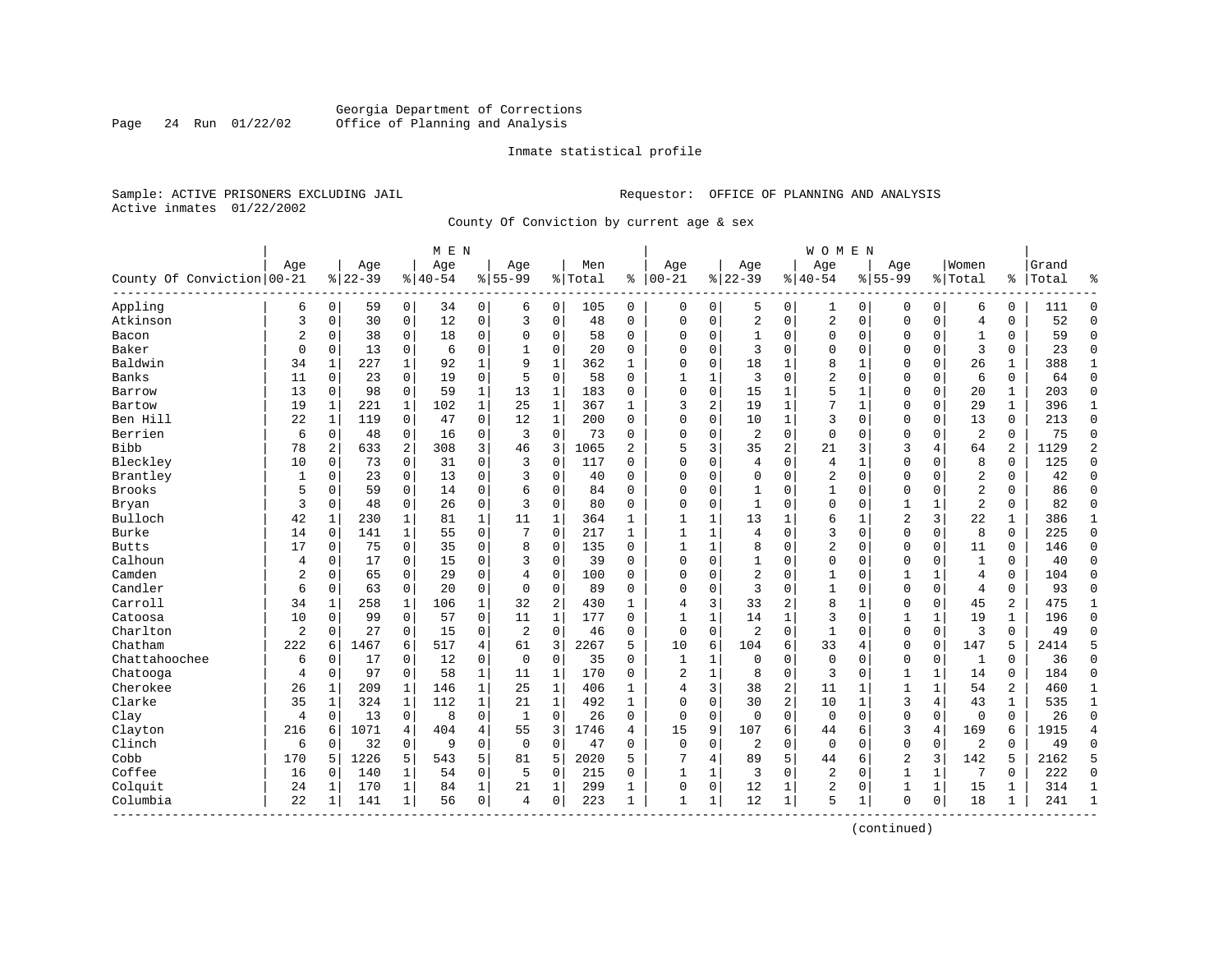# Georgia Department of Corrections<br>Page 25 Run 01/22/02 Office of Planning and Analysis Office of Planning and Analysis

#### Inmate statistical profile

|  | SAMPIC, ACIIVE PRISONERS EACHODING UAIL |  |
|--|-----------------------------------------|--|
|  | Active inmates 01/22/2002               |  |

Sample: ACTIVE PRISONERS EXCLUDING JAIL **Requestor:** OFFICE OF PLANNING AND ANALYSIS

County Of Conviction by current age & sex (continued)

|                            |     |                |           |                | M E N          |                |             |                |           |                |                |                |              |                | <b>WOMEN</b>   |                |                |              |                |              |           |                |
|----------------------------|-----|----------------|-----------|----------------|----------------|----------------|-------------|----------------|-----------|----------------|----------------|----------------|--------------|----------------|----------------|----------------|----------------|--------------|----------------|--------------|-----------|----------------|
|                            | Age |                | Age       |                | Age            |                | Age         |                | Men       |                | Age            |                | Age          |                | Age            |                | Age            |              | Women          |              | Grand     |                |
| County Of Conviction 00-21 |     |                | $8 22-39$ |                | $ 40-54$       |                | $8155 - 99$ |                | %   Total | ి              | $ 00 - 21$     |                | $8 22-39$    |                | $8 40-54$      |                | $8155 - 99$    |              | % Total        |              | %   Total | ႜ              |
| Cook                       | 8   | 0              | 86        | 0              | 44             | 0              | 4           | 0              | 142       | 0              | 0              | 0              | 4            | 0              | 6              | 1              | 0              | 0            | 10             | 0            | 152       | $\Omega$       |
| Coweta                     | 25  | $\mathbf 1$    | 297       | 1              | 95             | $\mathbf 1$    | 12          | 1              | 429       | 1              | $\Omega$       | 0              | 16           | 1              | 6              | $\mathbf 1$    | $\Omega$       | $\Omega$     | 22             | 1            | 451       | 1              |
| Crawford                   | 0   | $\Omega$       | 20        | 0              | $\overline{2}$ | 0              | $\Omega$    | $\Omega$       | 22        | $\Omega$       | $\Omega$       | $\Omega$       | $\Omega$     | $\Omega$       | $\Omega$       | $\Omega$       | $\Omega$       | $\Omega$     | $\mathbf 0$    | $\Omega$     | 22        | $\Omega$       |
| Crisp                      | 28  | $\mathbf{1}$   | 171       | $\mathbf{1}$   | 71             | 1              | 9           | $\mathbf{1}$   | 279       | $\mathbf{1}$   | $\mathbf{1}$   | 1              | 11           | 1              | 1              | $\Omega$       | 1              | $\mathbf{1}$ | 14             | 0            | 293       | $\mathbf{1}$   |
| Dade                       | 6   | $\Omega$       | 37        | $\Omega$       | 36             | 0              | 8           | $\Omega$       | 87        | $\Omega$       | $\Omega$       | 0              | $\mathbf{1}$ | $\Omega$       | 0              | $\Omega$       | $\Omega$       | $\Omega$     | $\mathbf{1}$   | 0            | 88        | $\Omega$       |
| Dawson                     | 4   | 0              | 37        | $\mathbf 0$    | 23             | 0              |             | $\mathbf 0$    | 69        | 0              | $\Omega$       | 0              | 4            | $\Omega$       | $\mathbf{1}$   | $\Omega$       | 0              | 0            | 5              | 0            | 74        | $\Omega$       |
| Decatur                    | 28  | 1              | 183       | $\mathbf{1}$   | 69             | $\mathbf 1$    | q           | $\mathbf 1$    | 289       | $\mathbf{1}$   | $\mathbf{1}$   | $\mathbf{1}$   | 15           | $\mathbf{1}$   | 6              | $\mathbf 1$    | $\Omega$       | 0            | 22             | $\mathbf{1}$ | 311       | $\mathbf{1}$   |
| DeKalb                     | 273 | 8              | 1748      | 7              | 688            | 6              | 96          | 5              | 2805      | 6              | 11             | 7              | 67           | $\overline{4}$ | 28             | 4              | 5              | 7            | 111            | 4            | 2916      | 6              |
| Dodge                      | 11  | 0              | 113       | $\mathbf 0$    | 64             | $\mathbf{1}$   | 6           | 0              | 194       | $\Omega$       | $\mathbf 0$    | 0              | 13           | 1              | 6              | $\mathbf{1}$   | 0              | 0            | 19             | 1            | 213       | $\Omega$       |
| Dooly                      | 9   | 0              | 67        | 0              | 31             | 0              | 3           | $\mathbf 0$    | 110       | 0              | $\Omega$       | 0              | 4            | 0              | 1              | $\mathbf 0$    | 0              | 0            | 5              | $\Omega$     | 115       | $\Omega$       |
| Dougherty                  | 66  | 2              | 659       | 3              | 259            | $\overline{a}$ | 29          | 2              | 1013      | 2              | $\Omega$       | 0              | 35           | $\overline{2}$ | 20             | 3              | $\overline{2}$ | 3            | 57             | 2            | 1070      | $\overline{c}$ |
| Douglas                    | 62  | $\overline{a}$ | 409       | 2              | 191            | $\overline{a}$ | 27          | $\overline{2}$ | 689       | $\overline{2}$ | 5              | 3              | 48           | 3              | 24             | 3              | $\overline{2}$ | 3            | 79             | 3            | 768       | $\overline{2}$ |
| Early                      | 3   | 0              | 57        | $\Omega$       | 14             | $\Omega$       | .5          | $\Omega$       | 79        | $\Omega$       | $\Omega$       | O              | 5            | $\Omega$       | $\overline{2}$ | $\Omega$       | $\Omega$       | $\Omega$     |                | 0            | 86        | $\Omega$       |
| Echols                     | 1   | 0              | 5         | $\Omega$       | 3              | $\Omega$       | $\Omega$    | $\Omega$       | 9         | O              | $\Omega$       | 0              | $\Omega$     | $\Omega$       | $\Omega$       | $\mathbf 0$    | $\Omega$       | $\mathbf 0$  | $\mathbf 0$    | $\Omega$     | 9         |                |
| Effingham                  | 27  | 1              | 83        | $\Omega$       | 41             | 0              | 3           | $\mathbf 0$    | 154       | $\Omega$       | $\mathbf{1}$   | 1              | 7            | $\Omega$       | $\overline{2}$ | $\Omega$       | 1              | $\mathbf{1}$ | 11             | 0            | 165       |                |
| Elbert                     | 13  | $\Omega$       | 95        | $\Omega$       | 47             | 0              | 9           | 1              | 164       | $\Omega$       | $\Omega$       | $\Omega$       | 10           | 1              | 5              | 1              | $\Omega$       | $\Omega$     | 15             | $\mathbf{1}$ | 179       | $\Omega$       |
| Emanuel                    | 15  | $\Omega$       | 121       | 0              | 37             | 0              | 8           | 0              | 181       | $\Omega$       | $\Omega$       | O              | 5            | 0              | 2              | $\mathbf 0$    | $\mathbf 0$    | $\Omega$     | 7              | 0            | 188       | $\Omega$       |
| Evans                      | 6   | 0              | 54        | 0              | 12             | 0              | 4           | 0              | 76        | $\Omega$       | $\Omega$       | 0              | $\Omega$     | $\Omega$       | 1              | $\Omega$       | $\Omega$       | $\Omega$     | $\mathbf{1}$   | 0            | 77        | $\Omega$       |
| Fannin                     | 5   | 0              | 67        | 0              | 37             | 0              | 9           | 1              | 118       | O              | $\Omega$       | 0              | 5            | $\Omega$       | 2              | $\mathbf 0$    | 1              | $\mathbf{1}$ | 8              | 0            | 126       | $\Omega$       |
| Fayette                    | 19  | 1              | 127       | 0              | 60             | 1              | 18          | $\mathbf{1}$   | 224       | 1              | $\Omega$       | O              | 11           | 1              | 4              | 1              | $\Omega$       | $\Omega$     | 15             | 1            | 239       | 1              |
| Floyd                      | 37  | $\mathbf{1}$   | 453       | $\overline{a}$ | 208            | $\overline{a}$ | 34          | 2              | 732       | $\overline{a}$ | 3              | $\overline{a}$ | 43           | $\overline{2}$ | 25             | 3              | $\overline{c}$ | 3            | 73             | 3            | 805       | $\overline{2}$ |
| Forsyth                    | 8   | $\Omega$       | 89        | $\Omega$       | 54             | 0              | 15          | $\mathbf 1$    | 166       | 0              | $\Omega$       | 0              | 15           | 1              | 7              | 1              | $\Omega$       | $\mathbf 0$  | 22             | $\mathbf{1}$ | 188       | $\Omega$       |
| Franklin                   | 19  | 1              | 64        | $\overline{0}$ | 37             | 0              | 6           | $\Omega$       | 126       | 0              | 0              | 0              | 7            | 0              | 3              | $\mathbf 0$    | 0              | $\mathbf 0$  | 10             | $\mathbf 0$  | 136       |                |
| Fulton                     | 215 | 6              | 2123      | 8              | 1046           | 9              | 170         | 10             | 3554      | 8              |                | 4              | 73           | 4              | 44             | 6              | 7              | 9            | 131            | 5            | 3685      |                |
| Gilmer                     | 12  | 0              | 69        | $\mathbf 0$    | 46             | 0              | 18          | 1              | 145       | $\Omega$       | $\mathbf 0$    | 0              | 6            | 0              | 4              | 1              | 1              | 1            | 11             | $\mathbf 0$  | 156       | $\Omega$       |
| Glascock                   | 3   | 0              | 3         | $\mathbf 0$    | 3              | 0              | $\mathbf 0$ | $\mathbf 0$    | 9         | 0              | $\Omega$       | 0              | $\mathbf 0$  | $\Omega$       | $\Omega$       | $\Omega$       | $\mathbf{0}$   | $\mathbf 0$  | $\mathbf 0$    | $\mathbf 0$  | q         | $\Omega$       |
| Glynn                      | 35  | 1              | 316       | 1              | 145            | 1              | 24          | 1              | 520       | 1              | 4              | 3              | 14           | 1              | 5              | $\mathbf{1}$   | 1              | 1            | 24             | 1            | 544       | 1              |
| Gordon                     | 23  | 1              | 170       | 1              | 65             | 1              | 16          | 1              | 274       | 1              | 1              | 1              | 18           | 1              | 7              | 1              | 0              | $\Omega$     | 26             | 1            | 300       | 1              |
| Grady                      | 31  | 1              | 129       | 0              | 52             | 0              | 8           | $\Omega$       | 220       | $\mathbf{1}$   | $\Omega$       | O              | 11           | 1              | $\overline{2}$ | $\Omega$       | $\Omega$       | $\Omega$     | 13             | $\Omega$     | 233       | 1              |
| Greene                     | 18  | 1              | 71        | $\Omega$       | 18             | 0              | 1           | $\Omega$       | 108       | $\Omega$       | $\Omega$       | O              | $\Omega$     | $\Omega$       | $\mathbf{1}$   | $\Omega$       | $\mathbf{1}$   | 1            | $\overline{2}$ | $\Omega$     | 110       | $\Omega$       |
| Gwinnett                   | 107 | 3              | 714       | 3              | 328            | $\overline{3}$ | 44          | 2              | 1193      | 3              | б              | 4              | 66           | 4              | 34             | 4              | 1              | 1            | 107            | 4            | 1300      | 3              |
| Habersham                  | 4   | $\Omega$       | 51        | $\mathbf 0$    | 33             | 0              | 2           | $\mathbf 0$    | 90        | O              | 1              | 1              | 6            | $\mathbf 0$    | $\mathbf 0$    | $\mathbf 0$    | $\Omega$       | $\mathbf 0$  | 7              | 0            | 97        | $\Omega$       |
| Hall                       | 47  | 1              | 352       | $\mathbf{1}$   | 215            | 2              | 38          | 2              | 652       | 2              | $\overline{a}$ | 1              | 39           | 2              | 13             | $\overline{a}$ | 1              | 1            | 55             | 2            | 707       | $\overline{2}$ |
| Hancock                    | 3   | 0              | 21        | $\mathbf 0$    | 12             | 0              | 1           | $\mathbf 0$    | 37        | 0              | $\Omega$       | 0              | $\mathbf{0}$ | $\mathbf 0$    | $\mathbf{1}$   | 0              | $\Omega$       | $\mathbf 0$  | $\mathbf{1}$   | 0            | 38        | $\Omega$       |
| Haralson<br>$- - - - -$    | 11  | 0              | 54        | 0              | 34             | 0              | 5           | $\Omega$       | 104       | $\Omega$       | $\Omega$       | 0              | 4            | 0              | 3              | $\mathbf 0$    | $\Omega$       | 0            | 7              | 0            | 111       | $\Omega$       |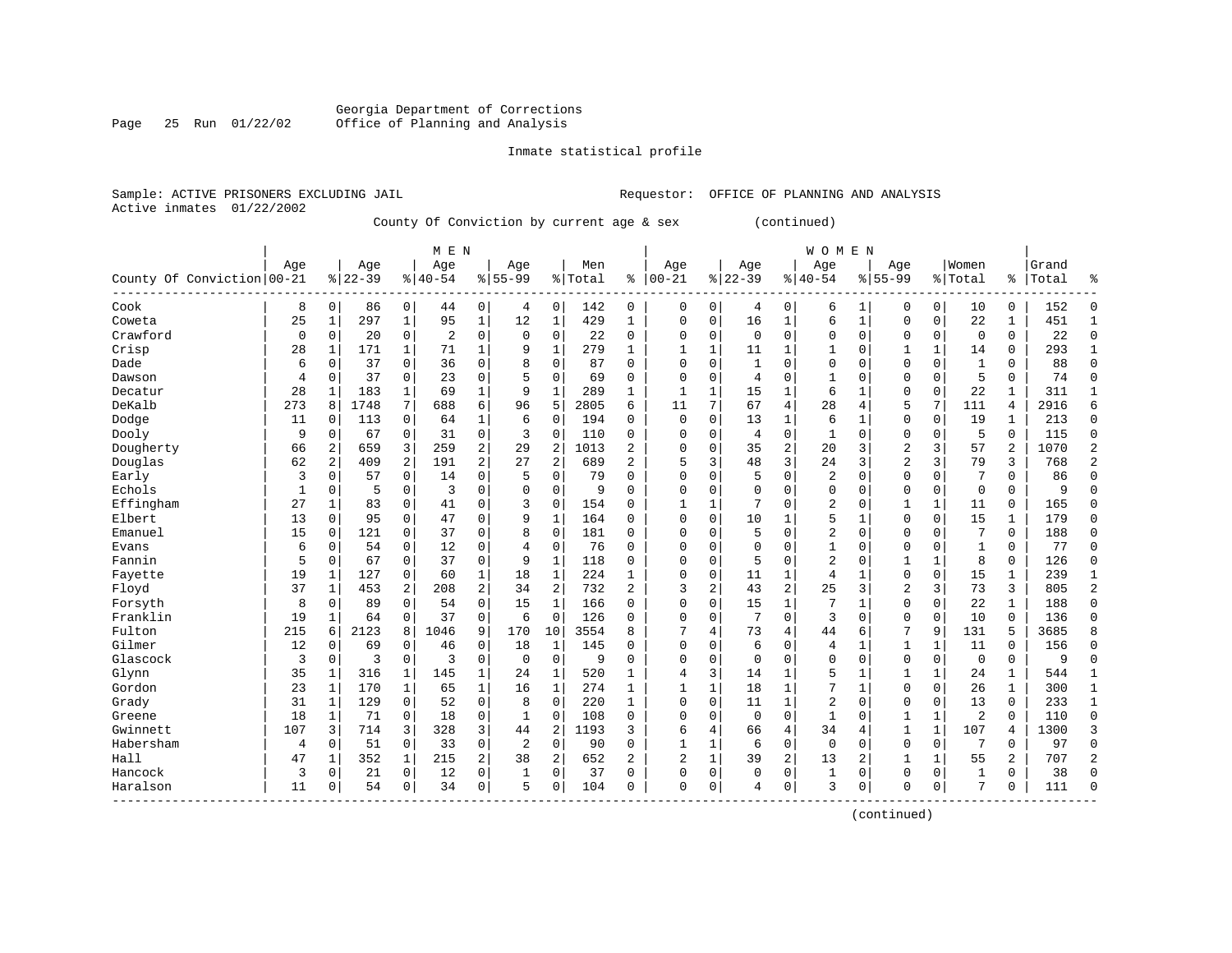### Georgia Department of Corrections<br>Page 26 Run 01/22/02 Office of Planning and Analysis Office of Planning and Analysis

#### Inmate statistical profile

|                | SAMPLE, ACIIVE PRISONERS EACHODING JAIL |  |
|----------------|-----------------------------------------|--|
| Active inmates | 01/22/2002                              |  |

Sample: ACTIVE PRISONERS EXCLUDING JAIL **Requestor:** OFFICE OF PLANNING AND ANALYSIS

County Of Conviction by current age & sex (continued)

|                            |                |              |          |              | M E N     |              |                |              |         |              |                |              |                |              | <b>WOMEN</b> |              |                |              |                |   |       |              |
|----------------------------|----------------|--------------|----------|--------------|-----------|--------------|----------------|--------------|---------|--------------|----------------|--------------|----------------|--------------|--------------|--------------|----------------|--------------|----------------|---|-------|--------------|
|                            | Age            |              | Age      |              | Age       |              | Age            |              | Men     |              | Age            |              | Age            |              | Age          |              | Age            |              | Women          |   | Grand |              |
| County Of Conviction 00-21 |                |              | $ 22-39$ |              | $8 40-54$ |              | $8 55-99$      |              | % Total | ి            | $ 00-21$       |              | $ 22-39$       |              | $8 40-54$    |              | $8155 - 99$    |              | % Total        | ႜ | Total | ٩,           |
| Harris                     | 6              | 0            | 65       | 0            | 30        | 0            | 2              | 0            | 103     | 0            | $\mathbf{1}$   | 1            | 3              | 0            | 0            | 0            | 0              | 0            | 4              | 0 | 107   | $\Omega$     |
| Hart                       | 9              | $\Omega$     | 72       | 0            | 19        | 0            | $\overline{c}$ | 0            | 102     | $\Omega$     | $\Omega$       | 0            | 3              | $\mathbf 0$  | 2            | $\Omega$     | $\Omega$       | $\mathbf 0$  | 5              | 0 | 107   | $\mathbf 0$  |
| Heard                      | 6              | $\mathbf 0$  | 22       | $\mathbf 0$  | 14        | 0            | 11             | 1            | 53      | 0            | $\mathbf{1}$   | $\mathbf{1}$ | $\Omega$       | $\Omega$     | $\mathbf{1}$ | $\Omega$     | $\Omega$       | $\mathbf 0$  | 2              | 0 | 55    | $\Omega$     |
| Henry                      | 32             | 1            | 210      | 1            | 95        | $\mathbf 1$  | 14             | 1            | 351     | 1            | $\overline{2}$ | 1            | 19             | $\mathbf{1}$ | 6            | -1           | $\overline{2}$ | 3            | 29             | 1 | 380   | $\mathbf{1}$ |
| Houston                    | 48             | $\mathbf{1}$ | 291      | $\mathbf{1}$ | 133       | 1            | 12             | $\mathbf{1}$ | 484     | $\mathbf{1}$ | $\Omega$       | 0            | 20             | 1            | 11           | -1           | 2              | 3            | 33             | 1 | 517   | $\mathbf{1}$ |
| Irwin                      | 8              | $\mathbf 0$  | 47       | $\mathbf 0$  | 26        | 0            | 6              | $\mathbf 0$  | 87      | $\Omega$     | 1              | 1            | 1              | $\mathbf 0$  | $\Omega$     | $\Omega$     | $\Omega$       | $\mathbf 0$  | $\overline{2}$ | 0 | 89    | $\Omega$     |
| Jackson                    | 7              | 0            | 108      | 0            | 69        | $\mathbf{1}$ | 10             | 1            | 194     | $\Omega$     | $\Omega$       | 0            | 13             | 1            | 4            | 1            | $\Omega$       | $\mathbf 0$  | 17             | 1 | 211   | $\bigcap$    |
| Jasper                     | 3              | 0            | 36       | $\mathbf 0$  | 16        | 0            | $\overline{a}$ | $\mathbf 0$  | 57      | $\Omega$     | $\Omega$       | 0            | $\mathbf{1}$   | $\Omega$     | 1            | $\Omega$     | $\Omega$       | $\mathbf 0$  | 2              | 0 | 59    | $\bigcap$    |
| Jeff Davis                 | 8              | 0            | 38       | $\mathbf 0$  | 23        | 0            | 3              | $\mathbf 0$  | 72      | $\Omega$     | $\mathbf{1}$   | 1            | $\overline{2}$ | $\Omega$     | 2            | $\Omega$     | $\Omega$       | $\mathbf 0$  | 5              | 0 | 77    | $\mathbf 0$  |
| Jefferson                  | 11             | 0            | 83       | 0            | 25        | 0            |                | $\Omega$     | 126     | $\Omega$     | $\Omega$       | 0            | 5              | $\Omega$     | 1            | $\Omega$     | $\Omega$       | $\Omega$     | 6              | 0 | 132   | $\mathbf 0$  |
| Jenkins                    | 8              | $\Omega$     | 59       | 0            | 18        | 0            |                | $\Omega$     | 86      | U            | $\Omega$       | 0            | 3              | $\Omega$     | 1            | $\Omega$     | $\Omega$       | $\Omega$     | 4              | 0 | 90    | $\mathbf 0$  |
| Johnson                    | 3              | $\Omega$     | 37       | $\Omega$     | 14        | 0            | $\overline{2}$ | $\Omega$     | 56      | $\Omega$     | $\Omega$       | 0            | 3              | $\Omega$     | $\mathbf{1}$ | $\Omega$     | $\Omega$       | $\Omega$     | 4              | 0 | 60    | $\Omega$     |
| Jones                      | 8              | $\Omega$     | 63       | $\Omega$     | 29        | 0            | 4              | $\Omega$     | 104     | $\Omega$     | $\Omega$       | 0            | 1              | $\Omega$     | $\mathbf{1}$ | $\Omega$     | $\Omega$       | $\Omega$     | $\overline{a}$ | 0 | 106   | $\Omega$     |
| Lamar                      | 3              | 0            | 60       | $\Omega$     | 29        | 0            | 5              | $\Omega$     | 97      | $\Omega$     | $\Omega$       | 0            | $\Omega$       | $\Omega$     | 3            | $\Omega$     | $\Omega$       | $\Omega$     | 3              | 0 | 100   | $\Omega$     |
| Lanier                     | 4              | 0            | 34       | $\mathbf 0$  | 8         | 0            | 6              | 0            | 52      | O            | $\Omega$       | 0            | 3              | 0            | 0            | $\Omega$     | $\Omega$       | $\mathbf 0$  | 3              | 0 | 55    | $\Omega$     |
| Laurens                    | 19             | 1            | 146      | $\mathbf{1}$ | 65        | 1            |                | $\mathbf 0$  | 235     | 1            |                | 1            | 4              | $\Omega$     |              | 1            |                | 1            | 13             | 0 | 248   | $\mathbf{1}$ |
| Lee                        | $\overline{2}$ | 0            | 35       | $\mathbf 0$  | 14        | 0            | 3              | $\Omega$     | 54      | $\Omega$     | $\mathbf{1}$   | 1            | 1              | $\Omega$     | $\Omega$     | $\mathbf 0$  | $\Omega$       | $\mathbf 0$  | 2              | 0 | 56    | $\Omega$     |
| Liberty                    | 27             | 1            | 165      | 1            | 45        | 0            | 7              | $\Omega$     | 244     | 1            | $\mathbf{1}$   | $\mathbf{1}$ | 8              | $\Omega$     | 2            | $\Omega$     | 1              | 1            | 12             | 0 | 256   | 1            |
| Lincoln                    | 1              | 0            | 17       | $\mathbf 0$  | 11        | 0            | 3              | $\Omega$     | 32      | $\Omega$     | $\Omega$       | 0            | $\Omega$       | $\Omega$     | 1            | $\Omega$     | $\Omega$       | $\Omega$     | $\mathbf{1}$   | 0 | 33    | $\Omega$     |
| Long                       | 7              | $\Omega$     | 32       | $\mathbf 0$  | 15        | 0            | 4              | $\mathbf 0$  | 58      | $\Omega$     | $\Omega$       | 0            | 3              | $\Omega$     | $\mathbf 0$  | $\Omega$     | $\Omega$       | $\Omega$     | 3              | 0 | 61    | $\bigcap$    |
| Lowndes                    | 42             | $\mathbf{1}$ | 346      | 1            | 152       | $\mathbf 1$  | 10             | 1            | 550     | $\mathbf{1}$ | $\mathbf{1}$   | 1            | 19             | 1            | 13           | 2            | $\mathbf{1}$   | $\mathbf{1}$ | 34             | 1 | 584   | $\mathbf{1}$ |
| Lumpkins                   |                | $\mathbf 0$  | 41       | $\mathbf 0$  | 19        | 0            | 7              | $\Omega$     | 68      | $\Omega$     | $\Omega$       | 0            | 4              | $\Omega$     | 3            | $\Omega$     | $\Omega$       | $\Omega$     | 7              | 0 | 75    | $\Omega$     |
| Macon                      | 9              | 0            | 39       | $\mathbf 0$  | 15        | 0            | 3              | $\Omega$     | 66      | $\Omega$     | $\Omega$       | 0            | $\Omega$       | $\mathbf 0$  | 2            | $\Omega$     |                | 1            | 3              | 0 | 69    | $\cap$       |
| Madison                    | 8              | 0            | 70       | $\mathbf 0$  | 29        | 0            | 8              | $\mathbf 0$  | 115     | 0            | $\Omega$       | 0            | 9              | $\mathbf 0$  | 1            | $\Omega$     | $\Omega$       | $\mathbf 0$  | 10             | 0 | 125   | $\cap$       |
| Marion                     | $\overline{2}$ | $\mathbf 0$  | 24       | $\mathbf 0$  | 14        | 0            | 3              | $\Omega$     | 43      | $\Omega$     | $\Omega$       | 0            | $\Omega$       | $\Omega$     | $\mathbf{1}$ | $\Omega$     | $\mathbf{1}$   |              | 2              | 0 | 45    | $\bigcap$    |
| McDuffie                   | 8              | $\Omega$     | 117      | $\mathbf 0$  | 44        | 0            | 12             | 1            | 181     | $\Omega$     | $\mathbf{1}$   | 1            | $\overline{2}$ | $\Omega$     | $\Omega$     | $\Omega$     | $\Omega$       | $\mathbf 0$  | 3              | 0 | 184   | $\Omega$     |
| McIntosh                   | 3              | 0            | 52       | 0            | 22        | 0            | $\overline{2}$ | $\mathbf 0$  | 79      | $\Omega$     | $\Omega$       | 0            |                | $\Omega$     | 0            | $\Omega$     | $\Omega$       | $\mathbf 0$  | 1              | 0 | 80    | $\mathbf 0$  |
| Meriwether                 | 19             |              | 117      | 0            | 51        | 0            | 10             | 1            | 197     | U            | 2              | 1            | 11             |              | 3            | 0            | 2              | 3            | 18             | 1 | 215   | $\mathbf 0$  |
| Miller                     | 3              | $\mathbf 0$  | 17       | 0            | 11        | 0            | 1              | $\mathbf 0$  | 32      | O            | $\Omega$       | 0            | 3              | $\Omega$     | $\Omega$     | $\Omega$     | $\Omega$       | $\mathbf 0$  | 3              | 0 | 35    | $\mathbf 0$  |
| Mitchell                   | 12             | $\Omega$     | 135      | $\mathbf{1}$ | 58        | $\mathbf 1$  | 5              | $\Omega$     | 210     | $\Omega$     | $\overline{2}$ | 1            | 8              | $\Omega$     | 4            | $\mathbf{1}$ | $\Omega$       | $\Omega$     | 14             | 0 | 224   | $\Omega$     |
| Monroe                     | 12             | $\Omega$     | 63       | $\mathbf 0$  | 50        | 0            | 7              | $\Omega$     | 132     | $\Omega$     | $\Omega$       | 0            | 3              | $\Omega$     | $\mathbf{1}$ | $\mathbf 0$  | $\Omega$       | $\mathbf 0$  | 4              | 0 | 136   | $\Omega$     |
| Montgomery                 | 2              | 0            | 25       | $\mathbf 0$  | 9         | 0            | $\mathbf{1}$   | $\mathbf 0$  | 37      | $\Omega$     | $\Omega$       | 0            | $\Omega$       | 0            | 2            | $\Omega$     | $\Omega$       | $\Omega$     | $\overline{2}$ | 0 | 39    | $\Omega$     |
| Morgan                     | 11             | 0            | 74       | $\mathbf 0$  | 20        | 0            | 7              | $\mathbf 0$  | 112     | 0            |                | 1            |                | 0            | 0            | $\Omega$     | $\Omega$       | $\mathbf 0$  | 8              | 0 | 120   | $\Omega$     |
| Murray                     | 8              | 0            | 77       | 0            | 48        | 0            | 10             | 1            | 143     | 0            | $\Omega$       | 0            | 7              | 0            | $\mathbf{1}$ | 0            | $\Omega$       | $\mathbf 0$  | 8              | 0 | 151   | $\cap$       |
| Muscogee<br>$- - - - -$    | 160            | 4            | 919      | 3            | 424       | 4            | 57             | 3            | 1560    | 4            | q              | б.           | 71             | 4            | 32           | 4            | $\overline{a}$ | 3            | 114            | 4 | 1674  | 4            |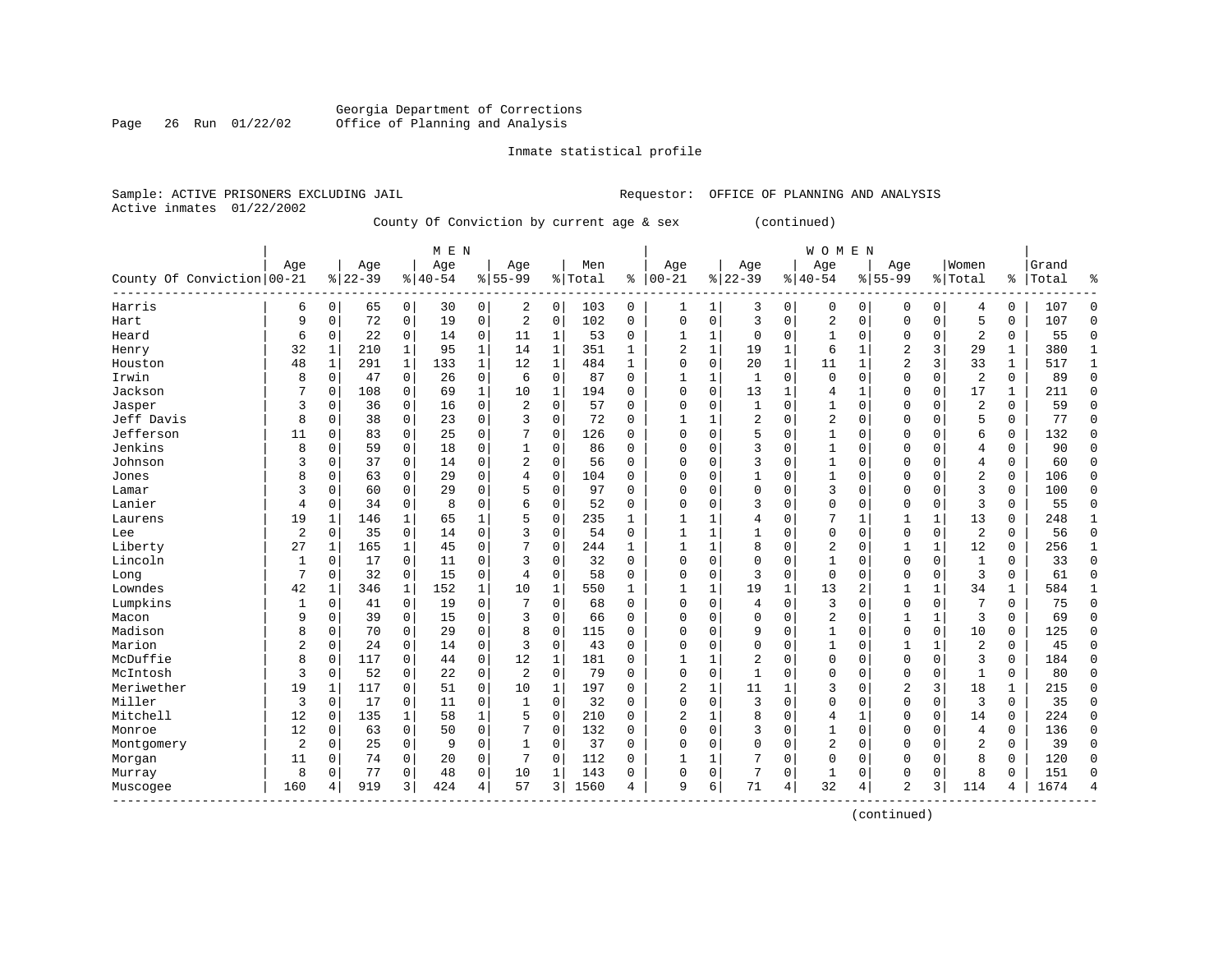#### Georgia Department of Corrections Page 27 Run 01/22/02 Office of Planning and Analysis

#### Inmate statistical profile

|  |                           | Sample: ACTIVE PRISONERS EXCLUDING JAIL |                                           |  |  |  | Requestor: OFFICE OF PLANNIN |
|--|---------------------------|-----------------------------------------|-------------------------------------------|--|--|--|------------------------------|
|  | Active inmates 01/22/2002 |                                         |                                           |  |  |  |                              |
|  |                           |                                         | County Of Conviction by current age & sex |  |  |  | (continued)                  |

|                            |                |             |          |                | M E N          |              |                |              |         |             |                |                |                |              | <b>WOMEN</b>   |             |                |              |                |                |           |              |
|----------------------------|----------------|-------------|----------|----------------|----------------|--------------|----------------|--------------|---------|-------------|----------------|----------------|----------------|--------------|----------------|-------------|----------------|--------------|----------------|----------------|-----------|--------------|
|                            | Aqe            |             | Age      |                | Age            |              | Age            |              | Men     |             | Age            |                | Age            |              | Age            |             | Age            |              | Women          |                | Grand     |              |
| County Of Conviction 00-21 |                |             | $ 22-39$ |                | $8 40-54$      |              | $8155 - 99$    |              | % Total |             | $% 100-21$     |                | $8 22-39$      |              | $8 40-54$      |             | $8 55-99$      |              | % Total        |                | %   Total | ႜ            |
| Newton                     | 21             | 1           | 234      | 1              | 100            | 1            | 16             | $1\vert$     | 371     | 1           | 1              | 1              | 17             | $\mathbf 1$  | 3              | 0           | $\overline{c}$ | 3            | 23             | 1              | 394       | -1           |
| Oconee                     | 4              | $\mathbf 0$ | 29       | $\mathbf 0$    | 12             | 0            | $\mathbf{1}$   | 0            | 46      | 0           | $\mathbf{1}$   | 1              | 1              | 0            | $\mathbf{1}$   | 0           | $\Omega$       | $\mathbf 0$  | 3              | $\Omega$       | 49        | $\mathbf 0$  |
| Oglethrope                 | $\overline{2}$ | 0           | 34       | 0              | 15             | 0            | 1              | 0            | 52      | 0           | 1              | 1              | 2              | 0            | 0              | 0           | $\mathbf 0$    | 0            | 3              | 0              | 55        | $\mathbf 0$  |
| Paulding                   | 17             | 0           | 74       | 0              | 63             | $\mathbf 1$  | 7              | 0            | 161     | $\Omega$    | $\Omega$       | $\mathbf 0$    | 9              | $\mathbf 0$  | $\overline{2}$ | 0           | $\mathbf{1}$   | 1            | 12             | 0              | 173       | $\mathbf 0$  |
| Peach                      | 3              | 0           | 56       | 0              | 38             | $\mathbf 0$  | 0              | 0            | 97      | 0           | 1              | 1              | $\Omega$       | 0            | $\mathbf{1}$   | 0           | $\mathbf{0}$   | $\mathbf 0$  | $\overline{2}$ | 0              | 99        | $\Omega$     |
| Pickens                    | 9              | 0           | 47       | 0              | 27             | 0            | 6              | 0            | 89      | $\Omega$    | $\Omega$       | $\mathbf 0$    | 4              | 0            | 3              | $\Omega$    | $\mathbf 0$    | $\Omega$     | 7              | $\Omega$       | 96        | $\Omega$     |
| Pierce                     | 6              | 0           | 28       | 0              | 18             | 0            | 2              | $\Omega$     | 54      | 0           | 1              | 1              | $\Omega$       | $\mathbf 0$  | 0              | 0           | $\mathbf 0$    | 0            | $\mathbf{1}$   | 0              | 55        | $\Omega$     |
| Pike                       | 3              | $\mathbf 0$ | 15       | $\mathbf 0$    | 10             | 0            | $\overline{2}$ | $\Omega$     | 30      | $\Omega$    | $\Omega$       | $\mathbf 0$    | $\Omega$       | $\mathbf 0$  | $\overline{2}$ | 0           | $\mathbf 0$    | $\Omega$     | $\overline{2}$ | 0              | 32        | $\mathbf 0$  |
| Polk                       | 6              | 0           | 110      | 0              | 39             | 0            | 8              | 0            | 163     | 0           | $\Omega$       | 0              | 4              | $\mathbf 0$  | $\mathbf{1}$   | $\mathbf 0$ | $\mathbf 0$    | $\mathbf 0$  | 5              | 0              | 168       | $\mathbf 0$  |
| Pulaski                    | 15             | 0           | 61       | 0              | 26             | $\mathbf 0$  | 3              | 0            | 105     | $\mathbf 0$ | $\Omega$       | 0              | 9              | $\mathbf 0$  | 0              | 0           | 1              | $\mathbf{1}$ | 10             | 0              | 115       | $\mathbf 0$  |
| Putnam                     | 5              | $\mathbf 0$ | 93       | $\mathbf 0$    | 45             | 0            | 5              | 0            | 148     | 0           | $\Omega$       | $\mathbf 0$    | 4              | $\mathbf 0$  | 3              | 0           | $\mathbf{1}$   | $\mathbf{1}$ | 8              | 0              | 156       | $\mathbf 0$  |
| Ouitman                    | $\overline{2}$ | 0           | 10       | 0              | 0              | $\mathbf 0$  | $\mathbf 0$    | 0            | 12      | 0           | $\Omega$       | 0              | 0              | $\mathbf 0$  | 0              | 0           | $\mathbf{1}$   | 1            | $\mathbf{1}$   | 0              | 13        | $\mathbf 0$  |
| Rabun                      | 6              | $\mathbf 0$ | 34       | 0              | 16             | 0            | 2              | 0            | 58      | 0           | $\Omega$       | $\mathbf 0$    | 3              | 0            | $\mathbf{1}$   | 0           | $\mathbf{0}$   | $\mathbf 0$  | 4              | 0              | 62        | $\mathbf 0$  |
| Randolph                   | 6              | $\Omega$    | 57       | $\mathbf 0$    | 14             | $\mathbf 0$  | 3              | $\Omega$     | 80      | $\Omega$    | $\Omega$       | $\mathbf 0$    | $\mathbf 0$    | $\mathbf 0$  | 3              | 0           | $\mathbf{0}$   | $\mathbf 0$  | 3              | 0              | 83        | $\cap$       |
| Richmond                   | 173            | 5           | 1079     | $\overline{4}$ | 466            | 4            | 71             | 4            | 1789    | 4           | 6              | $\overline{4}$ | 92             | 5            | 45             | 6           | 3              | 4            | 146            | 5              | 1935      | 4            |
| Rockdale                   | 29             | 1           | 176      | 1              | 89             | $\mathbf{1}$ | 15             | $\mathbf{1}$ | 309     | 1           | 2              | $\mathbf{1}$   | 15             | $\mathbf{1}$ | 10             | 1           | $\mathbf{0}$   | $\mathbf 0$  | 27             | 1              | 336       | 1            |
| Schely                     | 2              | $\mathbf 0$ | 19       | $\mathbf 0$    | $\overline{2}$ | $\mathbf 0$  | $\mathbf 0$    | 0            | 23      | 0           | $\Omega$       | $\mathbf 0$    | $\mathbf 0$    | $\mathbf 0$  | 0              | 0           | $\mathbf 0$    | $\Omega$     | 0              | 0              | 23        | $\mathbf 0$  |
| Screven                    | 7              | $\mathbf 0$ | 84       | $\mathbf 0$    | 25             | 0            | 6              | 0            | 122     | 0           | $\overline{2}$ | $\mathbf 1$    | 6              | $\mathbf 0$  | $\mathbf 0$    | 0           | 0              | $\mathbf 0$  | 8              | 0              | 130       | $\mathbf 0$  |
| Seminole                   | 10             | 0           | 45       | $\mathbf 0$    | 22             | $\mathbf 0$  | 4              | 0            | 81      | 0           | $\Omega$       | $\mathbf 0$    | $\overline{a}$ | $\mathbf 0$  | $\mathbf{1}$   | 0           | $\mathbf{0}$   | 0            | 3              | 0              | 84        | $\mathbf 0$  |
| Spalding                   | 47             | $\mathbf 1$ | 364      | $\mathbf{1}$   | 153            | $\mathbf{1}$ | 24             | 1            | 588     | 1           | 4              | 3              | 32             | 2            | 13             | 2           | $\overline{2}$ | 3            | 51             | $\overline{2}$ | 639       | $\mathbf{1}$ |
| Stephens                   | 10             | $\mathbf 0$ | 74       | $\mathbf 0$    | 34             | 0            | 6              | 0            | 124     | 0           | $\Omega$       | $\mathbf 0$    | 4              | $\mathbf 0$  | 3              | 0           | $\mathbf{0}$   | 0            | 7              | 0              | 131       | $\mathbf 0$  |
| Stewart                    | 3              | $\mathbf 0$ | 27       | $\mathbf 0$    |                | $\mathbf 0$  | 2              | $\Omega$     | 39      | 0           | $\Omega$       | $\mathbf 0$    | $\mathbf 0$    | $\mathbf 0$  | $\overline{2}$ | 0           | $\Omega$       | $\Omega$     | 2              | 0              | 41        | $\mathbf 0$  |
| Sumter                     | 19             | 1           | 144      | 1              | 57             | $\mathbf 0$  | 4              | 0            | 224     | 1           | $\Omega$       | $\mathbf 0$    | 12             | 1            | $\overline{2}$ | 0           | $\mathbf{0}$   | $\mathbf 0$  | 14             | 0              | 238       | 1            |
| Talbot                     | 6              | $\mathbf 0$ | 20       | $\mathbf 0$    | 7              | $\Omega$     | $\Omega$       | $\Omega$     | 33      | $\Omega$    | 0              | $\Omega$       | $\Omega$       | $\Omega$     | $\sqrt{2}$     | $\Omega$    | $\Omega$       | $\Omega$     | 2              | $\Omega$       | 35        | $\Omega$     |
| Taliaferro                 | $\Omega$       | $\mathbf 0$ | 5        | $\mathbf 0$    | $\overline{4}$ | $\mathbf 0$  | 0              | $\Omega$     | 9       | $\Omega$    | 0              | $\Omega$       | $\Omega$       | $\mathbf 0$  | $\mathbf{1}$   | $\Omega$    | $\mathbf 0$    | $\Omega$     | $\mathbf{1}$   | 0              | 10        | $\mathbf 0$  |
| Tattnall                   |                | 0           | 86       | $\mathbf 0$    | 32             | 0            | 6              | 0            | 131     | 0           | 0              | $\mathbf 0$    | 4              | $\mathbf 0$  | 4              | 1           | $\Omega$       | $\Omega$     | 8              | 0              | 139       | $\mathbf 0$  |
| Taylor                     | 8              | 0           | 57       | $\mathbf 0$    | 20             | $\mathsf{O}$ | 2              | 0            | 87      | 0           | $\Omega$       | $\mathbf 0$    | 3              | $\mathbf 0$  | $\Omega$       | 0           | $\Omega$       | $\mathbf 0$  | 3              | 0              | 90        | $\mathbf 0$  |
| Telfair                    | 9              | 0           | 83       | 0              | 39             | $\mathbf 0$  | $\sqrt{2}$     | 0            | 133     | 0           | 2              | 1              | 7              | 0            | 5              | 1           | $\mathbf 0$    | $\mathbf 0$  | 14             | 0              | 147       | $\mathbf 0$  |
| Terrell                    | 4              | 0           | 71       | 0              | 20             | 0            | 3              | 0            | 98      | 0           | $\Omega$       | $\mathbf 0$    | 4              | 0            | 0              | 0           | $\mathbf 0$    | $\mathbf 0$  | 4              | 0              | 102       | $\mathbf 0$  |
| Thomas                     | 27             | 1           | 200      | 1              | 86             | $\mathbf 1$  | 10             | 1            | 323     | 1           | 1              | 1              | 11             | 1            | 6              | 1           | $\mathbf 0$    | 0            | 18             | 1              | 341       | 1            |
| Tift                       | 34             | 1           | 211      | 1              | 96             | $\mathbf{1}$ | 8              | 0            | 349     | 1           | 2              | $1\,$          | 9              | 0            | 4              | 1           | $\mathbf{1}$   | 1            | 16             | 1              | 365       | 1            |
| Toombs                     | 31             | 1           | 167      | 1              | 59             | $\mathbf{1}$ | 7              | 0            | 264     | 1           | 1              | 1              | 22             | 1            | $\mathbf{1}$   | 0           | $\mathbf{1}$   | $\mathbf{1}$ | 25             | $\mathbf{1}$   | 289       | $\mathbf{1}$ |
| Towns                      | $\mathbf{1}$   | $\Omega$    | 14       | 0              | 11             | $\mathbf 0$  | 1              | 0            | 27      | 0           | 1              | 1              | $\overline{c}$ | $\Omega$     | 0              | U           | $\Omega$       | $\Omega$     | 3              | 0              | 30        | $\Omega$     |
| Treutlen                   | 3              | 0           | 25       | 0              | 14             | $\mathbf 0$  | $\mathbf 0$    | 0            | 42      | 0           | $\Omega$       | 0              | $\overline{2}$ | 0            | $\mathbf{1}$   | 0           | $\mathbf 0$    | $\mathbf 0$  | 3              | 0              | 45        | $\mathbf 0$  |
| Troup                      | 63             | 2           | 449      | 2              | 151            | $\mathbf 1$  | 25             | 1            | 688     | 2           | 2              | 1              | 36             | 2            | 7              | 1           | $\mathbf 0$    | 0            | 45             | 2              | 733       | 2            |

------------------------------------------------------------------------------------------------------------------------------------

(continued)

PLANNING AND ANALYSIS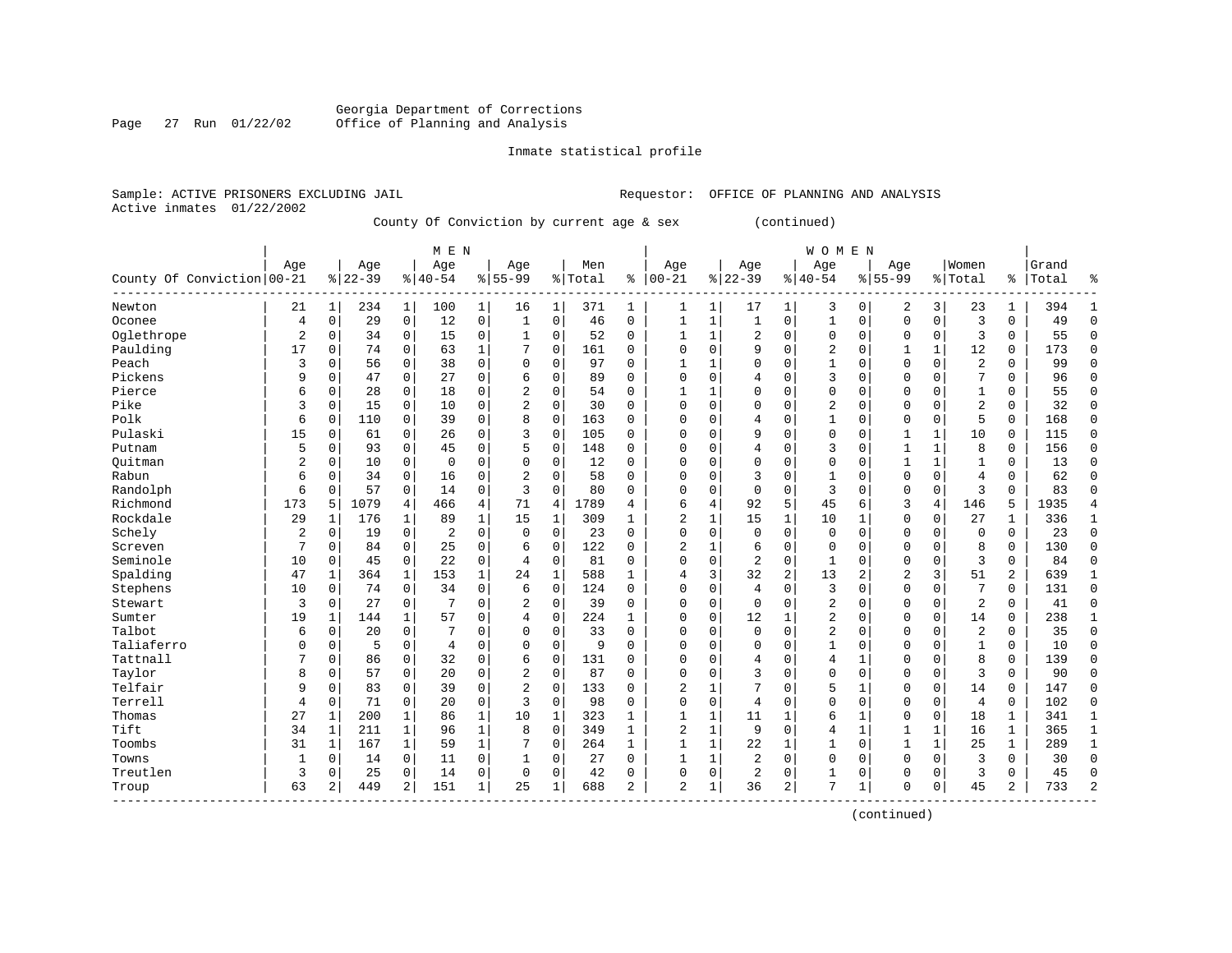#### Georgia Department of Corrections Page 28 Run 01/22/02 Office of Planning and Analysis

# Inmate statistical profile

|                           | Sample: ACTIVE PRISONERS EXCLUDING JAIL |                                           |  | Requestor: OFFICE OF PLANNING AND ANALYSIS |
|---------------------------|-----------------------------------------|-------------------------------------------|--|--------------------------------------------|
| Active inmates 01/22/2002 |                                         |                                           |  |                                            |
|                           |                                         | County Of Conviction by current age & sex |  | (continued)                                |

|                            |      |      |          |                | M E N                        |                |                |          |                    |          |             |          |                |          | WOMEN          |            |           |             |                |                |           |          |
|----------------------------|------|------|----------|----------------|------------------------------|----------------|----------------|----------|--------------------|----------|-------------|----------|----------------|----------|----------------|------------|-----------|-------------|----------------|----------------|-----------|----------|
|                            | Age  |      | Age      |                | Age                          |                | Age            |          | Men                |          | Age         |          | Age            |          | Age            |            | Age       |             | Women          |                | Grand     |          |
| County Of Conviction 00-21 |      |      | $ 22-39$ |                | $8 40-54$                    |                | $8 55-99$      |          | % Total            | နွ       | $ 00-21$    |          | $ 22-39 $      |          | $8 40-54$      |            | $8 55-99$ |             | % Total        |                | %   Total | ႜ        |
| Turner                     | 5    | 0    | 57       | $\overline{0}$ | 25                           | $\overline{0}$ | 2              | $\Omega$ | 89                 | $\Omega$ | $\mathbf 0$ | 0        |                | $\Omega$ | 1              | $\Omega$   | $\Omega$  | 0           | 2              | 0              | 91        |          |
| Twiggs                     | 4    | 0    | 19       | 0              | 8                            | 0              | $\overline{c}$ | $\Omega$ | 33                 | 0        | $\Omega$    | $\Omega$ | $\Omega$       | $\Omega$ | $\mathbf 0$    | $\Omega$   | $\Omega$  | $\mathbf 0$ | $\Omega$       | 0              | 33        | ∩        |
| Union                      | 6    |      | 29       | $\Omega$       | 8                            | $\Omega$       |                | $\Omega$ | 47                 | $\Omega$ | $\Omega$    | O        |                | $\Omega$ |                | $\Omega$   | 0         | $\Omega$    | 2              | 0              | 49        | $\Omega$ |
| Upson                      | 25   |      | 108      | $\Omega$       | 41                           | $\Omega$       | 11             | 1        | 185                | 0        | $\Omega$    | O        | 9              | $\cap$   |                | $\Omega$   | U         | $\Omega$    | 12             | 0              | 197       | $\Omega$ |
| Walker                     | 14   |      | 169      |                | 82                           | 1              | 19             |          | 284                |          | $\Omega$    | 0        | 14             |          |                |            | $\Omega$  | $\Omega$    | 21             | 1              | 305       |          |
| Walton                     | 18   |      | 178      | $\mathbf{1}$   | 82                           | $\mathbf{1}$   | 13             | 1        | 291                |          |             |          | 11             |          | 3              | C          | 0         | $\Omega$    | 15             | 1              | 306       |          |
| Ware                       | 27   |      | 242      | $\mathbf{1}$   | 108                          | $\mathbf{1}$   | 14             |          | 391                |          |             |          | 21             |          | 8              |            | $\Omega$  | $\Omega$    | 30             | $\mathbf{1}$   | 421       |          |
| Warren                     | 3    |      | 23       | $\Omega$       | 15                           | $\Omega$       |                | $\Omega$ | 42                 | $\Omega$ | $\Omega$    | O        |                | $\Omega$ |                | $\Omega$   | 0         |             | 2              | 0              | 44        | ∩        |
| Washington                 | 6    | 0    | 75       | 0              | 27                           | $\Omega$       | ٦              | $\cap$   | 111                | 0        | $\Omega$    | $\cap$   |                | $\Omega$ | $\overline{2}$ | $\cap$     | $\Omega$  | $\Omega$    | 9              | $\Omega$       | 120       | ∩        |
| Wayne                      |      |      | 82       |                | 30                           | 0              |                | $\Omega$ | 122                | U        | ∩           |          |                | U        |                | $\sqrt{ }$ |           |             | 5              | 0              | 127       | ∩        |
| Webster                    |      |      | 11       | $\Omega$       |                              | O              |                |          | 14                 | U        |             |          | 0              | O        | 0              | C          | 0         |             | $\Omega$       | 0              | 14        |          |
| Wheeler                    |      |      | 26       | 0              | 16                           | 0              | 3              | U        | 46                 | 0        |             |          | $\Omega$       | $\Omega$ | $\Omega$       | $\Omega$   |           |             | 2              | 0              | 48        | U        |
| White                      | 5    | 0    | 35       | $\Omega$       | 15                           | 0              | $\overline{2}$ | U        | 57                 | 0        | $\Omega$    | O        |                | $\Omega$ | $\overline{2}$ | $\Omega$   | U         | $\Omega$    | 5              | U              | 62        | ∩        |
| Whitfield                  | 44   |      | 338      |                | 177                          | 2              | 26             |          | 585                |          | 2           |          | 49             | 3        | 12             |            |           |             | 64             | $\overline{a}$ | 649       |          |
| Wilcox                     |      | U    | 31       | 0              | 14                           | 0              |                | U        | 52                 | 0        | $\Omega$    | O        |                | $\Omega$ | $\mathbf 0$    | $\Omega$   | $\Omega$  | 0           | 3              | 0              | 55        | U        |
| Wilkes                     |      | 0    | 47       | $\Omega$       | 21                           | $\Omega$       |                | O        | 76                 | U        | $\Omega$    | O        |                | $\Omega$ |                | $\Omega$   | 0         | $\Omega$    | 8              | 0              | 84        |          |
| Wilkinson                  | 4    | 0    | 29       | $\Omega$       | 11                           | 0              |                | $\Omega$ | 45                 | 0        | $\Omega$    | 0        | $\overline{2}$ | $\Omega$ | $\mathbf 0$    | $\Omega$   | $\Omega$  | $\Omega$    | $\overline{2}$ | 0              | 47        | U        |
| Worth                      | 6    |      | 96       | $\Omega$       | 42                           | 0              | π              | $\Omega$ | 151                | U        | $\mathbf 0$ | 0        | 3              | 0        | 2              | $\Omega$   | $\Omega$  | 0           | 5              | 0              | 156       | ∩        |
| Total reported             |      |      |          |                | 3580 100 26322 100 11539 100 |                |                |          | 1767 100 43208 100 |          | 159 100     |          | 1856 100       |          | 779 100        |            | 75 100    |             | 2869 100       |                | 46077 100 |          |
| Percent reported           |      | 99.5 |          | 99.9           |                              | 99.8           |                | 100.0    |                    | 99.8     |             | 99.4     |                | 99.6     |                | 99.4       |           | 100.0       |                | 99.5           |           | 99.8     |
| Not reported               | 18   |      | 33       |                | 23                           |                | 0              |          | 74                 |          | 1           |          | 7              |          | 5              |            | $\Omega$  |             | 13             |                | 87        |          |
| Total                      | 3598 |      | 26355    |                | 11562                        |                | 1767           |          | 43282              |          | 160         |          | 1863           |          | 784            |            | 75        |             | 2882           |                | 46164     |          |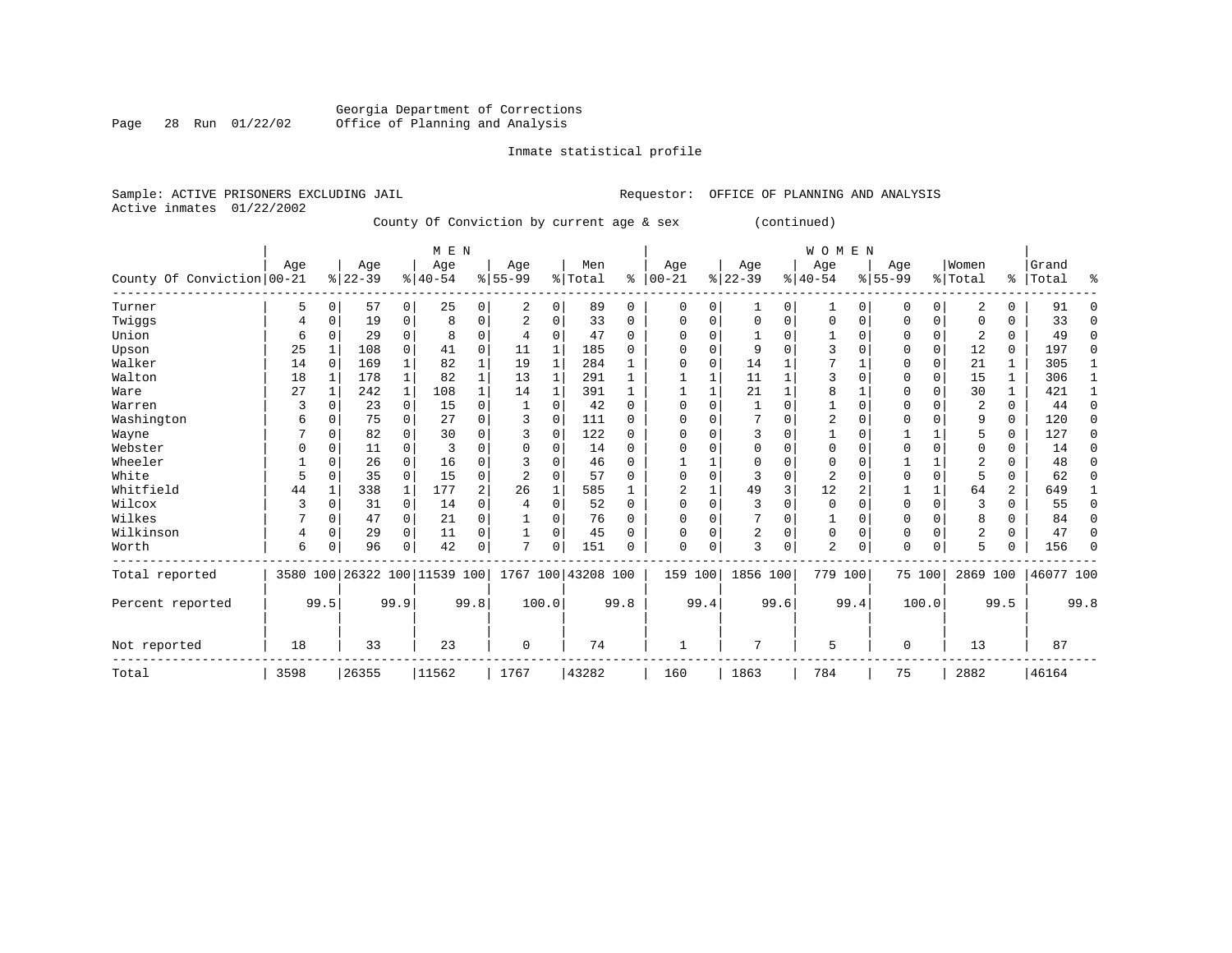# Georgia Department of Corrections<br>Page 29 Run 01/22/02 Office of Planning and Analysis Page 29 Run 01/22/02 Office of Planning and Analysis

#### Inmate statistical profile

|  |                           | Sample: ACTIVE PRISONERS EXCLUDING JAIL |  |
|--|---------------------------|-----------------------------------------|--|
|  | Active inmates 01/22/2002 |                                         |  |

Requestor: OFFICE OF PLANNING AND ANALYSIS

Circ Of Conviction by current age & sex

|                    |       |              |           |                | M E N     |              |             |                |         |              |                |                |          |                | W O M E N      |                |                |              |         |                |       |                |
|--------------------|-------|--------------|-----------|----------------|-----------|--------------|-------------|----------------|---------|--------------|----------------|----------------|----------|----------------|----------------|----------------|----------------|--------------|---------|----------------|-------|----------------|
|                    | Age   |              | Age       |                | Age       |              | Age         |                | Men     |              | Age            |                | Age      |                | Age            |                | Age            |              | Women   |                | Grand |                |
| Circ Of Conviction | 00-21 |              | $8 22-39$ |                | $8 40-54$ |              | $8155 - 99$ |                | % Total | ి            | $ 00 - 21$     |                | $ 22-39$ |                | $ 40-54$       |                | $8155 - 99$    |              | % Total | ႜ              | Total |                |
| Alapaha            | 27    | $\mathbf{1}$ | 230       | $\mathbf 1$    | 89        | 1            | 16          | 1              | 362     | 1            | 0              | 0              | 13       | 1              | 8              | 1              | 0              | 0            | 21      | 1              | 383   | -1             |
| Alcovy             | 39    | $\mathbf{1}$ | 412       | $\overline{a}$ | 182       | 2            | 29          | $\overline{2}$ | 662     | 2            | $\overline{2}$ | $\mathbf{1}$   | 28       | $\overline{2}$ | 6              | $\mathbf{1}$   | $\overline{2}$ | 3            | 38      | $\mathbf{1}$   | 700   | $\overline{c}$ |
| Atlanta            | 215   | 6            | 2123      | 8              | 1046      | 9            | 170         | 10             | 3554    | 8            |                | 4              | 73       | $\overline{4}$ | 44             | 6              | 7              | 9            | 131     | 5              | 3685  | 8              |
| Atlantic           | 53    | 1            | 437       | 2              | 152       | 1            | 26          | $\mathbf{1}$   | 668     | 2            | $\mathbf{1}$   | $\mathbf{1}$   | 17       | $\mathbf{1}$   | 7              | 1              | $\overline{2}$ | 3            | 27      | 1              | 695   | $\overline{2}$ |
| Augusta            | 209   | 6            | 1361      | 5              | 577       | 5            | 82          | 5              | 2229    | 5            | 8              | 5              | 108      | 6              | 53             | 7              | 3              | 4            | 172     | 6              | 2401  | 5              |
| Blue Ridge         | 26    | 1            | 209       | $\mathbf{1}$   | 146       | 1            | 25          | $\mathbf{1}$   | 406     | $\mathbf{1}$ | 4              | 3              | 38       | $\overline{2}$ | 11             | 1              | 1              | $\mathbf{1}$ | 54      | 2              | 460   | -1             |
| Brunswick          | 58    | 2            | 560       | 2              | 261       | 2            | 40          | $\overline{c}$ | 919     | 2            | 5              | 3              | 26       | $\mathbf 1$    | 10             | 1              | 3              | 4            | 44      | 2              | 963   | $\overline{2}$ |
| Chattahoochee      | 188   | 5            | 1102      | 4              | 507       | 4            | 64          | 4              | 1861    | 4            | 11             | 7              | 77       | $\overline{4}$ | 35             | 4              | 3              | 4            | 126     | 4              | 1987  |                |
| Cherokee           | 42    | $\mathbf{1}$ | 391       | $\mathbf{1}$   | 167       | 1            | 41          | 2              | 641     | $\mathbf{1}$ | $\overline{4}$ | 3              | 37       | $\overline{a}$ | 14             | 2              | $\Omega$       | $\Omega$     | 55      | $\overline{2}$ | 696   | $\overline{2}$ |
| Clayton            | 216   | 6            | 1071      | 4              | 404       | 4            | 55          | 3              | 1746    | 4            | 15             | 9              | 107      | 6              | 44             | 6              | 3              | 4            | 169     | 6              | 1915  | $\overline{4}$ |
| Cobb               | 170   | 5            | 1226      | 5              | 543       | 5            | 81          | 5              | 2020    | 5            | 7              | 4              | 89       | 5              | 44             | 6              | $\overline{2}$ | 3            | 142     | 5              | 2162  | 5              |
| Conasauga          | 52    | 1            | 415       | 2              | 225       | 2            | 36          | 2              | 728     | 2            | $\overline{2}$ | 1              | 56       | 3              | 13             | $\overline{2}$ | 1              | $\mathbf{1}$ | 72      | 3              | 800   | $\overline{2}$ |
| Cordele            | 62    | 2            | 388       | $\mathbf 1$    | 163       | 1            | 28          | $\overline{c}$ | 641     | 1            | 1              | 1              | 28       | $\overline{c}$ | 5              | $\mathbf{1}$   | 1              | 1            | 35      | 1              | 676   | $\mathbf{1}$   |
| Coweta             | 147   | 4            | 1143      | 4              | 417       | 4            | 90          | 5              | 1797    | 4            | 9              | 6              | 96       | 5              | 25             | 3              | $\overline{2}$ | 3            | 132     | 5              | 1929  | $\overline{4}$ |
| Dougherty          | 66    | 2            | 659       | 3              | 259       | 2            | 29          | $\overline{2}$ | 1013    | 2            | $\Omega$       | 0              | 35       | 2              | 20             | 3              | $\overline{2}$ | 3            | 57      | 2              | 1070  | $\overline{c}$ |
| Dublin             | 29    | 1            | 227       | 1              | 101       | 1            | 9           | $\mathbf{1}$   | 366     | 1            | $\mathbf{1}$   | 1              | 9        | $\Omega$       | 9              | 1              | $\mathbf{1}$   | 1            | 20      | 1              | 386   | $\mathbf{1}$   |
| Eastern            | 222   | 6            | 1467      | 6              | 517       | 4            | 61          | 3              | 2267    | 5            | 10             | 6              | 104      | 6              | 33             | 4              | $\mathbf 0$    | $\mathbf 0$  | 147     | 5              | 2414  | 5              |
| Flint              | 32    | 1            | 210       | 1              | 95        | 1            | 14          | 1              | 351     | 1            | $\overline{2}$ | $\mathbf{1}$   | 19       | $\mathbf{1}$   | 6              | 1              | $\overline{2}$ | 3            | 29      | 1              | 380   | $\mathbf{1}$   |
| Griffin            | 94    | 3            | 614       | 2              | 264       | 2            | 55          | 3              | 1027    | 2            | 4              | 3              | 52       | 3              | 22             | 3              | $\overline{2}$ | 3            | 80      | 3              | 1107  | $\overline{c}$ |
| Gwinnett           | 107   | 3            | 714       | 3              | 328       | 3            | 44          | 2              | 1193    | 3            | 6              | 4              | 66       | $\overline{4}$ | 34             | 4              | $\mathbf 1$    | $\mathbf{1}$ | 107     | 4              | 1300  | 3              |
| Houston            | 48    | 1            | 291       | $\mathbf{1}$   | 133       | $\mathbf{1}$ | 12          | 1              | 484     | $\mathbf{1}$ | $\Omega$       | $\mathbf 0$    | 20       | $\mathbf{1}$   | 11             | 1              | $\overline{a}$ | 3            | 33      | $\mathbf{1}$   | 517   | $\mathbf{1}$   |
| Lookout Mountain   | 34    | 1            | 402       | 2              | 233       | 2            | 49          | 3              | 718     | 2            | 3              | 2              | 37       | $\overline{c}$ | 13             | $\overline{2}$ | $\overline{2}$ | 3            | 55      | 2              | 773   | $\overline{2}$ |
| Macon              | 81    | 2            | 709       | 3              | 348       | 3            | 46          | 3              | 1184    | 3            | 6              | 4              | 35       | $\overline{c}$ | 22             | 3              | 3              | 4            | 66      | 2              | 1250  | 3              |
| Middle             | 69    | 2            | 509       | 2              | 168       | $\mathbf{1}$ | 25          | 1              | 771     | 2            | 1              | 1              | 42       | $\overline{2}$ | 7              | 1              | 1              | 1            | 51      | 2              | 822   | $\overline{2}$ |
| Mountain           | 20    | 1            | 159       | 1              | 83        | 1            | 10          | $\mathbf{1}$   | 272     | 1            | 1              | 1              | 13       | $\mathbf{1}$   | $\overline{4}$ | 1              | 0              | $\mathbf 0$  | 18      | 1              | 290   | $\mathbf{1}$   |
| Northeastern       | 51    | $\mathbf{1}$ | 389       | $\mathbf{1}$   | 238       | 2            | 43          | 2              | 721     | 2            | $\overline{2}$ | $\mathbf{1}$   | 43       | 2              | 14             | 2              | $\mathbf{1}$   | $\mathbf{1}$ | 60      | $\overline{a}$ | 781   | $\overline{2}$ |
| Northern           | 51    | 1            | 335       | $\mathbf{1}$   | 147       | $\mathbf{1}$ | 26          | $\mathbf{1}$   | 559     | $\mathbf{1}$ | $\mathbf{1}$   | $\mathbf{1}$   | 31       | 2              | 11             | $\mathbf{1}$   | $\mathbf 0$    | $\Omega$     | 43      | $\mathbf{1}$   | 602   | $\mathbf{1}$   |
| Ocmulgee           | 86    | 2            | 614       | 2              | 243       | 2            | 30          | 2              | 973     | 2            | $\mathbf{1}$   | $\mathbf{1}$   | 33       | $\overline{c}$ | 15             | $\overline{2}$ | 2              | 3            | 51      | 2              | 1024  | $\overline{c}$ |
| Oconee             | 48    | 1            | 381       | 1              | 185       | 2            | 18          | 1              | 632     | 1            | 3              | 2              | 33       | $\overline{c}$ | 17             | $\sqrt{2}$     | 2              | 3            | 55      | 2              | 687   | $\mathbf{1}$   |
| Ogeechee           | 84    | 2            | 456       | 2              | 165       | 1            | 21          | 1              | 726     | 2            | 4              | 3              | 29       | $\overline{a}$ | 9              | 1              | 3              | 4            | 45      | 2              | 771   | $\overline{2}$ |
| Pataula            | 32    | $\mathbf{1}$ | 270       | $\mathbf{1}$   | 89        | 1            | 17          | 1              | 408     | $\mathbf{1}$ | $\mathbf 0$    | $\Omega$       | 14       | $\mathbf{1}$   | 6              | 1              | $\mathbf 1$    | 1            | 21      | $\mathbf{1}$   | 429   | $\mathbf{1}$   |
| Piedmont           | 31    | $\mathbf{1}$ | 229       | $\mathbf{1}$   | 147       | $\mathbf{1}$ | 28          | 2              | 435     | $\mathbf{1}$ | $\mathbf{1}$   | $\mathbf{1}$   | 31       | $\overline{c}$ | 11             | $\mathbf{1}$   | $\mathbf 0$    | $\mathbf 0$  | 43      | $\mathbf{1}$   | 478   | $\mathbf{1}$   |
| Rome               | 37    | $\mathbf{1}$ | 453       | 2              | 208       | 2            | 34          | 2              | 732     | 2            | 3              | $\overline{a}$ | 43       | $\overline{2}$ | 25             | 3              | $\overline{2}$ | 3            | 73      | 3              | 805   | $\overline{c}$ |
| South Georgia      | 75    | 2            | 477       | 2              | 200       | 2            | 26          | $\mathbf{1}$   | 778     | 2            | 3              | 2              | 38       | $\overline{2}$ | 12             | $\overline{2}$ | $\mathbf 0$    | $\Omega$     | 53      | 2              | 831   | $\overline{2}$ |
| Southern           | 99    | 3            | 780       | 3              | 339       | 3            | 47          | 3              | 1265    | 3            | $\overline{2}$ | 1              | 43       | 2              | 22             | 3              | $\overline{2}$ | 3            | 69      | 2              | 1334  | 3              |
| Southwestern       | 35    | 1            | 275       | 1              | 98        | $\mathbf 1$  | 12          | 1              | 420     | $\mathbf{1}$ | $\mathbf{1}$   | 1              | 13       | $\mathbf{1}$   | 6              | 1              | $\mathbf{1}$   | 1            | 21      | 1              | 441   | $\mathbf{1}$   |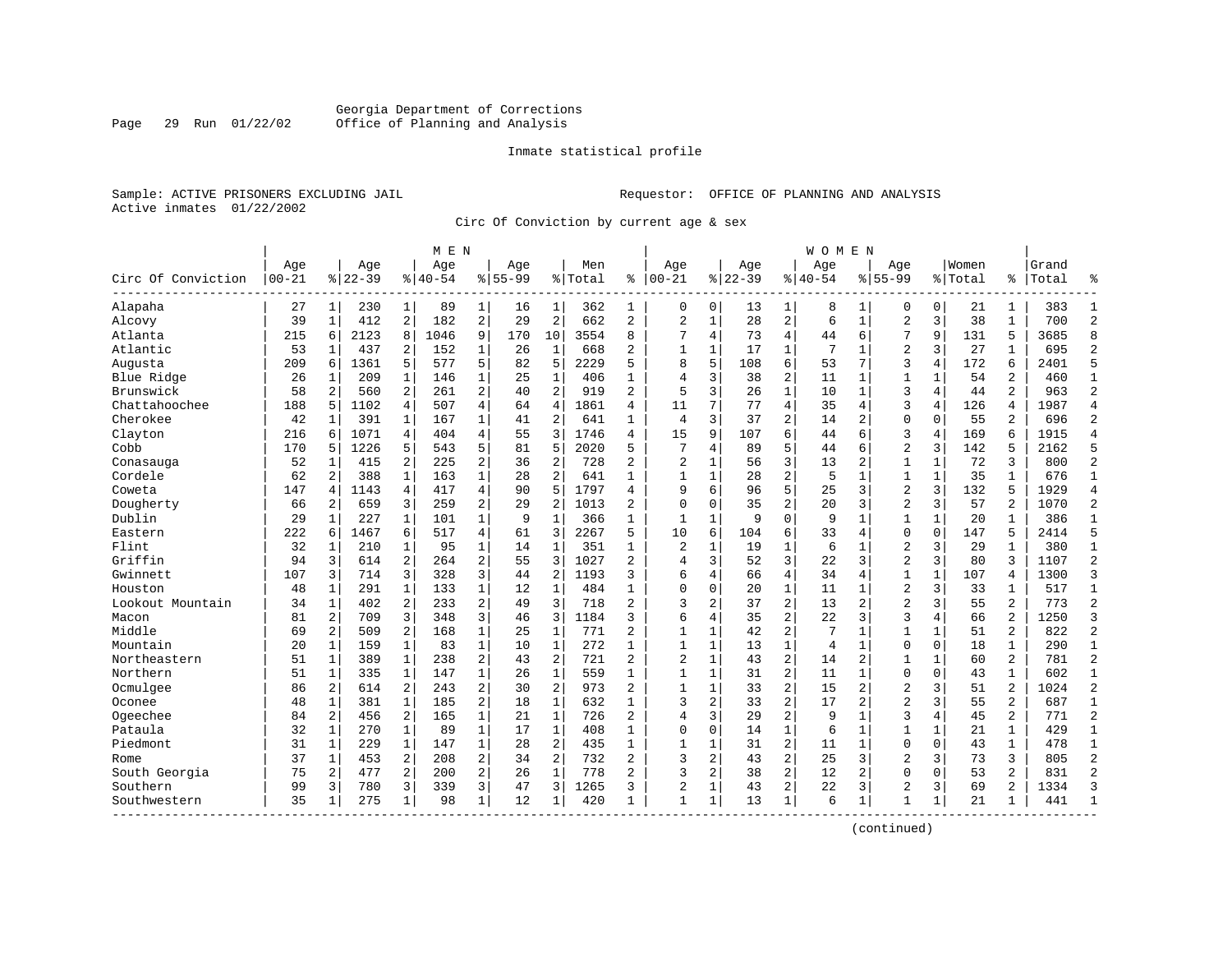#### Georgia Department of Corrections Page 30 Run 01/22/02 Office of Planning and Analysis

# Inmate statistical profile

|                           | Sample: ACTIVE PRISONERS EXCLUDING JAIL | Requestor: OFFICE OF PLANNING AND ANALYSIS |
|---------------------------|-----------------------------------------|--------------------------------------------|
| Active inmates 01/22/2002 |                                         |                                            |

Circ Of Conviction by current age & sex (continued)

|                    |                  |      |                  |                | M E N                   |      |                  |       |                |      |                   |      |                 |                | <b>WOMEN</b>     |      |                  |        |                  |                |                |      |
|--------------------|------------------|------|------------------|----------------|-------------------------|------|------------------|-------|----------------|------|-------------------|------|-----------------|----------------|------------------|------|------------------|--------|------------------|----------------|----------------|------|
| Circ Of Conviction | Age<br>$00 - 21$ |      | Age<br>$ 22-39 $ |                | Age<br>$ 40-54 $        |      | Age<br>$8 55-99$ |       | Men<br>% Total | နွ   | Age<br>$ 00 - 21$ |      | Age<br>$ 22-39$ |                | Age<br>$ 40-54 $ |      | Age<br>$8 55-99$ |        | Women<br>% Total | ွေ             | Grand<br>Total | ి    |
| Stone Mountain     | 273              | 8    | 1748             |                | 688                     | б.   | 96               | 5     | 2805           | 6    | 11                |      | 67              | 4              | 28               |      |                  |        | 111              | 4              | 2916           | Е    |
| Tallapoosa         | 34               |      | 238              | 1              | 136                     | 1    | 20               |       | 428            |      | $\mathbf 0$       | 0    | 17              |                | 6                |      |                  |        | 24               |                | 452            |      |
| Tifton             | 53               |      | 411              | $\overline{a}$ | 189                     | 2    | 23               |       | 676            |      |                   | 2    | 14              |                |                  |      |                  |        | 25               |                | 701            |      |
| Toombs             | 22               |      | 212              |                | 98                      |      | 17               |       | 349            |      |                   |      | 10              |                | 4                |      |                  |        | 15               |                | 364            |      |
| Waycross           | 54               |      | 498              |                | 226                     | 2    | 26               |       | 804            |      |                   |      | 27              |                | 13               |      |                  |        | 44               | 2              | 848            |      |
| Western            | 39               |      | 353              |                | 124                     |      | 22               |       | 538            |      |                   |      | 31              | $\overline{2}$ | 11               |      | 3                |        | 46               | $\overline{a}$ | 584            |      |
| Rockdale           | 29               |      | 176              |                | 89                      |      | 15               |       | 309            |      | 2                 |      | 15              |                | 10               |      | $\Omega$         |        | 27               |                | 336            |      |
| Douglas            | 62               |      | 409              | $\overline{2}$ | 191                     | 2    | 27               |       | 689            |      | 5                 |      | 48              | 3              | 24               |      | $\overline{a}$   |        | 79               | 3              | 768            |      |
| Appalachian        | 26               |      | 183              |                | 110                     |      | 33               |       | 352            |      |                   |      | 15              |                | 9                |      | $\overline{2}$   |        | 26               | 1              | 378            |      |
| Enotah             | 13               |      | 119              |                | 53                      | 0    | 14               |       | 199            |      |                   |      | 10              |                | 6                |      | $\Omega$         |        | 17               |                | 216            |      |
| Forsyth-Bell       | 8                |      | 89               |                | 54                      | 0    | 15               |       | 166            |      | $\Omega$          |      | 15              |                | 7                |      | $\Omega$         |        | 22               |                | 188            |      |
| Towaliga           | 32               |      | 198              |                | 114                     |      | 20               |       | 364            |      |                   |      | 11              |                | 6                |      | $\Omega$         | 0      | 18               |                | 382            |      |
| Total reported     | 3580             |      |                  |                | 100 26322 100 11539 100 |      | 1767             |       | 100 43208 100  |      | 159               | 100  | 1856 100        |                | 779              | 100  |                  | 75 100 | 2869             | 100            | 46077 100      |      |
| Percent reported   |                  | 99.5 |                  | 99.9           |                         | 99.8 |                  | 100.0 |                | 99.8 |                   | 99.4 |                 | 99.6           |                  | 99.4 |                  | 100.0  |                  | 99.5           |                | 99.8 |
| Not reported       | 18               |      | 33               |                | 23                      |      | $\Omega$         |       | 74             |      |                   |      | 7               |                | 5                |      | $\Omega$         |        | 13               |                | 87             |      |
| Total              | 3598             |      | 26355            |                | 11562                   |      | 1767             |       | 43282          |      | 160               |      | 1863            |                | 784              |      | 75               |        | 2882             |                | 46164          |      |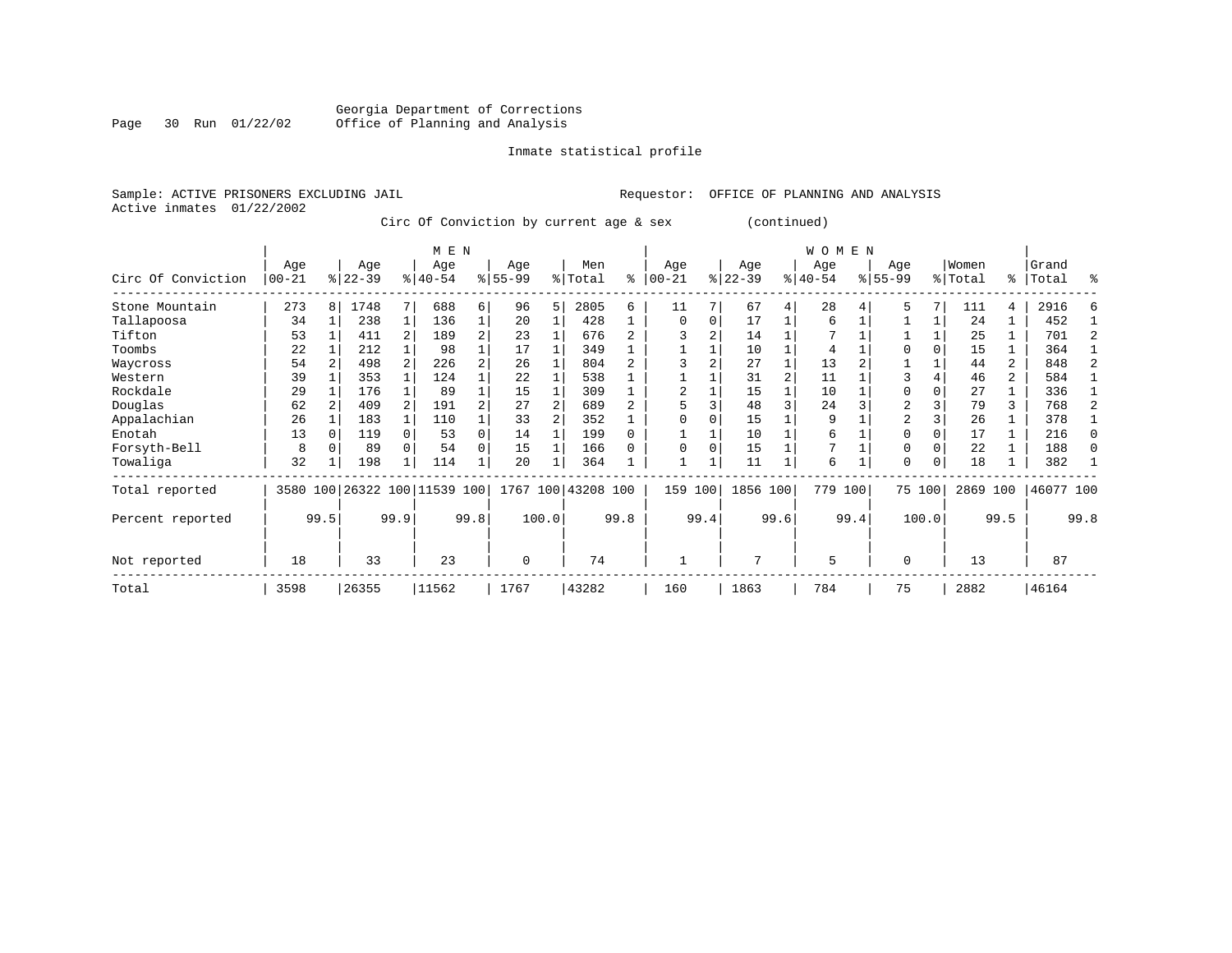### Georgia Department of Corrections<br>Page 31 Run 01/22/02 Office of Planning and Analysis Office of Planning and Analysis

#### Inmate statistical profile

Sample: ACTIVE PRISONERS EXCLUDING JAIL **Requestor:** OFFICE OF PLANNING AND ANALYSIS Active inmates 01/22/2002

Home County by current age & sex

|                         |                |              |           |              | M E N     |              |                |                |         |              |                |              |                |                | <b>WOMEN</b>   |              |                |             |                |                |       |                |
|-------------------------|----------------|--------------|-----------|--------------|-----------|--------------|----------------|----------------|---------|--------------|----------------|--------------|----------------|----------------|----------------|--------------|----------------|-------------|----------------|----------------|-------|----------------|
|                         | Age            |              | Age       |              | Age       |              | Age            |                | Men     |              | Age            |              | Age            |                | Age            |              | Aqe            |             | Women          |                | Grand |                |
| Home County<br>-------- | $00 - 21$      |              | $8 22-39$ |              | $8 40-54$ |              | $8155 - 99$    |                | % Total | ి            | $ 00 - 21$     |              | $8 22-39$      |                | $8 40-54$      |              | $8155 - 99$    |             | % Total        | %              | Total | န္             |
| Appling                 | 6              | $\mathbf 0$  | 64        | $\mathbf 0$  | 37        | 0            | 5              | 0              | 112     | 0            | 0              | $\mathbf 0$  | 4              | 0              | 1              | 0            | $\Omega$       | $\mathbf 0$ | 5              | 0              | 117   | $\Omega$       |
| Atkinson                | $\overline{2}$ | $\mathbf 0$  | 30        | $\mathbf 0$  | 11        | 0            | 5              | $\mathsf 0$    | 48      | $\mathbf 0$  | $\mathbf 0$    | $\mathbf 0$  | $\mathbf{1}$   | $\mathsf 0$    | $\mathbf{1}$   | $\mathbf 0$  | $\mathbf{0}$   | $\mathbf 0$ | $\overline{2}$ | 0              | 50    | $\Omega$       |
| Bacon                   | $\mathbf{1}$   | $\mathbf 0$  | 37        | $\Omega$     | 19        | 0            | 2              | 0              | 59      | $\Omega$     | $\Omega$       | 0            | $\mathbf{1}$   | 0              | 0              | 0            | $\mathbf 0$    | 0           | $\mathbf{1}$   | $\Omega$       | 60    | $\Omega$       |
| Baker                   | $\mathbf{1}$   | 0            | 16        | 0            | 6         | 0            | 1              | 0              | 24      | 0            | $\Omega$       | 0            | 2              | $\mathbf 0$    | 0              | 0            | $\mathbf 0$    | $\mathbf 0$ | $\overline{2}$ | 0              | 26    | $\Omega$       |
| Baldwin                 | 33             | 1            | 193       | 1            | 79        | 1            |                | $\Omega$       | 312     | 1            | $\Omega$       | 0            | 16             | 1              | 8              | 1            | 1              | 1           | 25             | 1              | 337   | 1              |
| Banks                   | 3              | $\mathbf 0$  | 18        | $\Omega$     | 12        | $\mathbf 0$  | 4              | $\mathbf 0$    | 37      | $\Omega$     | $\mathbf 0$    | $\Omega$     | 4              | $\Omega$       | 2              | $\mathbf 0$  | $\mathbf{0}$   | $\mathbf 0$ | 6              | 0              | 43    | $\Omega$       |
| Barrow                  | 11             | 0            | 101       | $\mathbf 0$  | 60        | $\mathbf{1}$ | 11             | $\mathbf{1}$   | 183     | 0            | 0              | $\mathbf 0$  | 14             | $\mathbf{1}$   | 6              | 1            | $\mathbf 0$    | $\mathbf 0$ | 20             | 1              | 203   | $\Omega$       |
| Bartow                  | 15             | $\mathbf 0$  | 224       | $\mathbf 1$  | 98        | $\mathbf 1$  | 25             | $\overline{2}$ | 362     | $\mathbf{1}$ | 4              | 3            | 22             | $\mathbf 1$    | 8              | $\mathbf{1}$ | $\Omega$       | $\mathbf 0$ | 34             | $\mathbf{1}$   | 396   | $\mathbf{1}$   |
| Ben Hill                | 20             | $\mathbf{1}$ | 98        | $\Omega$     | 30        | $\mathbf 0$  | 9              | $\mathbf{1}$   | 157     | $\Omega$     | $\mathbf{1}$   | $\mathbf{1}$ | 7              | $\Omega$       | 4              | $\mathbf{1}$ | $\mathbf{0}$   | $\Omega$    | 12             | $\Omega$       | 169   | $\Omega$       |
| Berrien                 | 5              | 0            | 42        | $\mathbf 0$  | 12        | 0            | 5              | $\mathbf 0$    | 64      | $\Omega$     | $\mathbf 0$    | $\mathbf 0$  | 1              | $\mathbf 0$    | $\mathbf{1}$   | $\mathbf 0$  | $\mathbf{0}$   | $\Omega$    | $\overline{2}$ | 0              | 66    | $\Omega$       |
| <b>Bibb</b>             | 86             | 3            | 645       | 3            | 337       | 3            | 44             | 3              | 1112    | 3            | $\overline{4}$ | 3            | 43             | $\overline{c}$ | 22             | 3            | $\overline{2}$ | 3           | 71             | 3              | 1183  | 3              |
| Bleckley                | 7              | $\Omega$     | 71        | $\Omega$     | 29        | 0            | $\overline{2}$ | $\Omega$       | 109     | $\Omega$     | $\Omega$       | $\Omega$     | 6              | $\Omega$       | 3              | $\Omega$     | $\Omega$       | $\Omega$    | 9              | $\Omega$       | 118   | $\Omega$       |
| Brantley                | 1              | 0            | 18        | $\mathbf 0$  | 10        | $\mathbf 0$  | 1              | $\mathbf 0$    | 30      | $\Omega$     | $\Omega$       | $\Omega$     | $\mathbf 0$    | $\mathbf 0$    | $\mathbf{1}$   | $\mathbf 0$  | $\mathbf{0}$   | $\Omega$    | $\mathbf{1}$   | 0              | 31    | $\Omega$       |
| Brooks                  | 3              | $\mathbf 0$  | 52        | $\mathbf 0$  | 12        | $\mathbf 0$  | 4              | $\mathbf 0$    | 71      | $\Omega$     | $\Omega$       | 0            | $\mathbf{1}$   | $\mathbf 0$    | 1              | $\mathbf 0$  | $\mathbf{0}$   | $\Omega$    | $\overline{a}$ | $\Omega$       | 73    | $\Omega$       |
| Bryan                   | 5              | $\mathbf 0$  | 48        | $\mathbf 0$  | 23        | $\mathbf 0$  | 3              | $\mathbf 0$    | 79      | $\Omega$     | $\mathbf 0$    | 0            | 4              | $\mathbf 0$    | 2              | $\mathbf 0$  | $\mathbf{0}$   | 0           | 6              | 0              | 85    | $\Omega$       |
| Bulloch                 | 28             | 1            | 186       | 1            | 82        | 1            | q              | 1              | 305     | 1            | $\mathbf{1}$   | 1            | 15             | 1              | 5              | 1            | 1              | 1           | 22             | 1              | 327   | 1              |
| Burke                   | 13             | $\mathbf 0$  | 131       | 1            | 43        | 0            | 9              | $\mathbf{1}$   | 196     | $\Omega$     | $\mathbf 0$    | $\Omega$     | 4              | $\Omega$       | 3              | $\mathbf 0$  | $\mathbf{0}$   | 0           | 7              | $\Omega$       | 203   | $\Omega$       |
| <b>Butts</b>            | 13             | 0            | 73        | $\mathbf 0$  | 32        | $\mathbf 0$  | 5              | $\mathbf 0$    | 123     | 0            | 1              | 1            | 8              | 0              | 2              | $\mathbf 0$  | $\mathbf 0$    | $\mathbf 0$ | 11             | 0              | 134   | $\Omega$       |
| Calhoun                 | 6              | $\mathbf 0$  | 21        | $\mathbf 0$  | 12        | $\mathbf 0$  |                | $\mathbf 0$    | 40      | $\mathbf 0$  | $\Omega$       | $\mathbf 0$  | $\mathbf{1}$   | $\mathbf 0$    | $\mathbf 0$    | $\mathbf 0$  | $\mathbf{0}$   | $\mathbf 0$ | $\mathbf{1}$   | 0              | 41    | $\Omega$       |
| Camden                  | $\overline{2}$ | $\Omega$     | 60        | $\Omega$     | 25        | 0            | $\overline{4}$ | $\mathbf 0$    | 91      | $\Omega$     | $\Omega$       | $\Omega$     | $\overline{a}$ | $\Omega$       | $\mathbf{1}$   | $\mathbf 0$  | $\mathbf{0}$   | $\Omega$    | 3              | $\Omega$       | 94    | $\Omega$       |
| Candler                 | 8              | 0            | 54        | $\Omega$     | 20        | $\mathbf 0$  | $\Omega$       | $\Omega$       | 82      | $\Omega$     | $\Omega$       | 0            | $\overline{2}$ | $\mathbf 0$    | $\mathbf 0$    | $\mathbf 0$  | $\mathbf{0}$   | $\Omega$    | $\overline{2}$ | 0              | 84    | $\Omega$       |
| Carroll                 | 29             | 1            | 224       | 1            | 106       | 1            | 35             | $\overline{2}$ | 394     | 1            | 5              | 3            | 27             | $\overline{c}$ | 9              | 1            | 1              | 1           | 42             | 2              | 436   | $\mathbf{1}$   |
| Catoosa                 | 8              | $\Omega$     | 54        | $\Omega$     | 38        | $\mathbf 0$  |                | $\Omega$       | 107     | $\Omega$     | $\Omega$       | $\Omega$     | 7              | $\Omega$       | 3              | $\Omega$     | $\mathbf{0}$   | $\Omega$    | 10             | $\Omega$       | 117   | $\Omega$       |
| Charlton                | 1              | $\Omega$     | 23        | $\Omega$     | 10        | $\mathbf 0$  | 1              | $\mathbf 0$    | 35      | $\Omega$     | $\Omega$       | $\mathbf 0$  | $\mathbf{1}$   | $\mathbf 0$    | $\mathbf 0$    | $\mathbf 0$  | $\mathbf 0$    | $\mathbf 0$ | $\mathbf{1}$   | 0              | 36    | $\Omega$       |
| Chatham                 | 213            | 6            | 1372      | 6            | 488       | 5            | 58             | $\overline{4}$ | 2131    | 5            | 8              | 6            | 94             | 5              | 25             | 3            | $\overline{2}$ | 3           | 129            | 5              | 2260  | 5              |
| Chattahoochee           | 6              | $\mathbf 0$  | 12        | $\mathbf 0$  | 9         | $\mathbf 0$  | $\mathbf 0$    | $\mathbf 0$    | 27      | $\Omega$     | $\mathbf 0$    | 0            | 3              | $\mathbf 0$    | $\mathbf 0$    | $\mathbf 0$  | $\mathbf 0$    | $\mathbf 0$ | 3              | $\Omega$       | 30    | $\Omega$       |
| Chatooga                | 5              | $\mathbf 0$  | 94        | $\mathbf 0$  | 47        | 0            | 13             | 1              | 159     | 0            | $\overline{c}$ | 1            | 11             | 1              | $\overline{2}$ | 0            | 1              | 1           | 16             | 1              | 175   | $\mathbf 0$    |
| Cherokee                | 17             |              | 159       | 1            | 106       | 1            | 16             | 1              | 298     | 1            | $\overline{c}$ | $\mathbf{1}$ | 28             | 2              | 9              | $\mathbf 1$  | $\overline{2}$ | 3           | 41             | 2              | 339   | $\mathbf 1$    |
| Clarke                  | 43             | $\mathbf{1}$ | 316       | $\mathbf{1}$ | 122       | $\mathbf{1}$ | 20             | $\mathbf{1}$   | 501     | $\mathbf{1}$ | 3              | 2            | 30             | $\overline{2}$ | 10             | $\mathbf{1}$ | $\overline{4}$ | 6           | 47             | $\overline{a}$ | 548   | $\mathbf{1}$   |
| Clay                    | 3              | $\Omega$     | 12        | $\mathbf 0$  | 8         | $\Omega$     | $\mathbf{1}$   | $\Omega$       | 24      | $\Omega$     | $\Omega$       | $\Omega$     | $\mathbf{1}$   | $\Omega$       | $\mathbf 0$    | $\Omega$     | $\mathbf{0}$   | $\Omega$    | $\mathbf{1}$   | $\Omega$       | 25    | $\Omega$       |
| Clayton                 | 158            | 5            | 731       | 3            | 265       | 3            | 39             | $\overline{2}$ | 1193    | 3            |                | 5            | 56             | 3              | 20             | 3            | $\overline{2}$ | 3           | 85             | 3              | 1278  | 3              |
| Clinch                  | 4              | $\mathbf 0$  | 33        | $\Omega$     | 9         | $\Omega$     | $\Omega$       | $\Omega$       | 46      | $\Omega$     | $\Omega$       | $\Omega$     | $\overline{a}$ | $\Omega$       | $\Omega$       | $\mathbf 0$  | $\mathbf 0$    | $\Omega$    | $\overline{2}$ | $\Omega$       | 48    | $\Omega$       |
| Cobb                    | 138            | 4            | 902       | 4            | 438       | 4            | 61             | $\overline{4}$ | 1539    | 4            | 7              | 5            | 76             | 4              | 25             | 3            | $\mathbf 0$    | $\mathbf 0$ | 108            | 4              | 1647  | $\overline{4}$ |
| Coffee                  | 12             | 0            | 135       | 1            | 51        | 0            | 6              | $\mathbf 0$    | 204     | 1            | 1              | 1            | 5              | $\mathbf 0$    | $\overline{4}$ | 1            | $\overline{2}$ | 3           | 12             | 0              | 216   | 1              |
| Colquit                 | 27             | 1            | 160       | 1            | 72        | $\mathbf 1$  | 15             | 1              | 274     | $\mathbf{1}$ | $\Omega$       | 0            | 13             | 1              | 3              | $\mathbf 0$  | $\mathbf 0$    | 0           | 16             | 1              | 290   | $\mathbf{1}$   |
| Columbia                | 18             | 1            | 99        | $\mathbf 0$  | 42        | 0            | 4              | 0              | 163     | 0            | 1              | 1            | 8              | $\mathbf 0$    | 7              | 1            | $\mathbf 0$    | 0           | 16             | 1              | 179   | $\Omega$       |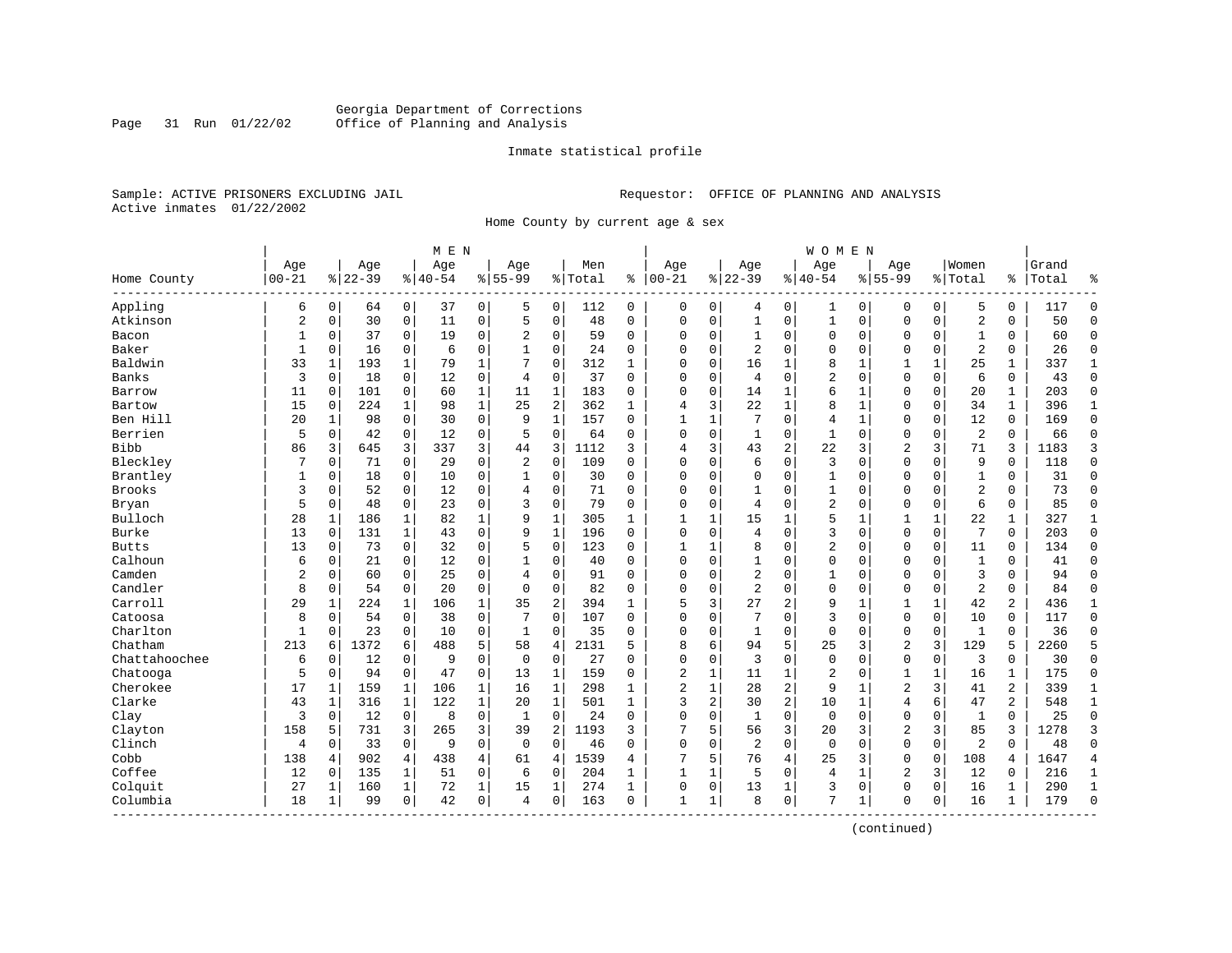#### Georgia Department of Corrections Page 32 Run 01/22/02 Office of Planning and Analysis

# Inmate statistical profile

|  | Sample: ACTIVE PRISONERS EXCLUDING JAII |  |
|--|-----------------------------------------|--|
|  | Active inmates 01/22/2002               |  |

Sample: ACTIVE PRISONERS EXCLUDING ACTIVE PRISONERS EXCLUDING AND ANALYSIS

Home County by current age & sex (continued)

|                         |                |              |                |                | M E N          |                |                |              |           |                |                |              |              |                | <b>WOMEN</b>   |                |                |             |                |                |           |                |
|-------------------------|----------------|--------------|----------------|----------------|----------------|----------------|----------------|--------------|-----------|----------------|----------------|--------------|--------------|----------------|----------------|----------------|----------------|-------------|----------------|----------------|-----------|----------------|
|                         | Age            |              | Age            |                | Age            |                | Age            |              | Men       |                | Age            |              | Age          |                | Age            |                | Age            |             | Women          |                | Grand     |                |
| Home County<br>-------  | $00 - 21$      |              | $8 22-39$      |                | $8140 - 54$    |                | $8155 - 99$    |              | %   Total | ి              | $ 00 - 21$     |              | $8 22-39$    |                | $8140 - 54$    |                | $8155 - 99$    |             | % Total        |                | %   Total | န္             |
| Cook                    | 8              | 0            | 75             | 0              | 40             | 0              | 4              | 0            | 127       | 0              | $\mathbf 0$    | 0            | 4            | 0              | 6              | 1              | $\Omega$       | 0           | 10             | 0              | 137       | $\Omega$       |
| Coweta                  | 24             | 1            | 249            | $\mathbf{1}$   | 84             | 1              | 8              | $\mathbf 1$  | 365       | 1              | 1              | $\mathbf 1$  | 21           | 1              | 9              | $\mathbf{1}$   | $\Omega$       | $\Omega$    | 31             | $\mathbf{1}$   | 396       | 1              |
| Crawford                | 1              | $\Omega$     | 19             | 0              | 3              | $\Omega$       | $\overline{c}$ | $\Omega$     | 25        | $\Omega$       | $\Omega$       | 0            | $\Omega$     | $\Omega$       | $\Omega$       | $\mathbf 0$    | $\Omega$       | $\Omega$    | $\mathbf 0$    | 0              | 25        | $\Omega$       |
| Crisp                   | 25             | $\mathbf{1}$ | 149            | $\mathbf{1}$   | 59             | $\mathbf{1}$   | 9              | $\mathbf 1$  | 242       | $\mathbf{1}$   | $\mathbf{1}$   | 1            | 13           | 1              | 1              | $\mathbf 0$    | $\Omega$       | $\Omega$    | 15             | 1              | 257       | $\mathbf{1}$   |
| Dade                    | 1              | 0            | 25             | $\mathbf 0$    | 19             | 0              |                | $\mathbf 0$  | 52        | $\Omega$       | $\mathbf{1}$   | $\mathbf{1}$ | $\mathbf{0}$ | 0              | $\Omega$       | $\Omega$       | $\Omega$       | 0           | $\mathbf{1}$   | $\Omega$       | 53        | $\Omega$       |
| Dawson                  | $\overline{2}$ | 0            | 39             | $\mathbf 0$    | 21             | 0              |                | $\mathbf 0$  | 63        | $\Omega$       | $\Omega$       | 0            | 5            | $\Omega$       | $\mathbf{1}$   | $\Omega$       | $\Omega$       | 0           | 6              | $\Omega$       | 69        | $\Omega$       |
| Decatur                 | 31             | 1            | 165            | $\mathbf{1}$   | 49             | 0              | 5              | $\Omega$     | 250       | 1              | $\Omega$       | 0            | 10           | $\mathbf{1}$   | $\overline{4}$ | 1              | $\mathbf{0}$   | $\mathbf 0$ | 14             | $\mathbf{1}$   | 264       | $\mathbf{1}$   |
| DeKalb                  | 217            | 7            | 1531           | 6              | 528            | 5              | 87             | 5            | 2363      | 6              | 9              | б.           | 74           | 4              | 23             | 3              | 6              | 8           | 112            | 4              | 2475      | 6              |
| Dodge                   | 7              | 0            | 101            | $\Omega$       | 56             | 1              | 5              | $\Omega$     | 169       | U              | $\Omega$       | 0            | 9            | 1              | $\overline{4}$ | $\mathbf{1}$   | $\Omega$       | $\Omega$    | 13             | 0              | 182       | $\Omega$       |
| Dooly                   | 8              | 0            | 68             | 0              | 18             | 0              | $\Omega$       | 0            | 94        | 0              | $\Omega$       | 0            | 3            | $\Omega$       | 1              | $\Omega$       | $\Omega$       | $\Omega$    | $\overline{4}$ | $\Omega$       | 98        | $\Omega$       |
| Dougherty               | 72             | 2            | 648            | 3              | 255            | 2              | 24             | 2            | 999       | 3              | $\Omega$       | O            | 29           | $\overline{2}$ | 19             | 3              | 3              | 4           | 51             | 2              | 1050      | 2              |
| Douglas                 | 42             | $\mathbf{1}$ | 235            | $\mathbf{1}$   | 119            | $\mathbf{1}$   | 23             | $\mathbf{1}$ | 419       | 1              | $\overline{2}$ | 1            | 27           | $\overline{2}$ | 14             | 2              | $\Omega$       | $\Omega$    | 43             | $\overline{a}$ | 462       | 1              |
| Early                   | 3              | $\Omega$     | 53             | $\mathbf 0$    | 14             | 0              | 5              | $\Omega$     | 75        | $\Omega$       | $\Omega$       | O            | 3            | $\Omega$       | 2              | $\Omega$       | $\Omega$       | $\Omega$    | 5              | 0              | 80        | $\Omega$       |
| Echols                  | 1              | 0            | $\overline{c}$ | 0              | $\overline{c}$ | 0              | $\Omega$       | $\mathbf 0$  | 5         | O              | $\Omega$       | O            | $\mathbf 0$  | 0              | $\Omega$       | $\Omega$       | $\Omega$       | $\mathbf 0$ | $\mathbf 0$    | 0              | 5         |                |
| Effingham               | 24             | 1            | 74             | 0              | 31             | 0              | $\overline{2}$ | 0            | 131       | $\Omega$       | $\Omega$       | 0            | 6            | $\Omega$       | 3              | $\mathbf 0$    | 1              | 1           | 10             | 0              | 141       | $\cap$         |
| Elbert                  | 15             | 0            | 87             | $\mathbf 0$    | 48             | 0              |                | $\mathbf 0$  | 157       | $\Omega$       | $\Omega$       | 0            | 10           | 1              | 4              | 1              | $\Omega$       | 0           | 14             | $\mathbf{1}$   | 171       | $\Omega$       |
| Emanuel                 | 12             | 0            | 117            | 0              | 31             | 0              | 7              | 0            | 167       | $\Omega$       | 1              | 1            | 4            | $\Omega$       | 2              | $\mathbf 0$    | $\Omega$       | 0           | 7              | $\mathbf 0$    | 174       | $\Omega$       |
| Evans                   | 3              | 0            | 50             | 0              | 11             | 0              | $\overline{2}$ | 0            | 66        | 0              | $\Omega$       | 0            | $\mathbf 0$  | $\Omega$       | 1              | 0              | 0              | 0           | $\mathbf{1}$   | 0              | 67        | $\Omega$       |
| Fannin                  | 4              | 0            | 60             | 0              | 25             | 0              | 11             | 1            | 100       | $\Omega$       | $\Omega$       | 0            | 4            | $\Omega$       | $\overline{2}$ | $\mathbf 0$    | 1              | 1           | 7              | 0              | 107       | $\Omega$       |
| Fayette                 | 10             | 0            | 56             | 0              | 28             | 0              | 11             | 1            | 105       | $\Omega$       | $\Omega$       | O            | 5            | 0              | 4              | 1              | $\Omega$       | $\Omega$    | 9              | 0              | 114       | $\Omega$       |
| Floyd                   | 40             | $\mathbf{1}$ | 413            | 2              | 174            | $\overline{a}$ | 24             | 2            | 651       | $\overline{2}$ | 2              | 1            | 42           | $\overline{2}$ | 20             | 3              | $\overline{c}$ | 3           | 66             | 2              | 717       | $\overline{2}$ |
| Forsyth                 | 4              | $\Omega$     | 67             | 0              | 32             | 0              | 8              | $\mathbf{1}$ | 111       | $\Omega$       | $\Omega$       | $\Omega$     | 6            | $\Omega$       | 8              | $\mathbf{1}$   | 1              | 1           | 15             | 1              | 126       | $\Omega$       |
| Franklin                | 12             | 0            | 53             | $\mathbf 0$    | 30             | 0              | 5              | $\Omega$     | 100       | 0              | 0              | 0            | 5            | 0              | 1              | $\mathbf 0$    | $\Omega$       | $\mathbf 0$ | 6              | 0              | 106       | $\Omega$       |
| Fulton                  | 360            | 11           | 3056           | 13             | 1488           | 14             | 199            | 13           | 5103      | 13             | 16             | 11           | 140          | 8              | 87             | 12             | 8              | 11          | 251            | 9              | 5354      | 13             |
| Gilmer                  | 10             | $\mathbf 0$  | 51             | $\mathbf 0$    | 33             | 0              | 17             | $\mathbf{1}$ | 111       | 0              | $\mathbf 0$    | $\mathbf 0$  | 7            | $\Omega$       | $\overline{2}$ | $\mathbf 0$    | $\mathbf 0$    | $\mathbf 0$ | 9              | $\mathbf 0$    | 120       | $\Omega$       |
| Glascock                | 2              | 0            | 2              | $\mathbf 0$    | 3              | 0              | $\mathbf 0$    | $\mathbf 0$  | 7         | 0              | $\Omega$       | 0            | $\mathbf 0$  | $\Omega$       | $\Omega$       | $\Omega$       | $\mathbf 0$    | $\mathbf 0$ | $\mathbf 0$    | $\mathbf 0$    | 7         | $\mathbf 0$    |
| Glynn                   | 25             | 1            | 273            | 1              | 110            | 1              | 21             | 1            | 429       | 1              | 4              | 3            | 12           | 1              | 5              | $\mathbf{1}$   | 1              | 1           | 22             | 1              | 451       | 1              |
| Gordon                  | 19             | 1            | 150            | 1              | 61             | 1              | 14             | 1            | 244       | 1              |                | 1            | 11           | 1              | 5              | 1              | $\Omega$       | $\Omega$    | 17             | $\mathbf 1$    | 261       | 1              |
| Grady                   | 21             | 1            | 118            | 0              | 46             | 0              | 6              | $\Omega$     | 191       | $\Omega$       | $\mathbf{1}$   | 1            | 8            | $\Omega$       | 3              | $\Omega$       | $\Omega$       | $\Omega$    | 12             | $\Omega$       | 203       | $\Omega$       |
| Greene                  | 14             | $\Omega$     | 63             | $\Omega$       | 13             | 0              | 3              | $\Omega$     | 93        | $\Omega$       | $\Omega$       | $\Omega$     | 1            | $\Omega$       | 3              | $\Omega$       | 1              | 1           | 5              | $\Omega$       | 98        | ∩              |
| Gwinnett                | 82             | 2            | 546            | $\overline{a}$ | 259            | $\overline{a}$ | 44             | 3            | 931       | 2              | 3              | 2            | 48           | 3              | 22             | 3              | $\Omega$       | $\Omega$    | 73             | 3              | 1004      | 2              |
| Habersham               | 5              | $\Omega$     | 45             | $\mathbf 0$    | 32             | 0              | 3              | $\mathbf 0$  | 85        | $\Omega$       | $\mathbf{1}$   | $\mathbf{1}$ | 4            | $\mathbf 0$    | $\mathbf{1}$   | $\mathbf 0$    | $\Omega$       | $\mathbf 0$ | 6              | 0              | 91        | $\Omega$       |
| Hall                    | 39             | 1            | 329            | $\mathbf{1}$   | 196            | 2              | 41             | 3            | 605       | $\overline{2}$ | 3              | 2            | 43           | 2              | 11             | $\overline{a}$ | 1              | 1           | 58             | 2              | 663       | $\overline{2}$ |
| Hancock                 | 5              | 0            | 32             | $\mathbf 0$    | 16             | 0              | 1              | $\mathbf 0$  | 54        | 0              | $\Omega$       | 0            | $\mathbf{0}$ | $\mathbf 0$    | $\mathbf{1}$   | 0              | $\Omega$       | $\mathbf 0$ | $\mathbf{1}$   | 0              | 55        | $\Omega$       |
| Haralson<br>$- - - - -$ | 8              | 0            | 60             | 0              | 33             | 0              | $\overline{4}$ | $\Omega$     | 105       | $\Omega$       | $\Omega$       | 0            | 9            | 1              | $\mathbf{1}$   | $\Omega$       | $\Omega$       | 0           | 10             | 0              | 115       | $\Omega$       |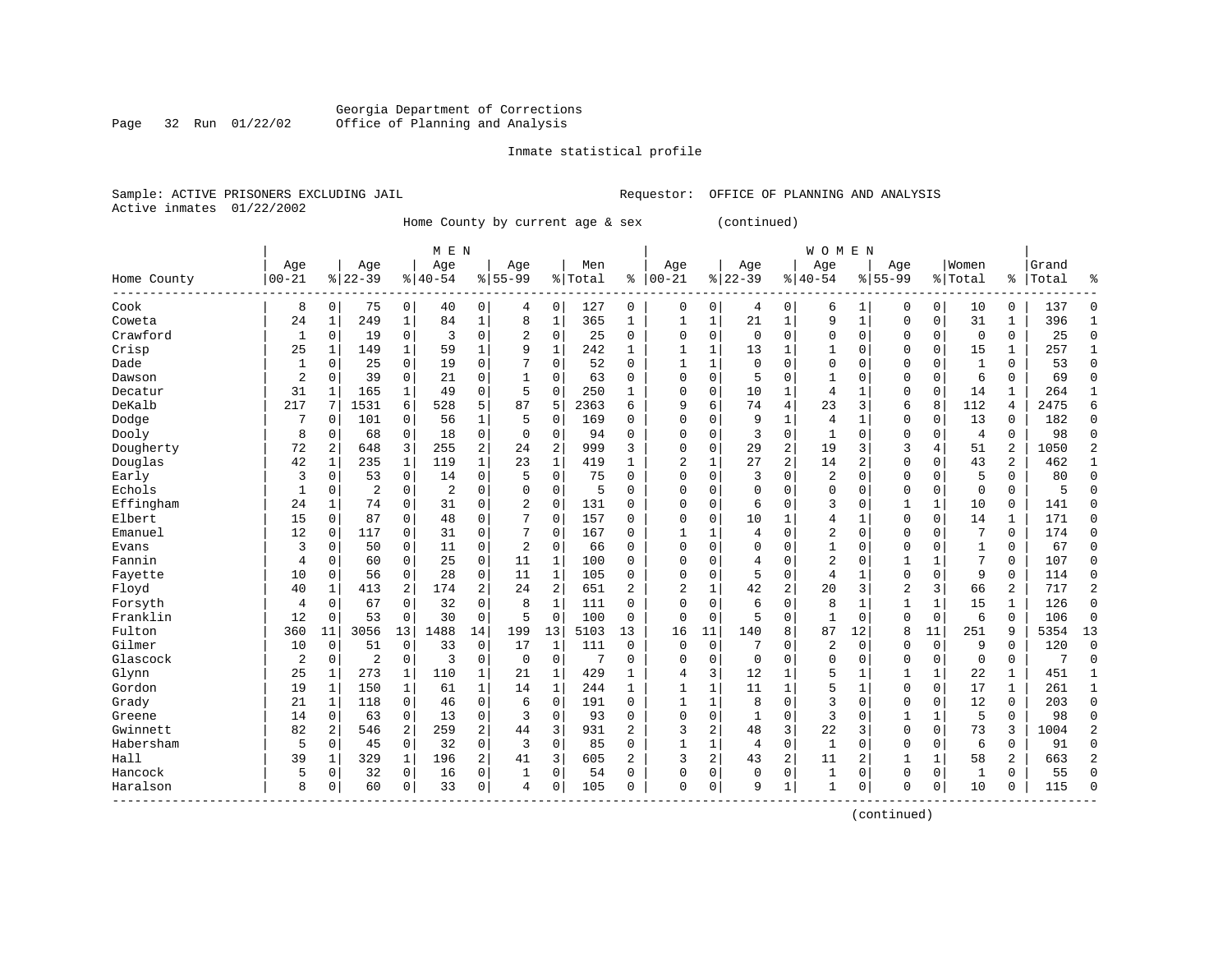#### Georgia Department of Corrections Page 33 Run 01/22/02 Office of Planning and Analysis

# Inmate statistical profile

|                | Sample: ACTIVE PRISONERS EXCLUDING JAII |  |
|----------------|-----------------------------------------|--|
| Active inmates | 01/22/2002                              |  |

L Sample: ACTIVE PRISONERS EXCLUDING AND ANALYSIS

Home County by current age & sex (continued)

|                       |                |             |          |              | M E N       |             |                |              |         |          |                         |              |                |              | <b>WOMEN</b>   |              |              |              |                |              |           |              |
|-----------------------|----------------|-------------|----------|--------------|-------------|-------------|----------------|--------------|---------|----------|-------------------------|--------------|----------------|--------------|----------------|--------------|--------------|--------------|----------------|--------------|-----------|--------------|
|                       | Age            |             | Age      |              | Age         |             | Age            |              | Men     |          | Age                     |              | Age            |              | Age            |              | Age          |              | Women          |              | Grand     |              |
| Home County<br>------ | $00 - 21$      |             | $ 22-39$ |              | $8140 - 54$ |             | $8 55-99$      |              | % Total | ႜ        | $00 - 21$               |              | $ 22-39$       |              | $ 40-54$       |              | $8155 - 99$  |              | % Total        |              | %   Total | ႜ            |
| Harris                | 6              | 0           | 50       | 0            | 30          | 0           | 2              | 0            | 88      | 0        | 2                       | 1            | 2              | 0            | 0              | 0            | 0            | 0            | 4              | 0            | 92        | $\Omega$     |
| Hart                  | 11             | 0           | 52       | 0            | 19          | 0           | $\overline{2}$ | 0            | 84      | $\Omega$ | $\Omega$                | 0            | 2              | $\mathbf 0$  | 3              | 0            | $\mathbf 0$  | 0            | 5              | 0            | 89        | $\Omega$     |
| Heard                 | 3              | 0           | 21       | 0            | 14          | 0           | 9              | 1            | 47      | 0        | $\Omega$                | $\Omega$     | $\mathbf{1}$   | 0            | $\mathbf 0$    | $\mathbf 0$  | 0            | $\Omega$     | $\mathbf{1}$   | $\Omega$     | 48        | $\Omega$     |
| Henry                 | 35             | 1           | 174      | $\mathbf{1}$ | 89          | 1           | 14             | $\mathbf 1$  | 312     | 1        | 1                       | $\mathbf{1}$ | 10             | $\mathbf{1}$ | 10             | 1            | $\mathbf{1}$ | $\mathbf{1}$ | 22             | 1            | 334       | $\mathbf{1}$ |
| Houston               | 50             | 2           | 272      | $\mathbf{1}$ | 118         | 1           | 14             | $\mathbf{1}$ | 454     | 1        | $\mathbf 0$             | $\Omega$     | 18             | $\mathbf 1$  | 9              | $\mathbf{1}$ | 1            | $\mathbf{1}$ | 28             | 1            | 482       | $\mathbf{1}$ |
| Irwin                 | 9              | $\mathbf 0$ | 45       | 0            | 25          | $\mathbf 0$ | 4              | 0            | 83      | 0        | $\Omega$                | 0            | 2              | $\mathbf 0$  | $\Omega$       | 0            | 0            | $\mathbf 0$  | $\overline{c}$ | 0            | 85        | $\Omega$     |
| Jackson               | 12             | 0           | 106      | 0            | 61          | 1           | 15             | $1\,$        | 194     | $\Omega$ | $\overline{c}$          | 1            | 16             | 1            | 4              | 1            | $\Omega$     | 0            | 22             | 1            | 216       | $\mathbf{1}$ |
| Jasper                | $\overline{2}$ | 0           | 42       | 0            | 16          | 0           | 3              | 0            | 63      | 0        | $\Omega$                | $\Omega$     | $\mathbf{1}$   | 0            | $\mathbf{1}$   | 0            | $\Omega$     | $\mathbf 0$  | $\overline{c}$ | 0            | 65        | $\Omega$     |
| Jeff Davis            | 6              | 0           | 43       | $\mathbf 0$  | 23          | 0           | 3              | 0            | 75      | 0        | $\Omega$                | 0            | 3              | 0            | 3              | 0            | 0            | 0            | 6              | 0            | 81        | $\Omega$     |
| Jefferson             | 11             | 0           | 70       | 0            | 25          | 0           | 4              | $\mathbf 0$  | 110     | 0        | $\cap$                  | O            | 5              | 0            |                | 0            | 0            | $\Omega$     | 6              | 0            | 116       | $\Omega$     |
| Jenkins               | 9              | $\mathbf 0$ | 56       | $\mathbf 0$  | 18          | 0           | 1              | $\mathbf 0$  | 84      | 0        | $\Omega$                | 0            | 3              | 0            | $\overline{2}$ | 0            | $\Omega$     | 0            | 5              | $\Omega$     | 89        | $\Omega$     |
| Johnson               | 2              | $\mathbf 0$ | 26       | $\mathbf 0$  | 11          | 0           | $\overline{2}$ | $\mathbf 0$  | 41      | $\Omega$ | $\Omega$                | $\Omega$     | 3              | 0            |                | $\mathbf 0$  | $\Omega$     | $\Omega$     | 4              | $\Omega$     | 45        | $\Omega$     |
| Jones                 | б              | $\mathbf 0$ | 29       | $\mathbf 0$  | 16          | $\mathbf 0$ | 2              | $\mathbf 0$  | 53      | 0        |                         | 1            | $\mathbf{1}$   | 0            |                | $\mathbf 0$  | $\Omega$     | $\Omega$     | 3              | 0            | 56        | $\Omega$     |
| Lamar                 |                | $\mathbf 0$ | 47       | $\mathbf 0$  | 24          | 0           | 6              | 0            | 78      | 0        | $\Omega$                | $\Omega$     | $\mathbf 0$    | 0            | 3              | $\mathbf 0$  | 0            | $\mathbf 0$  | 3              | 0            | 81        | $\Omega$     |
| Lanier                | 2              | $\mathbf 0$ | 36       | 0            | 6           | 0           |                | 0            | 49      | $\Omega$ | $\Omega$                | 0            | 3              | 0            | 0              | $\mathbf 0$  | 0            | 0            | 3              | 0            | 52        | $\Omega$     |
| Laurens               | 17             | 1           | 147      | $\mathbf{1}$ | 62          | 1           |                | $\mathbf 0$  | 233     | 1        | 1                       | 1            | 9              | 1            | 6              | 1            | 1            | $\mathbf{1}$ | 17             | 1            | 250       | $\mathbf{1}$ |
| Lee                   | $\overline{4}$ | $\mathbf 0$ | 27       | $\mathbf 0$  | 13          | $\mathbf 0$ | 3              | $\mathbf 0$  | 47      | 0        | $\Omega$                | $\Omega$     | $\overline{2}$ | $\mathbf 0$  | $\mathbf{1}$   | $\mathbf 0$  | $\mathbf 0$  | $\mathbf 0$  | 3              | $\Omega$     | 50        | $\Omega$     |
| Liberty               | 28             | 1           | 144      | $\mathbf{1}$ | 34          | $\mathbf 0$ | 5              | $\mathbf 0$  | 211     | 1        | $\overline{c}$          |              | 8              | $\mathbf 0$  | $\overline{2}$ | $\mathbf 0$  | $\mathbf{1}$ | $\mathbf{1}$ | 13             | 0            | 224       | 1            |
| Lincoln               | 1              | 0           | 18       | $\mathbf 0$  | 12          | $\mathbf 0$ |                | $\mathbf 0$  | 32      | 0        | $\Omega$                | 0            | $\Omega$       | 0            | $\Omega$       | $\mathbf 0$  | 0            | $\mathbf 0$  | $\mathbf 0$    | $\Omega$     | 32        | $\Omega$     |
| Long                  | $\overline{c}$ | $\mathbf 0$ | 13       | $\mathbf 0$  | 12          | 0           | $\overline{2}$ | $\mathbf 0$  | 29      | 0        | $\Omega$                | 0            | $\overline{2}$ | $\mathbf 0$  | $\mathbf 0$    | $\mathbf 0$  | 0            | $\mathbf 0$  | $\overline{c}$ | 0            | 31        | $\Omega$     |
| Lowndes               | 34             | 1           | 297      | $\mathbf{1}$ | 122         | 1           | 15             | $\mathbf 1$  | 468     | 1        |                         | 1            | 20             | $\mathbf 1$  | 11             | 2            | $\mathbf{1}$ | $\mathbf{1}$ | 33             | $\mathbf{1}$ | 501       | 1            |
| Lumpkins              | $\sqrt{2}$     | $\mathbf 0$ | 40       | 0            | 21          | 0           | 6              | $\mathbf 0$  | 69      | $\Omega$ | $\Omega$                | $\Omega$     | $\overline{2}$ | $\Omega$     | 1              | $\Omega$     | $\Omega$     | $\Omega$     | 3              | $\Omega$     | 72        | $\Omega$     |
| Macon                 |                | $\mathbf 0$ | 37       | $\mathbf 0$  | 15          | 0           | 4              | $\mathbf 0$  | 63      | $\Omega$ | 0                       | $\Omega$     | $\mathbf{1}$   | 0            | 3              | $\mathbf 0$  | 1            | 1            | 5              | 0            | 68        | $\Omega$     |
| Madison               | 5              | $\mathbf 0$ | 66       | $\mathbf 0$  | 27          | $\mathbf 0$ | 6              | 0            | 104     | $\Omega$ | 0                       | $\Omega$     | 7              | 0            | $\overline{c}$ | $\mathbf 0$  | $\mathbf 0$  | $\mathbf 0$  | 9              | 0            | 113       | $\Omega$     |
| Marion                | 4              | $\mathbf 0$ | 24       | $\mathbf 0$  | 11          | 0           | $\overline{c}$ | $\mathbf 0$  | 41      | $\Omega$ | $\Omega$                | O            | $\overline{2}$ | 0            | $\Omega$       | $\mathbf 0$  | $\Omega$     | $\Omega$     | $\overline{c}$ | $\Omega$     | 43        | $\Omega$     |
| McDuffie              | 4              | $\mathbf 0$ | 91       | 0            | 36          | 0           |                | $\mathbf 0$  | 138     | $\Omega$ | 1                       | 1            | 3              | 0            | $\Omega$       | $\mathbf 0$  | 0            | $\Omega$     | 4              | 0            | 142       | $\Omega$     |
| McIntosh              | 3              | 0           | 50       | 0            | 19          | 0           | 1              | 0            | 73      | 0        | $\Omega$                | 0            | $\Omega$       | 0            | $\Omega$       | 0            | $\Omega$     | $\Omega$     | $\mathbf 0$    | 0            | 73        | $\Omega$     |
| Meriwether            | 20             | 1           | 116      | 0            | 49          | 0           | 9              | 1            | 194     | 0        |                         |              | 13             | 1            | 1              | 0            | 2            | 3            | 17             | 1            | 211       | $\Omega$     |
| Miller                | 0              | 0           | 16       | 0            | 11          | 0           | 1              | 0            | 28      | $\Omega$ | $\Omega$                | 0            | 3              | O            | $\Omega$       | 0            | 0            | 0            | 3              | 0            | 31        | $\Omega$     |
| Mitchell              | 10             | $\mathbf 0$ | 120      | 0            | 51          | 0           | 7              | $\Omega$     | 188     | $\Omega$ | $\overline{\mathbf{c}}$ | $\mathbf{1}$ | 6              | O            | 4              | 1            | $\Omega$     | $\Omega$     | 12             | $\Omega$     | 200       | $\Omega$     |
| Monroe                | 5              | $\mathbf 0$ | 65       | 0            | 29          | 0           | 4              | $\mathbf 0$  | 103     | $\Omega$ | $\Omega$                | $\Omega$     | 3              | 0            | $\overline{2}$ | $\mathbf 0$  | $\Omega$     | $\Omega$     | 5              | 0            | 108       | $\Omega$     |
| Montgomery            | 4              | 0           | 28       | $\mathbf 0$  | 7           | 0           | 1              | 0            | 40      | $\Omega$ | $\Omega$                | $\Omega$     | 3              | 0            | $\Omega$       | 0            | $\Omega$     | $\mathbf 0$  | 3              | 0            | 43        | $\Omega$     |
| Morgan                | 9              | $\mathbf 0$ | 45       | $\mathbf 0$  | 18          | 0           | 8              | $\mathbf 1$  | 80      | 0        | <sup>0</sup>            | 0            | 6              | 0            | C              | $\mathbf 0$  | 0            | $\mathbf 0$  | 6              | 0            | 86        |              |
| Murray                | 12             | 0           | 74       | $\mathbf 0$  | 44          | 0           | 13             | $\mathbf 1$  | 143     | $\Omega$ | $\Omega$                | 0            | 12             | $\mathbf 1$  | 3              | 0            | 0            | 0            | 15             | 1            | 158       | ∩            |
| Muscogee              | 145            | 4           | 814      | 3            | 354         | 3           | 48             | 3            | 1361    | 3        | $\overline{4}$          | 3            | 55             | 3            | 27             | 4            | 3            | 4            | 89             | 3            | 1450      | 3            |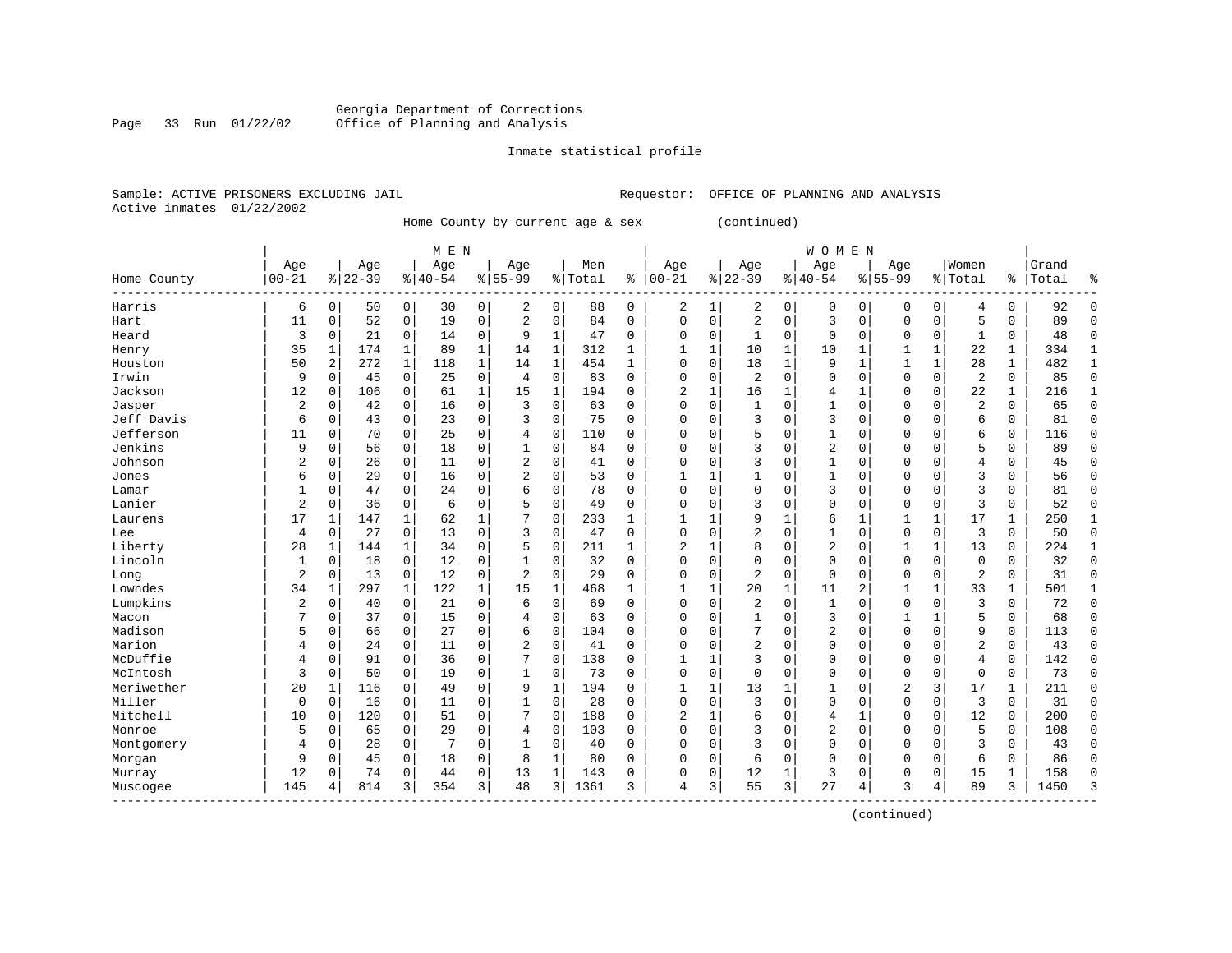#### Georgia Department of Corrections Page 34 Run 01/22/02 Office of Planning and Analysis

# Inmate statistical profile

|                | Sample: ACTIVE PRISONERS EXCLUDING JAI |  |
|----------------|----------------------------------------|--|
| Active inmates | 01/22/2002                             |  |

Sample: ACTIVE PRISONERS EXCLUDING ACTIVE PRISONERS EXCLUDING AND ANALYSIS

Home County by current age & sex (continued)

|             |                |              |           |              | M E N          |              |                |              |         |              |                |              |                |              | WOMEN          |             |                |              |                |             |           |                |
|-------------|----------------|--------------|-----------|--------------|----------------|--------------|----------------|--------------|---------|--------------|----------------|--------------|----------------|--------------|----------------|-------------|----------------|--------------|----------------|-------------|-----------|----------------|
|             | Age            |              | Age       |              | Age            |              | Age            |              | Men     |              | Age            |              | Age            |              | Age            |             | Age            |              | Women          |             | Grand     |                |
| Home County | $00 - 21$      |              | $8 22-39$ |              | $8 40-54$      |              | $8155 - 99$    |              | % Total | ి            | $ 00 - 21$     |              | $8 22-39$      |              | $8140 - 54$    |             | $8155 - 99$    |              | % Total        |             | %   Total | န္             |
| Newton      | 16             | $\Omega$     | 216       | 1            | 85             | 1            | 16             |              | 333     | 1            | 1              | 1            | 15             | 1            | 1              | 0           | 3              | 4            | 20             | 1           | 353       |                |
| Oconee      | 0              | 0            | 17        | 0            | 15             | 0            | $\overline{2}$ | $\Omega$     | 34      | $\Omega$     | $\mathbf{1}$   | 1            | $\Omega$       | $\Omega$     | 1              | $\mathbf 0$ | $\Omega$       | 0            | $\overline{2}$ | $\Omega$    | 36        | $\Omega$       |
| Oglethrope  | 1              | $\Omega$     | 34        | $\Omega$     | 5              | 0            | 1              | $\Omega$     | 41      | $\Omega$     | $\mathbf 0$    | $\Omega$     | 5              | $\Omega$     | $\Omega$       | $\mathbf 0$ | $\Omega$       | $\Omega$     | 5              | $\Omega$    | 46        | $\Omega$       |
| Paulding    | 19             | $\mathbf{1}$ | 86        | $\Omega$     | 57             | $\mathbf{1}$ | 8              | $\mathbf{1}$ | 170     | $\Omega$     | $\Omega$       | $\mathbf 0$  | 11             | 1            | 5              | 1           | $\overline{2}$ | 3            | 18             | 1           | 188       | $\Omega$       |
| Peach       | 6              | $\mathbf 0$  | 62        | $\Omega$     | 34             | $\mathbf 0$  | $\Omega$       | $\mathbf 0$  | 102     | $\Omega$     | $\overline{2}$ | $\mathbf 1$  | $\overline{a}$ | $\mathbf 0$  | $\mathbf{1}$   | $\mathbf 0$ | $\Omega$       | $\Omega$     | 5              | $\Omega$    | 107       | $\Omega$       |
| Pickens     |                | $\mathbf 0$  | 52        | $\mathbf 0$  | 36             | $\mathbf 0$  | 4              | $\mathbf 0$  | 99      | $\Omega$     | $\Omega$       | 0            | 4              | 0            | 4              | $\mathbf 1$ | $\mathbf 0$    | 0            | 8              | 0           | 107       | $\Omega$       |
| Pierce      | 8              | $\mathbf 0$  | 23        | $\mathbf 0$  | 15             | $\mathbf 0$  | 1              | $\mathbf 0$  | 47      | $\Omega$     | $\Omega$       | $\Omega$     | 2              | $\mathbf 0$  | $\mathbf 0$    | $\mathbf 0$ | $\mathbf 0$    | $\Omega$     | $\overline{2}$ | $\mathbf 0$ | 49        | $\Omega$       |
| Pike        | 2              | $\mathbf 0$  | 19        | $\mathbf 0$  | 18             | $\mathbf 0$  | $\overline{2}$ | 0            | 41      | $\Omega$     | $\Omega$       | 0            | $\mathbf{1}$   | $\Omega$     | 0              | $\mathbf 0$ | $\mathbf{0}$   | $\Omega$     | 1              | 0           | 42        | $\Omega$       |
| Polk        | 8              | $\mathbf 0$  | 120       | 0            | 48             | $\mathbf 0$  | 10             | 1            | 186     | 0            | $\Omega$       | 0            | 5              | $\mathbf 0$  | 1              | $\mathbf 0$ | $\mathbf{0}$   | 0            | 6              | 0           | 192       | $\mathbf{0}$   |
| Pulaski     | 16             | 0            | 54        | 0            | 20             | $\mathbf 0$  | $\overline{2}$ | $\mathbf 0$  | 92      | 0            | $\Omega$       | $\Omega$     | 8              | $\Omega$     | $\mathbf 0$    | $\mathbf 0$ | $\mathbf{1}$   | $\mathbf{1}$ | 9              | 0           | 101       | $\Omega$       |
| Putnam      | 6              | $\Omega$     | 76        | $\Omega$     | 38             | 0            | 4              | $\Omega$     | 124     | O            | $\Omega$       | $\Omega$     | 5              | $\mathbf 0$  | 5              | 1           | $\mathbf{1}$   | $\mathbf{1}$ | 11             | 0           | 135       | $\Omega$       |
| Ouitman     | 0              | $\Omega$     | 7         | $\Omega$     | $\overline{0}$ | 0            | $\Omega$       | $\Omega$     | 7       | $\Omega$     | $\Omega$       | $\Omega$     | $\Omega$       | $\Omega$     | $\mathbf 0$    | $\mathbf 0$ | $\mathbf{1}$   | $\mathbf{1}$ | $\mathbf{1}$   | 0           | 8         |                |
| Rabun       | 4              | $\Omega$     | 33        | $\Omega$     | 14             | 0            | $\Omega$       | $\Omega$     | 51      | $\Omega$     | $\Omega$       | $\Omega$     | 3              | $\Omega$     | $\Omega$       | $\Omega$    | $\Omega$       | $\Omega$     | 3              | $\Omega$    | 54        | ∩              |
| Randolph    | 5              | $\Omega$     | 55        | $\Omega$     | 11             | 0            | 1              | $\Omega$     | 72      | $\Omega$     | $\Omega$       | 0            | $\mathbf{1}$   | 0            | 3              | $\mathbf 0$ | $\mathbf{0}$   | $\mathbf 0$  | $\overline{4}$ | $\Omega$    | 76        | ∩              |
| Richmond    | 166            | 5            | 1054      | 4            | 437            | 4            | 56             | 4            | 1713    | 4            | 5              | 3            | 88             | 5            | 41             | 6           | 2              | 3            | 136            | 5           | 1849      | $\overline{4}$ |
| Rockdale    | 21             | 1            | 129       | 1            | 67             | 1            | 12             | 1            | 229     | 1            | $\overline{a}$ | 1            | 6              | 0            | 5              | 1           | $\mathbf 0$    | 0            | 13             | $\Omega$    | 242       | $\mathbf{1}$   |
| Schely      | $\overline{2}$ | 0            | 16        | $\mathbf 0$  | 3              | $\mathbf 0$  | $\Omega$       | 0            | 21      | $\Omega$     | $\Omega$       | $\Omega$     | 0              | $\Omega$     | $\mathbf 0$    | $\mathbf 0$ | $\mathbf 0$    | $\Omega$     | $\mathbf 0$    | 0           | 21        | $\Omega$       |
| Screven     | 3              | $\mathbf 0$  | 63        | $\Omega$     | 21             | 0            | 3              | 0            | 90      | $\Omega$     | 2              | 1            | 6              | 0            | $\mathbf{1}$   | $\mathbf 0$ | $\mathbf 0$    | $\Omega$     | 9              | 0           | 99        | $\Omega$       |
| Seminole    | 5              | $\mathbf 0$  | 44        | $\Omega$     | 21             | 0            | $\overline{2}$ | $\mathbf 0$  | 72      | $\Omega$     | $\Omega$       | 0            | 3              | $\mathbf 0$  | 1              | $\mathbf 0$ | $\mathbf{0}$   | $\Omega$     | $\overline{4}$ | O           | 76        | $\Omega$       |
| Spalding    | 45             | 1            | 352       | 1            | 141            | $\mathbf 1$  | 22             | $\mathbf{1}$ | 560     | $\mathbf{1}$ | 4              | 3            | 28             | 2            | 12             | 2           | $\overline{2}$ | 3            | 46             | 2           | 606       | $\mathbf{1}$   |
| Stephens    | 7              | $\mathbf 0$  | 80        | $\Omega$     | 41             | 0            | 7              | $\Omega$     | 135     | $\Omega$     | $\Omega$       | $\Omega$     | 4              | $\mathbf 0$  | 3              | $\mathbf 0$ | $\mathbf{0}$   | $\Omega$     | 7              | $\Omega$    | 142       | $\Omega$       |
| Stewart     | 1              | 0            | 27        | $\mathbf 0$  | 10             | $\mathbf 0$  | 1              | $\mathbf 0$  | 39      | 0            | 1              | 1            | $\mathbf 0$    | $\Omega$     | $\mathbf 0$    | $\mathbf 0$ | $\mathbf 0$    | $\mathbf 0$  | 1              | 0           | 40        | $\Omega$       |
| Sumter      | 17             | 1            | 135       |              | 56             | $\mathbf{1}$ | 5              | $\mathbf 0$  | 213     | 1            | $\mathbf 0$    | $\mathbf 0$  | 12             | $\mathbf{1}$ | 2              | $\mathbf 0$ | 0              | $\mathbf 0$  | 14             | 1           | 227       | $\mathbf{1}$   |
| Talbot      | 6              | $\mathbf 0$  | 27        | $\mathbf 0$  | 9              | 0            | $\Omega$       | $\mathbf 0$  | 42      | $\mathbf 0$  | $\mathbf{1}$   | 1            | $\mathbf 0$    | $\mathbf 0$  | $\overline{2}$ | $\mathbf 0$ | 0              | 0            | $\overline{3}$ | 0           | 45        | $\Omega$       |
| Taliaferro  | 1              | $\mathbf 0$  | 11        | $\mathbf 0$  | $\overline{2}$ | 0            | $\Omega$       | $\mathbf 0$  | 14      | $\Omega$     | $\Omega$       | $\Omega$     | $\mathbf 0$    | $\Omega$     | $\mathbf{1}$   | $\mathbf 0$ | $\mathbf{0}$   | $\Omega$     | $\mathbf{1}$   | $\Omega$    | 15        | $\Omega$       |
| Tattnall    | 9              | $\mathbf 0$  | 79        | $\mathbf 0$  | 21             | 0            | 3              | $\mathbf 0$  | 112     | 0            | $\Omega$       | 0            | 4              | $\mathbf 0$  | 5              | 1           | $\mathbf 0$    | $\mathbf 0$  | 9              | 0           | 121       | $\Omega$       |
| Taylor      | 6              | 0            | 56        | 0            | 21             | 0            | 3              | $\mathbf 0$  | 86      | 0            | $\Omega$       | 0            | 3              | $\Omega$     | 0              | $\mathbf 0$ | 0              | $\mathbf 0$  | $\overline{3}$ | 0           | 89        | $\mathbf 0$    |
| Telfair     | 8              | 0            | 74        | $\Omega$     | 35             | 0            |                | $\Omega$     | 118     | 0            | 1              | 1            | 6              | $\Omega$     | 6              | 1           | $\Omega$       | $\Omega$     | 13             | 0           | 131       | $\Omega$       |
| Terrell     | 5              | $\mathbf 0$  | 63        | $\Omega$     | 15             | 0            | 1              | $\Omega$     | 84      | $\Omega$     | $\Omega$       | $\Omega$     | 3              | $\Omega$     | 0              | $\mathbf 0$ | $\mathbf 0$    | $\Omega$     | 3              | $\Omega$    | 87        | $\Omega$       |
| Thomas      | 29             | $\mathbf{1}$ | 172       | $\mathbf{1}$ | 76             | 1            | 8              | 1            | 285     | $\mathbf{1}$ | $\Omega$       | $\Omega$     | 13             | 1            | 6              | 1           | $\Omega$       | $\Omega$     | 19             | 1           | 304       | 1              |
| Tift        | 30             | $\mathbf{1}$ | 177       | $\mathbf{1}$ | 89             | $\mathbf{1}$ | 7              | $\Omega$     | 303     | $\mathbf{1}$ | 2              | $\mathbf 1$  | 5              | $\Omega$     | $\overline{2}$ | $\mathbf 0$ | 1              | 1            | 10             | 0           | 313       | $\mathbf{1}$   |
| Toombs      | 27             | 1            | 140       | 1            | 53             | $\mathbf 1$  | 5              | $\mathbf 0$  | 225     | 1            | $\Omega$       | $\mathbf 0$  | 16             | $\mathbf 1$  | $\overline{2}$ | $\mathbf 0$ | $\mathbf{1}$   | $\mathbf{1}$ | 19             | 1           | 244       | $\mathbf{1}$   |
| Towns       | 0              | 0            | 8         | $\mathbf 0$  | 6              | 0            |                | $\mathbf 0$  | 15      | 0            | $\Omega$       | $\mathbf 0$  | $\mathbf{1}$   | $\mathbf 0$  | $\mathbf{1}$   | $\mathbf 0$ | $\mathbf 0$    | $\mathbf 0$  | $\overline{2}$ | 0           | 17        | $\Omega$       |
| Treutlen    | 6              | $\mathbf 0$  | 30        | $\mathbf 0$  | 12             | 0            | $\Omega$       | $\mathbf 0$  | 48      | 0            | 1              | $\mathbf{1}$ | $\mathbf{1}$   | 0            | 1              | 0           | $\mathbf{0}$   | $\mathbf 0$  | 3              | 0           | 51        | $\Omega$       |
| Troup       | 57             | 2            | 385       | 2            | 125            | 1            | 22             | 1            | 589     | $\mathbf{1}$ | $\overline{2}$ | 1.           | 30             | 2            | 9              | 1           | $\Omega$       | 0            | 41             | 2           | 630       | $\mathbf{1}$   |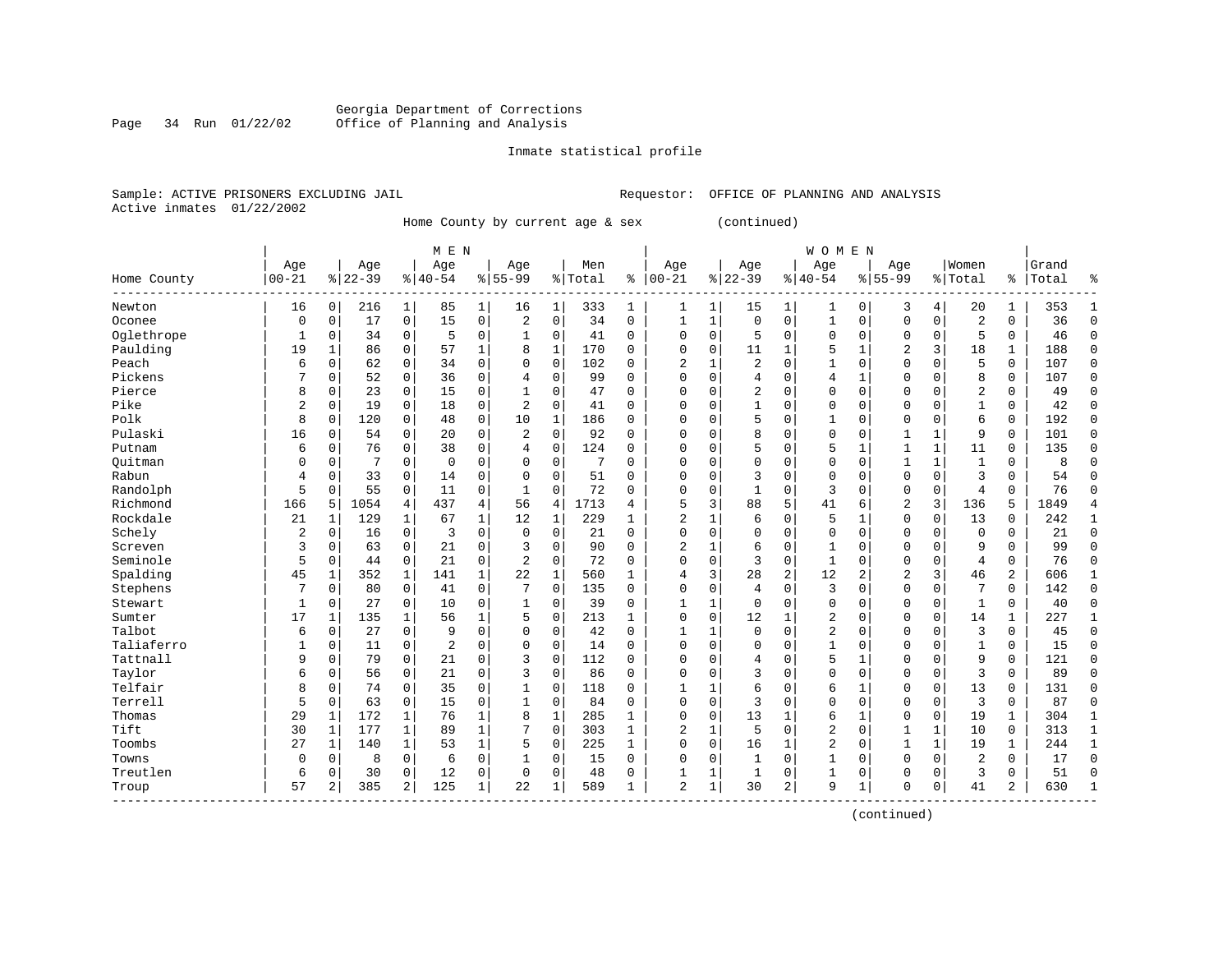#### Georgia Department of Corrections Page 35 Run 01/22/02 Office of Planning and Analysis

#### Inmate statistical profile

|                | PAMPIE: ACIIVE PRISONERS EACHODING O |  |
|----------------|--------------------------------------|--|
| Active inmates | 01/22/2002                           |  |

Sample: ACTIVE PRISONERS EXCLUDING JAIL **Requestor:** OFFICE OF PLANNING AND ANALYSIS

Home County by current age & sex (continued)

|                  |           |              |           |                | M E N                        |              |                |              |                    |             |            |             |                |      | <b>WOMEN</b>   |          |           |              |                |             |           |          |
|------------------|-----------|--------------|-----------|----------------|------------------------------|--------------|----------------|--------------|--------------------|-------------|------------|-------------|----------------|------|----------------|----------|-----------|--------------|----------------|-------------|-----------|----------|
|                  | Age       |              | Age       |                | Age                          |              | Age            |              | Men                |             | Age        |             | Age            |      | Age            |          | Age       |              | Women          |             | Grand     |          |
| Home County      | $00 - 21$ |              | $ 22-39 $ |                | $8 40-54$                    |              | $8 55-99$      |              | %   Total          | ႜ           | $ 00 - 21$ |             | $ 22-39$       |      | $8 40-54$      |          | $ 55-99 $ |              | % Total        | ి           | Total     | ႜ        |
| Turner           | 8         | $\Omega$     | 51        | $\overline{0}$ | 24                           | 0            |                | 0            | 84                 | $\mathbf 0$ | $\Omega$   | $\Omega$    | 2              | 0    | 1              | 0        | 0         | 0            | 3              | 0           | 87        | 0        |
| Twiggs           | 3         | $\Omega$     | 21        | $\mathbf 0$    | 11                           | 0            |                | 0            | 36                 | $\mathbf 0$ | $\Omega$   | $\Omega$    | $\Omega$       | 0    | $\Omega$       | 0        | 0         | 0            | U              | 0           | 36        | $\Omega$ |
| Union            | 5         | $\Omega$     | 23        | $\mathbf 0$    | 5                            | 0            | $\overline{c}$ | $\Omega$     | 35                 | $\mathbf 0$ |            | O           | 3              | 0    |                | $\Omega$ | 0         | $\mathbf 0$  | 4              | 0           | 39        | 0        |
| Upson            | 24        |              | 107       | $\Omega$       | 45                           | $\Omega$     | 9              | $\mathbf{1}$ | 185                | $\Omega$    |            |             | 12             |      |                | $\Omega$ | 0         | 0            | 16             | 1           | 201       | $\Omega$ |
| Walker           | 13        | $\Omega$     | 147       |                | 60                           | $\mathbf{1}$ | 11             | $\mathbf{1}$ | 231                |             |            |             | 16             |      |                |          |           | $\mathbf{1}$ | 25             |             | 256       |          |
| Walton           | 20        |              | 172       | 1              | 76                           | 1            | 11             | 1            | 279                |             |            | $\Omega$    | 11             |      | 6              |          |           | $\mathbf 0$  | 17             |             | 296       |          |
| Ware             | 23        | $\mathbf{1}$ | 226       | $\mathbf{1}$   | 98                           | $\mathbf{1}$ | 12             | 1            | 359                |             |            |             | 15             |      | 5              | 1        | 0         | $\mathbf 0$  | 22             | 1           | 381       |          |
| Warren           | 5         | $\Omega$     | 17        | $\mathbf 0$    | 17                           | 0            | $\overline{2}$ | 0            | 41                 | $\Omega$    | $\Omega$   | $\Omega$    |                | 0    |                | 0        |           | $\Omega$     | $\overline{2}$ | $\Omega$    | 43        | $\Omega$ |
| Washington       | 9         | $\Omega$     | 75        | $\Omega$       | 31                           | $\Omega$     |                | $\Omega$     | 117                | $\Omega$    | ∩          |             | 6              | O    |                | $\Omega$ |           |              | 9              | $\mathbf 0$ | 126       | 0        |
| Wayne            | 8         | $\Omega$     | 82        |                | 28                           | 0            |                | 0            | 122                | $\Omega$    |            |             | 5              | 0    | $\Omega$       | $\Omega$ |           | $\mathbf{1}$ | 6              | $\mathbf 0$ | 128       | 0        |
| Webster          |           | $\Omega$     | 6         | 0              | 2                            | 0            |                | $\Omega$     | 9                  | $\Omega$    |            |             | O              | 0    |                | O        |           | $\Omega$     | U              | $\Omega$    |           | 0        |
| Wheeler          |           | $\Omega$     | 18        | 0              | 12                           | $\Omega$     |                | $\Omega$     | 36                 | $\Omega$    | ∩          |             | O              | 0    | $\Omega$       | $\Omega$ | 0         | $\Omega$     | $\Omega$       | $\Omega$    | 36        | 0        |
| White            | 3         | $\Omega$     | 27        | $\Omega$       | 16                           | 0            |                | 0            | 48                 | $\Omega$    |            |             | 4              | 0    | $\overline{2}$ | O        |           | $\mathbf 0$  | 7              | 0           | 55        | 0        |
| Whitfield        | 38        | 1            | 286       | 1              | 153                          |              | 21             | $\mathbf{1}$ | 498                |             | 2          |             | 36             | 2    | 10             |          | 0         | $\Omega$     | 48             | 2           | 546       |          |
| Wilcox           |           | $\Omega$     | 31        | 0              | 14                           | 0            |                | $\Omega$     | 53                 | $\Omega$    |            |             | 4              | 0    | $\Omega$       | $\Omega$ | 0         | $\Omega$     | 4              | 0           | 57        | $\Omega$ |
| Wilkes           |           | $\Omega$     | 37        | $\overline{0}$ | 17                           | 0            |                | 0            | 61                 | $\Omega$    |            |             | 3              | 0    |                | 0        | 0         | $\Omega$     | 4              | 0           | 65        | 0        |
| Wilkinson        | 4         | $\Omega$     | 31        | $\Omega$       | 13                           | 0            |                | 0            | 49                 | $\Omega$    | ∩          |             | $\overline{2}$ | 0    | $\Omega$       | $\Omega$ | 0         | $\mathbf 0$  | $\overline{2}$ | 0           | 51        | 0        |
| Worth            | 3         | $\Omega$     | 88        | $\Omega$       | 39                           | 0            | $\mathbf{r}$   | $\Omega$     | 137                | $\Omega$    | $\Omega$   | $\mathbf 0$ | $\overline{2}$ | 0    | $\mathbf{1}$   | 0        | O         | $\Omega$     | 3              | 0           | 140       | $\Omega$ |
| Total reported   |           |              |           |                | 3312 100 24291 100 10527 100 |              |                |              | 1587 100 39717 100 |             | 143        | 100         | 1723 100       |      | 720 100        |          |           | 71 100       | 2657 100       |             | 42374 100 |          |
| Percent reported |           | 92.1         |           | 92.2           |                              | 91.0         |                | 89.8         |                    | 91.8        |            | 89.4        |                | 92.5 |                | 91.8     |           | 94.7         |                | 92.2        |           | 91.8     |
| Not reported     | 286       |              | 2064      |                | 1035                         |              | 180            |              | 3565               |             | 17         |             | 140            |      | 64             |          | 4         |              | 225            |             | 3790      |          |
| Total            | 3598      |              | 26355     |                | 11562                        |              | 1767           |              | 43282              |             | 160        |             | 1863           |      | 784            |          | 75        |              | 2882           |             | 46164     |          |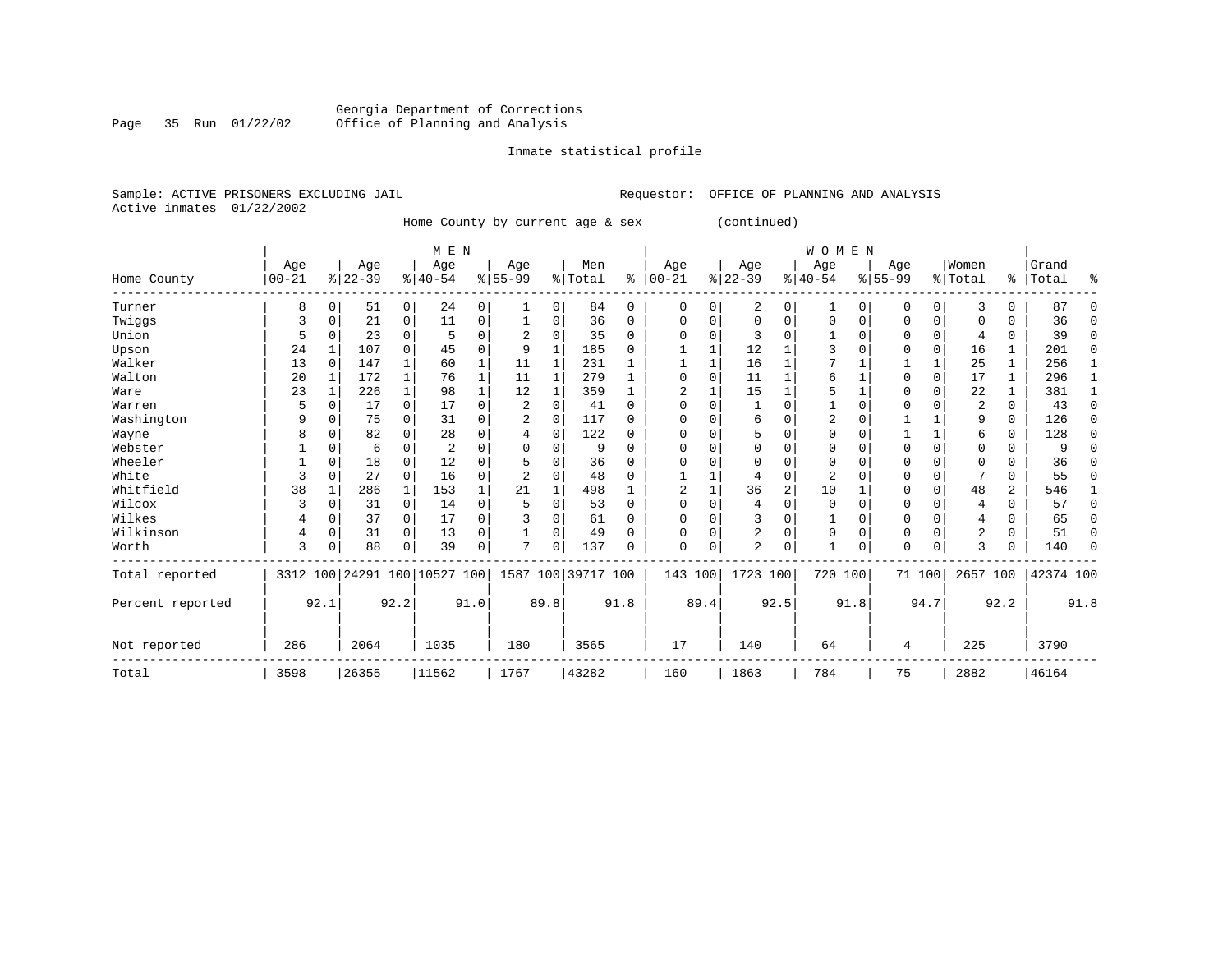Georgia Department of Corrections<br>Page 36 Run 01/22/02 Office of Planning and Analysis Office of Planning and Analysis

# Inmate statistical profile

Sample: ACTIVE PRISONERS EXCLUDING JAIL **Requestor:** OFFICE OF PLANNING AND ANALYSIS

Active inmates 01/22/2002

Prison Sentence In Years by current age & sex

|                                    |             |                 |           |                 | M E N     |                         |             |                |                                                     |              |                |             |              |                | <b>WOMEN</b> |             |                |                |          |          |           |                |
|------------------------------------|-------------|-----------------|-----------|-----------------|-----------|-------------------------|-------------|----------------|-----------------------------------------------------|--------------|----------------|-------------|--------------|----------------|--------------|-------------|----------------|----------------|----------|----------|-----------|----------------|
|                                    | Age         |                 | Age       |                 | Age       |                         | Age         |                | Men                                                 |              | Age            |             | Age          |                | Age          |             | Age            |                | Women    |          | Grand     |                |
| Sentence In Years                  | $00 - 21$   |                 | $8 22-39$ |                 | $8 40-54$ |                         | $8 55-99$   |                | % Total                                             |              | $% 100-21$     |             | $ 22-39$     |                | $ 40-54$     |             | $8155 - 99$    |                | % Total  |          | %   Total | ٩,             |
| ------------<br>$0 - 1$            | 93          | 3               | 345       | 1               | 126       | 1                       | 9           | 1 <sup>1</sup> | 573                                                 | 1            | 7              | 4           | 44           | 2              | 19           | 2           | 3              | 4              | 73       | 3        | 646       | 1              |
| $1.1 - 2$                          | 299         | 8               | 1118      | 4               | 419       | 4                       | 44          | 2              | 1880                                                | 4            | 18             | 11          | 140          | 8              | 50           | 6           | 1              | 1              | 209      | 7        | 2089      | 5              |
| $2.1 - 3$                          | 141         | $4\vert$        | 681       | $\overline{3}$  | 280       | $\overline{\mathbf{c}}$ | 31          | 2              | 1133                                                | 3            | 10             | 6           | 96           | 5              | 29           | 4           | $\overline{2}$ | 3              | 137      | 5        | 1270      | 3              |
| $3.1 - 4$                          | 290         | 8               | 981       | $4\overline{ }$ | 377       | 3                       | 41          | 2              | 1689                                                | 4            | 16             | 10          | 156          | 8              | 51           | 7           | 3              | $\overline{4}$ | 226      | 8        | 1915      | $\overline{4}$ |
| $4.1 - 5$                          | 236         | 7               | 1002      | 4               | 357       | 3                       | 29          | 2              | 1624                                                | 4            | 8              | 5           | 131          | 7              | 40           | 5           | 0              | $\mathbf 0$    | 179      | 6        | 1803      | $\overline{4}$ |
| $5.1 - 6$                          | 642         | 18              | 2861      | 11              | 1143      | 10                      | 140         | 8              | 4786                                                | 11           | 32             | 20          | 335          | 18             | 126          | 16          | 9              | 12             | 502      | 17       | 5288      | -11            |
| $6.1 - 7$                          | 176         | 5               | 921       | 3               | 330       | 3                       | 33          | 2              | 1460                                                | 3            | 8              | 5           | 102          | 5              | 35           | 4           | 2              | 3              | 147      | 5        | 1607      | 3              |
| $7.1 - 8$                          | 142         | 4               | 1085      | $\overline{4}$  | 350       | 3                       | 55          | $\overline{3}$ | 1632                                                | 4            | 6              | 4           | 90           | 5              | 41           | 5           | 1              | 1              | 138      | 5        | 1770      | $\overline{4}$ |
| $8.1 - 9$                          | 127         | $\vert 4 \vert$ | 1075      | $\overline{4}$  | 344       | 3                       | 44          | 2              | 1590                                                | 4            | 7              | 4           | 67           | $\overline{4}$ | 26           | 3           | 2              | 3              | 102      | 4        | 1692      | $\overline{4}$ |
| $9.1 - 10$                         | 31          | 1               | 326       | $\mathbf 1$     | 111       | $\mathbf{1}$            | 9           | 1              | 477                                                 | $\mathbf{1}$ | $\mathbf 0$    | $\mathbf 0$ | 24           | 1              | 8            | 1           | $\mathbf{1}$   | $\mathbf{1}$   | 33       | 1        | 510       | $\mathbf{1}$   |
| $10.1 - 12$                        | 728         | 20              | 4595      | 17              | 1411      | 12                      | 222         | 13             | 6956                                                | 16           | 22             | 14          | 246          | 13             | 103          | 13          | 7              | 9              | 378      | 13       | 7334      | 16             |
| $12.1 - 15$                        | 149         | 4               | 1799      | 7               | 613       | 5                       | 84          | 5              | 2645                                                | 6            | $\overline{4}$ | 3           | 88           | 5              | 36           | 5           | 5              | 7              | 133      | 5        | 2778      | 6              |
| $15.1 - 20$                        | 201         | 6               | 2784      | 11              | 1239      | 11                      | 188         | 11             | 4412                                                | 10           | 5              | 3           | 99           | 5              | 63           | 8           | 7              | 9              | 174      | 6        | 4586      | 10             |
| 20.1-OVER                          | 151         | 4               | 3578      | 14              | 2099      | 18                      | 339         | 19             | 6167                                                | 14           | 7              | 4           | 114          | 6              | 62           | 8           | 7              | 9              | 190      | 7        | 6357      | 14             |
| LIFE                               | 169         | 5               | 2964      | 11              | 2195      | 19                      | 473         | 27             | 5801                                                | 13           | 9              | 6           | 121          | 7              | 90           | 12          | 25             | 33             | 245      | 9        | 6046      | 13             |
| <b>DEATH</b>                       | $\mathbf 0$ | 0               | 56        | $\mathbf 0$     | 55        | 0                       | 10          | 1              | 121                                                 | $\Omega$     | $\Omega$       | $\mathbf 0$ | $\mathbf{1}$ | $\Omega$       | $\mathbf 0$  | $\Omega$    | $\Omega$       | $\Omega$       | 1        | $\Omega$ | 122       | $\Omega$       |
| LIFE W/O PAROLE                    | 5           | 0               | 148       | $\mathbf{1}$    | 90        | $\mathbf{1}$            | 16          | $\mathbf{1}$   | 259                                                 | $\mathbf{1}$ | $\mathbf 0$    | $\mathbf 0$ | 2            | $\mathbf 0$    | 0            | $\mathbf 0$ | $\mathbf 0$    | $\mathbf 0$    | 2        | $\Omega$ | 261       | $\mathbf{1}$   |
| YOUTHFUL OFFENDERS                 | 0           | 0               | 3         | $\overline{0}$  | 0         | 0                       | 0           | 0 <sup>1</sup> | 3                                                   | 0            | $\mathbf 0$    | 0           | $\mathbf 0$  | 0              | 0            | 0           | $\mathbf 0$    | 0              | 0        | 0        | 3         | $\mathbf 0$    |
| Total reported                     |             |                 |           |                 |           |                         |             |                | 3580 100 26322 100 11539 100   1767 100   43208 100 |              | 159 100        |             | 1856 100     |                | 779 100      |             |                | 75 100         | 2869 100 |          | 46077 100 |                |
|                                    |             |                 |           |                 |           |                         |             |                |                                                     |              |                |             |              |                |              |             |                |                |          |          |           |                |
| Percent reported                   |             | 99.5            |           | 99.9            |           | 99.8                    |             | 100.0          |                                                     | 99.8         |                | 99.4        |              | 99.6           |              | 99.4        |                | 100.0          |          | 99.5     |           | 99.8           |
| NOT REPORTED                       | 18          |                 | 33        |                 | 23        |                         | $\mathbf 0$ |                | 74                                                  |              | 1              |             | 7            |                | 5            |             | $\mathbf 0$    |                | 13       |          | 87        |                |
|                                    |             |                 |           |                 |           |                         |             |                |                                                     |              |                |             |              |                |              |             |                |                |          |          |           |                |
| Total                              | 3598        |                 | 26355     |                 | 11562     |                         | 1767        |                | 43282                                               |              | 160            |             | 1863         |                | 784          |             | 75             |                | 2882     |          | 46164     |                |
|                                    |             |                 |           |                 |           |                         |             |                |                                                     |              |                |             |              |                |              |             |                |                |          |          |           |                |
| AVG EXCLUDING                      |             |                 |           |                 |           |                         |             |                |                                                     |              |                |             |              |                |              |             |                |                |          |          |           |                |
| LIFE, DEATH, YO                    | 7.51        |                 | 11.22     |                 | 12.83     |                         | 14.39       |                | 11.39                                               |              | 6.67           |             | 7.63         |                | 8.67         |             | 10.03          |                | 7.90     |          | 11.15     |                |
|                                    |             |                 |           |                 |           |                         |             |                |                                                     |              |                |             |              |                |              |             |                |                |          |          |           |                |
| AVG INCLUDING<br>LIFE=21, YO=3 YRS | 8.14        |                 | 12.28     |                 | 14.31     |                         | 16.07       |                | 12.63                                               |              | 7.48           |             | 8.50         |                | 10.10        |             | 13.68          |                | 9.01     |          | 12.40     |                |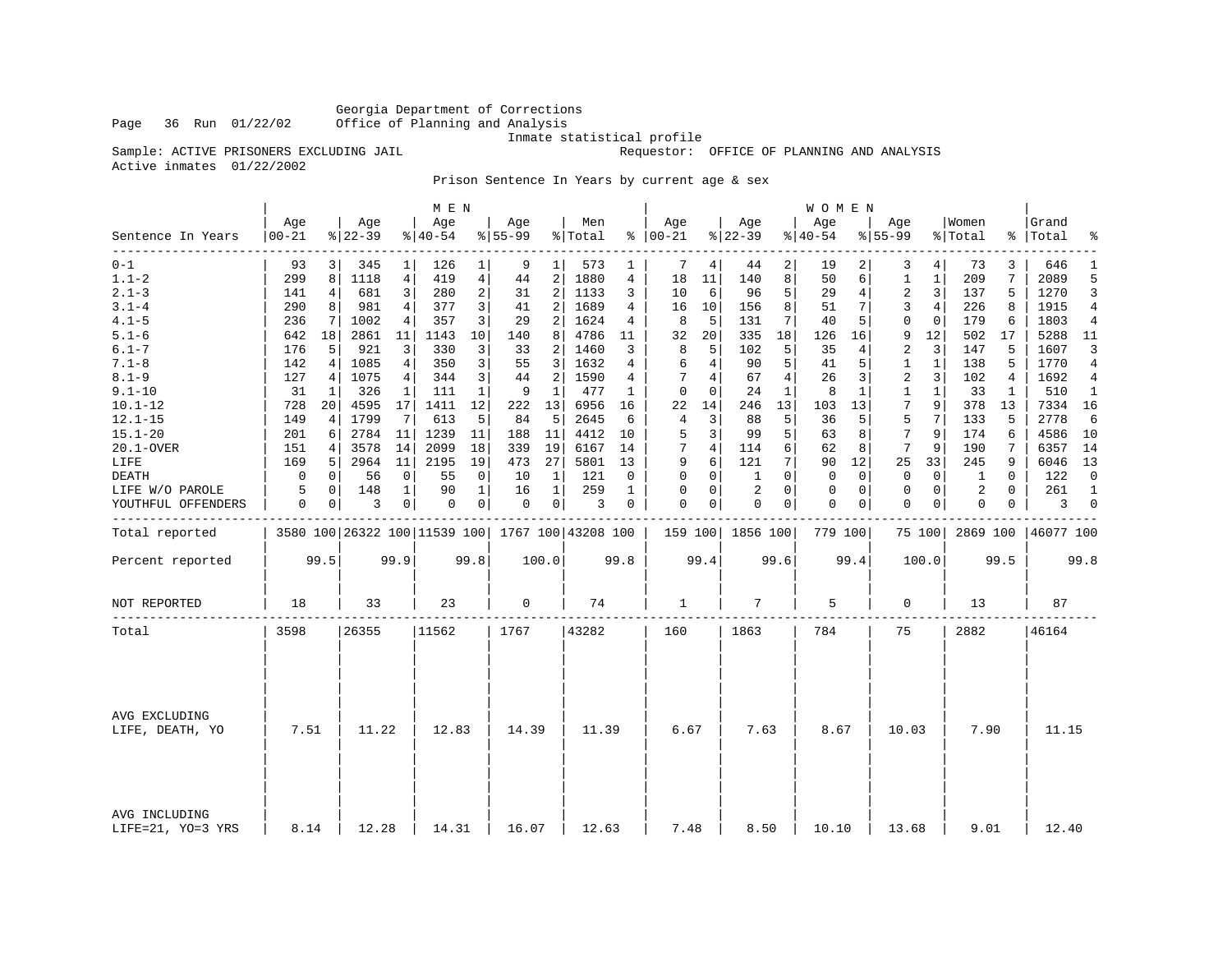|      |  |                 | Georgia Department of Corrections |
|------|--|-----------------|-----------------------------------|
| Page |  | 37 Run 01/22/02 | Office of Planning and Analysis   |

Sample: ACTIVE PRISONERS EXCLUDING JAIL **Requestor:** OFFICE OF PLANNING AND ANALYSIS Active inmates 01/22/2002

Probation To Follow Prison by current age & sex

|                                        | Aqe          | Age                                 | M E N<br>Aqe                                    | Age         | Men                           | Aqe                               | Aqe                     | W O M E N<br>Aqe       | Age                  | Women        | Grand                      |
|----------------------------------------|--------------|-------------------------------------|-------------------------------------------------|-------------|-------------------------------|-----------------------------------|-------------------------|------------------------|----------------------|--------------|----------------------------|
| Prob After Prison                      | $ 00-21$     | $8122 - 39$                         | $8140 - 54$                                     | $8155 - 99$ | ⊱<br>% Total                  | $ 00-21 $                         | $8 22-39$               | $8 40-54$              | $8155 - 99$          | % Total      | %   Total %                |
| PROBATION TO<br>FOLLOW<br>NO PROBATION | 1617<br>1981 | 45 <br>8399<br>32<br>55 17965<br>68 | 28<br>3199<br>8367<br>72                        | 521<br>1247 | 29 13736<br>32<br>71 29560 68 | 50 <sup>1</sup><br>80<br>50<br>80 | 679<br>36<br>1184<br>64 | 266<br>34<br>518<br>66 | 25<br>33<br>50<br>67 | 1050<br>1832 | 36 14786 32<br>64 31392 68 |
| Total reported                         |              |                                     | 3598 100 26364 100 11566 100 1768 100 43296 100 |             |                               | 160<br>100                        | 1863 100                | 784 100                | 75 100               | 2882 100     | 46178 100                  |
| Percent reported                       | 99.9         | 100.0                               | 100.0                                           | 100.0       | 100.0                         | 100.0                             | 99.9                    | 100.0                  | 100.0                | 99.9         | 100.0                      |
| NOT REPORTED                           | 4            | 3                                   |                                                 | $\mathbf 0$ | 8                             | $\mathbf 0$                       | 2                       | $\mathbf 0$            | $\Omega$             | 2            | 10                         |
| Total                                  | 3598         | 26355                               | 11562                                           | 1767        | 43282                         | 160                               | 1863                    | 784                    | 75                   | 2882         | 46164                      |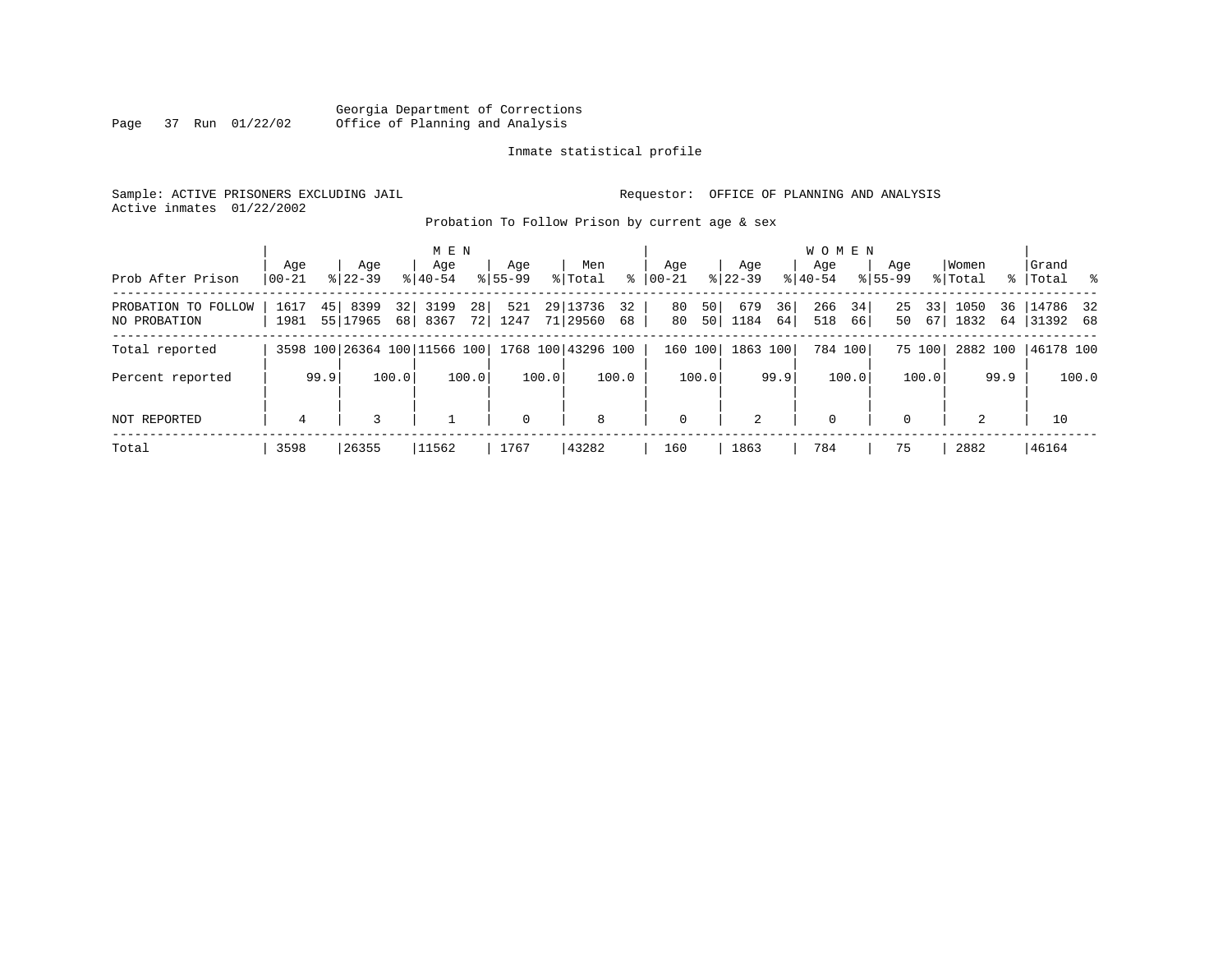#### Georgia Department of Corrections Page 38 Run 01/22/02 Office of Planning and Analysis

# Inmate statistical profile

|  |                           | Sample: ACTIVE PRISONERS EXCLUDING JAIL |  |
|--|---------------------------|-----------------------------------------|--|
|  | Active inmates 01/22/2002 |                                         |  |

Requestor: OFFICE OF PLANNING AND ANALYSIS

Admission Type by current age & sex

|                      |            |          |           |          | M E N                        |          |           |          |                    |          |               |          |          |          | <b>WOMEN</b> |          |             |          |          |                |           |          |
|----------------------|------------|----------|-----------|----------|------------------------------|----------|-----------|----------|--------------------|----------|---------------|----------|----------|----------|--------------|----------|-------------|----------|----------|----------------|-----------|----------|
|                      | Age        |          | Age       |          | Age                          |          | Age       |          | Men                |          | Age           |          | Age      |          | Age          |          | Age         |          | Women    |                | Grand     |          |
| Admission Type       | $ 00 - 21$ |          | $ 22-39 $ |          | $ 40-54$                     |          | $8 55-99$ |          | % Total            |          | $8   00 - 21$ |          | $ 22-39$ |          | $ 40-54$     |          | $8155 - 99$ |          | % Total  |                | %   Total | °        |
| COMMITTED FROM COURT | 2942       |          | 82 17336  | 66       | 7546                         | 65       | 1343      |          | 76 29167           | 67       | 130           | 82       | 1206     | 65       | 511          | 66       | 65          | 87       | 1912     | 67             | 31079     | 67       |
| RETURN APPEAL/BOND   | 0          | 0        | 5         | 0        | 3                            | $\Omega$ | 0         | 0        | 8                  | 0        | <sup>0</sup>  | 0        | 0        | 0        | 0            | 0        | $\Omega$    | 0        | $\Omega$ | 0              | 8         | ſ        |
| PAROLE REV/NEW SENT  | 107        | 3        | 3936      | 15       | 1858                         | 16       | 193       | 11       | 6094               | 14       |               | 3        | 192      | 10       | 90           | 12       | 4           | 5        | 291      | 10             | 6385      | 14       |
| PAR REV/NO NEW SENT  | 42         | 1        | 858       | 3        | 431                          | 4        | 46        | 3        | 1377               | 3        |               |          | 88       | 5        | 34           | 4        | $\Omega$    | $\Omega$ | 123      | $\overline{4}$ | 1500      | κ        |
| PROB VIOL/TOTAL REV  | $\Omega$   | 0        | n         | $\Omega$ |                              | $\Omega$ | $\Omega$  | $\Omega$ |                    | $\Omega$ | <sup>0</sup>  | $\Omega$ | $\Omega$ | $\Omega$ | $\Omega$     | $\Omega$ | O           | $\Omega$ | $\Omega$ | 0              |           | $\Omega$ |
| PROB VIOL/PARTIAL    | 219        | 6        | 1248      | 5        | 495                          | 4        | 38        | 2        | 2000               | 5        | 10            | 6        | 136      | 7        | 51           | 7        | $\Omega$    | $\Omega$ | 197      | 7              | 2197      | 5        |
| ADMIT FM OTHER CUST  | 0          | U        | 14        | $\Omega$ | 9                            | $\Omega$ | 5         | 0        | 28                 | $\Omega$ | <sup>0</sup>  | 0        | 0        | O        | 0            | $\Omega$ | $\Omega$    | $\Omega$ | 0        | 0              | 28        | ∩        |
| SHOCK INCARCERATION  | $\Omega$   | 0        | C         | $\Omega$ | $\Omega$                     | $\Omega$ | $\Omega$  | $\Omega$ |                    | $\Omega$ |               | $\Omega$ | $\Omega$ | 0        | 0            | n        | $\Omega$    | $\Omega$ | $\Omega$ | 0              | Ω         |          |
| PROB REV/REMAINDER   | 246        | 7        | 2489      | 9        | 896                          | 8        | 96        | 5        | 3727               |          |               | 6        | 221      | 12       | 85           | 11       | 6           | 8        | 321      | 11             | 4048      |          |
| NEW SENT/PAR REV PND |            | 0        | 54        | $\Omega$ | 38                           | $\Omega$ | 6         | $\Omega$ | 102                | $\Omega$ |               |          | 5        | $\Omega$ | 3            | $\Omega$ | $\Omega$    | $\Omega$ | 9        | $\Omega$       | 111       | n        |
| LIFE W/O PAROLE      |            | O        | 91        | $\Omega$ | 47                           | $\Omega$ | 11        | 1        | 153                | $\Omega$ | <sup>0</sup>  | $\cap$   | $\Omega$ | O        | O            | n        | ∩           | $\Omega$ | O        | 0              | 153       | n        |
| PAROLE REV BOOT CAMP |            | O        | 5         | $\Omega$ | 3                            |          | $\Omega$  | U        | 8                  | n        | n             |          | $\Omega$ | O        | O            | $\Omega$ | ∩           |          | O        | 0              | 8         |          |
| PAR REV/RSN UNKNOWN  |            | O        | 17        | $\Omega$ | 56                           | $\Omega$ | 25        |          | 98                 | ∩        |               |          | $\Omega$ | O        | O            | $\Omega$ | ∩           |          |          | U              | 98        |          |
| PROBATION/PAROLE REV |            | O        |           | $\Omega$ | $\Omega$                     |          | U         | U        |                    |          |               |          | $\Omega$ | U        | O            | $\Omega$ | ∩           | $\Omega$ |          | 0              |           |          |
| PB PAROLE RESCINDED  |            | $\Omega$ |           | $\Omega$ |                              |          | O         | U        | 6                  |          | <sup>0</sup>  | U        | $\Omega$ | O        | <sup>0</sup> | 0        | $\Omega$    | $\Omega$ | -C       | 0              |           |          |
| PROB REVOC/SPEC COND | 6          | 0        | 41        | $\Omega$ | 26                           | $\Omega$ |           | U        | 74                 | ∩        |               |          | 10       | 1        |              |          | ∩           | $\Omega$ | 18       | 1              | 92        | ∩        |
| PAR REV/REVOC CENTER | 4          | 0        | 199       | 1        | 122                          |          |           | $\Omega$ | 328                |          | ∩             |          | $\Omega$ | O        | O            | 0        | ∩           | $\Omega$ | $\Omega$ | 0              | 328       |          |
| INFORMATION ONLY     |            | $\Omega$ | O         | $\Omega$ | $\Omega$                     | $\Omega$ |           | U        | O                  | ∩        | ∩             | 0        | O        | O        | O            | $\Omega$ | ∩           | $\Omega$ | O        | 0              | U         | $\Omega$ |
| INCOMPLETE SENT PKG  |            | $\Omega$ | O         | $\Omega$ | ∩                            |          |           | 0        | O                  | ∩        |               | 0        | $\Omega$ | O        | O            | $\Omega$ | ∩           | $\Omega$ |          | 0              |           |          |
| HANCOCK REVOC CENTER |            | $\Omega$ | 2         | $\Omega$ | $\Omega$                     |          | O         | 0        | 2                  | $\Omega$ |               | U        | $\Omega$ | 0        | $\Omega$     | $\Omega$ | $\Omega$    | $\Omega$ |          | 0              |           | ſ        |
| WHITWORTH DETENTION  |            | $\Omega$ | 20        | $\Omega$ | 10                           | $\Omega$ | 0         | $\Omega$ | 31                 | $\Omega$ |               | $\Omega$ | $\Omega$ | 0        | 0            | 0        | $\Omega$    | $\Omega$ |          | 0              | 31        | ∩        |
| DCYS AT RISK         |            | $\Omega$ | 4         | $\Omega$ | $\Omega$                     | $\Omega$ | O         | 0        | 11                 | $\Omega$ |               | 0        |          | 0        | 0            | $\Omega$ | $\Omega$    | $\Omega$ |          | 0              | 11        | ∩        |
| <b>OTHER</b>         | 0          | 0        | U         | 0        | $\Omega$                     | 0        | U         | 0        | U                  | ∩        | ∩             | U        | ∩        | U        | $\Omega$     | $\Omega$ | $\Omega$    | $\Omega$ |          | U              | U         |          |
| Total reported       |            |          |           |          | 3582 100 26325 100 11542 100 |          |           |          | 1767 100 43216 100 |          | 159 100       |          | 1858 100 |          | 779 100      |          |             | 75 100   | 2871 100 |                | 46087 100 |          |
| Percent reported     |            | 99.6     |           | 99.9     |                              | 99.8     |           | 100.0    |                    | 99.8     |               | 99.4     |          | 99.7     |              | 99.4     |             | 100.0    |          | 99.6           |           | 99.8     |
| UNKNOWN              | 16         |          | 30        |          | 20                           |          | 0         |          | 66                 |          | 1             |          | 5        |          | 5            |          | $\Omega$    |          | 11       |                | 77        |          |
| Total                | 3598       |          | 26355     |          | 11562                        |          | 1767      |          | 43282              |          | 160           |          | 1863     |          | 784          |          | 75          |          | 2882     |                | 46164     |          |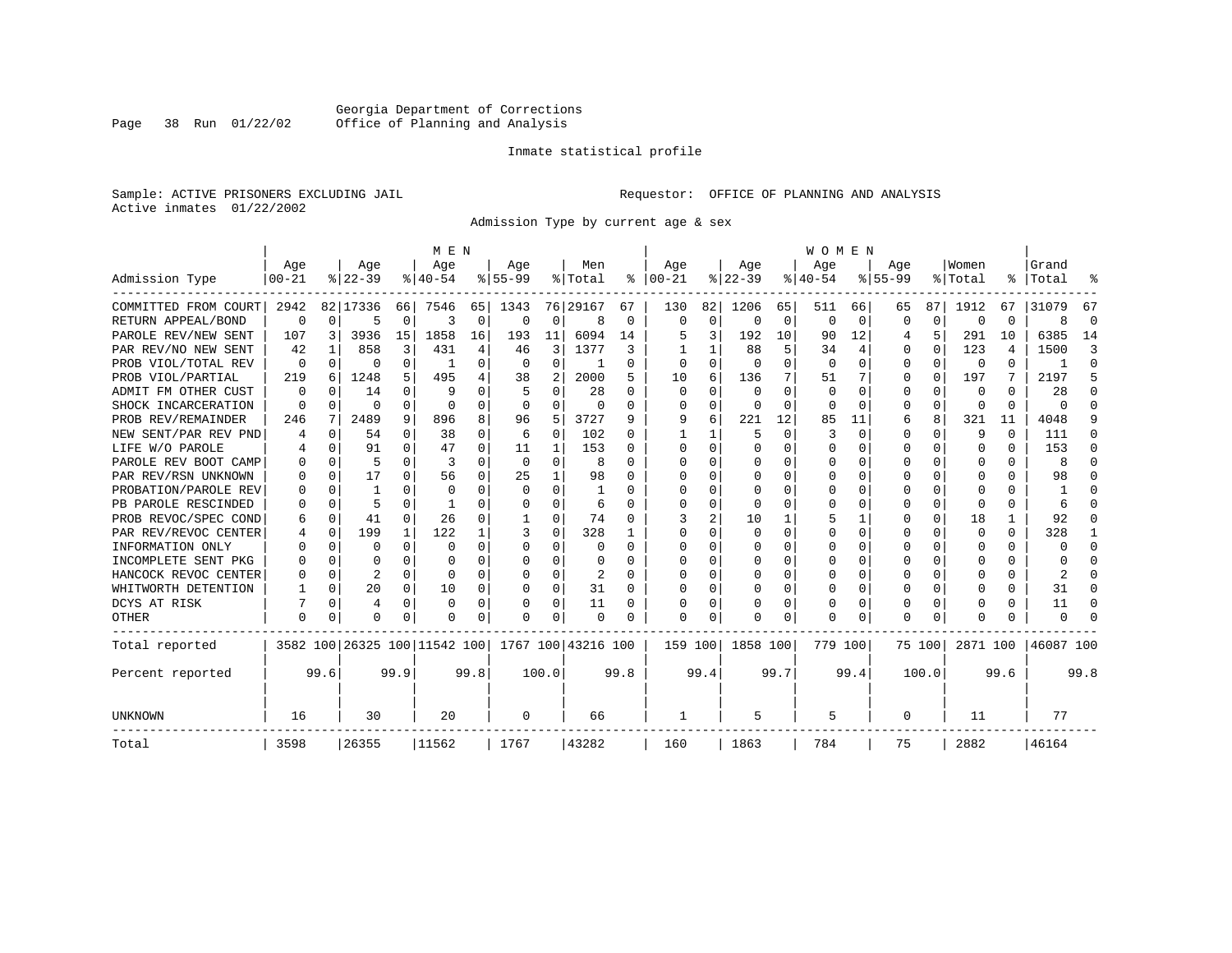#### Georgia Department of Corrections Page 39 Run 01/22/02 Office of Planning and Analysis

# Inmate statistical profile

|  | Sample: ACTIVE PRISONERS EXCLUDING JAIL |  |  |                                   |  | Requestor: OFFICE OF PLANNING AND ANALYSIS |  |
|--|-----------------------------------------|--|--|-----------------------------------|--|--------------------------------------------|--|
|  | Active inmates 01/22/2002               |  |  |                                   |  |                                            |  |
|  |                                         |  |  | Release Type by current age & sex |  |                                            |  |

|                  |                |                    |                | M E N                        |   |                    |                |                    |           |                   |                |                  |                | <b>WOMEN</b>     |          |                    |          |                  |                    |                |
|------------------|----------------|--------------------|----------------|------------------------------|---|--------------------|----------------|--------------------|-----------|-------------------|----------------|------------------|----------------|------------------|----------|--------------------|----------|------------------|--------------------|----------------|
| Release Type     | Age<br>  00-21 | Aqe<br>$8122 - 39$ |                | Age<br>$8140 - 54$           |   | Aqe<br>$8155 - 99$ |                | Men<br>% Total     | $\approx$ | Age<br>$100 - 21$ |                | Aqe<br>$8 22-39$ |                | Aqe<br>$8 40-54$ |          | Aqe<br>$8155 - 99$ |          | Women<br>% Total | Grand<br>%   Total | $\frac{1}{6}$  |
| PAROLE           | 16             | 30                 | 0 <sup>1</sup> | 20                           | 0 |                    | $\overline{0}$ | 66                 | 0         |                   |                | 5                | 0 <sup>1</sup> |                  |          |                    | 0        |                  |                    | $\overline{0}$ |
| SENTENCE EXPIRED | $\Omega$       | $\Omega$           | $\Omega$       |                              | 0 | $\Omega$           | 0 <sup>1</sup> |                    | $\Omega$  | $\Omega$          | $\overline{0}$ | $\mathbf{0}$     | 0 <sup>1</sup> |                  | $\Omega$ | $\mathbf{0}$       | $\Omega$ | $\Omega$         |                    | $\Omega$       |
| Active           |                |                    |                | 3598 100 26355 100 11561 100 |   |                    |                | 1767 100 43281 100 |           |                   | 160 100        | 1863 100         |                | 784 100          |          |                    | 75 100   | 2882 100         | 46163 100          |                |
| Total            | 3598           | 26355              |                | 11562                        |   | 1767               |                | 43282              |           | 160               |                | 1863             |                | 784              |          | 75                 |          | 2882             | 46164              |                |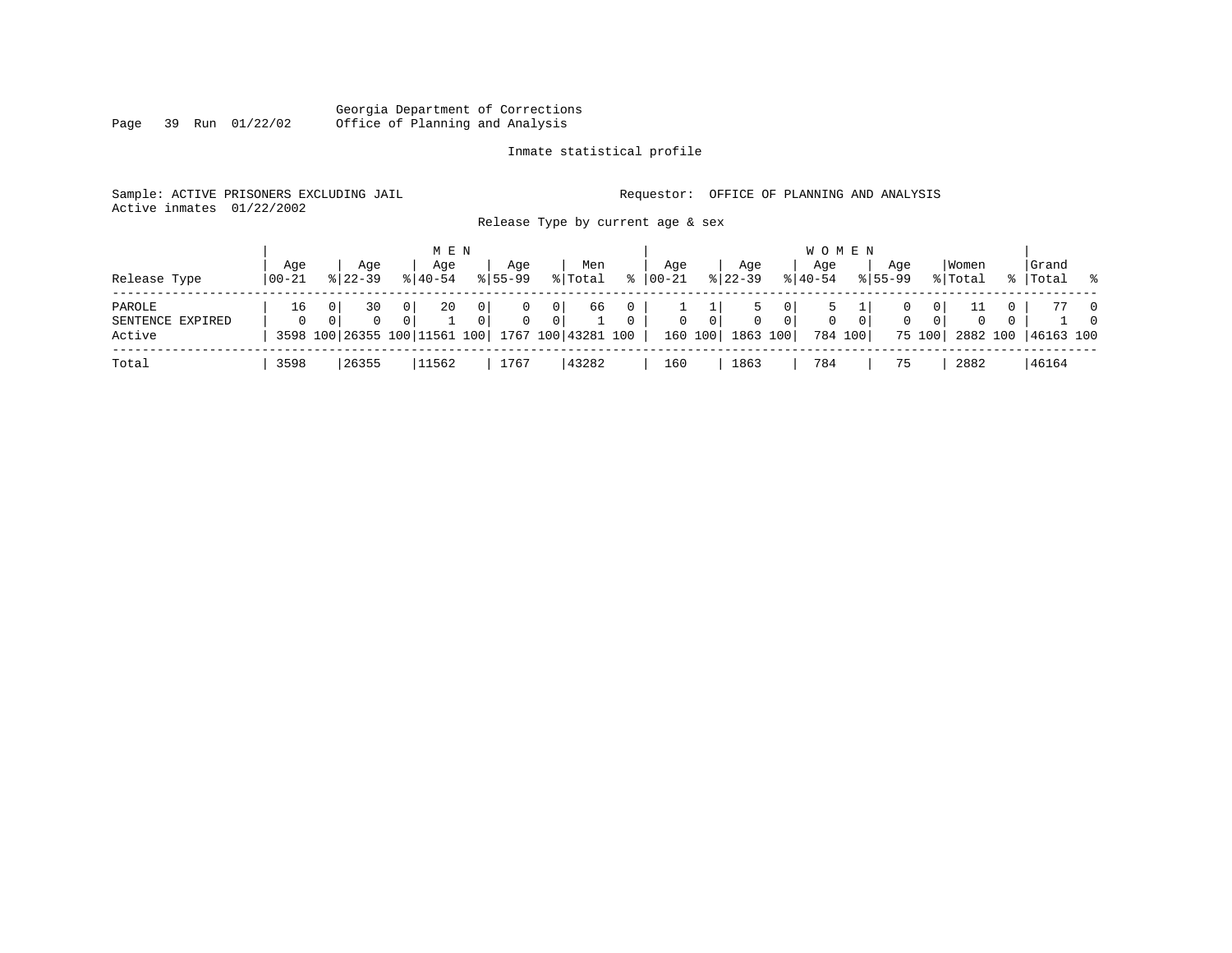# Georgia Department of Corrections<br>Page 40 Run 01/22/02 Office of Planning and Analysis Office of Planning and Analysis

#### Inmate statistical profile

Sample: ACTIVE PRISONERS EXCLUDING JAIL **Requestor:** OFFICE OF PLANNING AND ANALYSIS Active inmates 01/22/2002

Inst By Group by current age & sex

|                      |          |                 |                |          | M E N                        |                |             |      |                    |             |              |       |           |          | W O M E N   |          |             |        |          |       |           |          |
|----------------------|----------|-----------------|----------------|----------|------------------------------|----------------|-------------|------|--------------------|-------------|--------------|-------|-----------|----------|-------------|----------|-------------|--------|----------|-------|-----------|----------|
|                      | Age      |                 | Age            |          | Age                          |                | Age         |      | Men                |             | Age          |       | Age       |          | Aqe         |          | Age         |        | Women    |       | Grand     |          |
| Inst By Group        | $ 00-21$ |                 | $ 22-39 $      |          | $8 40-54$                    |                | $8155 - 99$ |      | % Total            | ⊱           | $00 - 21$    |       | $ 22-39 $ |          | $ 40-54 $   |          | $8155 - 99$ |        | % Total  |       | %   Total | ္က       |
| County jails         | 0        |                 | 0              | $\Omega$ | $\Omega$                     |                |             | 0    |                    |             | $\Omega$     |       | $\Omega$  |          | 0           |          | $\Omega$    |        |          |       |           |          |
| Transitional centers | 15       | $\Omega$        | 420            | 2        | 262                          | 2 <sub>1</sub> | 14          |      | 711                |             | 8            | 5     | 135       |          | 52          |          | 2           | 3      | 197      |       | 908       |          |
| County camps         | 424      | 12              | 3453           | 13       | 856                          | 8              | 26          |      | 4759               |             | $\Omega$     |       |           |          | $\Omega$    |          | $\Omega$    |        |          | 0     | 4760      | $-11$    |
| Inmate boot camps    | 181      |                 | 378            |          | $\Omega$                     |                | $\Omega$    | 0    | 559                |             | $\Omega$     |       | $\Omega$  |          | $\Omega$    | $\Omega$ | $\Omega$    |        | $\Omega$ |       | 559       |          |
| State prisons        | 2466     | 72 l            | 18725          | 73       | 8998                         | 79             | 1545        |      | 88 31734           | 75          | 152          | 95    | 1727      | 93       | 732         | 93       | 73          | 97     | 2684     | 93    | 34418     | 76       |
| Private prisons      | 347      | 10 <sup>1</sup> | 2808           | 11       | 1242                         |                | 161         | 9    | 4558               | 11          | $\Omega$     |       | $\Omega$  | $\Omega$ | $\mathbf 0$ | $\Omega$ | 0           |        | $\Omega$ | 0     | 4558      | 10       |
| Other                | 0        |                 | $\overline{a}$ | 0        | $\mathbf 0$                  | 0              | $\mathbf 0$ | 0    | 2                  | $\mathbf 0$ | 0            | 0     | 0         | 0        | $\mathbf 0$ | $\Omega$ | 0           | 0      | $\Omega$ | 0     | 2         | $\Omega$ |
| Total reported       |          |                 |                |          | 3433 100 25786 100 11358 100 |                |             |      | 1746 100 42323 100 |             | 160          | 100   | 1863 100  |          | 784 100     |          |             | 75 100 | 2882 100 |       | 45205 100 |          |
| Percent reported     |          | 95.4            |                | 97.8     |                              | 98.2           |             | 98.8 |                    | 97.8        |              | 100.0 |           | 100.0    |             | 100.0    |             | 100.0  |          | 100.0 |           | 97.9     |
| Not reported         | 165      |                 | 569            |          | 204                          |                | 21          |      | 959                |             | $\mathbf{0}$ |       | $\Omega$  |          | $\mathbf 0$ |          | $\Omega$    |        | $\Omega$ |       | 959       |          |
| Total                | 3598     |                 | 26355          |          | 11562                        |                | 1767        |      | 43282              |             | 160          |       | 1863      |          | 784         |          | 75          |        | 2882     |       | 46164     |          |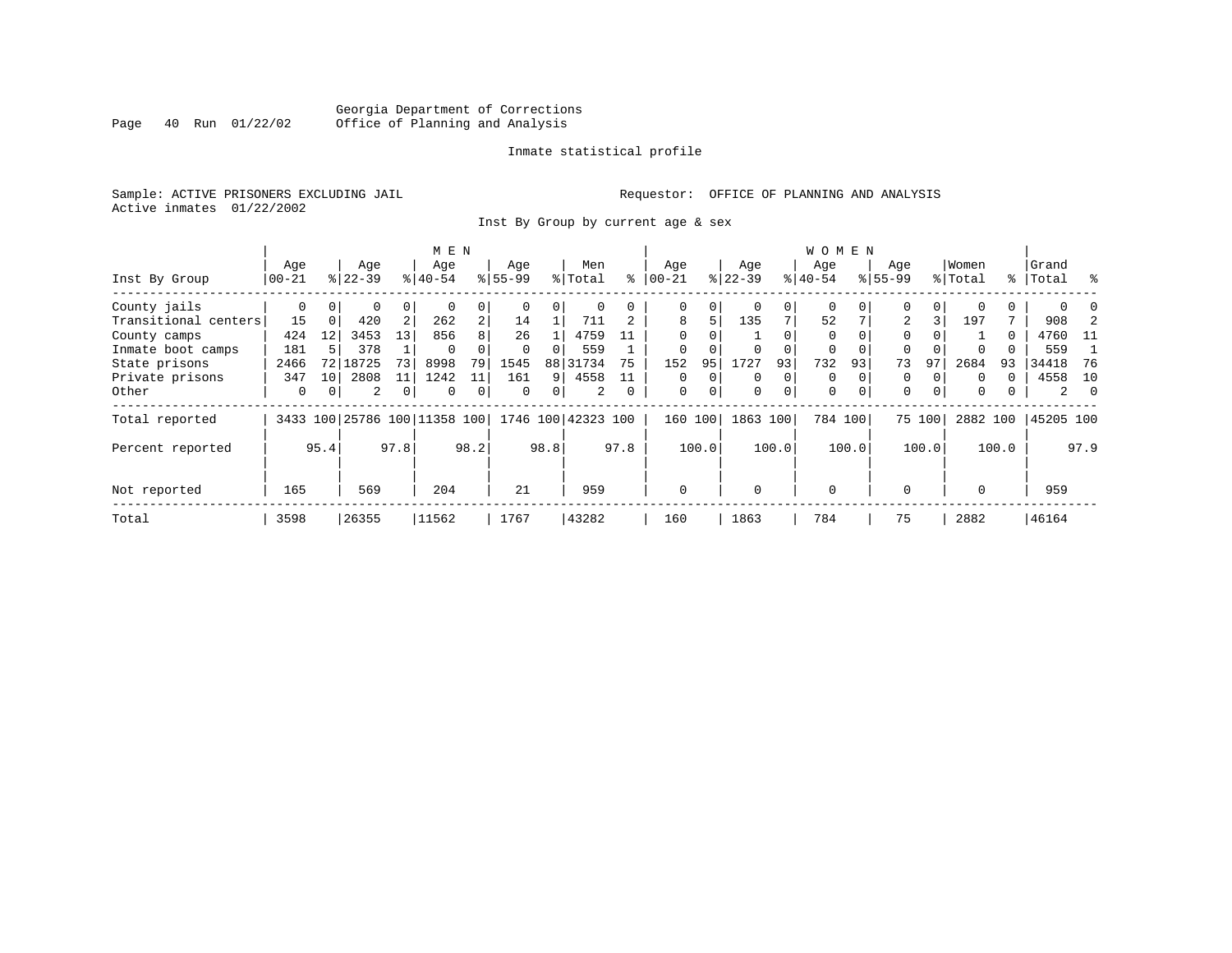### Georgia Department of Corrections<br>Page 41 Run 01/22/02 Office of Planning and Analysis Page 41 Run 01/22/02 Office of Planning and Analysis

#### Inmate statistical profile

Sample: ACTIVE PRISONERS EXCLUDING JAIL **Requestor:** OFFICE OF PLANNING AND ANALYSIS Active inmates 01/22/2002

Institution by current age & sex

|                        |           |                |                |              | M E N     |                |                |                |                |                |          |                |             |          | <b>WOMEN</b> |             |              |              |              |          |           |                |
|------------------------|-----------|----------------|----------------|--------------|-----------|----------------|----------------|----------------|----------------|----------------|----------|----------------|-------------|----------|--------------|-------------|--------------|--------------|--------------|----------|-----------|----------------|
|                        | Age       |                | Age            |              | Age       |                | Aqe            |                | Men            |                | Age      |                | Age         |          | Aqe          |             | Aqe          |              | Women        |          | Grand     |                |
| Institution            | $00 - 21$ |                | $ 22-39 $      |              | $8 40-54$ |                | $8 55-99$      |                | % Total        | ႜ              | $ 00-21$ |                | $ 22-39 $   |          | $8 40-54$    |             | $8155 - 99$  |              | % Total      |          | %   Total |                |
| Albany Trans Ctr       | 5         | 0              | 91             | 0            | 53        | $\Omega$       | 2              | $\overline{0}$ | 151            | $\Omega$       | $\Omega$ | $\Omega$       | 0           | 0        | 0            | 0           | 0            | 0            | 0            | $\Omega$ | 151       |                |
| Atlanta Trans Ctr(M)   | 4         | 0              | 145            | $\mathbf{1}$ | 91        | $\mathbf{1}$   | 6              | 0              | 246            | $\mathbf{1}$   | $\Omega$ | $\Omega$       | $\mathbf 0$ | $\Omega$ | $\Omega$     | $\mathbf 0$ | $\Omega$     | $\Omega$     | $\mathbf 0$  | $\Omega$ | 246       | $\mathbf{1}$   |
| Macon Trans Ctr        |           | $\Omega$       | 69             | $\Omega$     | 45        | $\Omega$       | 4              | 0              | 121            | $\Omega$       | $\Omega$ | $\Omega$       | $\Omega$    | $\Omega$ | O            | $\Omega$    | U            | $\mathbf 0$  | $\Omega$     | $\Omega$ | 121       | $\Omega$       |
| Metro Trans Ctr<br>(W) |           | $\Omega$       | $\Omega$       | $\Omega$     | $\Omega$  | $\Omega$       | $\Omega$       | $\Omega$       | $\Omega$       | $\Omega$       | 6        | $\overline{4}$ | 85          | 5        | 30           | 4           |              | $\mathbf{1}$ | 122          | 4        | 122       | $\Omega$       |
| Savannah Trans Ctr     |           | $\Omega$       | 115            | $\Omega$     | 73        | 1              |                | $\Omega$       | 193            | U              | ∩        | U              | $\Omega$    | $\Omega$ | $\Omega$     | $\Omega$    | O            | $\Omega$     | $\Omega$     | $\Omega$ | 193       | $\Omega$       |
| Savannah Womens TC     |           | $\Omega$       | $\Omega$       | $\Omega$     | $\Omega$  | $\Omega$       | <sup>0</sup>   | 0              | $\Omega$       | <sup>n</sup>   |          |                | 50          | 3        | 22           | 3           | $\mathbf{1}$ | 1            | 75           | 3        | 75        | ∩              |
| Central State Hosp     |           | $\Omega$       | $\overline{2}$ | $\Omega$     | $\Omega$  | $\Omega$       | 0              | $\Omega$       | $\overline{2}$ | $\Omega$       | $\Omega$ | $\Omega$       | $\Omega$    | $\Omega$ | $\Omega$     | $\Omega$    | U            | $\Omega$     | $\Omega$     | $\Omega$ | 2         |                |
| Bulloch County         | 12        | 0              | 99             | $\mathbf 0$  | 31        | $\Omega$       | 2              | 0              | 144            | $\Omega$       |          | $\Omega$       | 0           | O        |              | $\Omega$    | O            | $\mathbf 0$  | $\mathbf 0$  | $\Omega$ | 144       |                |
| Carroll County         | 19        | 1              | 169            | 1            | 33        | $\Omega$       | $\Omega$       | $\Omega$       | 221            | $\mathbf{1}$   | $\Omega$ | $\Omega$       | $\Omega$    | O        |              | $\Omega$    | O            | $\Omega$     | $\Omega$     | $\Omega$ | 221       | $\Omega$       |
| Clarke County          | 3         | 0              | 72             | $\Omega$     | 26        | 0              | $\Omega$       | $\Omega$       | 101            | $\Omega$       | $\Omega$ | $\Omega$       | O           | O        | U            | $\Omega$    | O            | 0            | $\mathbf 0$  | $\Omega$ | 101       | $\Omega$       |
| Colquitt County        | 25        | 1              | 133            | 1            | 28        | $\Omega$       | $\Omega$       | $\Omega$       | 186            | $\Omega$       | $\Omega$ |                |             | O        |              | $\Omega$    | U            | 0            | $\mathbf{1}$ | $\Omega$ | 187       | $\Omega$       |
| Coweta County          | 14        | 0              | 130            | $\mathbf{1}$ | 55        | $\Omega$       | 2              | $\Omega$       | 201            | $\Omega$       | $\Omega$ | $\Omega$       | $\Omega$    | O        | U            | $\Omega$    | O            | $\Omega$     | $\mathbf 0$  | $\Omega$ | 201       | $\Omega$       |
| Decatur County         | 12        | 0              | 142            | $\mathbf{1}$ | 46        | $\Omega$       | 0              | 0              | 200            | $\Omega$       | $\Omega$ | $\Omega$       | O           | O        |              | $\Omega$    | O            | $\mathbf 0$  | $\mathbf 0$  | $\Omega$ | 200       | $\Omega$       |
| Effingham County       | 23        | 1              | 182            | $\mathbf{1}$ | 39        | $\Omega$       | $\Omega$       | 0              | 244            | 1              | $\Omega$ | $\Omega$       |             | O        |              | $\Omega$    | O            | 0            | $\mathbf 0$  | $\Omega$ | 244       | $\mathbf{1}$   |
| Floyd County           | 22        | 1              | 138            | $\mathbf{1}$ | 52        | 0              | $\overline{2}$ | 0              | 214            | $\mathbf{1}$   | $\Omega$ | $\Omega$       | O           | U        |              | $\Omega$    | O            | $\Omega$     | $\mathbf 0$  | $\Omega$ | 214       | $\Omega$       |
| Gwinnett County        | 20        | 1              | 82             | $\Omega$     | 20        | $\Omega$       | $\Omega$       | $\Omega$       | 122            | $\Omega$       |          | O              | O           | U        |              | $\Omega$    | U            | 0            | $\Omega$     | $\Omega$ | 122       | $\Omega$       |
| Hall County            | 22        | $\mathbf{1}$   | 186            | $\mathbf{1}$ | 27        | $\Omega$       | $\overline{2}$ | $\Omega$       | 237            | $\mathbf{1}$   |          |                | U           | O        |              | $\Omega$    | O            | $\Omega$     | $\Omega$     | $\Omega$ | 237       | $\mathbf{1}$   |
| Harris County          | 12        | $\Omega$       | 73             | $\Omega$     | 15        | $\Omega$       | $\overline{2}$ | $\Omega$       | 102            | $\Omega$       |          | U              | O           | O        |              | $\Omega$    | O            | $\Omega$     | $\Omega$     | $\Omega$ | 102       | $\Omega$       |
| Jackson County         | 15        | $\mathbf 0$    | 120            | $\mathbf 0$  | 35        | $\Omega$       | $\mathbf{1}$   | 0              | 171            | $\Omega$       |          | $\Omega$       | O           | O        |              | $\Omega$    | O            | $\Omega$     | $\mathbf 0$  | $\Omega$ | 171       | $\Omega$       |
| Jefferson County       | 18        | 1              | 137            | $\mathbf{1}$ | 25        | $\Omega$       | $\overline{c}$ | $\Omega$       | 182            | $\Omega$       | $\Omega$ | O              |             | U        |              | $\Omega$    | O            | 0            | $\Omega$     | $\Omega$ | 182       | $\Omega$       |
| Mitchell County        | 10        | $\Omega$       | 74             | $\Omega$     | 31        | $\Omega$       | $\Omega$       | $\Omega$       | 115            | $\Omega$       | $\Omega$ | O              | O           | U        |              | $\Omega$    | U            | $\Omega$     | $\Omega$     | $\Omega$ | 115       | $\Omega$       |
| Muscogee County        | 40        | 1              | 351            | $\mathbf 1$  | 77        |                | $\overline{2}$ | $\Omega$       | 470            | 1              |          |                | C           | U        |              | $\Omega$    | U            | 0            | $\Omega$     | $\Omega$ | 470       | -1             |
| Richmond County        | 12        | $\Omega$       | 159            | $\mathbf{1}$ | 36        | $\Omega$       | ς              | $\Omega$       | 210            | $\cap$         | ∩        | ∩              | U           | U        |              | $\Omega$    | U            | 0            | $\Omega$     | $\Omega$ | 210       | $\cap$         |
| Screven County         | 14        | 0              | 109            | $\Omega$     | 23        | $\Omega$       | $\Omega$       | $\Omega$       | 146            | $\Omega$       | $\Omega$ | $\Omega$       | O           | O        |              | $\Omega$    | U            | $\Omega$     | $\mathbf 0$  | $\Omega$ | 146       | ∩              |
| Spalding County        | 15        | 0              | 289            | $\mathbf{1}$ | 71        | 1              | 4              | 0              | 379            | $\mathbf{1}$   | $\Omega$ | $\Omega$       |             | O        |              | 0           | O            | $\mathbf 0$  | $\mathbf 0$  | $\Omega$ | 379       | $\mathbf{1}$   |
| Stewart County         | 16        | $\Omega$       | 66             | $\mathbf 0$  | 8         | $\Omega$       | $\Omega$       | $\Omega$       | 90             | $\Omega$       | $\Omega$ | $\Omega$       | $\cap$      | O        |              | $\Omega$    | O            | 0            | $\mathbf 0$  | $\Omega$ | 90        | $\Omega$       |
| Sumter County          | 44        | 1              | 247            | 1            | 51        | 0              | 2              | $\Omega$       | 344            | $\mathbf{1}$   | $\Omega$ | $\Omega$       | O           | O        |              | $\Omega$    | O            | 0            | $\mathbf 0$  | $\Omega$ | 344       | $\mathbf{1}$   |
| Terrell County         |           | $\Omega$       | 89             | $\Omega$     | 35        | $\Omega$       | $\mathbf{1}$   | $\Omega$       | 132            | $\Omega$       |          |                | O           | O        |              | $\Omega$    | O            | 0            | $\Omega$     | $\Omega$ | 132       | $\Omega$       |
| Thomas County          | 9         | $\Omega$       | 103            | $\Omega$     | 28        | $\Omega$       | $\mathbf{1}$   | $\Omega$       | 141            | $\Omega$       | ∩        | U              | $\cap$      | O        |              | $\Omega$    | O            | 0            | $\Omega$     | $\Omega$ | 141       | $\Omega$       |
| Troup County           | 17        | $\Omega$       | 145            | $\mathbf{1}$ | 29        | $\Omega$       | $\Omega$       | $\Omega$       | 191            | $\Omega$       |          | $\Omega$       | $\Omega$    | O        |              | $\Omega$    | O            | $\Omega$     | $\Omega$     | $\Omega$ | 191       | $\Omega$       |
| Clayton County         | 23        | $\mathbf{1}$   | 158            | $\mathbf{1}$ | 35        | $\Omega$       | $\Omega$       | $\Omega$       | 216            | $\mathbf{1}$   |          | $\Omega$       |             | 0        |              | $\Omega$    | O            | $\Omega$     | $\mathbf 0$  | $\Omega$ | 216       | $\Omega$       |
| Ware Prison            | 76        | $\overline{a}$ | 687            | 3            | 252       | $\overline{a}$ | 32             | $\overline{a}$ | 1047           | $\overline{2}$ | $\Omega$ | $\Omega$       | O           | 0        |              | $\Omega$    | U            | $\Omega$     | $\Omega$     | $\Omega$ | 1047      | $\overline{2}$ |
| Lowndes Prison         | 34        | 1              | 211            | $\mathbf{1}$ | 49        | $\Omega$       | 4              | 0              | 298            | 1              | $\Omega$ | $\Omega$       | O           | U        | O            | $\Omega$    | U            | $\Omega$     | $\mathbf 0$  | $\Omega$ | 298       | $\mathbf{1}$   |
| Dodge Prison           | 53        | 2              | 655            | 3            | 392       | 3              | 44             | 3              | 1144           | ς              |          | U              | O           | $\Omega$ |              | $\mathbf 0$ | O            | 0            | $\mathbf 0$  | $\Omega$ | 1144      | 3              |
| Phillips Prison        | 40        | 1              | 483            | 2            | 274       | $\overline{a}$ | 51             | 3              | 848            | 2              | $\Omega$ | $\Omega$       | O           | 0        | Λ            | $\Omega$    | U            | 0            | $\Omega$     | $\Omega$ | 848       | $\mathfrak{D}$ |
| Walker Prison          | 53        | 2              | 363            | $\mathbf{1}$ | 180       | $\overline{2}$ | 22             | 1              | 618            | 1              | $\Omega$ | 0              | $\Omega$    | 0        | O            | 0           | U            | 0            | $\Omega$     | 0        | 618       |                |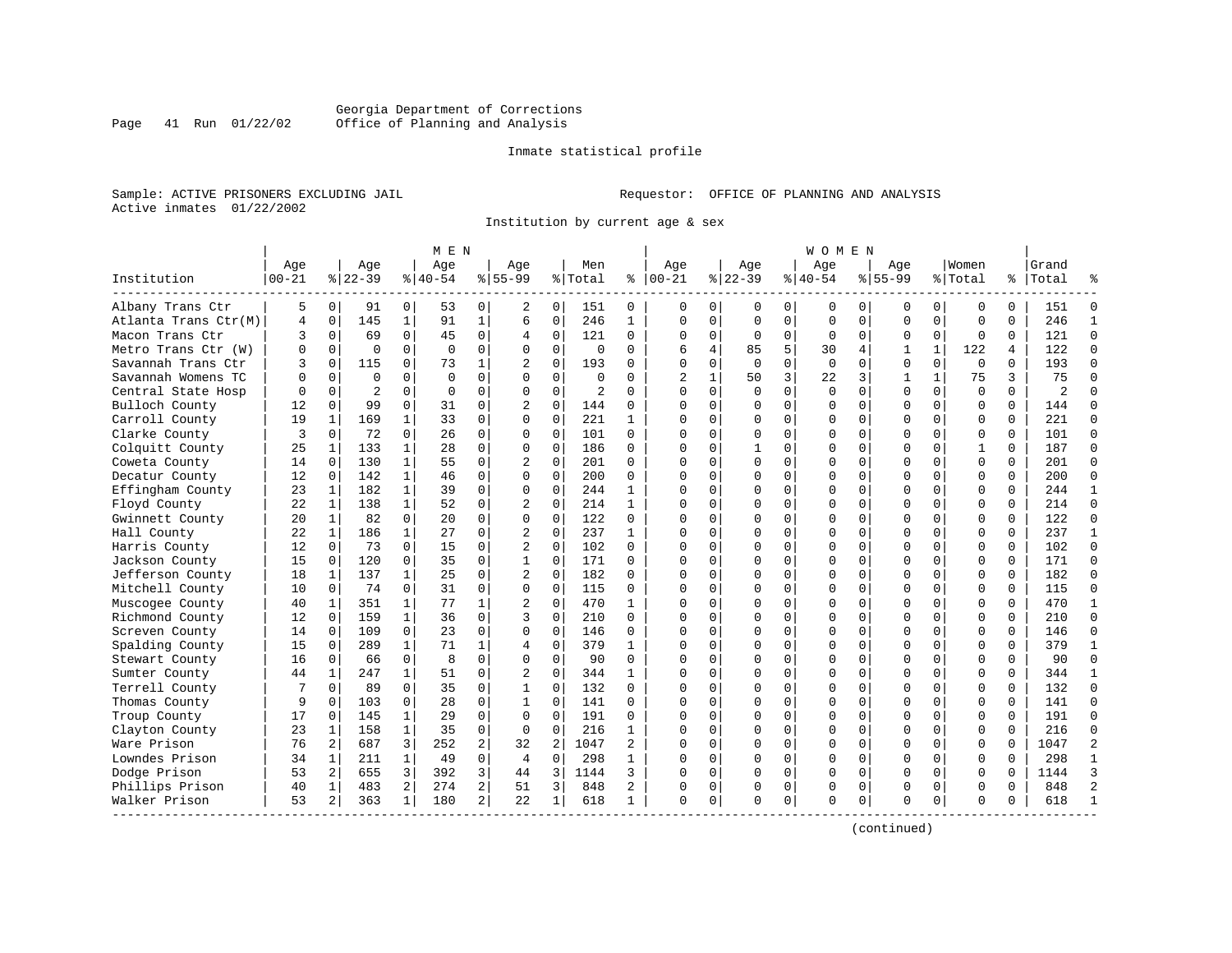#### Georgia Department of Corrections Page 42 Run 01/22/02 Office of Planning and Analysis

#### Inmate statistical profile

|                | Sample: ACTIVE PRISONERS EXCLUDING JAIL |  |
|----------------|-----------------------------------------|--|
| Active inmates | 01/22/2002                              |  |

L Sample: ACTIVE PRINCE OF PLANNING AND ANALYSIS

Institution by current age & sex (CONTINUED)

|                      |            |                |           |                | M E N     |                |              |                |                |                |            |          |              |          | W O M E N |             |             |             |             |          |           |                |
|----------------------|------------|----------------|-----------|----------------|-----------|----------------|--------------|----------------|----------------|----------------|------------|----------|--------------|----------|-----------|-------------|-------------|-------------|-------------|----------|-----------|----------------|
|                      | Age        |                | Age       |                | Age       |                | Aqe          |                | Men            |                | Age        |          | Age          |          | Aqe       |             | Aqe         |             | Women       |          | Grand     |                |
| Institution          | $ 00 - 21$ |                | $8 22-39$ |                | $8 40-54$ |                | $8 55-99$    |                | % Total        | ៖              | $ 00 - 21$ |          | $ 22-39$     |          | $8 40-54$ |             | $8155 - 99$ |             | % Total     |          | %   Total |                |
| Wayne Prison         |            | O              | 101       | 0              | 80        |                | 8            | 0              | 196            | 0              | ∩          | $\Omega$ | $\Omega$     | 0        | $\Omega$  | 0           | 0           | 0           | $\Omega$    | $\Omega$ | 196       |                |
| Arrendale Prison     | 469        | 14             | 558       | 2              | 170       | 1              | 15           | $\mathbf{1}$   | 1212           | 3              | $\Omega$   | $\Omega$ | $\Omega$     | O        | U         | $\Omega$    | U           | 0           | $\Omega$    | $\Omega$ | 1212      | 3              |
| Montgomery Prison    | 39         | 1              | 258       | $\mathbf{1}$   | 83        | 1              | 5            | $\Omega$       | 385            | 1              | ∩          | $\Omega$ | O            | $\Omega$ | O         | $\Omega$    | U           | $\Omega$    | $\Omega$    | $\Omega$ | 385       | -1             |
| Lee Prison           | 47         | $\mathbf{1}$   | 474       | $\overline{a}$ | 189       | 2              | 11           | $\mathbf{1}$   | 721            | $\overline{2}$ |            | $\cap$   | O            | $\Omega$ |           | $\Omega$    | U           | $\Omega$    | $\Omega$    | $\Omega$ | 721       | $\overline{2}$ |
| Putnam Prison        | 23         | 1              | 87        | $\Omega$       | 27        | $\Omega$       | 1            | 0              | 138            | $\Omega$       |            | $\Omega$ |              | O        |           | $\Omega$    |             | $\mathbf 0$ | $\mathbf 0$ | $\Omega$ | 138       |                |
| Georgia State Prison | 29         | $\mathbf{1}$   | 797       | 3              | 326       | 3              | 42           | 2              | 1194           | ς              |            | $\cap$   |              | U        |           | $\Omega$    | U           | 0           | $\mathbf 0$ | $\Omega$ | 1194      | 3              |
| Mens Prison          | 3          | $\Omega$       | 138       | $\mathbf{1}$   | 244       | 2              | 273          | 16             | 658            | $\overline{a}$ |            | U        |              | U        |           | $\Omega$    | U           | 0           | $\mathbf 0$ | $\Omega$ | 658       | $\mathbf{1}$   |
| Jackson Prison-Diag  | 178        | 5              | 901       | 3              | 445       | 4              | 58           | 3              | 1582           | 4              |            | $\Omega$ |              | U        |           | $\Omega$    | U           | 0           | $\Omega$    | $\Omega$ | 1582      | 3              |
| Jackson Prison-Perm  | $\Omega$   | $\Omega$       | 131       | $\mathbf{1}$   | 99        |                | 12           | $\mathbf{1}$   | 242            |                |            | O        | O            | U        |           | $\Omega$    | U           | 0           | $\Omega$    | $\Omega$ | 242       | $\mathbf{1}$   |
| Coastal Prison       | 195        | 6              | 895       | 3              | 356       | 3              | 39           | 2              | 1485           | 4              |            |          |              | U        |           | $\Omega$    | U           | 0           | $\Omega$    |          | 1485      | 3              |
| Scott Prison         | 53         | 2              | 706       | 3              | 352       | 3              | 38           | 2              | 1149           | ς              |            | U        | U            | U        |           | $\Omega$    | U           | 0           | $\Omega$    | $\cap$   | 1149      | 3              |
| Rivers Prison        | 56         | $\overline{2}$ | 647       | 3              | 348       | 3              | 40           | $\overline{a}$ | 1091           | ς              |            | $\cap$   | U            | U        |           | $\Omega$    | U           | 0           | $\Omega$    | $\Omega$ | 1091      | $\overline{a}$ |
| Rutledge Prison      | 25         | 1              | 278       | $\mathbf{1}$   | 235       | 2              | 45           | 3              | 583            | 1              |            | $\Omega$ | O            | O        |           | U           | U           | 0           | $\mathbf 0$ | $\Omega$ | 583       | $\mathbf{1}$   |
| Central Prison       | 22         | $\mathbf{1}$   | 386       | $\mathbf{1}$   | 329       | 3              | 47           | 3              | 784            | $\overline{2}$ |            | $\Omega$ | 0            | U        |           | $\mathbf 0$ | U           | 0           | $\mathbf 0$ | $\Omega$ | 784       | $\overline{2}$ |
| Augusta Med Prison   | 68         | 2              | 576       | $\overline{2}$ | 356       | 3              | 101          | 6              | 1101           | 3              |            | O        |              | U        |           | $\Omega$    | U           | 0           | $\mathbf 0$ | $\Omega$ | 1101      |                |
| Rogers Prison        | 166        | 5              | 822       | 3              | 256       | $\overline{2}$ | 11           | $\mathbf{1}$   | 1255           | 3              |            | O        |              | U        |           | $\Omega$    | U           | 0           | $\Omega$    | $\Omega$ | 1255      | 3              |
| Burruss Prison       | 25         | $\mathbf{1}$   | 185       | 1              | 71        |                | 17           | $\mathbf{1}$   | 298            | 1              |            | O        | O            | U        |           | $\Omega$    | U           | 0           | $\Omega$    | $\Omega$ | 298       | $\mathbf{1}$   |
| Bostick Prison       |            | $\Omega$       | 192       | $\mathbf{1}$   | 260       | $\mathfrak{D}$ | 154          | 9              | 613            | 1              |            |          |              | O        |           | $\Omega$    |             | 0           | $\Omega$    | U        | 613       |                |
| Valdosta Prison      | 39         | 1              | 555       | $\overline{a}$ | 217       |                | 41           | $\overline{a}$ | 852            | $\overline{a}$ |            | U        |              | U        |           | $\Omega$    | O           | $\Omega$    | $\Omega$    | $\cap$   | 852       | $\overline{2}$ |
| Hays Prison          | 55         | $\overline{a}$ | 485       | $\overline{a}$ | 250       | $\overline{2}$ | 40           | $\overline{a}$ | 830            | $\overline{a}$ | ∩          | $\Omega$ | U            | O        |           | $\Omega$    | U           | $\Omega$    | $\Omega$    | $\Omega$ | 830       | $\mathcal{D}$  |
| Hancock Prison       | 64         | $\overline{2}$ | 711       | 3              | 356       | 3              | 45           | 3              | 1176           | ς              |            | $\cap$   | O            | O        |           | $\Omega$    | U           | 0           | $\mathbf 0$ | $\Omega$ | 1176      | 3              |
| Telfair Prison       | 63         | 2              | 728       | 3              | 247       | 2              | 26           | $\mathbf{1}$   | 1064           | ς              |            | $\Omega$ | O            | U        |           | 0           | U           | 0           | $\Omega$    | $\Omega$ | 1064      | 2              |
| Autry Prison         | 80         | $\overline{a}$ | 837       | 3              | 373       | 3              | 62           | 4              | 1352           | ς              |            | $\Omega$ |              | U        |           | $\Omega$    | U           | 0           | $\mathbf 0$ | $\Omega$ | 1352      | 3              |
| Washington Mens Pris | 23         | $\mathbf{1}$   | 94        | $\Omega$       | 30        | $\Omega$       | $\mathbf{1}$ | $\Omega$       | 148            | $\Omega$       |            | U        |              | U        |           | $\Omega$    | U           | 0           | $\Omega$    | $\Omega$ | 148       | $\Omega$       |
| Wilcox Prison        | 66         | $\overline{2}$ | 777       | 3              | 450       | 4              | 47           | 3              | 1340           | ζ              |            | U        |              | U        |           | $\Omega$    | U           | 0           | $\Omega$    | $\Omega$ | 1340      | 3              |
| Calhoun Prison       | 88         | 3              | 778       | 3              | 333       | 3              | 41           | $\overline{a}$ | 1240           | ζ              |            | O        | O            | U        |           | $\Omega$    | U           | 0           | $\mathbf 0$ | $\Omega$ | 1240      | 3              |
| Dooly Prison         | 50         | $\mathbf{1}$   | 661       | 3              | 375       | 3              | 48           | 3              | 1134           | ζ              |            |          |              | U        |           | $\Omega$    | U           | 0           | $\Omega$    |          | 1134      | 3              |
| Macon Prison         | 49         | 1              | 892       | ς              | 344       | 3              | 60           | 3              | 1345           | ς              |            |          |              | O        |           | $\Omega$    | O           | 0           | $\Omega$    |          | 1345      | 3              |
| Smith Prison         | 71         | 2              | 744       | 3              | 267       | $\overline{2}$ | 29           | 2              | 1111           | 3              | ∩          | $\Omega$ | <sup>0</sup> | U        |           | $\Omega$    | U           | 0           | $\Omega$    | $\cap$   | 1111      | $\overline{a}$ |
| Homerville Prison    |            | $\Omega$       | 107       | $\Omega$       | 66        | $\mathbf{1}$   | -1           | $\Omega$       | 175            | $\Omega$       | $\Omega$   | $\Omega$ | <sup>0</sup> | $\Omega$ | $\Omega$  | $\Omega$    | $\Omega$    | $\Omega$    | $\Omega$    | $\Omega$ | 175       | $\Omega$       |
| Washingtn Women Pris | $\Omega$   | 0              | 1         | $\Omega$       | $\Omega$  | $\Omega$       | $\Omega$     | $\Omega$       |                | $\Omega$       | 40         | 25       | 548          | 29       | 234       | 30          | 24          | 32          | 846         | 29       | 847       | $\overline{c}$ |
| Baldwin Prison       | 74         | 2              | 422       | 2              | 172       | 2              | 27           | $\overline{a}$ | 695            |                | $\Omega$   | $\Omega$ | 0            | $\Omega$ | $\Omega$  | $\Omega$    | $\Omega$    | $\mathbf 0$ | $\Omega$    | $\Omega$ | 695       | $\overline{2}$ |
| Metro Womens Prison  | $\Omega$   | $\Omega$       | $\Omega$  | $\Omega$       | $\Omega$  | $\Omega$       | $\Omega$     | $\Omega$       | $\Omega$       | $\Omega$       | 47         | 29       | 508          | 27       | 215       | 27          | 27          | 36          | 797         | 28       | 797       | $\mathcal{L}$  |
| Pulaski Womens Pris  | $\Omega$   | $\Omega$       | 2         | $\Omega$       | $\Omega$  | $\Omega$       | $\Omega$     | $\Omega$       | $\overline{2}$ | $\Omega$       | 65         | 41       | 671          | 36       | 283       | 36          | 22          | 29          | 1041        | 36       | 1043      | $\mathfrak{D}$ |
| Pelham PreTrans Unit | 4          | $\Omega$       | 111       | $\Omega$       | 71        |                | ς            | 0              | 189            | <sup>0</sup>   | $\Omega$   | $\Omega$ | <sup>0</sup> | 0        | U         | $\Omega$    | O           | $\Omega$    | $\Omega$    | $\Omega$ | 189       |                |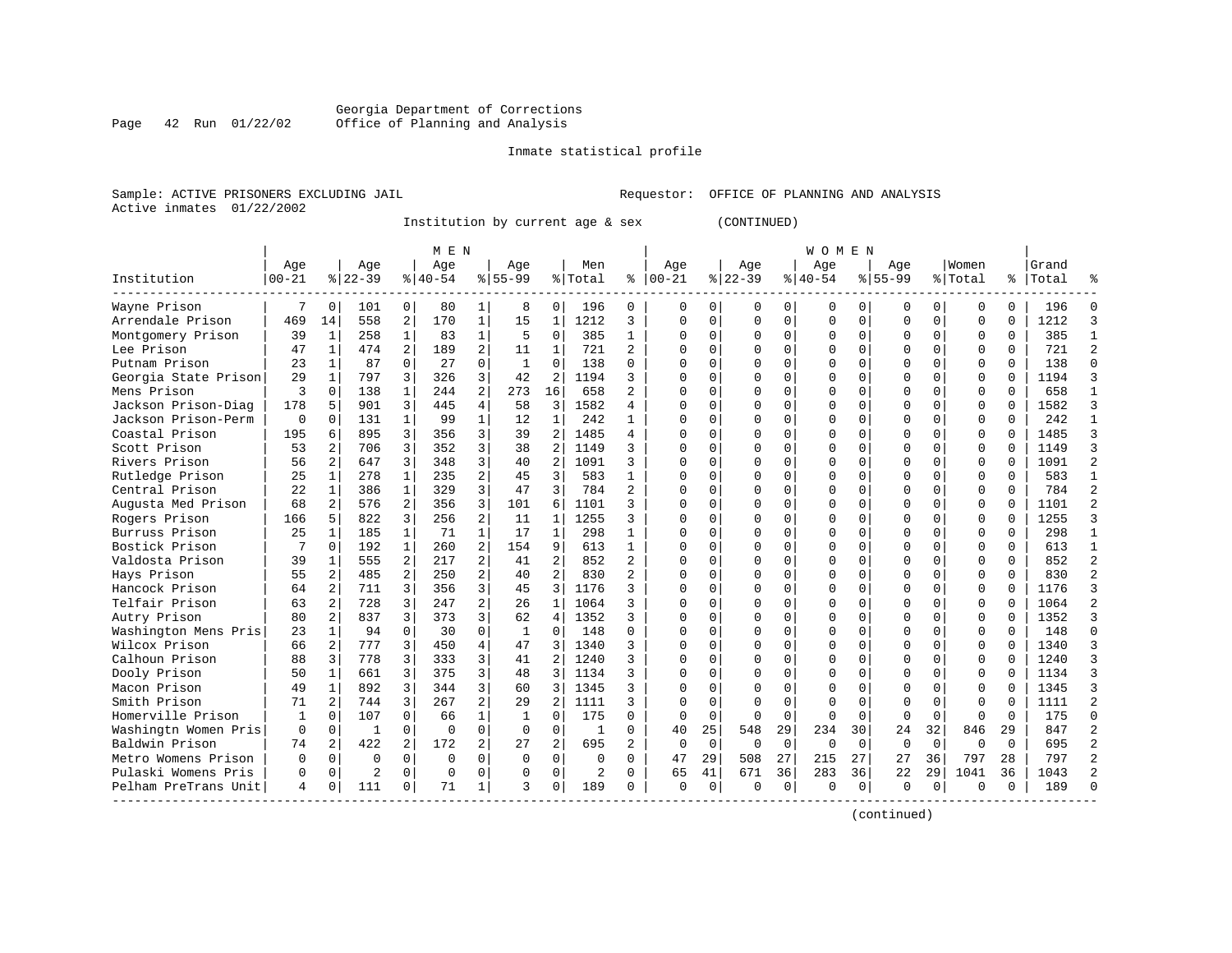# Georgia Department of Corrections<br>Page 43 Run 01/22/02 Office of Planning and Analysis Office of Planning and Analysis

#### Inmate statistical profile

Active inmates 01/22/2002

Sample: ACTIVE PRISONERS EXCLUDING JAIL **Requestor:** OFFICE OF PLANNING AND ANALYSIS

Institution by current age & sex (CONTINUED)

|                      |                |      |           |      | M E N                        |      |                    |          |         |      |           |          |           |       | W O M E N |       |          |        |          |       |           |      |
|----------------------|----------------|------|-----------|------|------------------------------|------|--------------------|----------|---------|------|-----------|----------|-----------|-------|-----------|-------|----------|--------|----------|-------|-----------|------|
|                      | Age            |      | Age       |      | Age                          |      | Age                |          | Men     |      | Age       |          | Age       |       | Age       |       | Age      |        | Women    |       | Grand     |      |
| Institution          | $ 00 - 21$     |      | $ 22-39 $ |      | $8 40-54$                    |      | $ 55-99$           |          | % Total | ి    | $00 - 21$ |          | $ 22-39 $ |       | $ 40-54 $ |       | $ 55-99$ |        | % Total  |       | %   Total | ႜ    |
| Milan Prison         | 44             |      | 166       |      | 47                           |      |                    | $\Omega$ | 258     |      |           |          |           |       | $\Omega$  |       | U        |        |          |       | 258       |      |
| West Central Prison  | 27             |      | 123       |      | 27                           | 0    |                    | $\Omega$ | 180     | 0    |           |          | $\Omega$  |       | $\Omega$  |       | $\Omega$ |        |          |       | 180       |      |
| D Ray James Prison   | 126            |      | 973       |      | 406                          |      | 47                 | 3        | 1552    |      |           |          |           |       | 0         |       | 0        |        |          | 0     | 1552      |      |
| Coffee Corr Facility | 117            |      | 941       | 4    | 395                          |      | 49                 | 3        | 1502    | 4    |           |          |           |       | 0         |       |          |        |          |       | 1502      |      |
| Wheeler Corr Facilty | 104            |      | 894       |      | 441                          |      | 65                 |          | 1504    |      | $\Omega$  |          |           |       | U         |       | O        |        |          | 0     | 1504      |      |
| Transfer Inst Unkn   | $\Omega$       |      | O         |      |                              |      |                    |          |         |      |           |          |           |       |           |       |          |        |          |       |           |      |
| Montgomery BC        | $\overline{c}$ |      | 8         |      |                              |      |                    |          | 10      |      |           |          |           |       |           |       |          |        |          |       | 10        |      |
| Burruss BC           | 52             |      | 84        |      |                              |      |                    | 0        | 136     |      | $\Omega$  |          |           |       | $\Omega$  |       | $\Omega$ |        |          | 0     | 136       |      |
| Hays BC              | 76             |      | 136       |      |                              |      | 0                  | $\Omega$ | 212     |      |           |          |           |       | 0         |       | $\Omega$ |        |          | 0     | 212       |      |
| Baldwin BC           | 51             |      | 150       |      | 0                            |      | $\Omega$           | 0        | 201     |      | 0         | $\Omega$ | $\Omega$  | 0     | 0         | 0     | 0        |        | O        | 0     | 201       |      |
| Total reported       |                |      |           |      | 3433 100 25786 100 11358 100 |      | 1747 100 42324 100 |          |         |      | 160 100   |          | 1863 100  |       | 784 100   |       |          | 75 100 | 2882 100 |       | 45206 100 |      |
| Percent reported     |                | 95.4 |           | 97.8 |                              | 98.2 |                    | 98.9     |         | 97.8 |           | 100.0    |           | 100.0 |           | 100.0 |          | 100.0  |          | 100.0 |           | 97.9 |
| Not Reported         | 165            |      | 569       |      | 204                          |      | 2.0                |          | 958     |      | $\Omega$  |          | $\Omega$  |       | $\Omega$  |       | $\Omega$ |        | $\Omega$ |       | 958       |      |
| Total                | 3598           |      | 26355     |      | 11562                        |      | 1767               |          | 43282   |      | 160       |          | 1863      |       | 784       |       | 75       |        | 2882     |       | 46164     |      |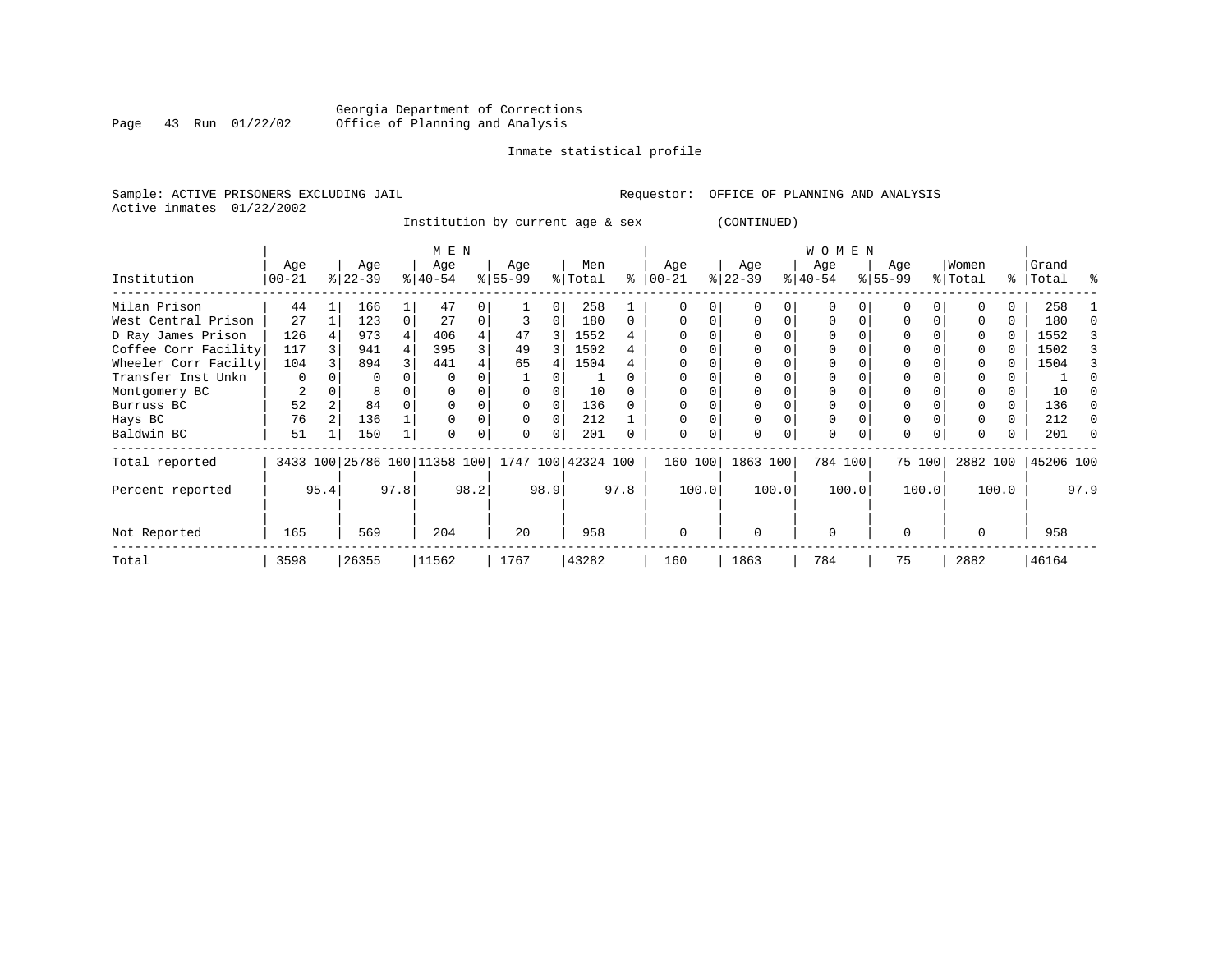### Georgia Department of Corrections<br>Page 44 Run 01/22/02 Office of Planning and Analysis Page 44 Run 01/22/02 Office of Planning and Analysis

#### Inmate statistical profile

Sample: ACTIVE PRISONERS EXCLUDING JAIL **Requestor:** OFFICE OF PLANNING AND ANALYSIS Active inmates 01/22/2002

Misdemeanors And Felonies by current age & sex

| Crime Type                   | Age<br>$00 - 21$ |          | Age<br>$8122 - 39$                 |          | M E N<br>Age<br>$8140 - 54$ |      | Aqe<br>$8155 - 99$ |                | Men<br>% Total           | ွေ             | Aqe<br>$ 00-21 $ |                                     | Aqe<br>$ 22-39 $ |         | <b>WOMEN</b><br>Aqe<br>$8 40-54$ |                         | Aqe<br>$8155 - 99$ |                    | Women<br>% Total |      | Grand<br>%   Total % |      |
|------------------------------|------------------|----------|------------------------------------|----------|-----------------------------|------|--------------------|----------------|--------------------------|----------------|------------------|-------------------------------------|------------------|---------|----------------------------------|-------------------------|--------------------|--------------------|------------------|------|----------------------|------|
| <b>MISDEMEANOR</b><br>FELONY |                  | $\Omega$ | 16<br>3580 100 26306 100 11530 100 | $\Omega$ | 9                           | 0    | 2                  | 0 <sup>1</sup> | 28<br>1765 100 43181 100 | $\overline{0}$ |                  | $\Omega$<br>$\mathbf{0}$<br>159 100 | 3<br>1854 100    | $\circ$ | 3                                | $\mathbf{0}$<br>776 100 | 0                  | $\Omega$<br>75 100 | 6<br>2864 100    | 0    | 46045 100            | 34 0 |
| Total reported               |                  |          | 3581 100 26322 100 11539 100       |          |                             |      |                    |                | 1767 100 43209 100       |                | 159              | 100                                 | 1857 100         |         |                                  | 779 100                 |                    | 75 100             | 2870 100         |      | 46079 100            |      |
| Percent reported             |                  | 99.5     |                                    | 99.9     |                             | 99.8 |                    | 100.0          |                          | 99.8           |                  | 99.4                                |                  | 99.7    |                                  | 99.4                    |                    | 100.0              |                  | 99.6 |                      | 99.8 |
| NOT REPORTED                 | 17               |          | 33                                 |          | 23                          |      | $\mathbf 0$        |                | 73                       |                |                  |                                     | 6                |         | 5                                |                         | $\Omega$           |                    | 12               |      | 85                   |      |
| Total                        | 3598             |          | 26355                              |          | 11562                       |      | 1767               |                | 43282                    |                | 160              |                                     | 1863             |         | 784                              |                         | 75                 |                    | 2882             |      | 46164                |      |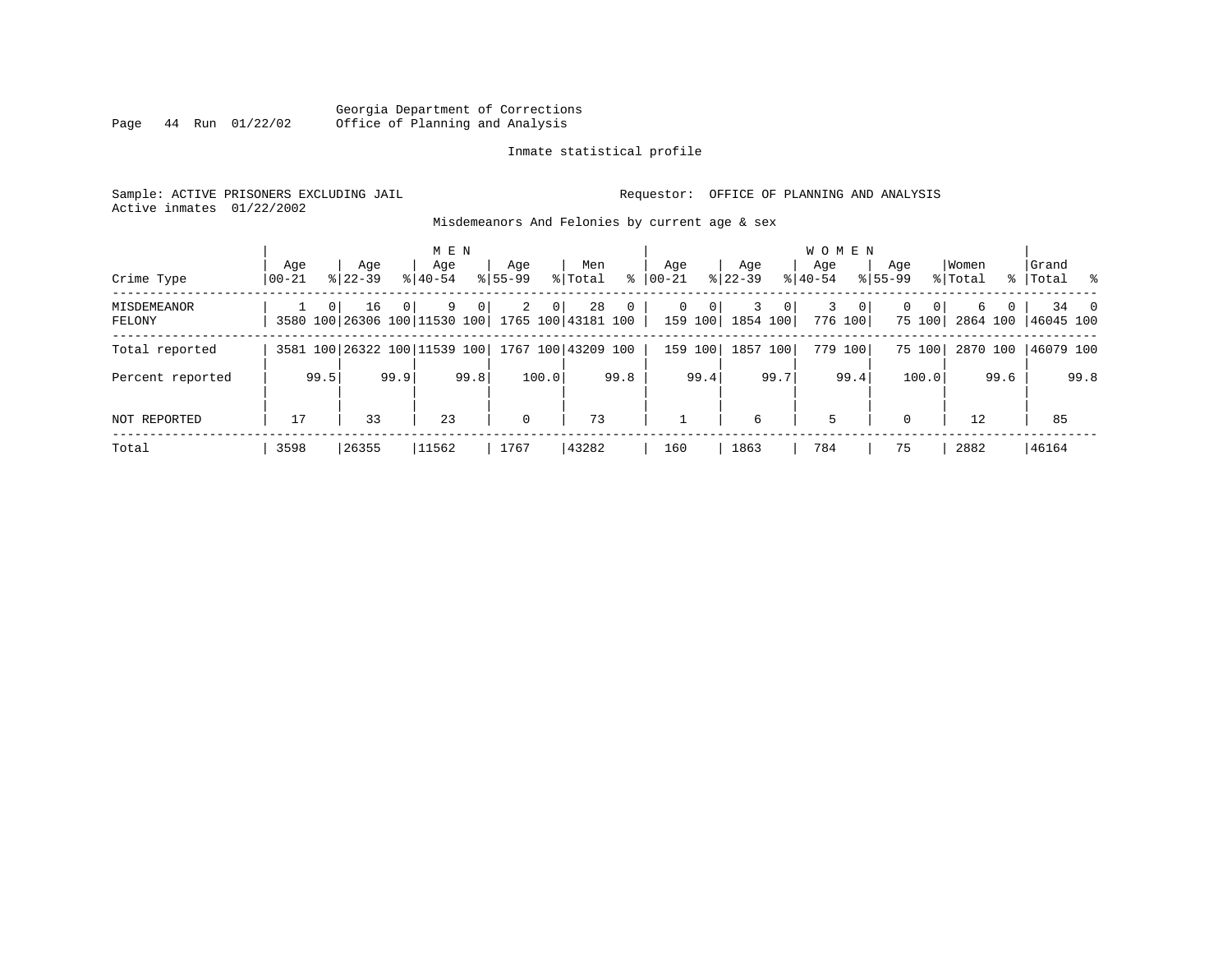# Georgia Department of Corrections<br>Page 45 Run 01/22/02 Office of Planning and Analysis Office of Planning and Analysis

#### Inmate statistical profile

Sample: ACTIVE PRISONERS EXCLUDING JAIL **Requestor:** OFFICE OF PLANNING AND ANALYSIS Active inmates 01/22/2002

Crimes By Group by current age & sex

|                      |                |             |                |              | M E N                        |          |                |              |                    |          |                |              |                |          | W O M E N      |             |             |          |              |          |           |                |
|----------------------|----------------|-------------|----------------|--------------|------------------------------|----------|----------------|--------------|--------------------|----------|----------------|--------------|----------------|----------|----------------|-------------|-------------|----------|--------------|----------|-----------|----------------|
|                      | Age            |             | Age            |              | Age                          |          | Aqe            |              | Men                |          | Age            |              | Age            |          | Aqe            |             | Aqe         |          | Women        |          | Grand     |                |
| Crimes By Group      | $00 - 21$      |             | $ 22-39$       |              | $8140 - 54$                  |          | 855-99         |              | % Total            | ႜ        | $ 00-21$       |              | $8$   22-39    |          | $8140 - 54$    |             | $8155 - 99$ |          | % Total      | ి        | Total     |                |
| HOMICIDE             | 218            | 6           | 3034           | 12           | 1781                         | 15       | 480            | 27           | 5513               | 13       | 15             | 9            | 235            | 13       | 138            | 18          | 37          | 49       | 425          | 15       | 5938      | 13             |
| ABORTION             | $\Omega$       | $\mathbf 0$ | O              | $\mathbf 0$  | $\Omega$                     | $\Omega$ | $\Omega$       | $\mathbf 0$  | $\Omega$           | $\Omega$ | $\Omega$       | $\Omega$     | $\Omega$       | 0        | $\Omega$       | $\mathbf 0$ | $\Omega$    | $\Omega$ | $\Omega$     | $\Omega$ | $\Omega$  | $\Omega$       |
| BODILY INJRY&REL OFF | 502            | 14          | 3952           | 15           | 1565                         | 14       | 218            | 12           | 6237               | 14       | 27             | 17           | 191            | 10       | 100            | 13          | 6           | 8        | 324          | 11       | 6561      | 14             |
| ARSON & REL OFF      | 16             | 0           | 179            | 1            | 65                           | 1        | 11             | 1            | 271                | 1        | 2              |              | 12             | 1        | 14             | 2           | 3           |          | 31           | 1        | 302       | 1              |
| DAMAGE OF PROPERTY   | 15             | $\mathbf 0$ | 67             | $\Omega$     | 26                           | $\Omega$ | 3              | $\Omega$     | 111                | $\Omega$ | $\Omega$       | $\Omega$     | $\overline{2}$ | O        | $\Omega$       | $\Omega$    | $\Omega$    | $\Omega$ | 2            | $\Omega$ | 113       | $\Omega$       |
| BURGLARY & REL OFF   | 494            | 14          | 3031           | 12           | 1256                         | 11       | 49             | 3            | 4830               | 11       | 9              | 6            | 126            | 7        | 40             | 5           | $\Omega$    | $\Omega$ | 175          | 6        | 5005      | 11             |
| FORGERY & REL OFF    | 57             | 2           | 750            | 3            | 360                          | 3        | 22             | $\mathbf{1}$ | 1189               | 3        | 20             | 13           | 303            | 16       | 103            | 13          | 6           | 8        | 432          | 15       | 1621      | $\overline{4}$ |
| THEFT                | 291            | 8           | 1561           | 6            | 754                          |          | 66             | 4            | 2672               | 6        | 11             | 7            | 215            | 12       | 103            | 13          | 4           | 5        | 333          | 12       | 3005      | 7              |
| <b>ROBBERY</b>       | 1086           | 30          | 4776           | 18           | 1226                         | 11       | 88             | 5            | 7176               | 17       | 50             | 31           | 173            | 9        | 39             | 5           | 2           | 3        | 264          | 9        | 7440      | 16             |
| SEXUAL OFFENSES      | 284            | 8           | 2847           | 11           | 2118                         | 18       | 568            | 32           | 5817               | 13       | 1              |              | 52             | 3        | 22             | 3           | 0           | 0        | 75           | 3        | 5892      | 13             |
| OBSCENITY CRIMES     | O              | $\Omega$    | U              | 0            | 1                            | $\Omega$ | O              | $\Omega$     | 1                  | U        | ∩              | <sup>0</sup> | $\Omega$       | U        | $\Omega$       | $\Omega$    | O           | 0        | $\Omega$     | 0        | 1         | $\Omega$       |
| TREASON & REL OFF    | O              | 0           | 2              | $\Omega$     | $\overline{2}$               | $\Omega$ | O              | 0            | 4                  | $\Omega$ | $\Omega$       | $\Omega$     | 1              | 0        | $\Omega$       | $\Omega$    | $\Omega$    | $\Omega$ | $\mathbf{1}$ | $\Omega$ | 5         | $\Omega$       |
| CRIMES INVOLVNG GOVT | 74             | 2           | 579            | 2            | 190                          | 2        | 8              | 0            | 851                | 2        | 1              |              | 44             | 2        | 20             | 3           | 0           | $\Omega$ | 65           | 2        | 916       | $\overline{2}$ |
| FALSIFICATIONS       | $\overline{c}$ | $\Omega$    | 24             | $\Omega$     | 5                            | $\Omega$ | $\overline{c}$ | $\Omega$     | 33                 | $\Omega$ | $\overline{2}$ |              | 3              | 0        | $\Omega$       | $\Omega$    | 0           | 0        | 5            | $\Omega$ | 38        | $\Omega$       |
| OBSTRUCT LAW ENFORCE | q              | $\Omega$    | 85             | $\Omega$     | 31                           | $\Omega$ | -1             | 0            | 126                | O        | $\Omega$       | <sup>0</sup> | б              | U        | 2              | $\Omega$    |             | 1        | 9            | O        | 135       | $\Omega$       |
| DISORDERLY CONDUCT   |                | O           | 22             | $\Omega$     | 12                           | O        |                | 0            | 40                 |          |                |              | 0              | U        | O              | $\Omega$    | Ω           | 0        |              |          | 41        | $\Omega$       |
| GAMBLING & REL OFF   | O              | $\Omega$    | $\overline{4}$ | $\Omega$     | -1                           | $\Omega$ | -1             | 0            | 6                  | ∩        | ∩              | <sup>0</sup> | 0              | U        | $\Omega$       | ∩           | U           | 0        | $\Omega$     | 0        | 6         | $\Omega$       |
| CRUELTY TO CHILDREN  |                | $\Omega$    | 210            | $\mathbf{1}$ | 50                           | $\Omega$ | 10             | 1            | 277                | 1.       | 4              | 3            | 71             | 4        | 11             | 1           | 0           | $\Omega$ | 86           | 3        | 363       | 1              |
| CRIMES WITH GUNS     | 17             | 0           | 111            | 0            | 45                           | $\Omega$ | 9              | 1            | 182                | $\Omega$ | $\Omega$       | $\Omega$     | 0              | 0        | 1              | 0           | 0           | $\Omega$ | 1            | $\Omega$ | 183       | $\Omega$       |
| INVASION PRIVACY     | $\overline{c}$ | $\Omega$    | 9              | $\Omega$     | 9                            | $\Omega$ | $\mathbf{1}$   | $\Omega$     | 21                 | $\Omega$ | $\Omega$       | 0            | $\Omega$       | 0        | $\Omega$       | $\Omega$    | 0           | 0        | $\Omega$     | O        | 2.1       | $\Omega$       |
| <b>RACKETEERING</b>  | O              | $\mathbf 0$ | 13             | $\Omega$     | 19                           | O        | -1             | $\Omega$     | 33                 | $\Omega$ | $\Omega$       | $\Omega$     | 5              | $\Omega$ | $\mathfrak{D}$ | $\Omega$    | 0           | $\Omega$ | 7            | $\Omega$ | 40        | $\Omega$       |
| DRUG ABUSE OFFENSES  | 434            | 12          | 3920           | 15           | 1545                         | 13       | 152            | 9            | 6051               | 14       | 12             | 8            | 337            | 18       | 142            | 18          | 13          | 17       | 504          | 18       | 6555      | 14             |
| DRUG TRAFFICKING     | 32             | 1           | 808            | 3            | 237                          | 2        | 37             | 2            | 1114               | 3        | 2              |              | 50             | 3        | 26             | 3           | 3           | 4        | 81           | 3        | 1195      | 3              |
| AUTO CRIMES          | 8              | 0           | 216            | $\mathbf{1}$ | 199                          | 2        | 30             | 2            | 453                | -1       | $\Omega$       | 0            | 11             | 1        | 11             | 1           | 0           | 0        | 22           | 1        | 475       | 1              |
| REVENUE & CONTRABAND | 0              | 0           | $\Omega$       | $\mathbf 0$  | $\mathbf 0$                  | $\Omega$ | 0              | 0            | 0                  | $\Omega$ | $\Omega$       | $\Omega$     | 0              | 0        | $\Omega$       | 0           | $\Omega$    | 0        | $\mathbf 0$  | 0        | O         | $\Omega$       |
| CRIMES OF OTH STATES | $\Omega$       | 0           | $\Omega$       | 0            | $\Omega$                     | $\Omega$ | $\Omega$       | 0            | $\Omega$           | $\Omega$ | $\Omega$       | $\Omega$     | $\Omega$       | U        | $\Omega$       | 0           | 0           | $\Omega$ | $\Omega$     | $\Omega$ | $\Omega$  | $\Omega$       |
| MISC. FELONIES       | 23             | 1           | 99             | $\Omega$     | 30                           | $\Omega$ | 6              | 0            | 158                | O        | $\overline{2}$ |              | 17             | 1        | 2              | $\Omega$    | 0           | 0        | 21           | 1        | 179       | $\Omega$       |
| MISDEMEANORS         | 1              | 0           | 16             | 0            | 9                            | 0        | 2              | 0            | 28                 |          | $\Omega$       | 0            | 3              | 0        | 3              | 0           | 0           | 0        | 6            |          | 34        | $\Omega$       |
| Total reported       |                |             |                |              | 3577 100 26315 100 11536 100 |          |                |              | 1766 100 43194 100 |          | 159 100        |              | 1857 100       |          | 779 100        |             |             | 75 100   | 2870 100     |          | 46064 100 |                |
| Percent reported     |                | 99.4        |                | 99.8         |                              | 99.8     |                | 99.9         |                    | 99.8     |                | 99.4         |                | 99.7     |                | 99.4        |             | 100.0    |              | 99.6     |           | 99.8           |
| <b>NOT REPORTED</b>  | 21             |             | 40             |              | 26                           |          | 1              |              | 88                 |          | 1              |              | 6              |          | 5              |             | 0           |          | 12           |          | 100       |                |
| Total                | 3598           |             | 26355          |              | 11562                        |          | 1767           |              | 43282              |          | 160            |              | 1863           |          | 784            |             | 75          |          | 2882         |          | 46164     |                |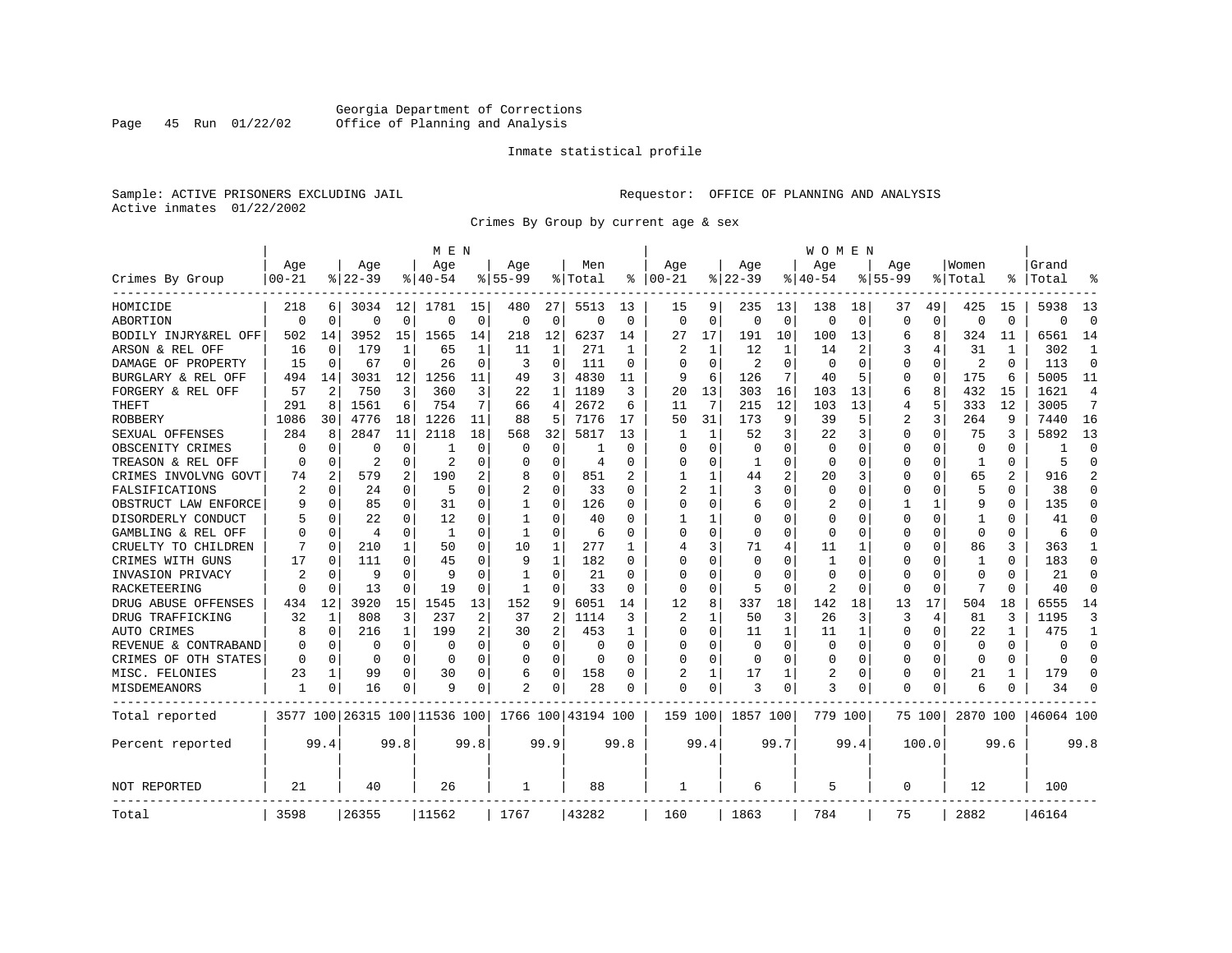### Georgia Department of Corrections<br>Page 46 Run 01/22/02 Office of Planning and Analysis Page 46 Run 01/22/02 Office of Planning and Analysis

#### Inmate statistical profile

Active inmates 01/22/2002

Sample: ACTIVE PRISONERS EXCLUDING JAIL **Requestor:** OFFICE OF PLANNING AND ANALYSIS

Most Serious Offense by current age & sex

|                            |             |                |                |              | M E N          |                |                |              |                |              |              |          |             |          | <b>WOMEN</b> |             |             |              |               |              |           |                |
|----------------------------|-------------|----------------|----------------|--------------|----------------|----------------|----------------|--------------|----------------|--------------|--------------|----------|-------------|----------|--------------|-------------|-------------|--------------|---------------|--------------|-----------|----------------|
|                            | Age         |                | Age            |              | Age            |                | Age            |              | Men            |              | Age          |          | Age         |          | Age          |             | Age         |              | Women         |              | Grand     |                |
| Most Serious Offense 00-21 |             |                | $8 22-39$      |              | $8 40-54$      |                | $8 55-99$      |              | % Total        | ႜ            | $ 00 - 21$   |          | $ 22-39 $   |          | $8 40-54$    |             | $8155 - 99$ |              | % Total       |              | %   Total | 昙              |
| Misdemeanors               |             |                |                |              |                |                |                |              |                |              |              |          |             |          |              |             |             |              |               |              |           |                |
| stalking                   | $\Omega$    | 0              | 1              | 0            | 0              | 0              | $\Omega$       | 0            | 1              | 0            | <sup>0</sup> | 0        | O           | 0        | $\Omega$     | 0           | O           | 0            | ∩             | 0            |           | $\Omega$       |
| aggravated assault         | $\Omega$    | 0              | $\mathbf{1}$   | 0            | $\mathbf 0$    | 0              | $\Omega$       | $\mathbf 0$  | 1              | 0            | $\Omega$     | 0        | $\Omega$    | 0        | $\Omega$     | 0           | U           | 0            | $\Omega$      | 0            |           | $\Omega$       |
| simple assault             |             | $\mathbf 0$    | 1              | 0            | $\Omega$       | 0              | 0              | 0            |                | $\Omega$     |              |          | $\Omega$    | 0        |              | 0           |             | $\Omega$     | $\Omega$      | $\Omega$     |           | $\Omega$       |
| simple battery             |             | $\Omega$       | 1              | $\Omega$     | 3              | $\Omega$       | $\Omega$       | $\Omega$     | 4              | $\Omega$     | <sup>0</sup> | 0        | -1          | U        | -1           | $\Omega$    | U           | 0            | $\mathcal{D}$ | $\Omega$     |           | $\Omega$       |
| robbery                    |             | $\Omega$       | 1              | $\Omega$     | 0              | 0              | O              | 0            |                | $\Omega$     | <sup>0</sup> | 0        | 0           | 0        | O            | $\Omega$    |             | 0            | $\Omega$      | 0            |           | ∩              |
| bad checks                 |             | 0              | 0              | 0            | $\mathbf 0$    | 0              | 0              | $\mathbf 0$  | $\Omega$       | 0            |              | $\Omega$ | 1           | 0        |              | 0           | U           | 0            | 2             | 0            |           | $\Omega$       |
| viol motor veh law         |             | $\Omega$       | 3              | 0            | $\mathbf{1}$   | $\Omega$       | $\mathbf{1}$   | $\Omega$     | 6              | $\Omega$     |              | $\Omega$ | $\Omega$    | $\Omega$ | O            | $\Omega$    | U           | 0            | $\Omega$      | $\Omega$     |           | $\Omega$       |
| dui                        | ∩           | $\Omega$       | $\overline{2}$ | $\Omega$     | $\overline{2}$ | $\mathbf 0$    | $\mathbf{1}$   | $\mathbf 0$  | 5              | $\Omega$     | <sup>0</sup> | 0        | $\Omega$    | $\Omega$ | $\Omega$     | $\Omega$    | U           | $\Omega$     | $\Omega$      | 0            |           | $\Omega$       |
| obstr of law enf off       |             | $\mathbf 0$    | 4              | 0            |                | 0              | O              | 0            |                | $\Omega$     |              |          | 0           | 0        |              | n           |             | 0            | $\Omega$      | 0            |           | ∩              |
| crmnl trespassing          | $\Omega$    | 0              | 1              | 0            | 1              | 0              | 0              | 0            | $\overline{c}$ | 0            | 0            | 0        | 1           | 0        | 0            | 0           | U           | 0            | 1             | 0            |           | ∩              |
| FELONIES                   |             |                |                |              |                |                |                |              |                |              |              |          |             |          |              |             |             |              |               |              |           |                |
| misc misdemeanor           | $\Omega$    | 0              | 0              | 0            | 1              | 0              | 0              | 0            |                | 0            | <sup>0</sup> | 0        | 0           | 0        | 1            | 0           | 0           | 0            |               | 0            |           |                |
| MISC HOMICIDE OFFENS       | 3           | 0              | 3              | 0            | $\overline{3}$ | 0              | 0              | $\mathbf 0$  | 9              | $\Omega$     | $\Omega$     | $\Omega$ | $\mathbf 0$ | $\Omega$ | $\Omega$     | $\Omega$    | $\Omega$    | $\Omega$     | $\Omega$      | $\Omega$     | 9         | $\Omega$       |
| <b>MURDER</b>              | 129         | $\overline{4}$ | 2074           | 8            | 1388           | 12             | 373            | 21           | 3964           | 9            | 8            | 5        | 114         | 6        | 77           | 10          | 25          | 33           | 224           | 8            | 4188      | 9              |
| VOLUNTARY MANSLAUGHT       | 59          | 2              | 698            | 3            | 293            | 3              | 78             | 4            | 1128           | 3            |              | 3        | 92          | 5        | 50           | 6           | 9           | 12           | 156           | 5            | 1284      | 3              |
| INVOLUNTARY MANSLAUG       | 16          | 0              | 77             | $\Omega$     | 18             | 0              | 8              | 0            | 119            | $\Omega$     |              | 1        | 11          | 1        | 2            | $\Omega$    | U           | 0            | 14            | $\Omega$     | 133       | $\Omega$       |
| RECKLESS ABANDONMENT       | $\mathbf 0$ | 0              | $\Omega$       | 0            | $\mathbf 0$    | $\mathbf 0$    | $\Omega$       | 0            | $\mathbf 0$    | $\Omega$     | $\Omega$     | $\Omega$ | 1           | $\Omega$ | $\Omega$     | $\Omega$    | U           | 0            | 1             | $\Omega$     |           | $\Omega$       |
| FETICIDE                   | $\Omega$    | 0              | 2              | 0            | 2              | $\Omega$       | $\Omega$       | 0            | 4              | $\Omega$     |              | $\Omega$ | $\Omega$    | O        |              | $\Omega$    | O           | 0            | $\Omega$      | $\Omega$     |           | $\Omega$       |
| VEHICULAR HOMICIDE         | 12          | $\Omega$       | 170            | $\mathbf{1}$ | 75             | $\mathbf{1}$   | 19             | $\mathbf{1}$ | 276            | 1            |              | 1        | 15          | 1        |              | 1           | 3           | 4            | 27            | $\mathbf{1}$ | 303       | 1              |
| HOMICIDE BY PILOT, DU      | 1           | $\Omega$       | 7              | $\Omega$     | $\overline{3}$ | $\Omega$       | $\Omega$       | $\Omega$     | 11             | $\Omega$     | <sup>0</sup> | $\Omega$ | -1          | $\Omega$ |              | $\Omega$    | U           | 0            | -1            | 0            | 12        | $\Omega$       |
| CONCEAL DEATH OF ANO       | 1           | 0              | 3              | 0            | 1              | 0              | 1              | $\mathbf 0$  | 6              | $\Omega$     |              | $\Omega$ | 0           | U        |              | $\Omega$    | U           | 0            | $\mathbf{0}$  | $\Omega$     | 6         | $\Omega$       |
| ATMPT MURDER               | $\Omega$    | 0              | 3              | 0            | 1              | 0              | $\mathbf{1}$   | 0            | 5              | $\Omega$     |              | $\Omega$ | 1           | U        |              | $\Omega$    | U           | $\Omega$     | 2             | $\Omega$     | 7         | $\Omega$       |
| MISC ASSAULT/BATTERY       | 1           | $\Omega$       | 24             | $\Omega$     | 12             | 0              | $\overline{c}$ | $\mathbf 0$  | 39             | $\Omega$     | ∩            | U        | $\Omega$    | 0        | $\Omega$     | $\Omega$    | U           | 0            | $\Omega$      | 0            | 39        | $\Omega$       |
| FAMILY VIOLENCE BATT       | 1           | 0              |                | $\Omega$     | $\overline{2}$ | 0              | $\Omega$       | 0            | 10             | $\Omega$     |              | $\Omega$ | $\Omega$    | $\Omega$ | $\Omega$     | $\Omega$    | U           | $\Omega$     | $\Omega$      | O            | 10        | $\Omega$       |
| <b>AGGRAV ASSAULT</b>      | 322         | 9              | 2387           | 9            | 926            | 8              | 143            | 8            | 3778           | q            | 21           | 13       | 136         | 7        | 67           |             | 4           | 5            | 228           | R            | 4006      | 9              |
| ATMPT AGGRAV ASSAULT       | 0           | 0              | 1              | 0            | -1             | 0              | 0              | 0            | 2              | $\Omega$     | <sup>0</sup> | $\Omega$ | 0           | $\Omega$ | $\Omega$     | $\Omega$    | O           | 0            | $\Omega$      | $\Omega$     | 2         | $\Omega$       |
| <b>AGGRAV BATTERY</b>      | 45          | 1              | 320            | $\mathbf{1}$ | 131            | 1              | 19             | $\mathbf{1}$ | 515            | 1            |              | 1        | 19          | 1        | 15           | 2           | 1           | $\mathbf{1}$ | 36            | 1            | 551       | $\mathbf{1}$   |
| TERRORIST THREATS &        | 24          | $\mathbf{1}$   | 155            | $\mathbf{1}$ | 64             | $\mathbf{1}$   | 5              | $\mathbf 0$  | 248            | $\mathbf{1}$ | $\Omega$     | $\Omega$ | 3           | $\Omega$ | 8            | $\mathbf 1$ | $\Omega$    | $\Omega$     | 11            | $\Omega$     | 259       | $\mathbf{1}$   |
| FALSE IMPRISONMENT         | 7           | 0              | 86             | 0            | 27             | 0              | $\overline{2}$ | $\mathbf 0$  | 122            | 0            | <sup>0</sup> | $\Omega$ | 1           | 0        | 2            | 0           | U           | 0            | 3             | $\Omega$     | 125       | $\Omega$       |
| KIDNAPPING                 | 84          | 2              | 683            | 3            | 283            | $\overline{a}$ | 31             | 2            | 1081           | 3            | 5            | 3        | 13          | 1        |              | 1           |             | 1            | 26            |              | 1107      | $\mathfrak{D}$ |
|                            |             |                |                |              |                |                |                |              |                |              |              |          |             |          |              |             |             |              |               |              |           |                |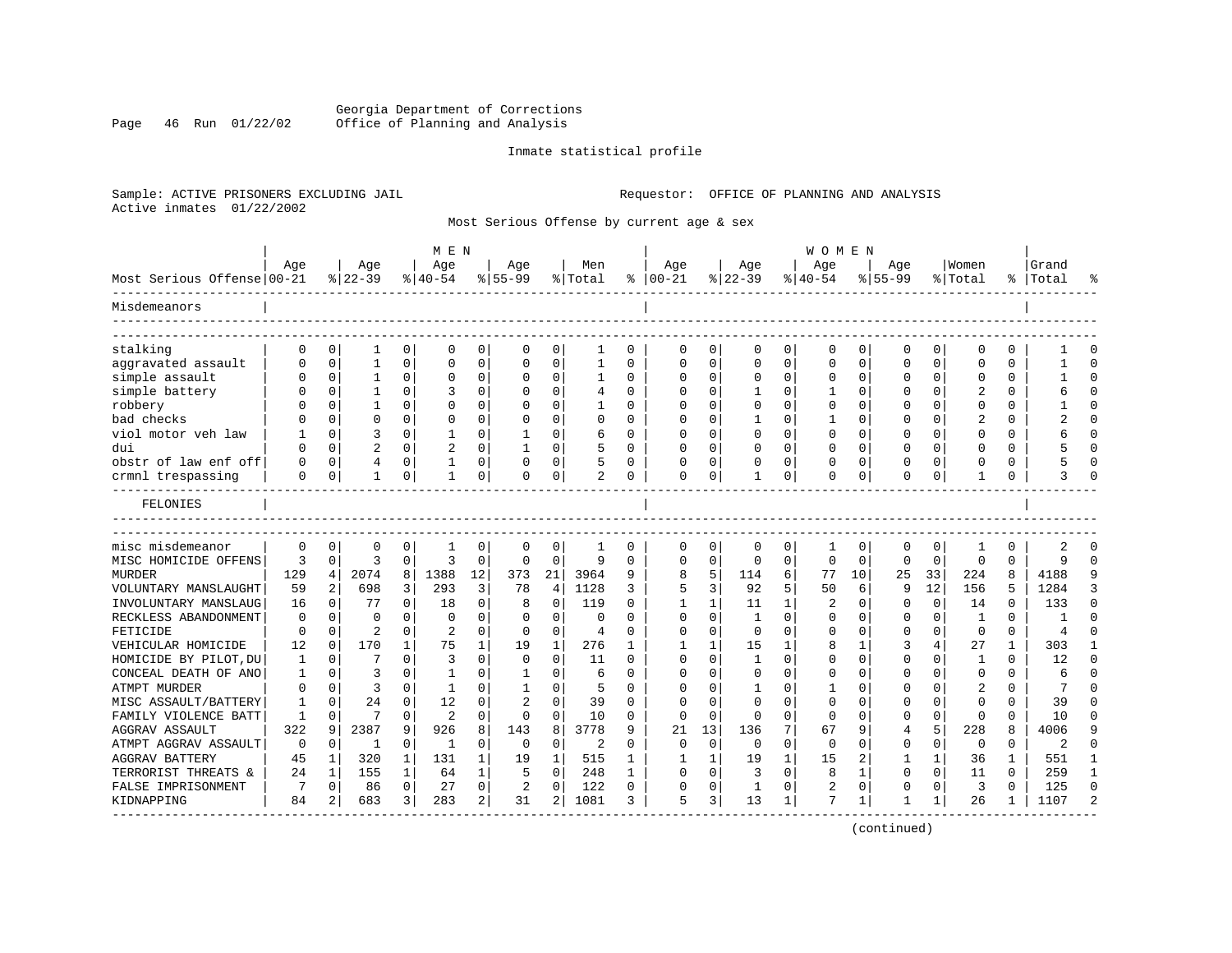# Georgia Department of Corrections<br>Page 47 Run 01/22/02 Office of Planning and Analysis Office of Planning and Analysis

Inmate statistical profile

Sample: ACTIVE PRISONERS EXCLUDING JAIL **Requestor:** OFFICE OF PLANNING AND ANALYSIS Active inmates 01/22/2002

Most Serious Offense by current age & sex (CONTINUED)

|                            |     |          |          |          | M E N          |          |           |   |         |              |               |              |           |    | WOMEN        |             |          |             |              |          |              |                |
|----------------------------|-----|----------|----------|----------|----------------|----------|-----------|---|---------|--------------|---------------|--------------|-----------|----|--------------|-------------|----------|-------------|--------------|----------|--------------|----------------|
|                            | Age |          | Age      |          | Aqe            |          | Aqe       |   | Men     |              | Aqe           |              | Aqe       |    | Aqe          |             | Aqe      |             | Women        |          | Grand        |                |
| Most Serious Offense 00-21 |     |          | $ 22-39$ |          | $8 40-54$      |          | $8 55-99$ |   | % Total |              | $8   00 - 21$ |              | $ 22-39 $ |    | $ 40-54$     |             | $ 55-99$ |             | % Total      |          | %   Total    | ႜ              |
| INTERFERENCE WITH CU       | 0   | 0        | 2        | 0        | 0              | $\Omega$ | 0         | 0 | 2       | 0            | 0             | 0            | 0         | 0  | 0            | 0           | 0        | 0           | 0            | 0        | 2            | 0              |
| AGGRAV ASSAULT POLCE       | 12  | 0        | 190      | 1        | 61             | 1        | 11        | 1 | 274     | 1            | $\Omega$      | 0            | 11        | 1  | 1            | 0           | $\Omega$ | $\mathbf 0$ | 12           | $\Omega$ | 286          | $\mathbf{1}$   |
| AGGRAV BATTERY PEACE       |     | $\Omega$ | 6        | $\Omega$ | 2              | $\Omega$ | $\Omega$  | 0 | 8       | $\Omega$     | 0             | O            | $\Omega$  | 0  | O            | 0           | O        | 0           | 0            | 0        | 8            | U              |
| SIMPLE BATTERY             |     | $\Omega$ |          | U        | $\Omega$       | $\Omega$ | C         | 0 | 2       | $\Omega$     | 0             | 0            | 0         | 0  | O            | $\mathbf 0$ | O        | $\Omega$    | 0            | $\Omega$ |              | U              |
| RECK COND                  |     | $\Omega$ | 6        | U        | 3              | $\Omega$ |           | 0 | 9       | $\Omega$     |               | O            | 6         | 0  |              | 0           |          | $\mathbf 0$ | 6            | 0        | 15           | $\cap$         |
| STALKING                   |     | $\Omega$ | $\Omega$ | n        | 1              | $\Omega$ |           | U | 1       | $\Omega$     |               | O            | $\Omega$  | O  |              | $\Omega$    |          | $\Omega$    | $\Omega$     | $\Omega$ | $\mathbf{1}$ | $\Omega$       |
| AGGRAV STALKING            |     | $\Omega$ | 75       | 0        | 50             | 0        |           | 0 | 135     | 0            | 0             | 0            | 2         | 0  | 0            | 0           | 0        | $\Omega$    | 2            | $\Omega$ | 137          | $\Omega$       |
| ATMPT KIDNAP               |     | $\Omega$ | 9        | 0        | 2              | $\Omega$ | C         | 0 | 11      | $\Omega$     | 0             | O            | 0         | 0  | 0            | $\Omega$    |          | $\Omega$    | 0            | $\Omega$ | 11           | O              |
| ARSON MISC                 |     | $\Omega$ | 2        | 0        |                | $\Omega$ | 1         | 0 | 4       | $\Omega$     | 0             | 0            | $\Omega$  | 0  | 0            | $\Omega$    |          | $\Omega$    | $\Omega$     | 0        | 4            | $\Omega$       |
| ARSON 1ST DEGREE           | 11  | $\Omega$ | 150      | 1        | 53             | $\Omega$ | 10        | 1 | 224     |              |               | 1            | 11        | 1  | 13           | 2           |          | 3           | 28           | 1        | 252          | $\mathbf{1}$   |
| ARSON 2ND DEGREE           |     | $\Omega$ | 26       | $\Omega$ | 10             | 0        | O         | U | 41      | <sup>0</sup> | 0             | O            | -1        | 0  | 1            | O           |          | 1           | 3            | 0        | 44           | 0              |
| ARSON 3RD DEGREE           |     | $\Omega$ |          | $\Omega$ | $\Omega$       | $\Omega$ | C         | 0 |         | O            | 0             | 0            | 0         | O  | O            | $\Omega$    | O        | $\Omega$    | $\Omega$     | O        |              | $\cap$         |
| CRMNL POSS EXPLOSIVE       |     | $\Omega$ | U        | U        |                | $\Omega$ |           | 0 |         | O            |               | O            | 0         | 0  |              | 0           |          | $\mathbf 0$ | $\Omega$     | $\Omega$ |              | O              |
| MISC CRIMINAL DAMAGE       |     | $\Omega$ |          | $\Omega$ | $\Omega$       | $\Omega$ |           | 0 | 1       | $\Omega$     | U             | O            | $\Omega$  | 0  | O            | $\Omega$    | O        | $\Omega$    | $\Omega$     | $\Omega$ |              | $\Omega$       |
| CRMNL DAMAGE 1ST DEG       |     | $\Omega$ | 17       | $\Omega$ |                | $\Omega$ | C         | 0 | 27      | $\Omega$     | 0             | O            | $\Omega$  | 0  | O            | $\Omega$    | O        | $\Omega$    | O            | $\Omega$ | 27           | $\Omega$       |
| CRMNL DAMAGE 2ND DEG       |     | $\Omega$ | 49       | $\Omega$ | 17             | $\Omega$ | 3         | 0 | 78      | 0            | 0             | O            | 2         | 0  | O            | $\Omega$    | 0        | $\Omega$    | 2            | $\Omega$ | 80           | O              |
| ALTER ID                   |     | $\Omega$ | n        | 0        | $\overline{2}$ | O        | 0         | 0 |         | O            | 0             | 0            | 0         | 0  | 0            | 0           |          | 0           | 0            | 0        |              | $\Omega$       |
| <b>BURGLARY</b>            | 487 | 14       | 2998     | 11       | 1235           | 11       | 49        | 3 | 4769    | 11           | 9             | 6            | 125       |    | 40           | 5           | O        | 0           | 174          | 6        | 4943         | 11             |
| POSS BURGLAR TOOLS         |     | 0        | 19       | $\Omega$ | 14             | $\Omega$ | O         | O | 37      | 0            | O             | O            | -1        | O  | O            | O           | O        | 0           | 1            | O        | 38           | $\Omega$       |
| ATMPT BURGLARY             |     | $\Omega$ | 14       | $\Omega$ |                | $\Omega$ | C         | 0 | 24      | $\Omega$     | U             | $\Omega$     | $\Omega$  | O  | O            | $\Omega$    | O        | $\Omega$    | $\Omega$     | $\Omega$ | 2.4          | $\Omega$       |
| MISC FORGERY               |     | $\Omega$ | 4        | $\Omega$ | 3              | $\Omega$ | $\Omega$  | 0 |         | $\Omega$     | $\Omega$      | $\Omega$     | -1        | 0  | O            | $\Omega$    |          | $\mathbf 0$ | 1            | $\Omega$ |              | $\Omega$       |
| FORGERY 1ST DEGREE         | 51  | 1        | 666      | 3        | 334            | 3        | 14        | 1 | 1065    |              | 16            | 10           | 270       | 15 | 95           | 12          | 6        | 8           | 387          | 13       | 1452         | 3              |
| FORGERY 2ND DEGREE         |     | 0        | 13       | $\Omega$ |                | $\Omega$ |           | 0 | 22      | $\Omega$     | 0             | 0            | 7         | 0  | 2            | 0           | 0        | 0           | 9            | 0        | 31           | $\Omega$       |
| <b>BAD CHECKS</b>          |     | 0        | 1        | $\Omega$ |                | 0        |           | 0 | 3       | 0            | O             | O            | 2         | 0  | O            | 0           | 0        | 0           |              | $\Omega$ | 5            | 0              |
| THEFT CREDIT CARD          |     | $\Omega$ | 21       | $\Omega$ |                | 0        |           | 0 | 26      | O            |               | O            | 3         | 0  |              | 0           |          | 0           | 5            | 0        | 31           | $\cap$         |
| FRAUDULENT CREDIT CA       |     | $\Omega$ | 32       | $\Omega$ | 6              | $\Omega$ | C         | 0 | 42      | $\Omega$     | 4             | 3            | 12        |    |              | $\Omega$    | O        | $\Omega$    | 19           | 1        | 61           | U              |
| TELECOMMUNICATIONS F       |     | $\Omega$ |          | U        | $\Omega$       | $\Omega$ | C         | U |         | O            | U             | O            | $\Omega$  | O  | O            | O           | O        | $\Omega$    | $\Omega$     | O        |              | U              |
| ATMPT FORGERY              |     | $\Omega$ |          | U        | $\Omega$       | $\Omega$ | $\left($  | 0 |         | <sup>0</sup> | O             | 0            | 0         | O  | O            | $\Omega$    | O        | $\Omega$    | O            | O        |              | U              |
| FRAUDULENT ACCESS CO       |     | $\Omega$ |          | $\Omega$ | $\Omega$       | $\Omega$ | C         | 0 |         | $\Omega$     |               | 0            | 0         | 0  | 0            | $\Omega$    |          | $\Omega$    | 0            | 0        |              | U              |
| MISC FRAUD                 |     | 0        | 10       | 0        | 5              | $\Omega$ | 6         | 0 | 21      | $\Omega$     |               | O            | 8         | 0  | $\mathbf{1}$ | 0           |          | $\mathbf 0$ | 9            | $\Omega$ | 30           | U              |
| THEFT BY TAKING            | 93  | 3        | 486      | 2        | 214            | 2        | 26        | 1 | 819     | 2            |               | 2            | 59        | 3  | 28           | 4           |          | 1           | 91           | 3        | 910          | 2              |
| THEFT BY DECEPTION         |     | 0        | 22       | 0        | 18             | 0        | 3         | 0 | 46      | 0            | 0             | 0            | 8         | 0  |              | 0           | 0        | $\mathbf 0$ | 10           | 0        | 56           | $\Omega$       |
| THEFT BY EXTORTION         |     | $\Omega$ | 0        | 0        |                | $\Omega$ |           | 0 |         | 0            |               | O            | 0         | 0  | O            | 0           | 0        | $\mathbf 0$ | 0            | 0        |              | $\Omega$       |
| THEFT OF LOST PROPER       |     | $\Omega$ | $\Omega$ | 0        | 3              | $\Omega$ |           | 0 | 4       | $\Omega$     |               | 0            |           | O  |              | 0           |          | 0           | $\mathbf{1}$ | O        |              | $\Omega$       |
| THEFT BY REC STOLEN        | 136 | 4        | 583      | 2        | 181            | 2        | 10        | 1 | 910     | 2            | 1             | $\mathbf{1}$ | 23        | 1  | 9            | 1           | O        | $\mathbf 0$ | 33           | 1        | 943          | $\mathfrak{D}$ |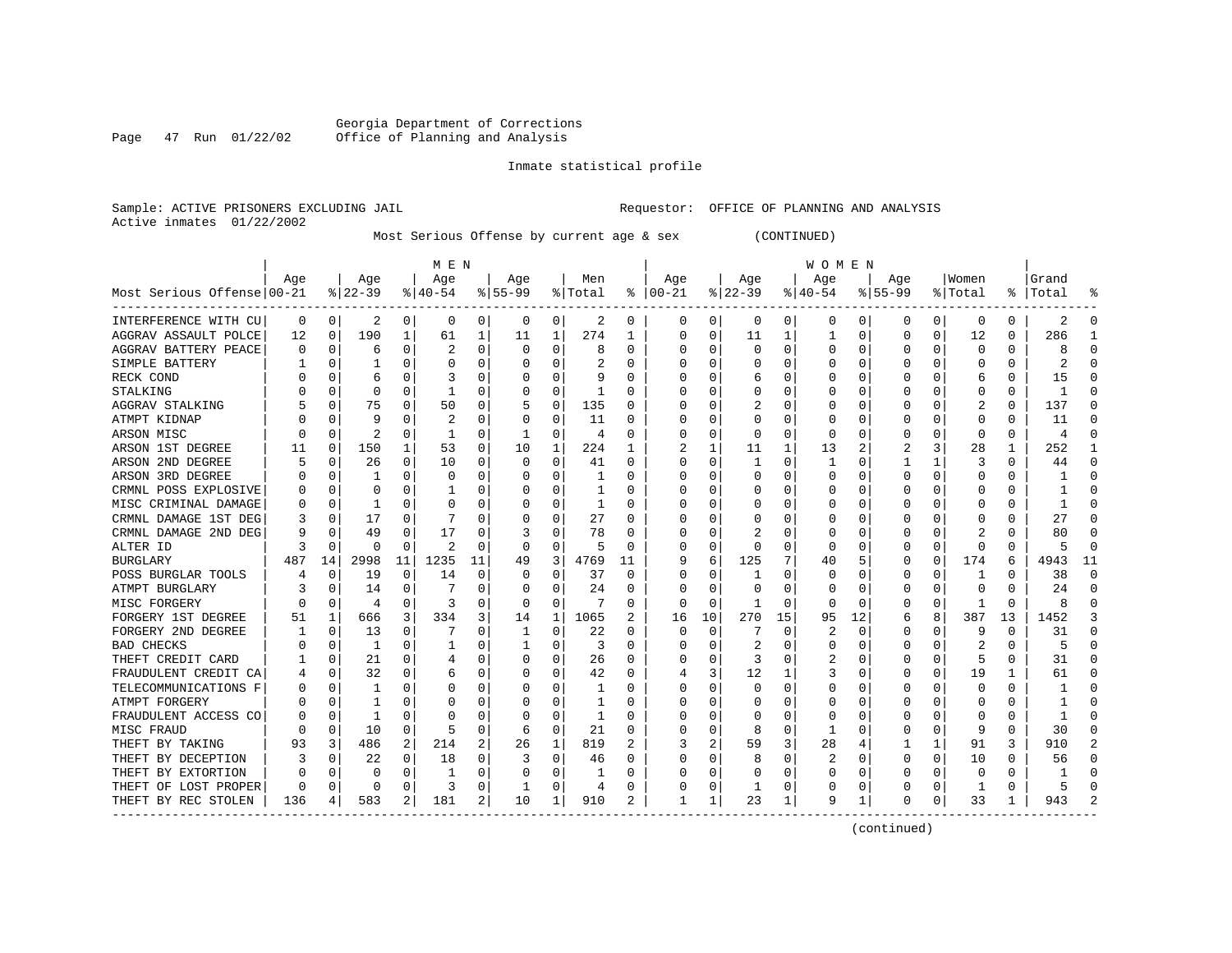# Georgia Department of Corrections<br>Page 48 Run 01/22/02 Office of Planning and Analysis Page 48 Run 01/22/02 Office of Planning and Analysis

#### Inmate statistical profile

|  |                           | Sample: ACTIVE PRISONERS EXCLUDING JAI |  |
|--|---------------------------|----------------------------------------|--|
|  | Active inmates 01/22/2002 |                                        |  |

IL SAMPLE: SAMPLE: OFFICE OF PLANNING AND ANALYSIS

Most Serious Offense by current age & sex (CONTINUED)

|                                        |          |          |           |                | M E N        |          |             |             |                |              |               |          |             |   | W O M E N |             |             |          |             |          |           |          |
|----------------------------------------|----------|----------|-----------|----------------|--------------|----------|-------------|-------------|----------------|--------------|---------------|----------|-------------|---|-----------|-------------|-------------|----------|-------------|----------|-----------|----------|
|                                        | Aqe      |          | Age       |                | Aqe          |          | Aqe         |             | Men            |              | Age           |          | Aqe         |   | Aqe       |             | Aqe         |          | Women       |          | Grand     |          |
| Most Serious Offense 00-21             |          |          | $8 22-39$ |                | $8 40-54$    |          | $8155 - 99$ |             | % Total        |              | $8   00 - 21$ |          | $8$   22-39 |   | $ 40-54$  |             | $8155 - 99$ |          | % Total     |          | %   Total |          |
| THEFT OF SERVICES                      | -1       | 0        | 3         | 0              | -1           | 0        | $\Omega$    | 0           | 5              | 0            | $\Omega$      | 0        | 0           | 0 | 0         | 0           | 0           | 0        | 0           | 0        | 5         | $\Omega$ |
| THEFT BY CONVERSION                    |          | $\Omega$ | 18        | 0              | 16           | 0        | 4           | 0           | 38             | 0            | 2             |          | 6           | O |           | 0           | U           | 0        | 8           | 0        | 46        |          |
| CONVSN PAYMNTS REAL                    |          | 0        | O         | 0              | 0            | 0        |             | 0           |                | 0            |               | U        | O           | U |           | 0           |             | U        | O           | O        |           |          |
| THEFT OF MOTOR VEH,                    | 17       | $\Omega$ | 109       | U              | 40           | 0        |             | 0           | 166            | O            |               |          |             | U |           | $\Omega$    |             | U        |             | 0        | 170       |          |
| THEFT BRING PROP IN                    |          | $\Omega$ |           | U              |              | 0        | 1           | U           | 19             | $\Omega$     |               |          |             | U |           | $\Omega$    |             | U        |             | $\Omega$ | 20        |          |
| THEFT RECV PROP OUT                    |          | $\Omega$ | -1        | U              | $\Omega$     | $\Omega$ | -1          | 0           | $\overline{c}$ | <sup>0</sup> |               | $\Omega$ | U           | U |           | $\Omega$    | U           | $\Omega$ | $\Omega$    | 0        | 2         |          |
| THEFT BY SHOPLIFTING                   |          | $\Omega$ | 249       | 1              | 241          | 2        | 16          | 1           | 514            | 1            |               | 3        | 113         | 6 | 64        | 8           | 3           | 4        | 185         | 6        | 699       |          |
| ENTERING VEHICLE                       | 31       | 1        | 81        | 0              | 32           | 0        | 3           | $\mathbf 0$ | 147            | $\Omega$     |               | $\Omega$ | $\Omega$    | O |           | $\mathbf 0$ | $\Omega$    | 0        | $\mathbf 0$ | $\Omega$ | 147       |          |
| ROBBERY                                | 470      | 13       | 1888      | 7              | 481          | 4        | 25          | 1           | 2864           |              | 35            | 22       | 113         | 6 | 26        | 3           | 2           | 3        | 176         | 6        | 3040      | 7        |
| ARMED ROBBERY                          | 546      | 15       | 2671      | 10             | 728          | 6        | 63          | 4           | 4008           | 9            | 13            | 8        | 52          | 3 | 10        | 1           | 0           | U        | 75          | 3        | 4083      | 9        |
| HIJACKING MOTOR VEHI                   | 11       | $\Omega$ | 33        | 0              | <sup>0</sup> | 0        | O           | 0           | 44             | $\Omega$     |               |          |             | O |           | $\Omega$    | 0           | U        | 2           | $\Omega$ | 46        | ∩        |
| ATMPT ROBBERY                          | 10       | 0        | 32        | 0              | 6            | 0        |             | 0           | 48             | $\Omega$     |               |          |             | U |           | n           | U           | U        | 2           | $\Omega$ | 50        |          |
| ATMPT ARMED ROBBERY                    | 45       | 1        | 134       | 1              |              | 0        |             | $\Omega$    | 188            | $\Omega$     |               |          | 5           | U |           | $\Omega$    | U           | U        | g           | $\Omega$ | 197       |          |
| MISC SEXUAL                            |          | $\Omega$ | 12        | 0              | 10           | 0        | -1          | 0           | 24             | $\Omega$     |               |          |             | U |           | $\Omega$    | U           | 0        | -1          | $\Omega$ | 25        |          |
| RAPE                                   | 63       | 2        | 812       | $\overline{3}$ | 698          | 6        | 93          | 5           | 1666           | 4            |               | O        | 2           | U | 3         | $\Omega$    |             | 0        | 5           | $\Omega$ | 1671      |          |
| SODOMY                                 |          | $\Omega$ | 16        | 0              | 16           | 0        | 5           | 0           | 38             | $\Omega$     |               | $\Omega$ |             | 0 |           | 0           |             | 0        | 0           | $\Omega$ | 38        |          |
| AGGRAV SODOMY                          |          | $\Omega$ | 97        | 0              | 95           | 1        | 34          | 2           | 234            | 1            |               | O        |             | U |           | $\Omega$    | U           | 0        | 4           | 0        | 238       | -1       |
| INCEST                                 |          | $\Omega$ | 22        | 0              | 41           | 0        | 6           | 0           | 70             | $\Omega$     |               | O        |             | U |           | $\Omega$    | U           | U        |             | $\Omega$ | 71        | $\cap$   |
| AGGRAV SEXUAL BATTER                   |          | $\Omega$ | 39        | 0              | 35           | 0        | 9           | 1           | 85             | $\Omega$     |               |          |             | U |           | $\Omega$    | U           | 0        |             | O        | 86        |          |
| STATUTORY RAPE                         | 67       | 2        | 348       | 1              | 42           | 0        | 13          | 1           | 470            |              |               |          |             | 0 |           | 0           |             | 0        |             |          | 477       |          |
| CHILD MOLESTATION                      | 111      | 3        | 965       | 4              | 753          | 7        | 259         | 15          | 2088           |              |               |          | 22          | 1 | 10        | 1           | O           | U        | 33          |          | 2121      |          |
| ENTICING CHILD-INDEC                   | $\Omega$ | $\Omega$ | 21        | 0              | 17           | 0        | 4           | $\Omega$    | 42             | $\Omega$     |               | O        | 3           | U |           | $\Omega$    | U           | U        | 3           | $\Omega$ | 45        |          |
| AGGRAV CHILD MOLESTA                   | 27       | 1        | 471       | 2              | 395          | 3        | 141         | 8           | 1034           |              |               | 0        | 14          | 1 | 6         | 1           | 0           | 0        | 20          | 1        | 1054      | 2        |
| SEXL/ASSLT/AGN/PERS/                   |          | 0        | 5         | 0              | $\Omega$     | 0        | $\Omega$    | $\mathbf 0$ | 5              | $\Omega$     |               | O        | 0           | 0 |           | 0           | 0           | 0        | 0           | $\Omega$ |           |          |
| ATMPT RAPE                             |          | $\Omega$ | 37        | 0              | 14           | 0        |             | 0           | 55             | $\Omega$     |               | O        |             | U |           | $\mathbf 0$ | 0           | 0        | O           | 0        | 55        |          |
| ATMPT AGGRAV SODOMY                    |          | 0        |           | U              | 2            | 0        |             | 0           | 4              | $\Omega$     |               | O        |             | U |           | 0           | O           | U        | O           | $\Omega$ |           | ∩        |
| ATMPT CHILD MOLESTAT                   |          | 0        |           | U              | 0            | 0        | U           | 0           |                | 0            |               |          | O           | U |           | 0           | 0           | U        | O           | 0        |           | ∩        |
| MISC OBSCENITY                         |          | $\Omega$ | U         | U              |              | 0        | U           | 0           |                | 0            |               |          | 0           | U |           | 0           | U           | U        | O           | 0        |           |          |
| FALSE SWEARNG WRITTN                   |          | O        |           |                | 2            | 0        |             | 0           | 4              |              |               |          |             | U |           | 0           |             | O        |             |          |           |          |
| BRIBERY GOVT OFFICER                   |          | $\Omega$ |           |                |              | 0        |             | U           | 4              | O            |               |          | O           | U |           | $\Omega$    |             | U        | n           | U        |           |          |
| VIOL OATH PUBLIC OFF                   |          | ∩        |           | U              | O            | 0        |             | 0           |                | 0            |               | U        | O           | U |           | $\Omega$    |             | O        | O           | O        |           |          |
| DEFRAUDING STATE                       |          | ∩        |           | U              |              | U        |             | 0           | 1              | O            |               | U        | O           | U |           | 0           |             | 0        |             | U        |           |          |
| INFLUENCING WITNESS                    | 2        | 0        |           | U              | $\Omega$     | 0        |             | 0           | 3              | 0            |               | O        | O           | U |           | 0           |             | 0        | 0           | 0        |           |          |
| OBSTR OF LAW ENF OFF                   | 71       | 2        | 576       | 2              | 187          | 2        | 8           | 0           | 842            | 2            |               | 1        | 44          | 2 | 19        | 2           | O           | 0        | 64          | 2        | 906       |          |
| MISC JUDICIAL PROCEE<br>-------------- | $\Omega$ | 0        | -1        | 0              | $\Omega$     | 0        | U           | 0           | 1              | $\Omega$     | $\Omega$      | 0        | U           | 0 | ∩         | 0           | O           | 0        | $\Omega$    | 0        |           |          |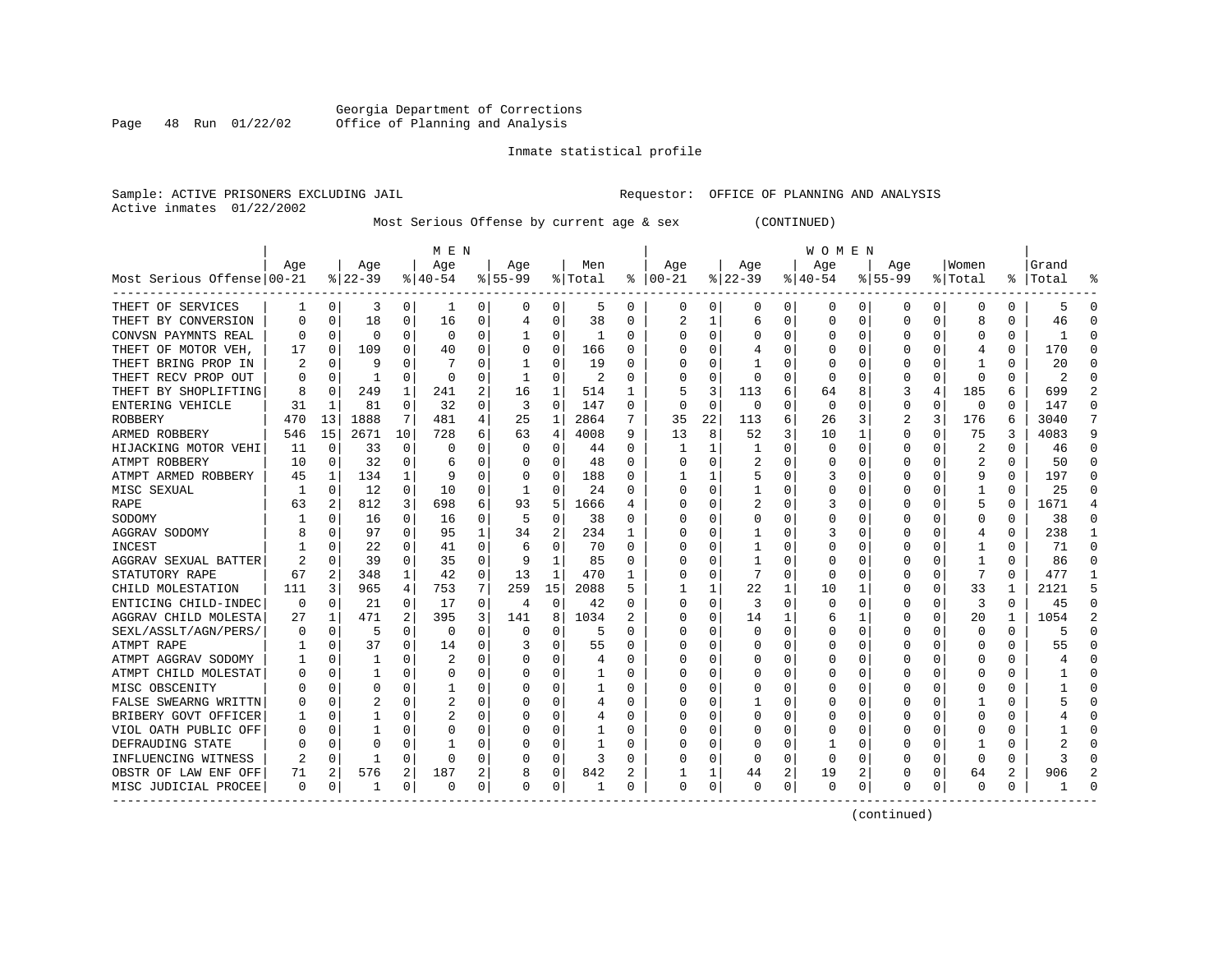# Georgia Department of Corrections<br>Page 49 Run 01/22/02 Office of Planning and Analysis Page 49 Run 01/22/02 Office of Planning and Analysis

#### Inmate statistical profile

|  |                           | Sample: ACTIVE PRISONERS EXCLUDING JAI |  |
|--|---------------------------|----------------------------------------|--|
|  | Active inmates 01/22/2002 |                                        |  |

IL SAMPLE: SAMPLE: OFFICE OF PLANNING AND ANALYSIS

Most Serious Offense by current age & sex (CONTINUED)

|                            |     |             |              |              | M E N          |          |              |              |                |              |                |          |           |          | <b>WOMEN</b> |          |           |              |                |              |                |              |
|----------------------------|-----|-------------|--------------|--------------|----------------|----------|--------------|--------------|----------------|--------------|----------------|----------|-----------|----------|--------------|----------|-----------|--------------|----------------|--------------|----------------|--------------|
|                            | Age |             | Age          |              | Aqe            |          | Age          |              | Men            |              | Age            |          | Age       |          | Aqe          |          | Age       |              | Women          |              | Grand          |              |
| Most Serious Offense 00-21 |     |             | $ 22-39$     |              | $ 40-54$       |          | $8 55-99$    |              | % Total        |              | $8   00 - 21$  |          | $ 22-39$  |          | $ 40-54$     |          | $8 55-99$ |              | % Total        |              | %   Total      | ៖            |
| PERJURY                    |     | 0           | 2            | 0            | -1             | 0        | 1            | 0            | 5              | 0            | $\Omega$       | $\Omega$ | 0         | 0        | 0            | 0        | 0         | 0            | $\Omega$       | 0            |                | $\Omega$     |
| IMPERSONATING OFFICE       |     | $\Omega$    | -1           | 0            | $\Omega$       | $\Omega$ | 0            | 0            | 2              | $\Omega$     | $\Omega$       | $\Omega$ | $\Omega$  | 0        |              | 0        | 0         | 0            | $\Omega$       | 0            |                | $\Omega$     |
| FALSE STATEMENTS GOV       |     | $\Omega$    | 19           | $\Omega$     | 3              | $\Omega$ | -1           | $\Omega$     | 23             | $\Omega$     |                |          | 2         | $\Omega$ |              | $\Omega$ | U         | $\Omega$     | $\overline{4}$ | $\Omega$     | 27             | $\Omega$     |
| IMPRSNTNG ANTHR RBAL       |     | $\Omega$    | $\mathbf{1}$ | $\Omega$     | -1             | $\Omega$ | $\Omega$     | $\Omega$     | $\mathcal{D}$  | $\Omega$     | $\Omega$       | $\Omega$ | -1        | $\Omega$ |              | $\Omega$ | U         | $\Omega$     | -1             | $\Omega$     |                | $\Omega$     |
| <b>ESCAPE</b>              |     | $\Omega$    | 77           | 0            | 28             | $\Omega$ | -1           | $\Omega$     | 112            | 0            |                | $\Omega$ | 5         | $\Omega$ |              | $\Omega$ | 0         | 0            | 5              | 0            | 117            | $\Omega$     |
| HINDERING APPREH OR        |     | $\Omega$    | 2            | 0            | $\Omega$       | $\Omega$ | 0            | 0            | 4              | O            |                | $\Omega$ |           | 0        |              | $\Omega$ |           | 1            | 3              | 0            |                | $\Omega$     |
| MUTINY IN PENAL INST       |     | $\Omega$    |              | 0            | $\Omega$       | 0        | U            | 0            |                | O            | $\Omega$       | $\Omega$ | O         | 0        |              | $\Omega$ | 0         | 0            |                | 0            |                | $\Omega$     |
| <b>BAIL JUMPING</b>        |     | $\Omega$    | 5            | 0            | 3              | O        | U            | $\Omega$     | 8              | $\Omega$     | $\Omega$       | $\Omega$ | C         | O        |              | $\Omega$ | Ω         | U            | ∩              | 0            |                | $\Omega$     |
| ATMPT ESCAPE               |     | $\Omega$    | O            |              | $\Omega$       | O        | O            | $\Omega$     | -1             | 0            | O              | $\Omega$ | C         | O        |              | $\Omega$ | Ω         | U            | U              | 0            |                | $\Omega$     |
| FALSE PUBLIC ALARM         |     | $\Omega$    | 1            | N            | -1             | O        | U            | $\Omega$     | $\overline{2}$ | O            |                | $\Omega$ | O         | O        |              | $\Omega$ |           | U            |                | O            |                | $\Omega$     |
| CRMNL INTERFERE GOVT       |     | $\Omega$    | 21           | $\Omega$     | 11             | $\Omega$ | $\mathbf{1}$ | O            | 38             | O            |                |          |           | O        |              | $\Omega$ |           | O            |                | $\Omega$     | 39             | $\Omega$     |
| COMMERICAL GAMBLING        |     | $\Omega$    | 1            | 0            | $\Omega$       | $\Omega$ | $\mathbf{1}$ | O            | $\overline{2}$ | $\Omega$     | $\Omega$       | $\Omega$ | C         | $\Omega$ |              | $\Omega$ | Ω         | U            | $\Omega$       | $\Omega$     |                | $\Omega$     |
| SOLICIT/ACCEPTING BR       |     | $\Omega$    |              | 0            | $\Omega$       | 0        | O            | 0            |                | O            | O              | $\Omega$ | C         | 0        |              | ∩        | Ω         | 0            | ∩              | 0            |                | ∩            |
| DOGFIGHTING                |     | $\Omega$    |              | U            | $\Omega$       | O        | 0            | $\Omega$     | 1              | O            |                | $\Omega$ | $\Omega$  | 0        |              | $\Omega$ |           | 0            | $\Omega$       | U            |                | $\Omega$     |
| <b>BUS HIJACKING</b>       |     | $\Omega$    | -1           | 0            | 1              | 0        | 0            | 0            | $\overline{2}$ | O            |                | $\Omega$ | $\Omega$  | 0        |              | $\Omega$ |           | 0            | $\Omega$       | $\Omega$     |                | $\Omega$     |
| CRUELTY TO CHILDREN        |     | $\Omega$    | 204          | $\mathbf{1}$ | 41             | $\Omega$ |              | $\Omega$     | 259            | $\mathbf{1}$ |                | 3        | 68        | 4        | 11           | 1        | U         | $\Omega$     | 83             | 3            | 342            | 1            |
| SEX EXPLOITATION CHI       |     | $\Omega$    | 4            | 0            | 7              | 0        | ζ            | $\Omega$     | 14             | $\Omega$     | $\Omega$       | $\Omega$ | -1        | $\Omega$ | $\Omega$     | $\Omega$ | U         | 0            | -1             | <sup>0</sup> | 15             | $\Omega$     |
| ABANDONMENT OF CHILD       |     | $\Omega$    |              | U            | 2              | O        | U            | $\Omega$     | 3              | O            | $\Omega$       | $\Omega$ |           | $\Omega$ |              | $\Omega$ | U         | U            | -1             | 0            |                | $\Omega$     |
| CNTRBTNG DELINQENCY        |     | $\Omega$    | U            | U            | $\Omega$       | O        | U            | O            |                |              |                |          | -1        | O        |              | $\Omega$ |           | O            | -1             |              |                | $\Omega$     |
| MISC WEAPON/EXPLOSIV       |     | $\Omega$    | 5            | O            | $\Omega$       | $\Omega$ | $\Omega$     | $\Omega$     |                | $\Omega$     | $\Omega$       | $\Omega$ | $\bigcap$ | $\Omega$ |              | $\Omega$ | Ω         | U            | $\Omega$       | $\Omega$     |                | $\cap$       |
| CARRY CONCEALED WEAP       |     | $\Omega$    |              | N            | 2              | 0        | 0            | 0            | 10             | O            | $\Omega$       | $\Omega$ | $\Omega$  | 0        |              | $\Omega$ | Ω         | U            | ∩              | 0            | 10             | ∩            |
| ALTER PISTL LICENSE        |     | $\Omega$    | O            | U            | $\Omega$       | $\Omega$ | U            | $\Omega$     | 1              | O            | O              | $\Omega$ | O         | $\Omega$ |              | $\Omega$ | Ω         | U            | $\Omega$       | 0            |                | ∩            |
| POSS OF FIREARM DUR        |     | $\Omega$    | 11           | 0            | 6              | 0        | U            | $\Omega$     | 18             | $\Omega$     | O              | $\Omega$ | O         | $\Omega$ |              | $\Omega$ |           | U            | $\Omega$       | $\Omega$     | 18             | $\Omega$     |
| POSS OF CERTAIN WEAP       |     | 0           | 13           | $\Omega$     | $\overline{4}$ | $\Omega$ |              | 0            | 21             | $\Omega$     |                | $\Omega$ | O         | O        |              | $\Omega$ |           | O            | $\Omega$       | $\Omega$     | 21             | $\Omega$     |
| POSS FIREARM CONVCT        |     | $\Omega$    | 70           | $\Omega$     | 32             | $\Omega$ | б            | $\Omega$     | 113            | $\Omega$     | $\Omega$       | $\Omega$ | C         | O        |              | $\Omega$ | Ω         | U            | $\Omega$       | $\Omega$     | 113            | $\Omega$     |
| CARRY WEAPON AT SCHO       |     | $\Omega$    | 4            | 0            | $\Omega$       | 0        | U            | 0            | 8              | O            | O              | $\Omega$ | C         | O        |              | $\Omega$ | Ω         | U            |                | O            | q              | $\Omega$     |
| DESTROY/INJUR POLICE       |     | 0           |              | U            | $\Omega$       | O        | U            | $\Omega$     | 2              | O            | $\Omega$       | $\Omega$ | O         | O        |              | 0        |           | U            | $\Omega$       | O            |                | $\Omega$     |
| MISC INVASION OF PRI       |     | $\Omega$    | U            | U            |                |          | U            | U            |                | O            |                | U        | O         | N        |              | $\Omega$ |           | U            | ∩              | O            |                | $\Omega$     |
| PEEPING TOM                |     | $\Omega$    | 9            | 0            |                | O        |              | O            | 20             | O            | $\Omega$       | $\Omega$ | C         | O        |              | $\Omega$ | U         | O            | $\Omega$       | $\Omega$     | 20             | $\Omega$     |
| RACKETEERING               |     | $\Omega$    | 13           | 0            | 19             | $\Omega$ | -1           | $\Omega$     | 33             | $\Omega$     | $\Omega$       | $\Omega$ | 5         | 0        |              | $\Omega$ | U         | $\Omega$     | 7              | $\Omega$     | 40             | $\Omega$     |
| S/D NARCOTICS, OPIAT       | 3   | $\Omega$    | 71           | $\Omega$     | 53             | $\Omega$ | 8            | $\Omega$     | 135            | 0            |                |          | 8         | 0        | 6            | 1        |           | $\mathbf{1}$ | 16             | 1            | 151            | $\Omega$     |
| S/D DEP, STIM, CNTRF D     |     | 0           | 61           | $\Omega$     | 30             | $\Omega$ | 3            | 0            | 98             | $\Omega$     | $\Omega$       | $\Omega$ | 10        | 1        |              | 1        | U         | $\Omega$     | 15             | $\mathbf{1}$ | 113            | $\Omega$     |
| S/D OF LSD                 |     | $\mathbf 0$ | 2            | $\Omega$     | $\Omega$       | $\Omega$ |              | 0            | 2              | $\Omega$     |                | $\Omega$ | 0         | 0        |              | $\Omega$ | Ω         | 0            | $\Omega$       | $\Omega$     | $\overline{2}$ | $\Omega$     |
| S/D OF MARIJUANA           | 29  | 1           | 195          | 1            | 76             | 1        |              | $\mathbf{1}$ | 309            | 1            | $\Omega$       | $\Omega$ | g         | 0        | 3            | 0        |           | 1            | 13             | $\Omega$     | 322            | $\mathbf{1}$ |
| POSS NARCOTICS, OPIA       | 17  | 0           | 170          | 1            | 98             | 1        | б            | 0            | 291            | 1            | $\mathfrak{D}$ | 1        | 30        | 2        | 14           | 2        | 0         | 0            | 46             | 2            | 337            | $\mathbf{1}$ |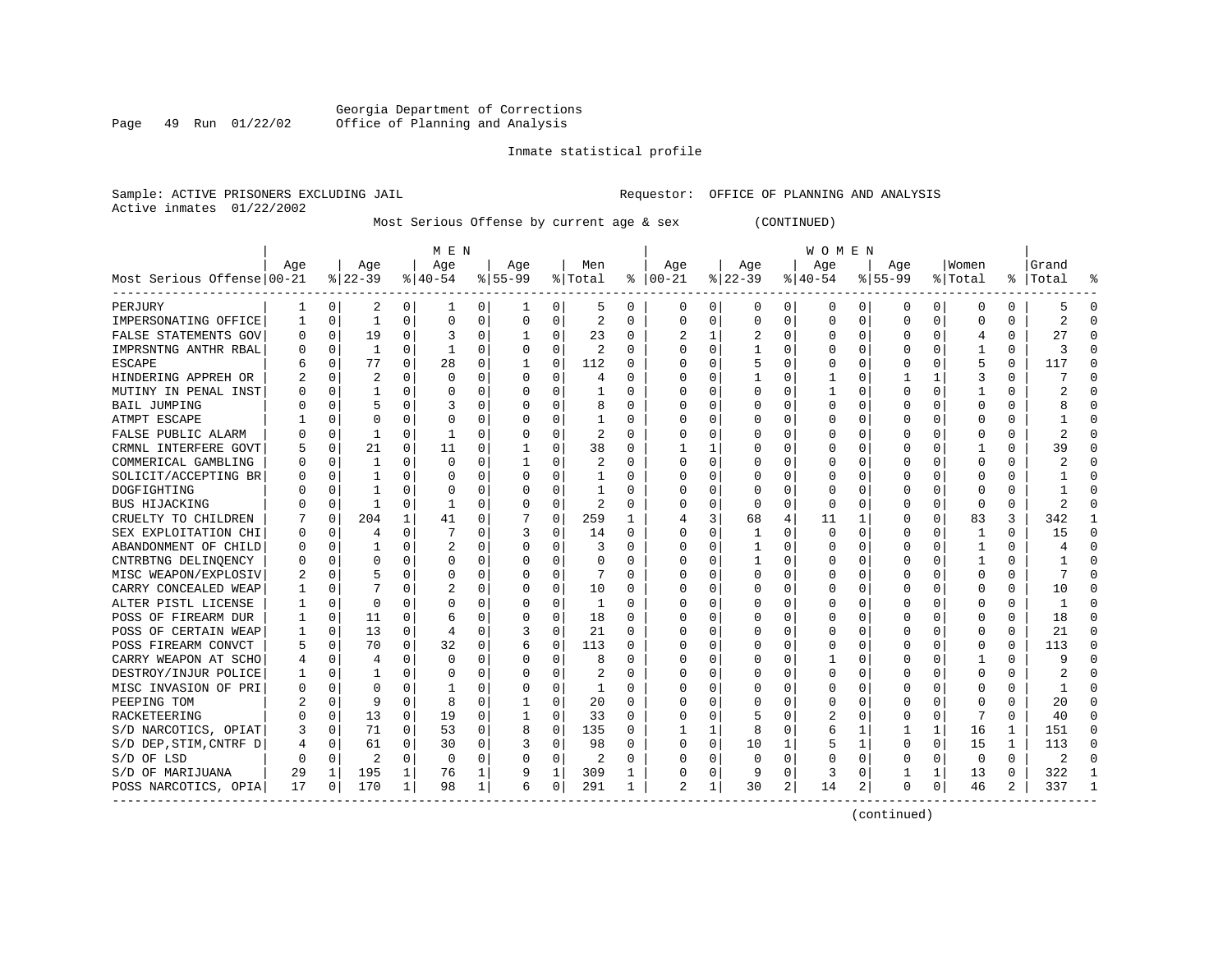### Georgia Department of Corrections<br>Page 50 Run 01/22/02 Office of Planning and Analysis Page 50 Run 01/22/02 Office of Planning and Analysis

#### Inmate statistical profile

# Active inmates 01/22/2002

Sample: ACTIVE PRISONERS EXCLUDING JAIL **Requestor:** OFFICE OF PLANNING AND ANALYSIS

Most Serious Offense by current age & sex (CONTINUED)

| Men<br>Women<br>Age<br>Age<br>Age<br>Age<br>Age<br>Age<br>Age<br>Age<br>Most Serious Offense 00-21<br>$8 22-39$<br>$ 55-99$<br>$ 22-39$<br>$8 40-54$<br>% Total<br>$8   00 - 21$<br>$ 40-54$<br>$8155 - 99$<br>%   Total<br>% Total<br>POSS DEP, STIM, CNTRF<br>9<br>0<br>94<br>0<br>39<br>0<br>2<br>0<br>144<br>0<br>0 <sup>1</sup><br>16<br>$1\vert$<br>2<br>0<br>0<br>0<br>18<br>0<br>1<br>$\overline{2}$<br>$\mathbf 0$<br>0<br>$\mathbf 0$<br>0<br>0<br>1<br>0<br>0<br>$\Omega$<br>0<br>$\Omega$<br>POSS OF LSD<br>0<br>$\overline{4}$<br>0<br><sup>0</sup><br>0<br>4<br>1<br>1<br>200<br>$\mathbf{1}$<br>10<br>297<br>1<br>14<br>1<br>$\mathbf{1}$<br>18<br>1<br>POSS OF MARIJUANA<br>38<br>49<br>0<br>1<br>0<br>0<br>3<br>0 | Grand<br>န္<br>162<br>n<br>6<br>315<br>15<br>∩<br>85<br>2<br>38<br>2<br>n |
|------------------------------------------------------------------------------------------------------------------------------------------------------------------------------------------------------------------------------------------------------------------------------------------------------------------------------------------------------------------------------------------------------------------------------------------------------------------------------------------------------------------------------------------------------------------------------------------------------------------------------------------------------------------------------------------------------------------------------------|---------------------------------------------------------------------------|
|                                                                                                                                                                                                                                                                                                                                                                                                                                                                                                                                                                                                                                                                                                                                    |                                                                           |
|                                                                                                                                                                                                                                                                                                                                                                                                                                                                                                                                                                                                                                                                                                                                    |                                                                           |
|                                                                                                                                                                                                                                                                                                                                                                                                                                                                                                                                                                                                                                                                                                                                    |                                                                           |
|                                                                                                                                                                                                                                                                                                                                                                                                                                                                                                                                                                                                                                                                                                                                    |                                                                           |
|                                                                                                                                                                                                                                                                                                                                                                                                                                                                                                                                                                                                                                                                                                                                    |                                                                           |
| 5<br>7<br>$\Omega$<br>12<br>0<br>$\mathbf{1}$<br>0<br>2<br>0<br>3<br>ILLEGAL ATTM TO OBT<br>0<br>U<br>$\Omega$<br>$\Omega$<br>$\Omega$<br><sup>0</sup><br>U<br>O<br>$\Omega$<br>O                                                                                                                                                                                                                                                                                                                                                                                                                                                                                                                                                  |                                                                           |
| VIOL GA CNTRL SBST A<br>0<br>57<br>0<br>21<br>$\Omega$<br>80<br>0<br>0<br>2<br>$\Omega$<br>0<br>5<br>$\Omega$<br>$\Omega$<br>3<br>0<br>$\Omega$<br>2<br>0                                                                                                                                                                                                                                                                                                                                                                                                                                                                                                                                                                          |                                                                           |
| VIOL DNGROUS DRGS AC<br>0<br>0<br>0<br>1<br>0<br>0<br>0<br>0<br>0<br>0<br>1<br>0<br>0<br>0<br>1                                                                                                                                                                                                                                                                                                                                                                                                                                                                                                                                                                                                                                    |                                                                           |
| $\Omega$<br>0<br>0<br>UNLWFL MFG/DEL/DIST<br>0<br>24<br>g<br>$\Omega$<br>O<br>38<br>$\Omega$<br>$\Omega$<br>0<br>0<br>U<br>0<br>$\Omega$<br>$\Omega$                                                                                                                                                                                                                                                                                                                                                                                                                                                                                                                                                                               |                                                                           |
| 2<br>POSS DRUG RELATED MA<br>0<br>1<br>$\Omega$<br>1<br>0<br>O<br>0<br>$\Omega$<br>∩<br>0<br>$\Omega$<br>0<br>0<br>0<br>$\Omega$<br>O<br>O<br>O<br>O                                                                                                                                                                                                                                                                                                                                                                                                                                                                                                                                                                               |                                                                           |
| S/D CONT SUB PUBLIC<br>51<br>12<br>0<br>74<br>0<br>0<br>$\Omega$<br>0<br><sup>0</sup><br>0<br>5<br>0<br>0<br>10<br>0<br>0<br>6<br>0                                                                                                                                                                                                                                                                                                                                                                                                                                                                                                                                                                                                | 80<br>∩                                                                   |
| 2<br>0<br>39<br>0<br>$\overline{\mathbf{c}}$<br>S/D CONT SUB SCHOOL<br>0<br>26<br>0<br>0<br>2<br>0<br>0<br>0<br>O<br>4<br>0<br>O<br>0                                                                                                                                                                                                                                                                                                                                                                                                                                                                                                                                                                                              | 41                                                                        |
| 5<br>2122<br>5<br>S/D COCAINE<br>126<br>1405<br>547<br>5<br>2<br>5<br>3<br>93<br>5<br>147<br>4<br>44<br>46<br>6<br>4<br>4                                                                                                                                                                                                                                                                                                                                                                                                                                                                                                                                                                                                          | 2269                                                                      |
| 1526<br>2360<br>3<br>8<br>POSS OF COCAINE<br>187<br>584<br>5<br>63<br>4<br>5<br>143<br>57<br>7<br>8<br>211<br>7<br>5<br>6<br>5<br>6                                                                                                                                                                                                                                                                                                                                                                                                                                                                                                                                                                                                | 2571<br>б                                                                 |
| 0<br>0<br>0<br>0<br>ATMPT VIOL SUBSTANCE<br>0<br>27<br>0<br>12<br>0<br>43<br>0<br>$\Omega$<br>1<br>0<br>0<br>0<br>4<br>0<br>0<br>1                                                                                                                                                                                                                                                                                                                                                                                                                                                                                                                                                                                                 | 44<br>$\Omega$                                                            |
| $\mathbf{1}$<br>MISC DRUGS TRAFFICKI<br>268<br>1<br>363<br>1<br>17<br>$\mathbf 1$<br>1<br>30<br>0<br>71<br>1<br>11<br>1<br>1<br>1<br>13<br>1<br>11<br>1                                                                                                                                                                                                                                                                                                                                                                                                                                                                                                                                                                            | 393<br>-1                                                                 |
| $\mathbf{1}$<br>$\mathbf{1}$<br>TRAF COCAINE LESS 20<br>0<br>325<br>98<br>1<br>17<br>446<br>$\mathbf{1}$<br>$\Omega$<br>0<br>10<br>1<br>1<br>$\Omega$<br>$\Omega$<br>18<br>$\mathbf{1}$<br>8<br>6                                                                                                                                                                                                                                                                                                                                                                                                                                                                                                                                  | 464<br>$\mathbf{1}$                                                       |
| TRAF COCAINE 201-400<br>58<br>$\Omega$<br>12<br>2<br>0<br>73<br>$\Omega$<br>9<br>0<br>0<br>$\Omega$<br>∩<br>0<br>0<br>3<br>0<br>U<br>$\Omega$<br>6                                                                                                                                                                                                                                                                                                                                                                                                                                                                                                                                                                                 | 82<br>$\Omega$                                                            |
| TRAF COCAINE 401+ GM<br>0<br>98<br>29<br>0<br>0<br>132<br>0<br>3<br>11<br>2<br>$\Omega$<br>1<br>8<br>0<br>0<br>0<br>$\Omega$                                                                                                                                                                                                                                                                                                                                                                                                                                                                                                                                                                                                       | 143<br>$\Omega$                                                           |
| TRAF NARCOTIC LESS 1<br>0<br>0<br>0<br>0<br>1<br>0<br>0<br>0<br>0<br>0<br>0<br>0<br>0<br>1<br>0<br>0                                                                                                                                                                                                                                                                                                                                                                                                                                                                                                                                                                                                                               |                                                                           |
| TRAF NARCOTIC 15-28<br>0<br>1<br>$\Omega$<br>0<br>$\Omega$<br>0<br>U<br>$\Omega$<br>$\Omega$<br>O<br>$\Omega$<br><sup>0</sup><br>0<br>$\Omega$                                                                                                                                                                                                                                                                                                                                                                                                                                                                                                                                                                                     |                                                                           |
| TRAF NARCOTIC 29+ GM<br>3<br>0<br>2<br>0<br>0<br>5<br>0<br>2<br>0<br>2<br>$\Omega$<br>U<br>0<br>0<br>n<br>O<br>0<br>O<br>0<br>O                                                                                                                                                                                                                                                                                                                                                                                                                                                                                                                                                                                                    | 7                                                                         |
| TRAF MARIJNA 101-200<br>0<br>14<br>$\Omega$<br>5<br>0<br>25<br>$\Omega$<br>0<br>0<br>0<br>0<br>4<br>5<br>0<br>4<br>O<br>0<br>1                                                                                                                                                                                                                                                                                                                                                                                                                                                                                                                                                                                                     | 29                                                                        |
| TRAF MARIJNA 2001-10<br>$\Omega$<br>0<br>0<br>0<br>0<br>1<br>0<br>0<br>0<br>0<br>O<br>0<br>0<br>O<br>O<br>0<br>ı                                                                                                                                                                                                                                                                                                                                                                                                                                                                                                                                                                                                                   |                                                                           |
| TRAF METHAQUALONE>=4<br>$\mathbf 0$<br>$\mathbf{1}$<br>O<br>0<br>1<br>$\Omega$<br>0<br>$\mathbf 0$<br>0<br>O<br>O<br>O<br>0<br>U<br>O<br>C<br>O                                                                                                                                                                                                                                                                                                                                                                                                                                                                                                                                                                                    |                                                                           |
| TRAF AMPHTMINE 28-19<br>$\mathbf 0$<br>5<br>12<br>$\Omega$<br>19<br>U<br>$\Omega$<br>O<br>$\Omega$<br>∩<br>0<br>$\Omega$<br>U<br>0<br>U<br>0<br>$\Omega$                                                                                                                                                                                                                                                                                                                                                                                                                                                                                                                                                                           | 20<br>∩                                                                   |
| TRAF AMPHTMINE 200-3<br>0<br>3<br>$\Omega$<br>3<br>0<br>0<br>U<br>0<br>$\Omega$<br><sup>0</sup><br>0<br>0<br>0<br>U<br>O<br>0<br>0<br>0                                                                                                                                                                                                                                                                                                                                                                                                                                                                                                                                                                                            | ∩                                                                         |
| TRAF AMPHTMINE 400+<br>0<br>0<br>0<br>2<br>0<br>9<br>0<br>0<br>0<br>O                                                                                                                                                                                                                                                                                                                                                                                                                                                                                                                                                                                                                                                              | 10                                                                        |
| USE COMM FACLTY VIO<br>0<br>3<br>0<br>$\Omega$<br>5<br>∩<br>0<br>$\Omega$<br>U<br>0<br>U<br>$\cap$<br>$\Omega$<br>O<br>0<br>O                                                                                                                                                                                                                                                                                                                                                                                                                                                                                                                                                                                                      |                                                                           |
| 19<br>28<br>ATT/CONSPRCY COMMT C<br>0<br>U<br>З<br>0<br>$\Omega$<br>0<br>U<br>2<br>0<br>U<br>3<br>$\Omega$<br>3<br>3<br>0<br>O<br>1<br>O                                                                                                                                                                                                                                                                                                                                                                                                                                                                                                                                                                                           | 31                                                                        |
| UNAUTH DIST CONTRLLD<br>0<br>$\Omega$<br>0<br>0<br>0<br>0<br>$\Omega$<br>0<br>O<br>$\Omega$<br>$\Omega$<br>0<br>$\Omega$<br>0<br>0<br>O<br>0                                                                                                                                                                                                                                                                                                                                                                                                                                                                                                                                                                                       |                                                                           |
| 0<br>32<br>0<br>0<br>0<br>62<br>0<br>108<br>0<br>1<br>$\Omega$<br>8<br>VIOL MOTOR VEHICLE L<br>0<br>3<br>0<br>O                                                                                                                                                                                                                                                                                                                                                                                                                                                                                                                                                                                                                    | 116                                                                       |
| 1<br>159<br>22<br>1<br>329<br>DRVNG HABTL VIOLATOR<br>$\mathbf 0$<br>147<br>1<br>1<br>$\Omega$<br>0<br>8<br>0<br>1<br>$\Omega$<br>$\Omega$<br>14<br>$\Omega$<br>1<br>6                                                                                                                                                                                                                                                                                                                                                                                                                                                                                                                                                             | 343                                                                       |
| $\Omega$<br>HABIT TRAF VOIL/IMPA<br>0<br>$\Omega$<br>0<br>1<br>13<br>$\Omega$<br>∩<br>0<br>0<br>0<br>$\Omega$<br>$\Omega$<br>$\Omega$<br>6<br>6<br>$\Omega$<br>$\Omega$<br>0<br>$\Omega$                                                                                                                                                                                                                                                                                                                                                                                                                                                                                                                                           | 13<br>∩                                                                   |
| HABIT TRAF VIOL/OTHE<br>0<br>$\Omega$<br>0<br>$\Omega$<br>2<br>0<br>0<br>$\Omega$<br>$\Omega$<br>1<br>$\Omega$<br>$\Omega$<br><sup>0</sup><br>$\Omega$<br>0<br>0<br>$\Omega$<br>$\Omega$<br>-1<br>0                                                                                                                                                                                                                                                                                                                                                                                                                                                                                                                                | ∩<br>2                                                                    |
| 0<br>VIOL GAME AND FISH L<br>0<br>$\Omega$<br>0<br>0<br>0<br>0<br>0<br>0<br>0<br>O<br>0<br>0<br>0<br>0<br>0<br>1<br>0                                                                                                                                                                                                                                                                                                                                                                                                                                                                                                                                                                                                              |                                                                           |
| MISC CORRECTIONL INS<br>0<br>0<br>0<br>0<br>0<br>0<br>0<br>0<br>0<br>0<br>5<br>0<br><sup>0</sup><br>0<br>U<br>U<br>$\Omega$<br>0<br>1<br>4                                                                                                                                                                                                                                                                                                                                                                                                                                                                                                                                                                                         |                                                                           |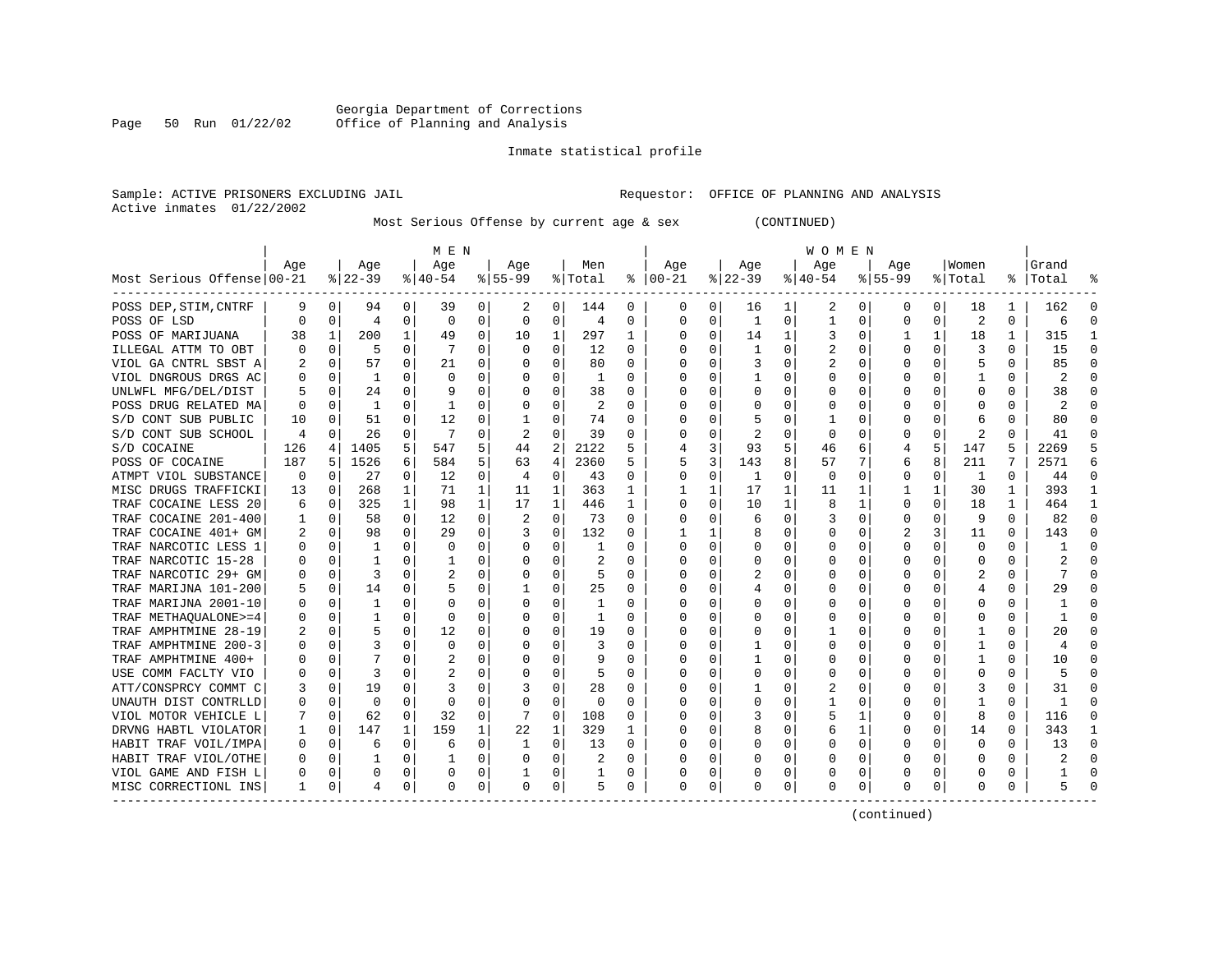#### Georgia Department of Corrections Page 51 Run 01/22/02 Office of Planning and Analysis

# Inmate statistical profile

| Sample: ACTIVE PRISONERS EXCLUDING JAIL<br>Active inmates | 01/22/2002 |          |                              |                |              |      |                                           |          |                    |           | Requestor: |      | OFFICE OF PLANNING AND ANALYSIS |          |                  |      |             |       |          |      |           |          |
|-----------------------------------------------------------|------------|----------|------------------------------|----------------|--------------|------|-------------------------------------------|----------|--------------------|-----------|------------|------|---------------------------------|----------|------------------|------|-------------|-------|----------|------|-----------|----------|
|                                                           |            |          |                              |                |              |      | Most Serious Offense by current age & sex |          |                    |           |            |      |                                 |          | (CONTINUED)      |      |             |       |          |      |           |          |
|                                                           | Aqe        |          | Age                          |                | M E N<br>Age |      | Age                                       |          | Men                |           | Aqe        |      | Age                             |          | W O M E N<br>Age |      | Age         |       | Women    |      | Grand     |          |
| Most Serious Offense 00-21                                |            |          | $ 22 - 39 $                  |                | $8140 - 54$  |      | $8 55-99$                                 |          | % Total            | $\approx$ | 00-21      |      | $ 22-39 $                       |          | $ 40-54 $        |      | $8155 - 99$ |       | % Total  |      | %   Total |          |
| CONSPIRACY                                                | 11         | $\Omega$ | 60                           | $\overline{0}$ | 11           |      |                                           |          | 84                 |           |            |      | 11                              |          |                  |      |             |       | 13       |      | 97        |          |
| CRMNL ATMPT                                               |            | $\Omega$ | 25                           | $\overline{0}$ | 14           |      |                                           | $\Omega$ | 49                 |           | $\Omega$   |      | 4                               | $\Omega$ |                  |      |             |       | 6        | 0    | 55        |          |
| AIRCRAFT HIJACKING                                        |            |          |                              |                |              |      |                                           |          |                    |           |            |      | $\Omega$                        |          |                  |      |             |       |          |      |           |          |
| UNAUTH DIST RECRD DE                                      | $\Omega$   |          |                              |                |              |      |                                           |          |                    |           |            |      | $\Omega$                        |          |                  |      |             |       |          |      |           | $\Omega$ |
| NONPYMT AGR NVL STOR                                      | 1617       | 45       | 8399                         | 32             | 3199         | 28   | 521                                       | 29       | 13736              | 32        | 80         | 50   | 679                             | 37       | 266              | 34   | 25          | 33    | 1050     | 37   | 14786     | 32       |
| CRMNL SOLICITATION                                        | 1981       |          | 55 17965                     | 68             | 8367         | 73   | 1247                                      |          | 71 29560           | 68        | 80         | 50   | 1184                            | 64       | 518              | 66   | 50          | 67    | 1832     | 64   | 31392     | 68       |
| PARTY TO A CRIME                                          |            |          |                              | 0              |              |      | $\Omega$                                  | U        |                    |           | 0          |      | 2                               | 0        | $\Omega$         |      | 0           |       |          |      | 10        | 0        |
| GANG PARTICIPATION                                        |            | 0        |                              | 0              | $\Omega$     |      | $\Omega$                                  | 0        |                    |           | 0          |      | $\Omega$                        |          | $\Omega$         |      | $\Omega$    |       | $\Omega$ |      |           | $\Omega$ |
| Total reported                                            |            |          | 7173 100 52656 100 23097 100 |                |              |      |                                           |          | 3534 100 86460 100 |           | 319 100    |      | 3720 100                        |          | 1563 100         |      | 150 100     |       | 5752 100 |      | 92212 100 |          |
| Percent reported                                          |            | 99.4     |                              | 99.8           |              | 99.8 |                                           | 100.0    |                    | 99.8      |            | 99.4 |                                 | 99.7     |                  | 99.4 |             | 100.0 |          | 99.6 |           | 99.7     |
| NOT REPORTED                                              | 23         |          | 54                           |                | 27           |      | 0                                         |          | 104                |           |            |      | 6                               |          | 5                |      | $\Omega$    |       | 12       |      | 116       |          |
| Total                                                     | 3598       |          | 26355                        |                | 11562        |      | 1767                                      |          | 43282              |           | 160        |      | 1863                            |          | 784              |      | 75          |       | 2882     |      | 46164     |          |